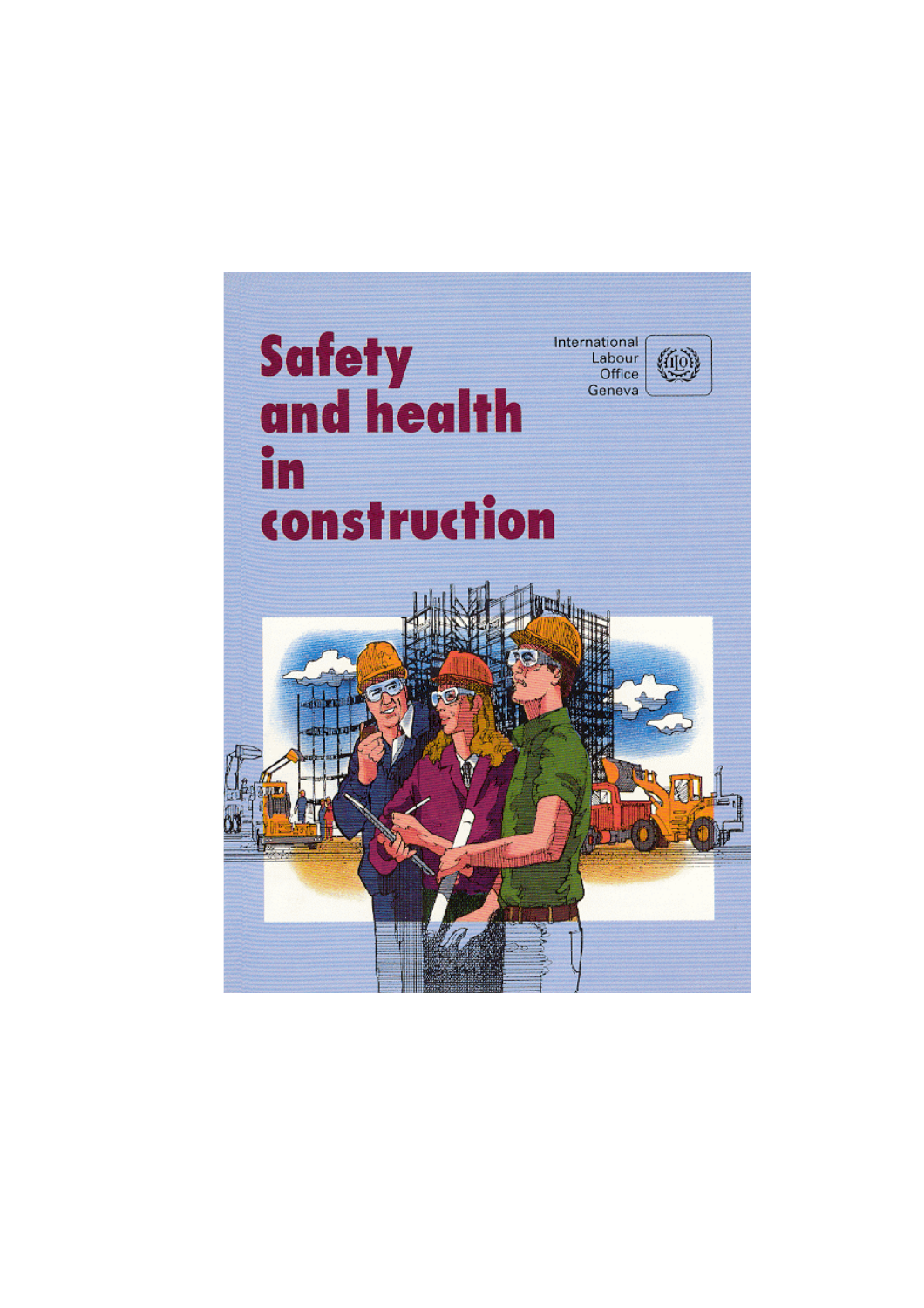- the preparation and revision of international labour standards;
- operational activities, including the dispatch of multidisciplinary teams to assist member States on request;
- tripartite meetings between representatives of governments, employers and workers, including industrial committees to study the problems facing major industries, regional meetings and meetings of experts;
- action-oriented studies and research; and
- clearing-house activities, especially through the International Occupational Safety and Health Information Centre (CIS) and the Clearing-house for the Dissemination of Information on Conditions of Work.

This publication is the outcome of a PIACT project.

The International Programme for the Improvement of Working Conditions and Environment (PIACT) was launched by the International Labour Organisation in 1976 at the request of the International Labour Conference and after extensive consultations with member States.

PIACT is designed to promote or support action by member States to set and attain definite objectives aiming at "making work more human". The Programme is thus concerned with improving the quality of working life in all its aspects: for example, the prevention of occupational accidents and diseases, a wider application of the principles of ergonomics, the arrangement of working time, the improvement of the content and organisation of work and of conditions of work in general, a greater concern for the human element in the transfer of technology. To achieve these aims, PIACT makes use of and co-ordinates the traditional means of ILO action, including:

The cover design is based on an original drawing by Ms. Noha Karanouh.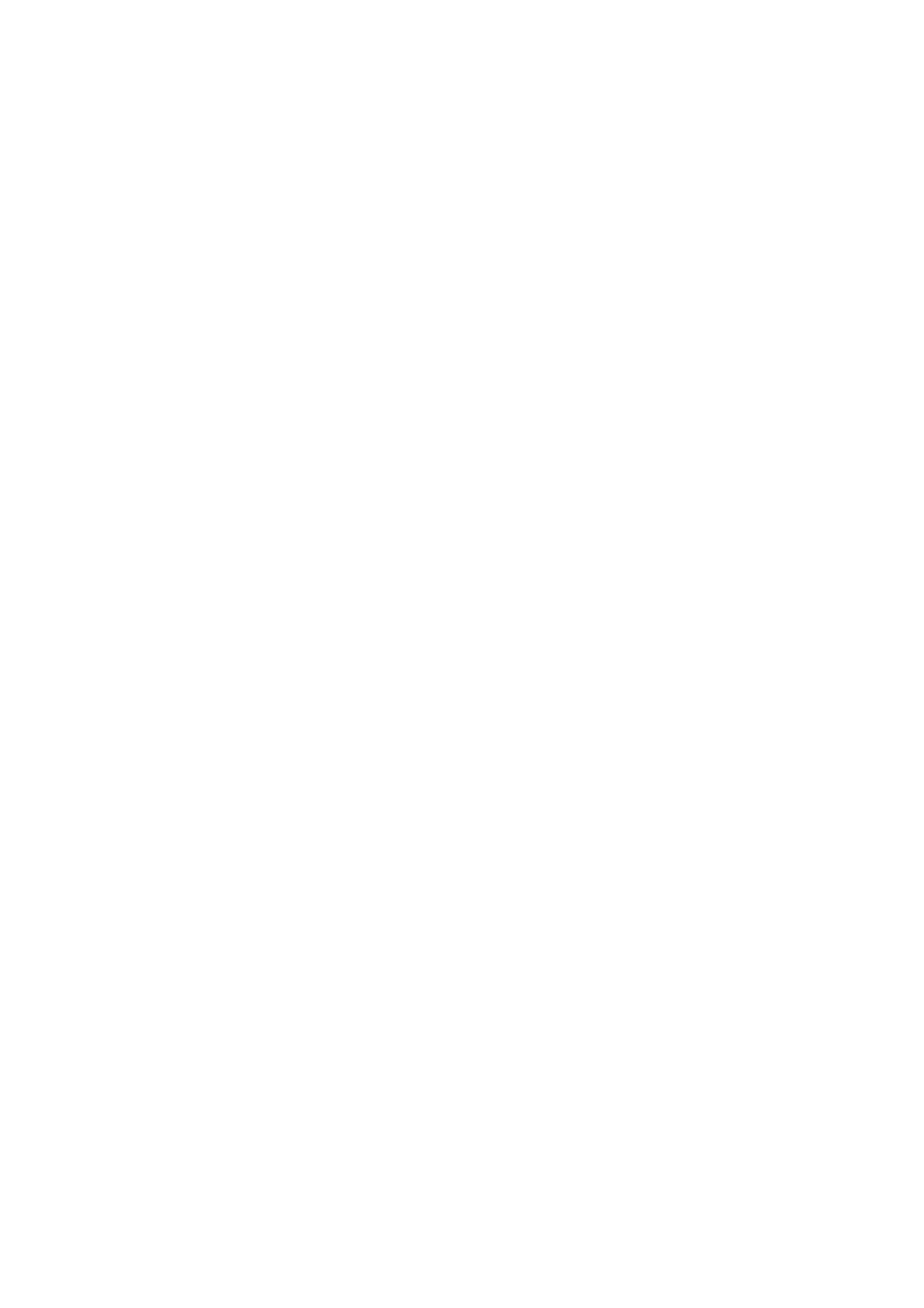**An ILO code of practice**

# **Safety and health in construction**

**International Labour Office Geneva**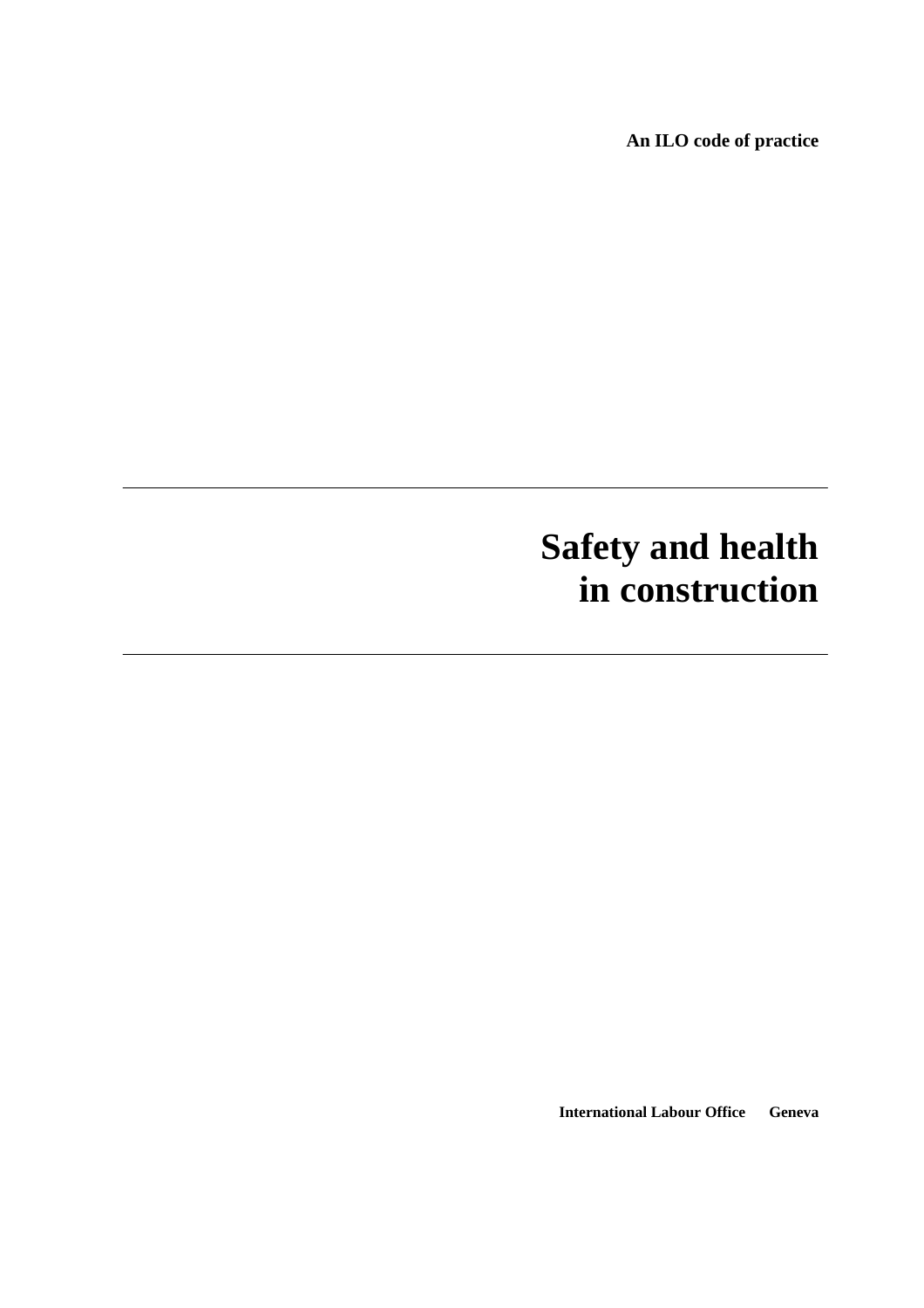Copyright © International Labour Organization 1992 First published 1992

Publications of the International Labour Office enjoy copyright under Protocol 2 of the Universal Copyright Convention. Nevertheless, short excerpts from them may be reproduced without authorisation, on condition that the source is indicated. For rights of reproduction or translation, application should be made to the Publications Branch (Rights and Permissions), International Labour Office, CH-1211 Geneva 22, Switzerland. The International Labour Office welcomes such applications.

ILO

*Safety and health in construction:* An ILO code of practice Geneva, International Labour Office, 1992

/Code of practice/, /Occupational safety/, /Occupational health/, /Construction industry/. 08.10.1

ISBN 92-2-107104-9

Also published in French: *Sécurité et santé dans la construction*. Recueil de directives pratiques du BIT (ISBN 92-2-207104-2), Geneva, 1992; and in Spanish: *Seguridad y salud en la construcción*. Repertorio de recomendaciones prácticas de la OIT (ISBN 92-2-307104-6), Geneva, 1992

*ILO Cataloguing in Publication Data*

The designations employed in ILO publications, which are in conformity with United Nations practice, and the presentation of material therein do not imply the expression of any opinion whatsoever on the part of the International Labour Office concerning the legal status of any country, area or territory or of its authorities, or concerning the delimitation of its frontiers.

The responsibility for opinions expressed in signed articles, studies and other contributions rests solely with their authors, and publication does not constitute an endorsement by the International Labour Office of the opinions expressed in them.

Reference to names of firms and commercial products and processes does not imply their endorsement by the International Labour Office, and any failure to mention a particular firm, commercial product or process is not a sign of disapproval.

ILO publications can be obtained through major booksellers or ILO local offices in many countries, or direct from ILO Publications, International Labour Office, CH-1211 Geneva 22, Switzerland. A catalogue or list of new publications will be sent free of charge from the above address.

Printed in Switzerland **ATA**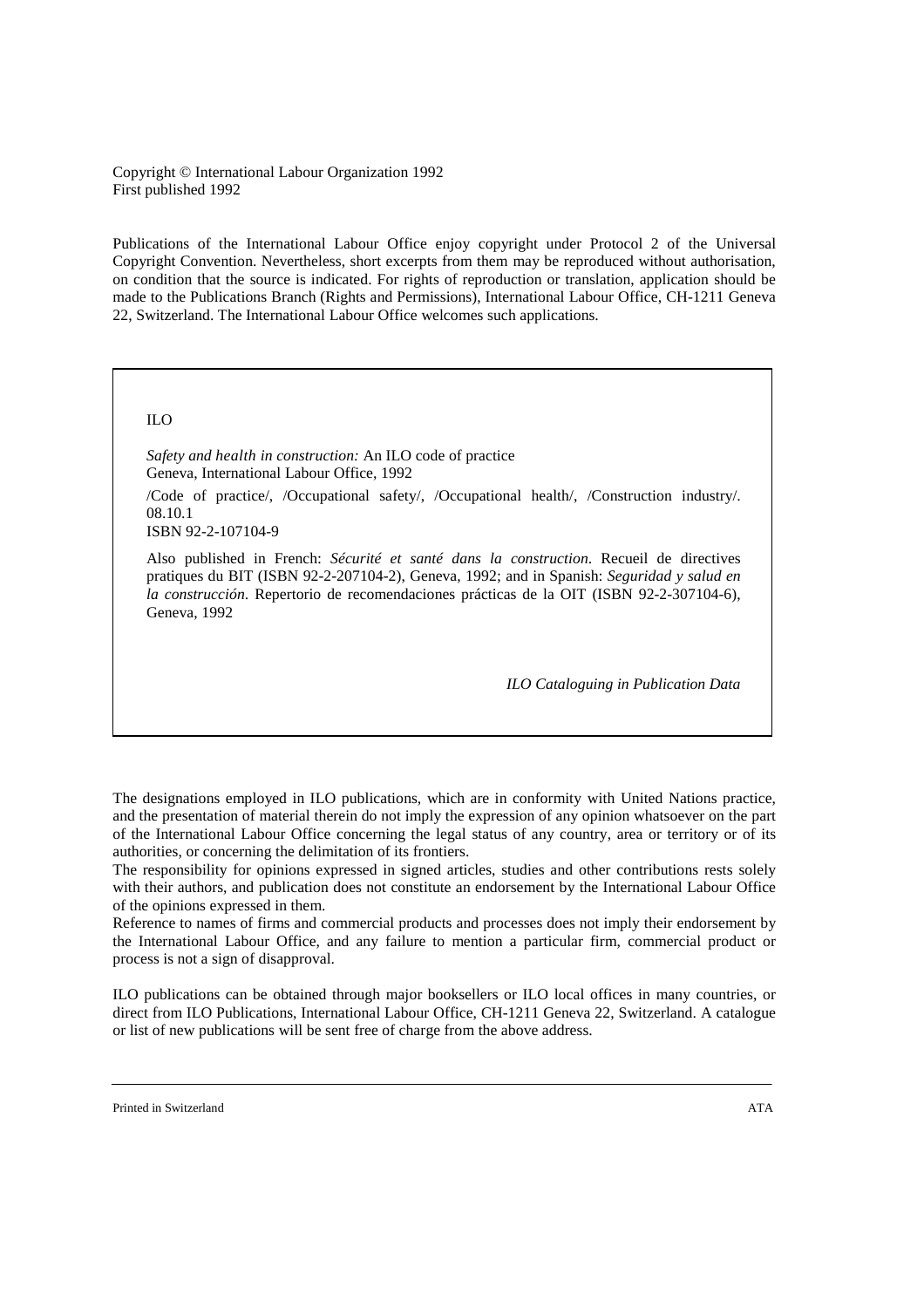# <span id="page-6-0"></span>**Preface**

In accordance with the decision taken by the Governing Body of the ILO at its 244th Session (November 1989), a meeting of experts was convened in Geneva from 12 to 19 March 1991 to draw up a code of practice on safety and health in construction. The meeting was composed of 21 experts, seven appointed following consultations with governments, seven following consultations with the Employers' group and seven following consultations with the Workers' group of the Governing Body.<sup>1</sup> After

1 *Experts appointed following consultations with governments:*

Mr. D. G. Kibara, Ministry of Labour, Nairobi (Kenya).

- Mr. A. Sanchez, Director, Department of Labour and Employment, Manila (Philippines).
- Mr. H. Wong Kok Choy, Ministry of Labour, Singapore (Singapore).

*Experts appointed following consultations with the Employers' group:*

- Mr. J. A. DeVries, Canadian Construction Association, Ottawa, Ontario (Canada).
- Mr. H. Georget, National Union for Small and Medium Industrial Enterprises in the Niger (SYNAPEMEIN), Niamey (Niger).
- Mr. W. M. Nasr, Fana Investment and Trading Inc., Beirut (Lebanon).
- Dr. E. J. Ríos Márquez, Uruguayan Construction League, Montevideo (Uruguay).
- Mr. J. Skau-Jacobsen, Associated General Contractors of Norway, Oslo (Norway), replaced in the second part of the meeting by Mr. G. Berglund, Swedish Construction Federation, Stockholm (Sweden).
- Mr. P. M. Walsh, National Authority for Health and Safety, G T Crampton Ltd., Dublin (Ireland).
- Mr. Wan Hock Leong, Sato Kogyo Co. Ltd., Kuala Lumpur (Malaysia).

*Experts appointed following consultations with the Workers' group:*

- Mr. T. Escorial Clemente, State Federation for Wood, Construction and Related Industries (FEMCAUGT), Madrid (Spain).
- Mr. B. Laguna, Workers' Federation for the Construction Industry in Venezuela (FETRACONSTRUCCION), Caracas (Venezuela).
- Mr. J. Martins, Union for Technicians and Employees in Civil Engineering, Public Works and Related Industries (SETACOOP), Lisbon (Portugal).
- Mr. A. Russ, New Zealand Building Trades Union, Wellington (New Zealand).
- Mr. M. F. Sissoko, National Workers' Union of Mali (UNTM), Bamako (Mali).
- Mr. N. Tobiassen, Trade Safety Council Workers' Secretariat, Copenhagen (Denmark).
- Mr. A. Zverev, Building Workers' Federation, c/o General Confederation of Soviet Trade Unions, Moscow (USSR).

*International governmental and non-governmental organisations represented:*

World Health Organization.

Commission of European Communities.

International Organization for Standardization.

International Social Security Association.

International Organisation of Employers.

International Confederation of Free Trade Unions.

World Confederation of Labour.

World Federation of Trade Unions.

International Federation of Building and Woodworkers.

Mr. J.-P. Clément, Ministry of Labour, Employment and Vocational Training, Paris (France).

Mr. W. Kukulski, Institute for Building Technology, Warsaw (Poland).

Mr. S. S. Msangi, Ministry of Labour and Youth Development, Dar es Salaam (United Republic of Tanzania).

Ms. M. H. Negrão, Ministry of Labour and Social Welfare, São Paulo (Brazil).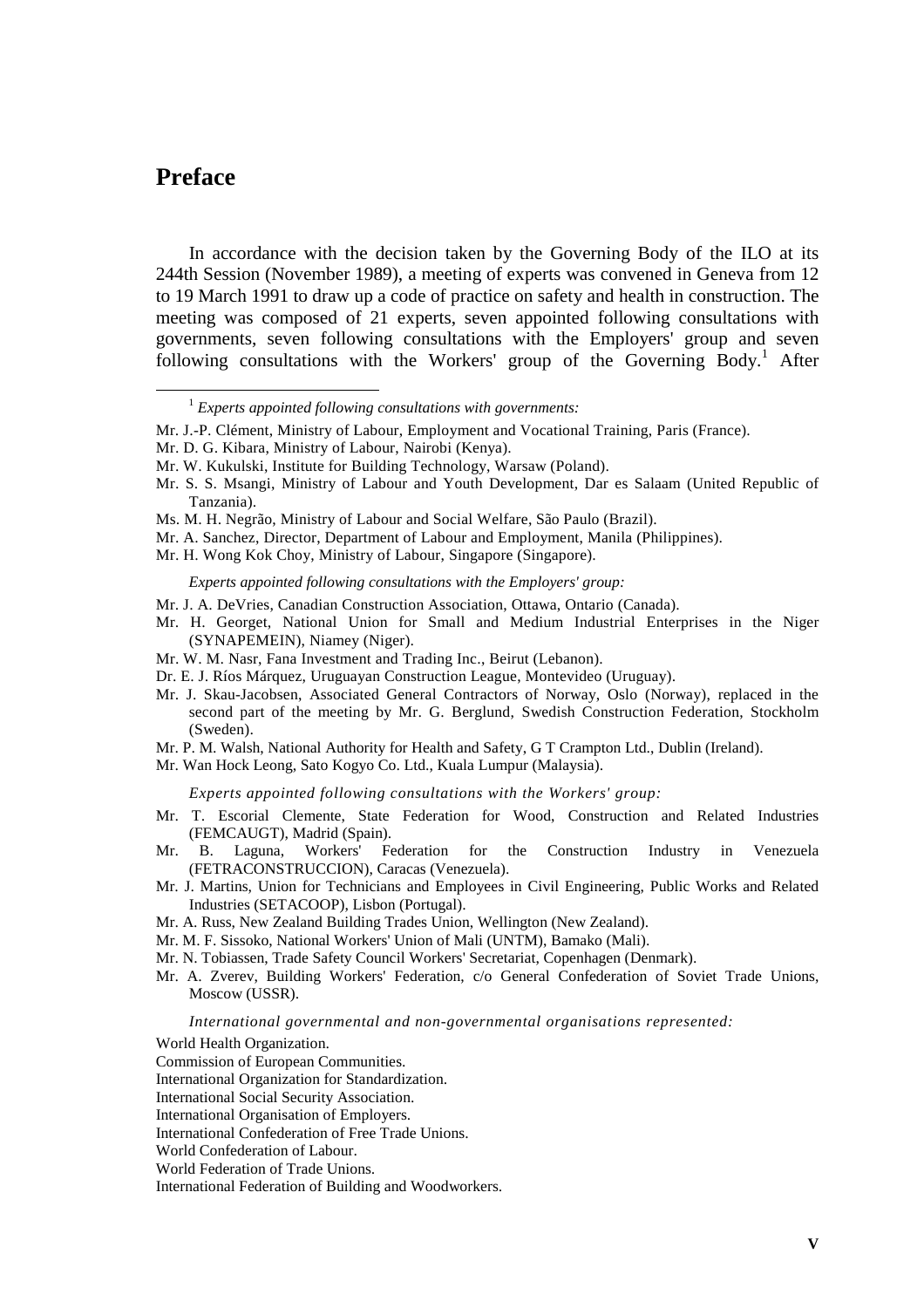examining and finalising the text, based on a draft prepared by the Office, the experts adopted this code.

The practical recommendations of this code of practice are intended for the use of all those, both in public and the private sectors, who have responsibility for safety and health in construction. The code is not intended to replace national laws or regulations or accepted standards. It has been drawn up with the object of providing guidance to those who may be engaged in the framing of provisions of this kind; in particular, governmental or other public authorities, committees, management or employers' and workers' organisations in this industrial sector.

Local circumstances and technical possibilities will determine how far it is practicable to follow its provisions. Furthermore, these provisions should be read in the context of conditions in the country proposing to use this information, the scale of operation involved and technical facilities.

The text of the code was approved for publication by the Governing Body of the ILO at its 250th Session (May-June 1991).

*ILO consultants:*

1

Trade Unions International of Workers in the Building, Wood and Building Materials Industry.

*ILO representatives:*

Dr. K. Kogi, Chief, Occupational Safety and Health Branch.

Dr. J. Serbitzer, Safety Engineer, Occupational Safety and Health Branch.

Mr. K. C. Gupta, Director-General, Directorate General, Factory Advice Service and Labour Institutes, Bombay (India).

Mr. J. Hinksman, Regional Director of Field Operations, Health and Safety Executive, London (United Kingdom).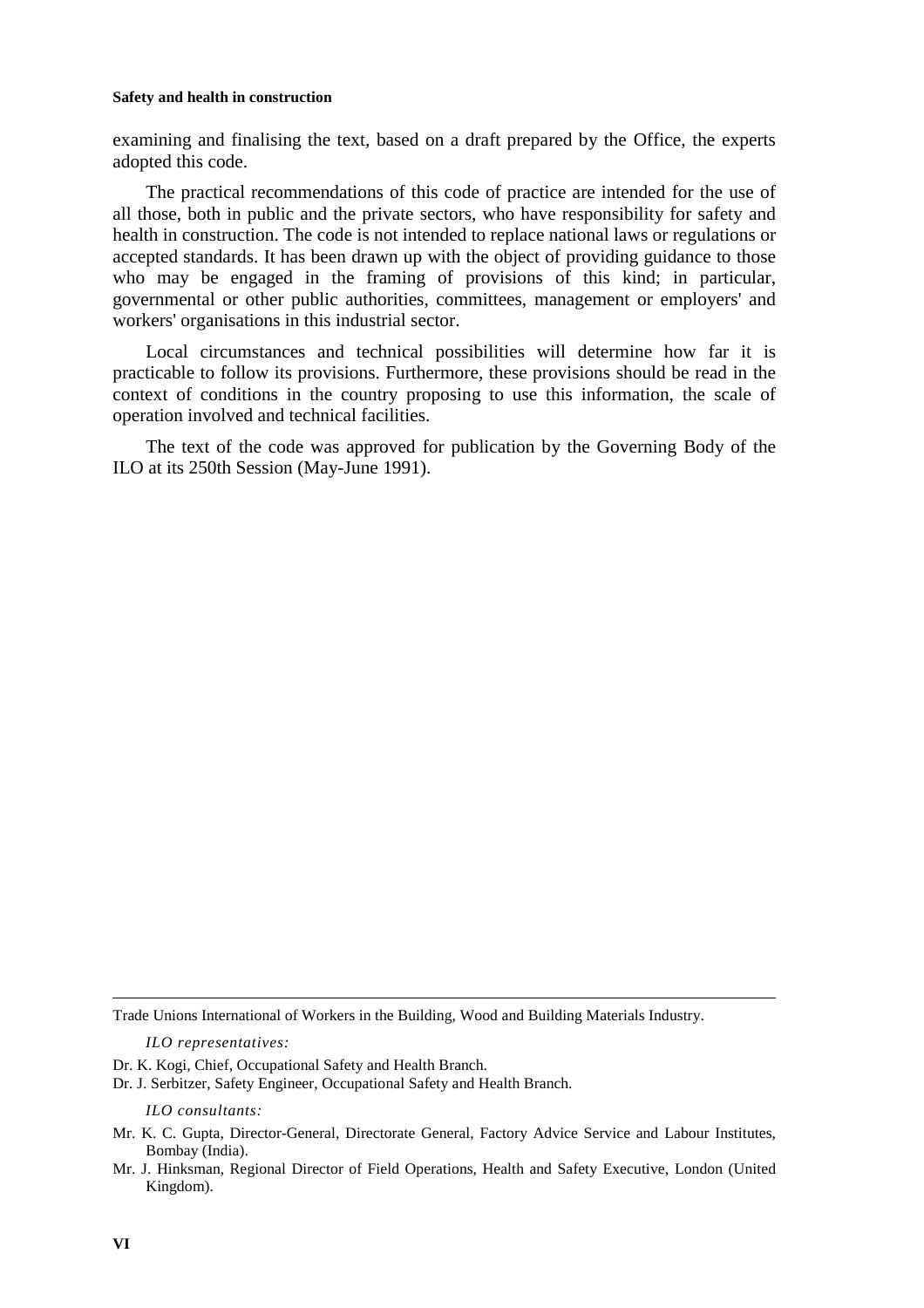# **Contents**

|    | <b>Preface</b> |                                                             |  |
|----|----------------|-------------------------------------------------------------|--|
| 1. |                |                                                             |  |
|    | 1.1.           |                                                             |  |
|    | 1.2.           |                                                             |  |
|    | 1.3.           |                                                             |  |
| 2. |                |                                                             |  |
|    | 2.1.           |                                                             |  |
|    | 2.2.           |                                                             |  |
|    | 2.3.           |                                                             |  |
|    | 2.4.           |                                                             |  |
|    | 2.5.           |                                                             |  |
|    | 2.6.           |                                                             |  |
|    | 2.7.           |                                                             |  |
| 3. |                |                                                             |  |
|    | 3.1.           |                                                             |  |
|    | 3.2.           |                                                             |  |
|    | 3.3.           |                                                             |  |
|    | 3.4.           | Precautions against the fall of materials and persons, and  |  |
|    |                |                                                             |  |
|    | 3.5.           |                                                             |  |
|    | 3.6.           |                                                             |  |
|    | 3.7.           |                                                             |  |
| 4. |                |                                                             |  |
|    | 4.1.           |                                                             |  |
|    | 4.2.           |                                                             |  |
|    | 4.3.           |                                                             |  |
|    | 4.4.           |                                                             |  |
|    | 4.5.           |                                                             |  |
|    | 4.6.           |                                                             |  |
|    | 4.7.           |                                                             |  |
|    | 4.8.           |                                                             |  |
| 5. |                |                                                             |  |
|    | 5.1.           |                                                             |  |
|    | 5.2.           |                                                             |  |
|    | 5.3.           |                                                             |  |
|    | 5.4.           |                                                             |  |
|    | 5.5.           |                                                             |  |
|    | 5.6.           |                                                             |  |
| 6. |                | Transport, earth-moving and materials-handling equipment 28 |  |
|    | 6.1.           |                                                             |  |
|    | 6.2.           |                                                             |  |
|    | 6.3.           |                                                             |  |
|    | 6.4.           |                                                             |  |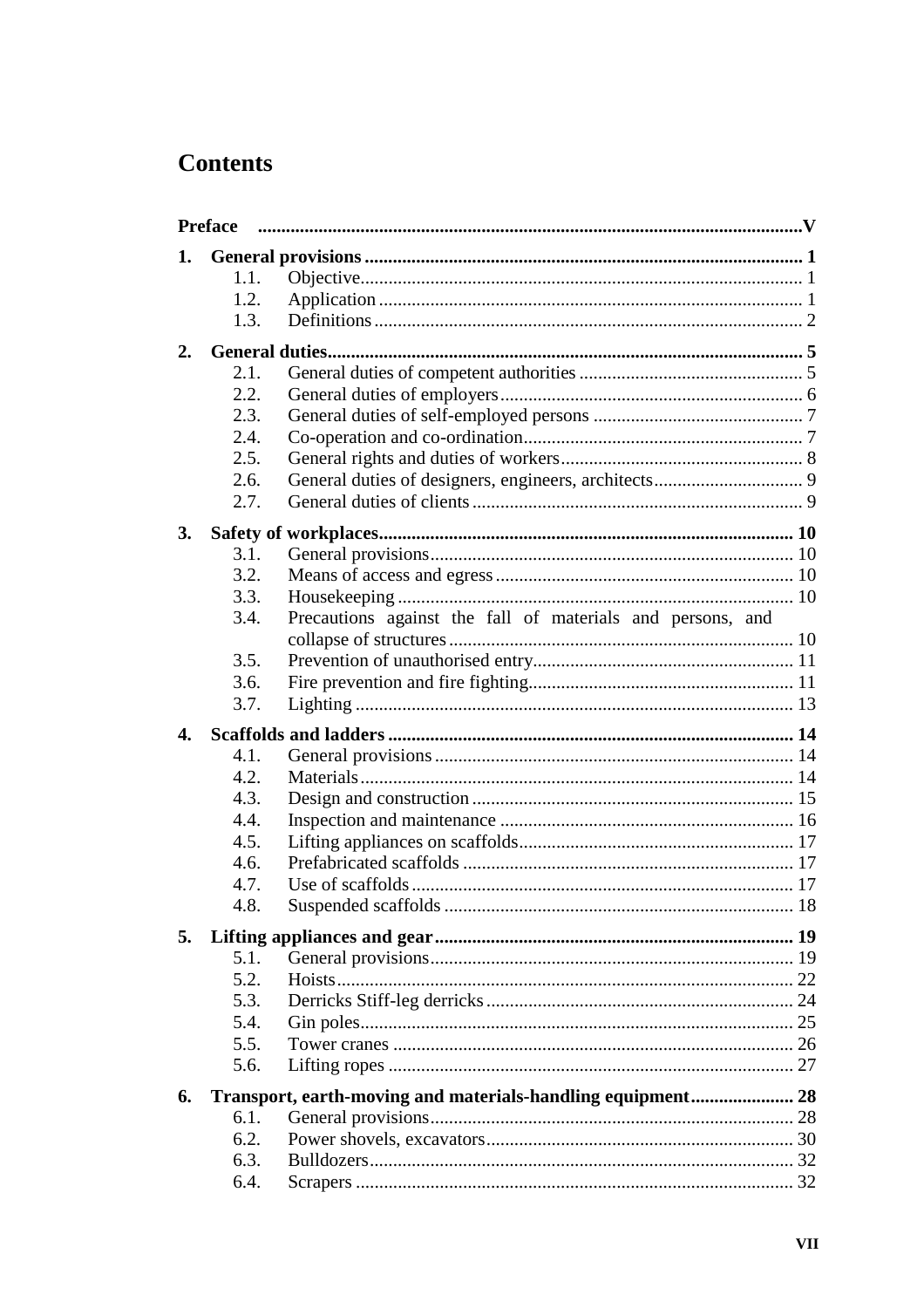|    | 6.5.   |                                                                   |  |
|----|--------|-------------------------------------------------------------------|--|
|    | 6.6.   |                                                                   |  |
|    | 6.7.   |                                                                   |  |
| 7. |        |                                                                   |  |
|    | 7.1.   |                                                                   |  |
|    | 7.2.   |                                                                   |  |
|    | 7.3.   |                                                                   |  |
|    | 7.4.   |                                                                   |  |
|    | 7.5.   |                                                                   |  |
|    | 7.6.   |                                                                   |  |
|    | 7.7.   |                                                                   |  |
|    | 7.8.   |                                                                   |  |
|    | 7.9.   |                                                                   |  |
|    | 7.10.  |                                                                   |  |
|    | 7.11.  |                                                                   |  |
|    | 7.12.  |                                                                   |  |
|    | 7.13.  |                                                                   |  |
| 8. |        |                                                                   |  |
|    | 8.1.   |                                                                   |  |
|    | 8.2.   |                                                                   |  |
|    |        |                                                                   |  |
|    | 8.3.   |                                                                   |  |
| 9. |        | Excavations, shafts, earthworks, underground works and tunnels 47 |  |
|    | 9.1.   |                                                                   |  |
|    |        |                                                                   |  |
|    | 9.2.   |                                                                   |  |
|    | 9.3.   |                                                                   |  |
|    | 9.3.1. |                                                                   |  |
|    | 9.3.2. |                                                                   |  |
|    | 9.3.3. |                                                                   |  |
|    | 9.3.4. |                                                                   |  |
|    | 9.3.5. |                                                                   |  |
|    | 9.3.6. |                                                                   |  |
|    | 9.4.   |                                                                   |  |
|    | 9.5.   |                                                                   |  |
|    | 9.6.   |                                                                   |  |
|    | 9.7.   |                                                                   |  |
|    | 9.8.   |                                                                   |  |
|    | 9.9.   |                                                                   |  |
|    |        |                                                                   |  |
|    | 10.1.  |                                                                   |  |
|    | 10.2.  |                                                                   |  |
|    | 10.3.  |                                                                   |  |
|    |        |                                                                   |  |
|    | 11.1.  |                                                                   |  |
|    | 11.2.  | Erection and dismantling of steel and prefabricated structures 61 |  |
|    | 11.3.  |                                                                   |  |
|    | 11.4.  |                                                                   |  |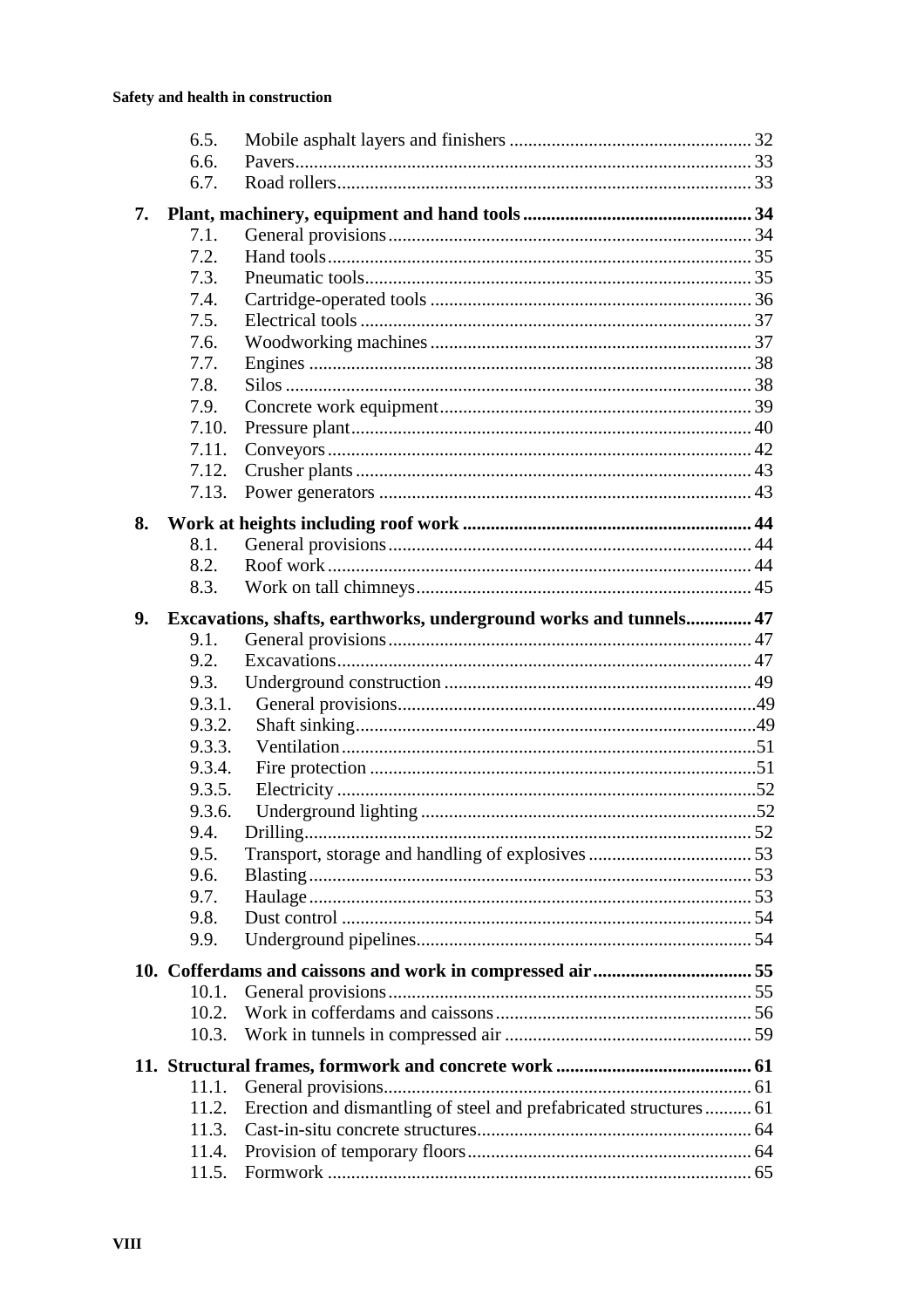| 12.1. |                                                                   |  |
|-------|-------------------------------------------------------------------|--|
| 12.2. |                                                                   |  |
| 12.3. |                                                                   |  |
| 12.4. |                                                                   |  |
| 12.5. |                                                                   |  |
|       |                                                                   |  |
| 13.1. |                                                                   |  |
| 13.2. |                                                                   |  |
| 13.3. |                                                                   |  |
|       |                                                                   |  |
| 14.1. |                                                                   |  |
| 14.2. |                                                                   |  |
| 14.3. |                                                                   |  |
| 14.4. |                                                                   |  |
| 14.5. |                                                                   |  |
| 14.6. | Use and removal of asbestos and materials and articles            |  |
|       |                                                                   |  |
|       |                                                                   |  |
| 15.1. |                                                                   |  |
| 15.2. |                                                                   |  |
| 15.3. |                                                                   |  |
|       |                                                                   |  |
|       |                                                                   |  |
| 16.1. |                                                                   |  |
| 16.2. |                                                                   |  |
| 16.3. |                                                                   |  |
|       | 17. Health hazards, first aid and occupational health services 83 |  |
| 17.1. |                                                                   |  |
| 17.2. |                                                                   |  |
| 17.3. |                                                                   |  |
|       |                                                                   |  |
| 17.5. |                                                                   |  |
| 17.6. |                                                                   |  |
| 17.7. |                                                                   |  |
| 17.8. |                                                                   |  |
| 17.9. |                                                                   |  |
|       |                                                                   |  |
|       |                                                                   |  |
| 18.1. |                                                                   |  |
| 18.2. |                                                                   |  |
|       |                                                                   |  |
| 19.1. |                                                                   |  |
| 19.2. |                                                                   |  |
| 19.3. |                                                                   |  |
| 19.4. |                                                                   |  |
| 19.5. |                                                                   |  |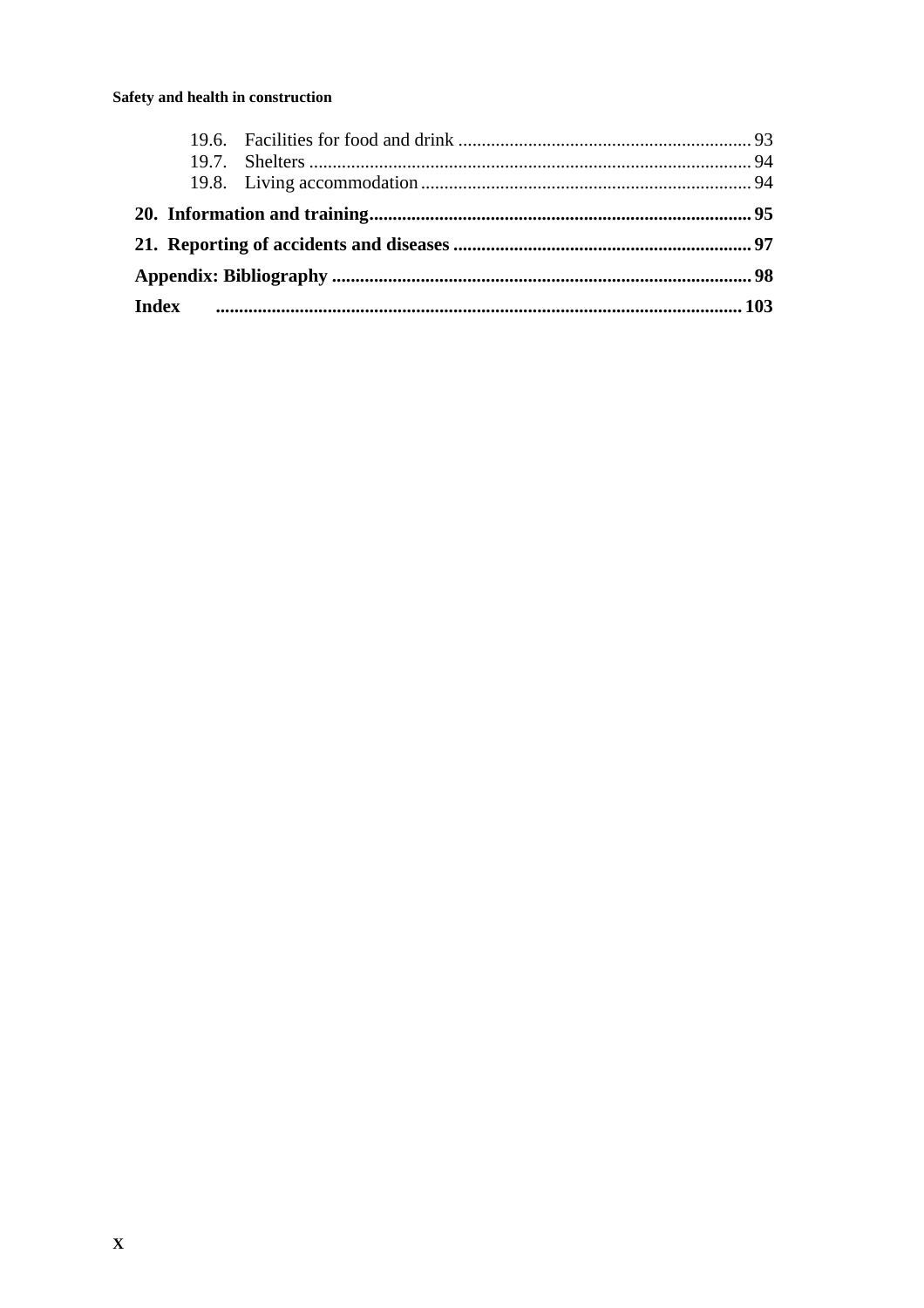# <span id="page-12-0"></span>**1. General provisions**

### 1.1. Objective

1.1.1. The objective of this code is to provide practical guidance on a legal, administrative, technical and educational framework for safety and health in construction with a view to:

- *(a)* preventing accidents and diseases and harmful effects on the health of workers arising from employment in construction;
- *(b)* ensuring appropriate design and implementation of construction projects;
- *(c)* providing means of analysing from the point of view of safety, health and working conditions, construction processes, activities, technologies and operations, and of taking appropriate measures of planning, control and enforcement.

1.1.2. This code also provides guidance in the implementation of the provisions of the Safety and Health in Construction Convention, 1988 (No. 167), and the Safety and Health in Construction Recommendation, 1988 (No. 175).

# 1.2. Application

1.2.1. This code applies to:

- *(a)* construction activities which cover:
	- (i) building, including excavation and the construction, structural alteration, renovation, repair, maintenance (including cleaning and painting) and demolition of all types of buildings or structures;
	- (ii) civil engineering, including excavation and the construction, structural alteration, repair, maintenance and demolition of, for example, airports, docks, harbours, inland waterways, dams, river and avalanche and sea defence works, roads and highways, railways, bridges, tunnels, viaducts and works related to the provision of services such as communications, drainage, sewerage, water and energy supplies;
	- (iii) the erection and dismantling of prefabricated buildings and structures, as well as the manufacturing of prefabricated elements on the construction site;
- *(b)* the fabrication and erection of oil rigs and of offshore installations while under construction on shore.

1.2.2. The provisions of this code should be considered as the basic requirements for protecting workers' safety and health.

1.2.3. The provisions of this code should be applied to self-employed persons as may be specified by national laws or regulations.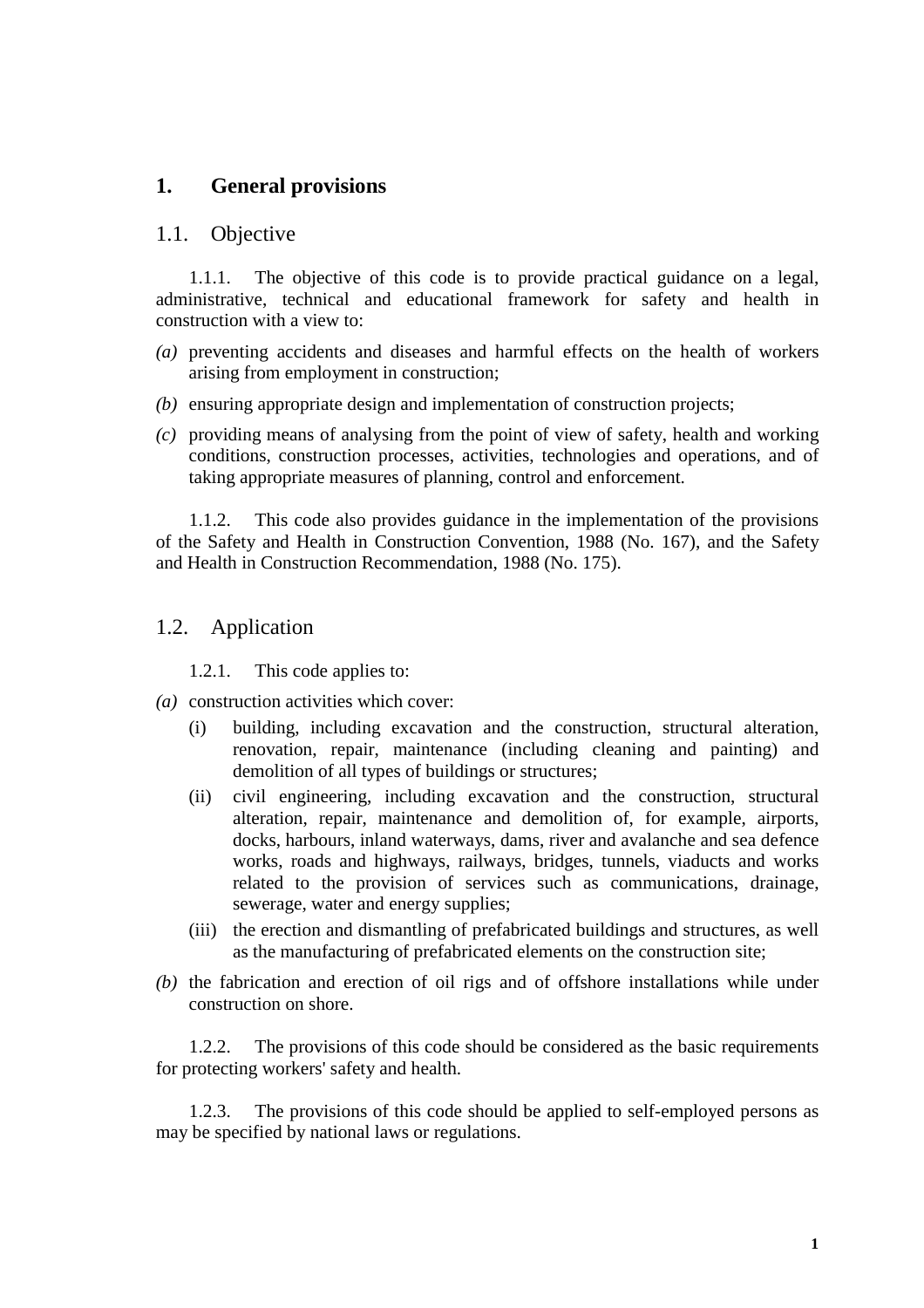# <span id="page-13-0"></span>1.3. Definitions

In this code, the following terms have the meanings hereby assigned to them:

*Adequate, appropriate or suitable* are used to describe qualitatively or quantitatively the means or method used to protect the worker.

*Bearer:* see *putlog.*

- *Brace:* A structural member that holds one point in a fixed position with respect to another point; bracing is a system of structural members designed to prevent distortion of a structure.
- *By hand:* The work is done without the help of a mechanised tool.
- *Cartridge-operated:* A device in which an explosive drives a projectile such as a nail or a stud into materials; they are of three types:
- (i) *"high-velocity type",* in which the projectile is driven directly by the gases from the explosive charge;
- (ii) *"low-velocity piston type",* in which the gases from the explosive charge drive a piston which propels the projectile;
- (iii) *"hammer-operated low-velocity piston type",* in which the piston is driven by a hammer blow in addition to the gases from the explosive charge.

*Client:* Any natural or legal person for whom a project is carried out.

- *Code of practice:* A document offering practical guidance on the policy and standard setting in occupational safety and health for use by governments, employers, workers and any other persons involved in the construction process in order to promote safety and health at the national level and at the level of the enterprise.
- *Competent authority:* A minister, government department, or other public authority having the power to issue regulations, orders or other instructions having the force of law.
- *Competent person:* A person possessing adequate qualifications, such as suitable training and sufficient knowledge, experience and skill for the safe performance of the specific work. The competent authorities may define appropriate criteria for the designation of such persons and may determine the duties to be assigned to them.

*Construction:* Those activities as defined in paragraph 1.2.1.

*Construction site:* Any site at which any of the processes or operations described in paragraph 1.2.1. are carried on.

*Danger:* Danger of accident or injury to health.

*Employer:*

- (i) Any physical or legal person who employs one or more workers on a construction site; and
- (ii) as the context requires, the principal contractor, the contractor or the subcontractor.
- *Guard-rail:* An adequately secured rail erected along an exposed edge to prevent persons from falling.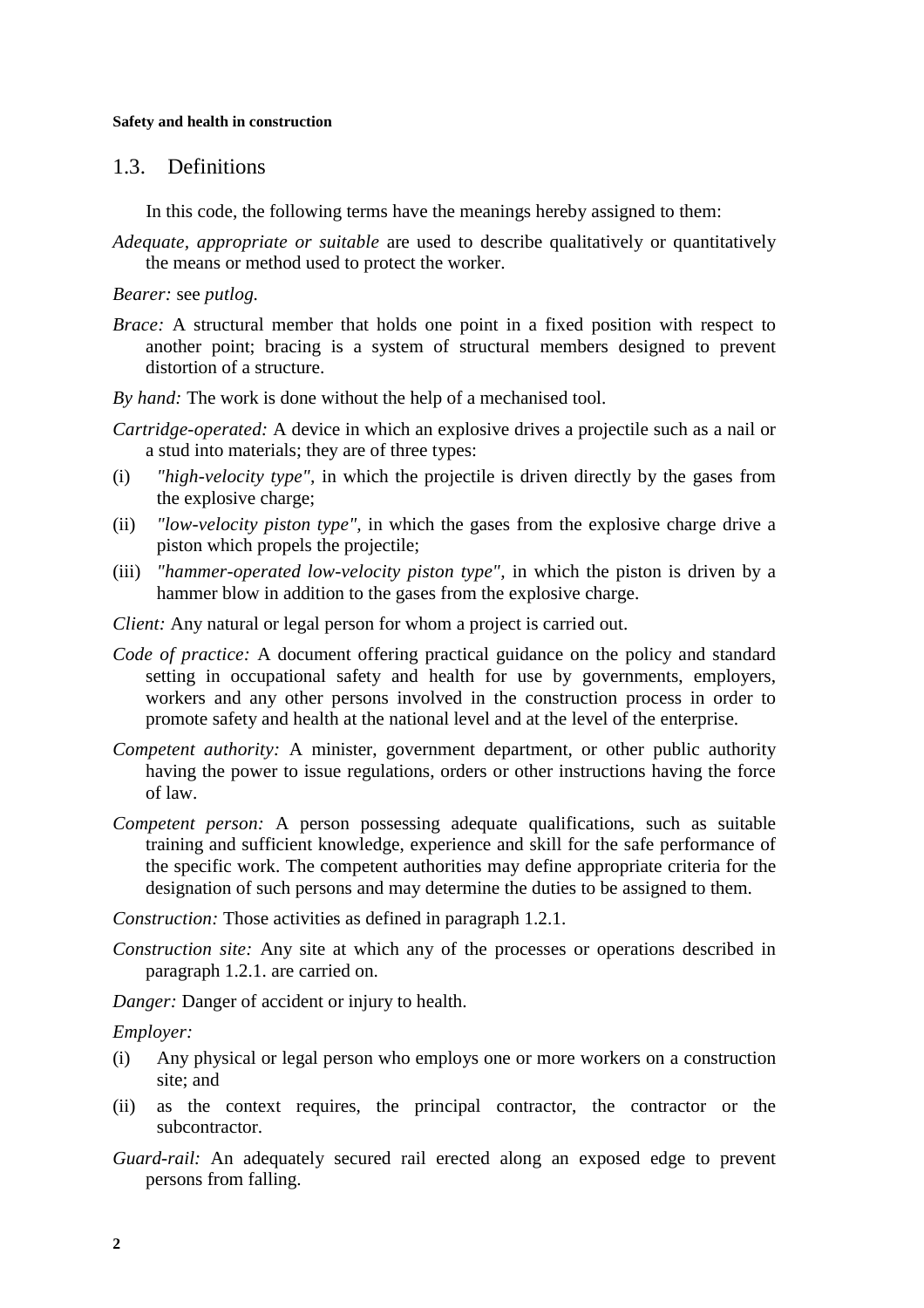*Hazard:* Danger or potential danger.

- *Hoist:* A machine which lifts materials or persons by means of a platform which runs on guides.
- *Ledger:* A scaffold member which extends longitudinally and horizontally parallel to the face of a structure, at right angles to the putlogs and which supports the putlogs, forms a tie between the posts, and becomes a part of the scaffold bracing; ledgers which do not support putlogs are also called stringers.
- *Lifting appliance:* Any stationary or mobile appliance used for raising or lowering persons or loads.
- *Lifting gear:* Any gear or tackle by means of which a load can be attached to a lifting appliance but which does not form an integral part of the appliance or load.
- *Means of access or egress:* Passageways, corridors, stairs, platforms, ladders and any other means to be used by persons for normally entering or leaving the workplace or for escaping in case of danger.
- *Putlog* or *bearer*: A scaffold member upon which the platform rests. In a single pole scaffold the outer end of the putlog rests on a ledger and the inner end rests in the wall; in an independent pole scaffold each end of the putlog rests on a ledger; in an independent pole scaffold a putlog is known as a bearer.
- *Raker:* An inclined load-bearing tube or pole.
- *Safety extra-low voltage:* A nominal voltage not exceeding 42 V between conductors, or, in the case of phase circuits, not exceeding 24 V between conductors and neutral, the no-load voltage of the circuit not exceeding 50 V and 29 V respectively.
- *Scaffold:* Any temporary structure, fixed, suspended or mobile, and its supporting components which is used for supporting workers and materials or to gain access to any such structure, and which is not a "lifting appliance" as defined above.
- *Sound or good construction:* Construction conforming to any relevant standards issued by a national standardising institution or other body recognised by the competent authority, or to generally accepted international engineering practices or other technical standards.
- *Sound or good material:* Material of a quality conforming to any relevant standards issued by a national standardising institution or other body recognised by the competent authority or to generally accepted international engineering practices or other technical standards.
- *Standard* (upright or post): In relation to a scaffold, a vertical or near vertical tube which bears the weight of a scaffold and its load and includes a through tie or a reveal tie or a bore tie; a through tie is a tie assembly through a window or other opening in a wall; a reveal tie is an assembly of a reveal tube with wedges or screwed fittings or pads fixed between the opposing faces of an opening in a wall together with the tie tube.
- *Toe-board:* A barrier placed along the edge of a scaffold platform, runway, etc., and secured there to guard against the slipping of persons or the falling of material.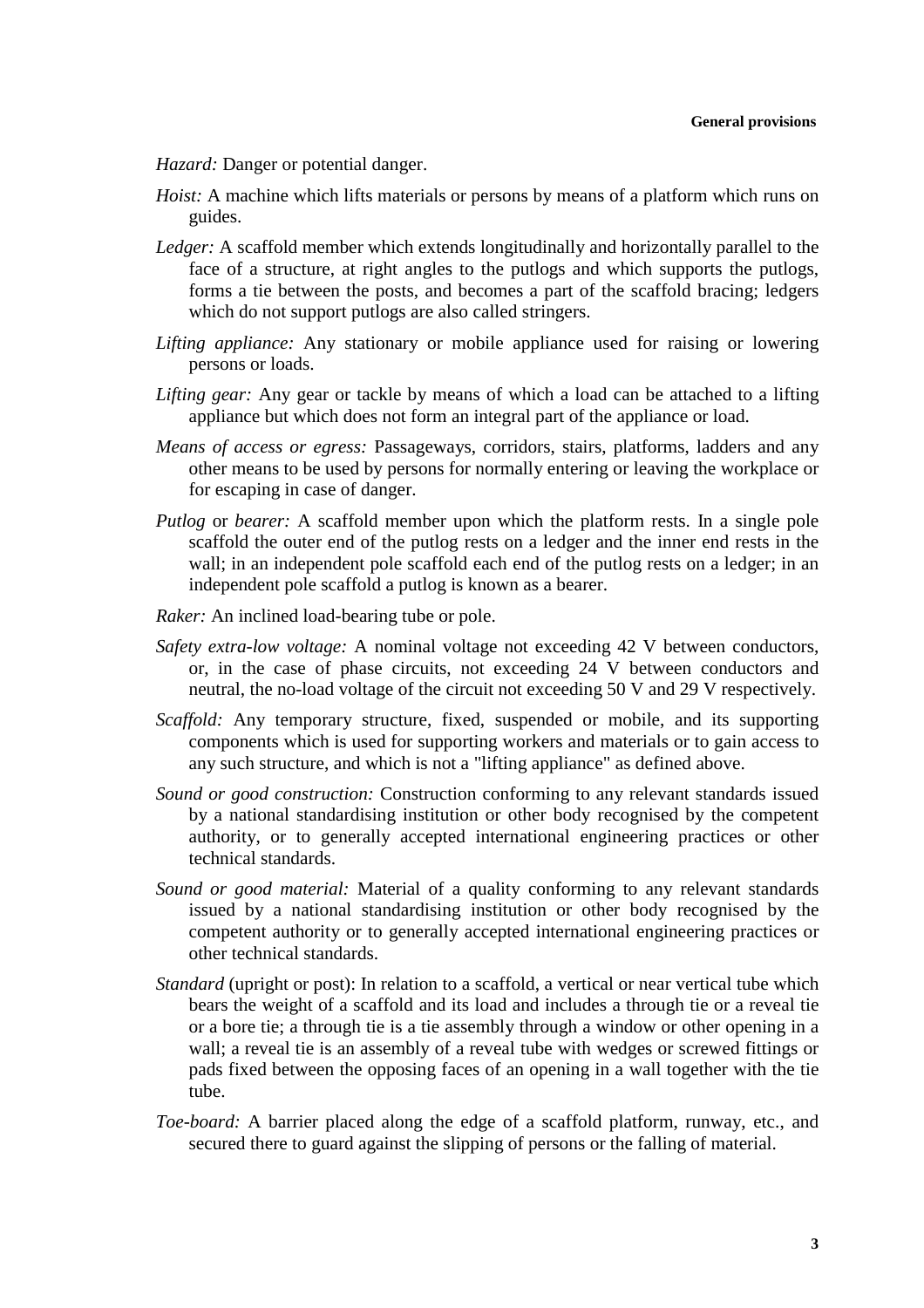*Transom:* A tube spanning across ledger to form the support for boards forming the working platform or to connect the outer standards to the inner standards.

*Worker:* Any person engaged in construction.

*Workplace:* All places where workers need to be or to go by reason of their work and which are under the control of an employer as defined in "employer".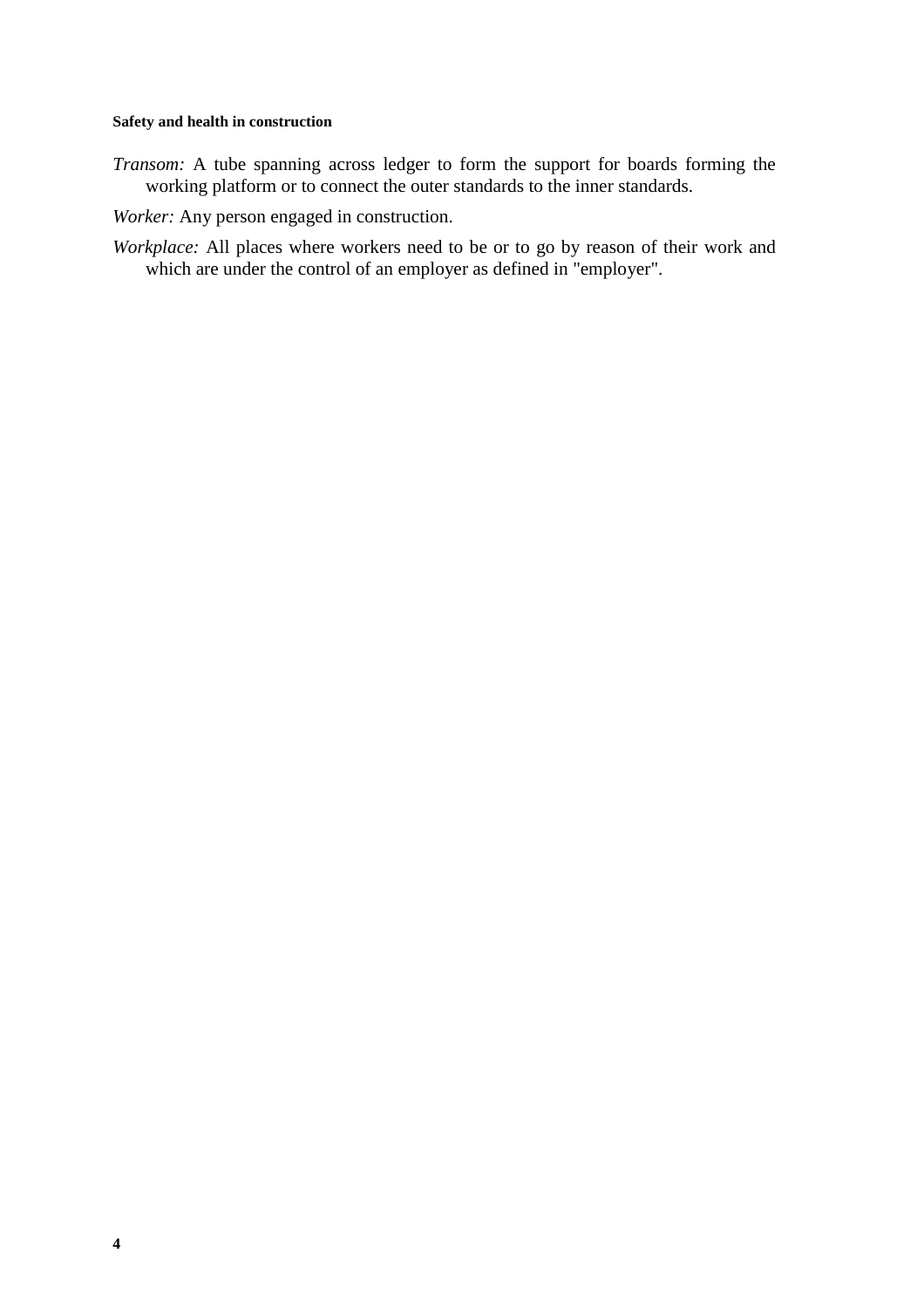# <span id="page-16-0"></span>**2. General duties**

# 2.1. General duties of competent authorities

2.1.1. The competent authorities should, on the basis of an assessment of the safety and health hazards involved and in consultation with the most representative organisation of employers and workers, adopt and maintain in force national laws or regulations to ensure the safety and health of workers employed in construction projects and to protect persons at, or in the vicinity of, a construction site from all risks which may arise from such site.

2.1.2. The national laws and regulations adopted in pursuance of paragraph 2.1.1 above should provide for their practical application through technical standards or codes of practice, or by other appropriate methods consistent with national conditions and practices.

2.1.3. In giving effect to paragraphs 2.1.1 and 2.1.2 above, each competent authority should have due regard to the relevant standards adopted by recognised international organisations in the field of standardisation.

2.1.4. The competent authority should provide appropriate inspection services to enforce or administer the application of the provisions of the national laws and regulations and provide these services with the resources necessary for the accomplishment of their task, or satisfy itself that appropriate inspection is carried out.

2.1.5. The measures to be taken to ensure that there is organised co-operation between employers and workers to promote safety and health at construction sites should be prescribed by national laws or regulations or by the competent authority. Such measures should include:

- *(a)* the establishment of safety and health committees representative of employers and workers with such powers and duties as may be prescribed;
- *(b)* the election or appointment of workers' safety delegates with such powers and duties as may be prescribed;
- *(c)* the appointment by the employer of suitably qualified and experienced persons to promote safety and health;
- *(d)* the training of safety delegates and safety and health committee members.

2.1.6. National laws or regulations should provide for the notification by the client to the competent authority of construction sites of such size, duration or characteristics in accordance with such time schedule as may be prescribed.

2.1.7. National laws or regulations should provide for general duties of clients, designers, engineers and architects to take into consideration the safety and health aspects in the designing of buildings, structures or construction projects.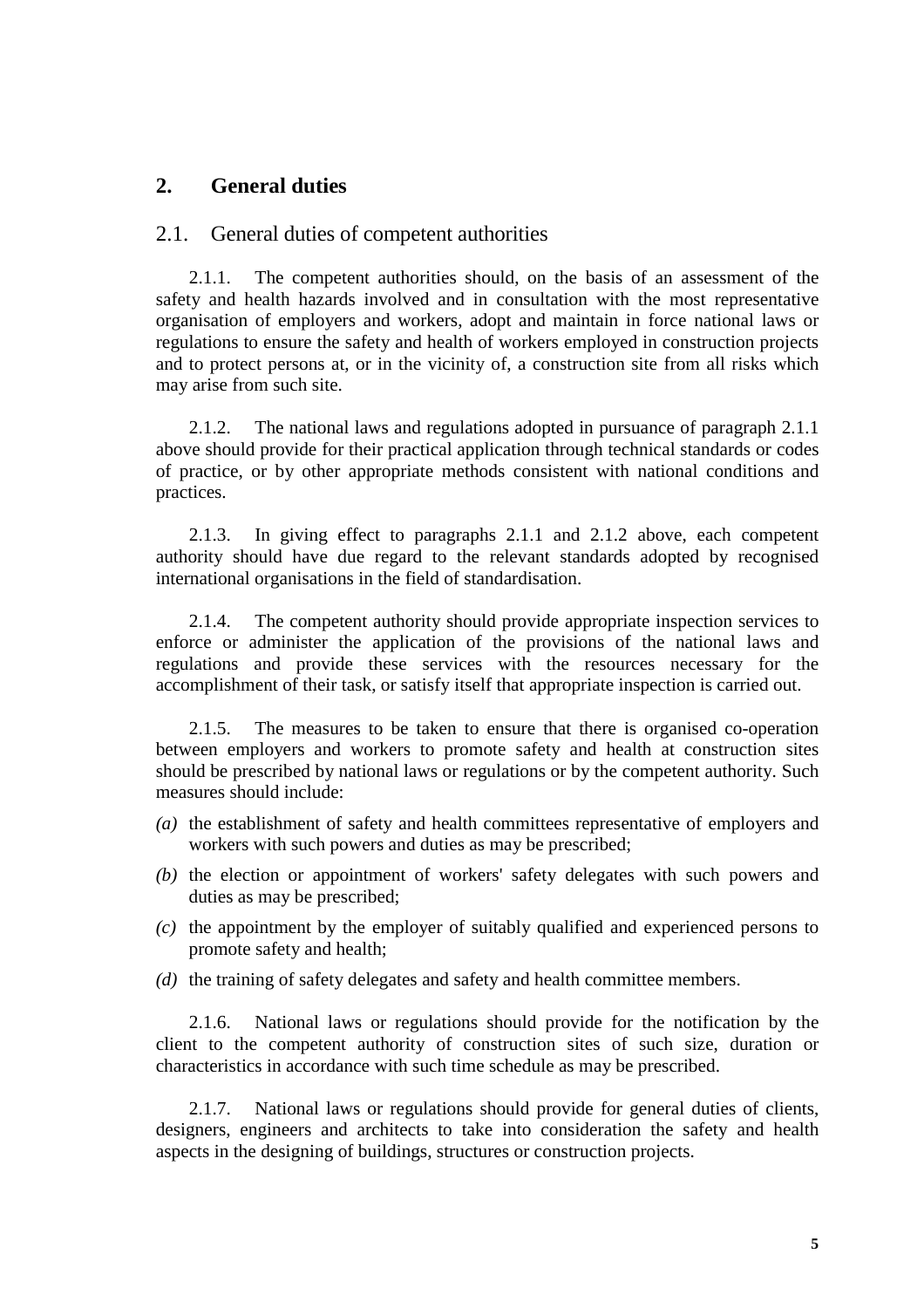# <span id="page-17-0"></span>2.2. General duties of employers

2.2.1. Employers should provide adequate means and organisation and should establish a suitable programme on the safety and health of workers consistent with national laws and regulations and should comply with the prescribed safety and health measures at the workplace.

2.2.2. Employers should so provide and maintain workplaces, plant, equipment, tools and machinery and so organise construction work that as far as is reasonably practicable there is no risk of accident or injury to health of workers. In particular, construction work should be so planned, prepared and undertaken that:

*(a)* dangers liable to arise at the workplace are prevented as soon as possible;

*(b)* excessively or unnecessarily strenuous work positions and movements are avoided;

- *(c)* organisation of work takes into account the safety and health of workers;
- *(d)* materials and products are used which are suitable from a safety and health point of view;
- *(e)* working methods are employed which protect workers against the harmful effects of chemical, physical and biological agents.

2.2.3. Employers should establish committees with representatives of workers and management or make other suitable arrangement consistent with national laws and regulations for the participation of workers in ensuring safe working conditions.

2.2.4. Employers should take all appropriate precautions to protect persons present at, or in the vicinity of, a construction site from all risks which may arise from such site.

2.2.5. Employers should arrange for regular safety inspections by competent persons at suitable intervals of all buildings, plant, equipment, tools, machinery, workplaces and systems of work under the control of the employer at construction sites in accordance with national laws, regulations, standards or codes of practice. As appropriate, the competent person should examine and test by type or individually to ascertain the safety of construction machinery and equipment.

2.2.6. When acquiring plant, equipment or machinery, employers should ensure that it takes account of ergonomic principles in its design and conforms to relevant national laws, regulations, standards or codes of practice and, if there are none, that it is so designed or protected that it can be operated safely and without risk to health.

2.2.7. Employers should provide such supervision as will ensure that workers perform their work with due regard to their safety and health.

2.2.8. Employers should assign workers only to employment for which they are suited by their age, physique, state of health and skill.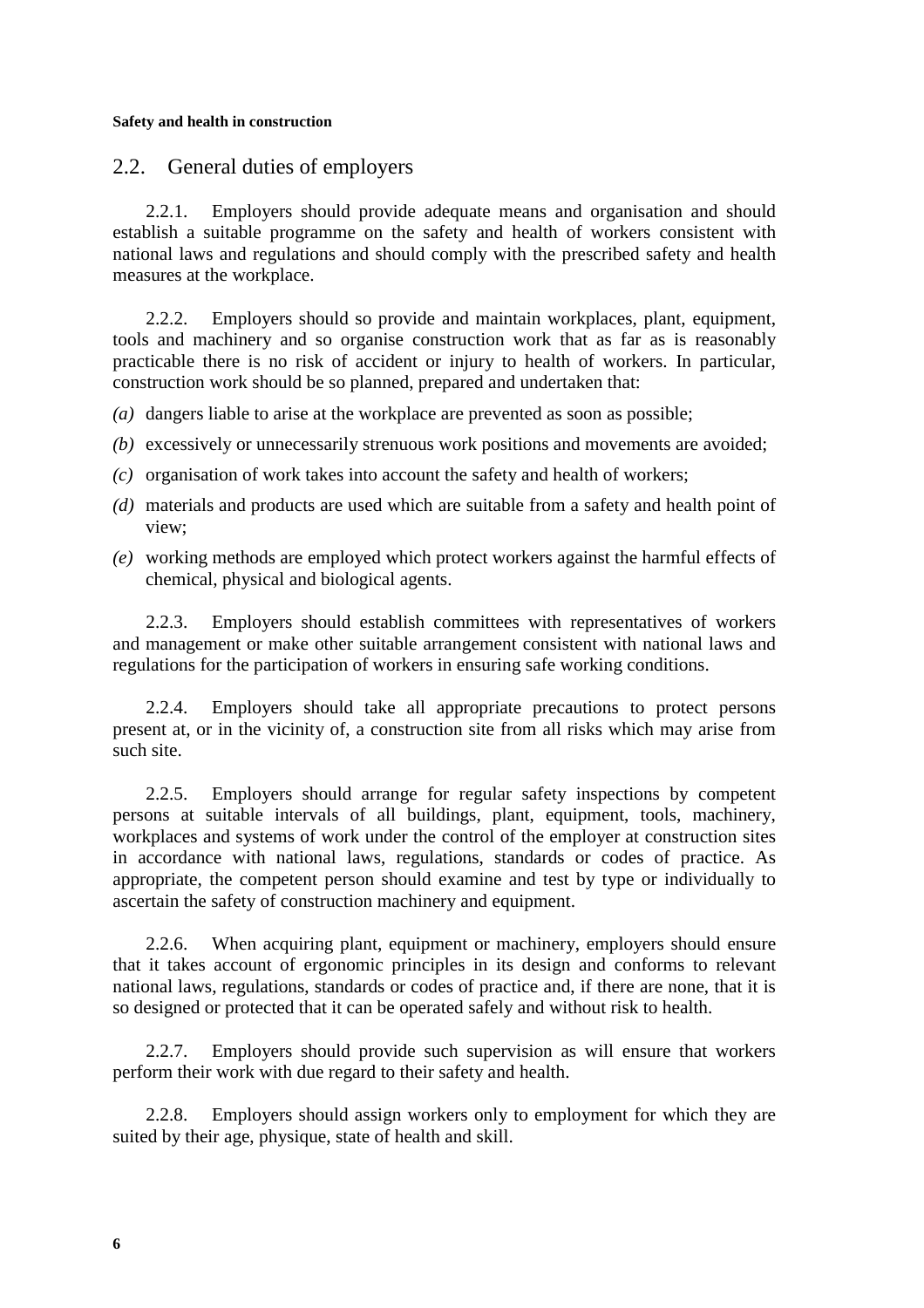<span id="page-18-0"></span>2.2.9. Employers should satisfy themselves that all workers are suitably instructed in the hazards connected with their work and environment and trained in the precautions necessary to avoid accidents and injury to health.

2.2.10. Employers should take all practicable steps to ensure that workers are made aware of the relevant national or local laws, regulations, standards, codes of practice, instructions and advice relating to prevention of accidents and injuries to health.

2.2.11. Buildings, plant, equipment, tools, machinery or workplaces in which a dangerous defect has been found should not be used until the defect has been remedied.

2.2.12. Where there is an imminent danger to the safety of workers, the employer should take immediate steps to stop the operation and evacuate workers as appropriate.

2.2.13. On dispersed sites and where small groups of workers operate in isolation, employers should establish a checking system by which it can be ascertained that all the members of a shift, including operators of mobile equipment, have returned to the camp or base at the close of work.

2.2.14. Employers should provide appropriate first aid, training and welfare facilities to workers and, whenever collective measures are not feasible or are insufficient, provide and maintain personal protective equipment and clothing. Employers should also ensure access for workers to occupational health services.

2.3. General duties of self-employed persons

2.3.1. Self-employed persons should comply with the prescribed safety and health measures at the workplace according to national laws or regulations.

### 2.4. Co-operation and co-ordination

2.4.1. Whenever two or more employers undertake activities at one construction site, they should co-operate with one another as well as with the client or client's representative and with other persons participating in the construction work being undertaken in the application of the prescribed safety and health measures.

2.4.2. Whenever two or more employers undertake activities simultaneously or successively at one construction site, the principal contractor, or other person or body with actual control over or primary responsibility for overall construction site activities, should be responsible for planning and co-ordinating safety and health measures and, in so far as is compatible with national laws and regulations, for ensuring compliance with such measures.

2.4.3. In so far as is compatible with national laws and regulations, where the principal contractor, or other person or body with actual control over or primary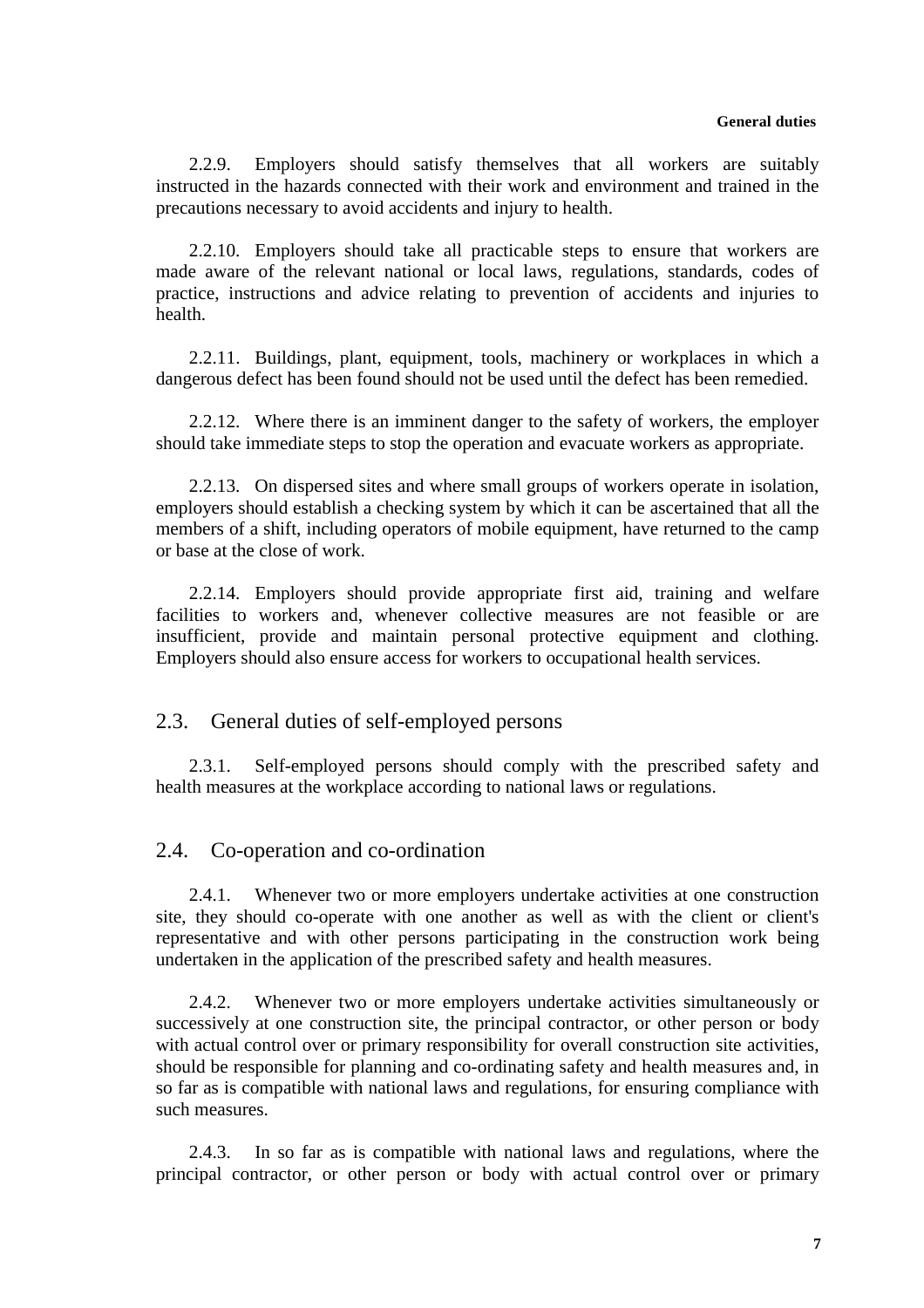<span id="page-19-0"></span>responsibility for overall construction site activities, is not present at the site, they should nominate a competent person or body at the site with the authority and means necessary to ensure on their behalf co-ordination and compliance with safety and health measures.

2.4.4. Employers should remain responsible for the application of the safety and health measures in respect of the workers placed under their authority.

2.4.5. Employers and self-employed persons undertaking activities simultaneously at a construction site should co-operate fully in the application of safety and health measures.

2.4.6. Employers and designers should liaise effectively on factors affecting safety and health.

# 2.5. General rights and duties of workers

2.5.1. Workers should have the right and the duty at any workplace to participate in ensuring safe working conditions to the extent of their control over the equipment and methods of work and to express views on working procedures adopted as they may affect safety and health.

2.5.2. Workers should have the right to obtain proper information from the employer regarding safety and health risks and safety and health measures related to the work processes. This information should be presented in forms and languages which the workers easily understand.

2.5.3. Workers should have the right to remove themselves from danger when they have good reason to believe that there is an imminent and serious danger to their safety or health. They should have the duty so to inform their supervisor immediately.

2.5.4. In accordance with national legislation, workers should:

- *(a)* co-operate as closely as possible with their employer in the application of the prescribed safety and health measures;
- *(b)* take reasonable care for their own safety and health and that of other persons who may be affected by their acts or omissions at work;
- *(c)* use and take care of personal protective equipment, protective clothing and facilities placed at their disposal and not misuse anything provided for their own protection or the protection of others;
- *(d)* report forthwith to their immediate supervisor, and to the workers' safety representative where one exists, any situation which they believe could present a risk and which they cannot properly deal with themselves;
- *(e)* comply with the prescribed safety and health measures;
- *(f)* participate in regular safety and health meetings.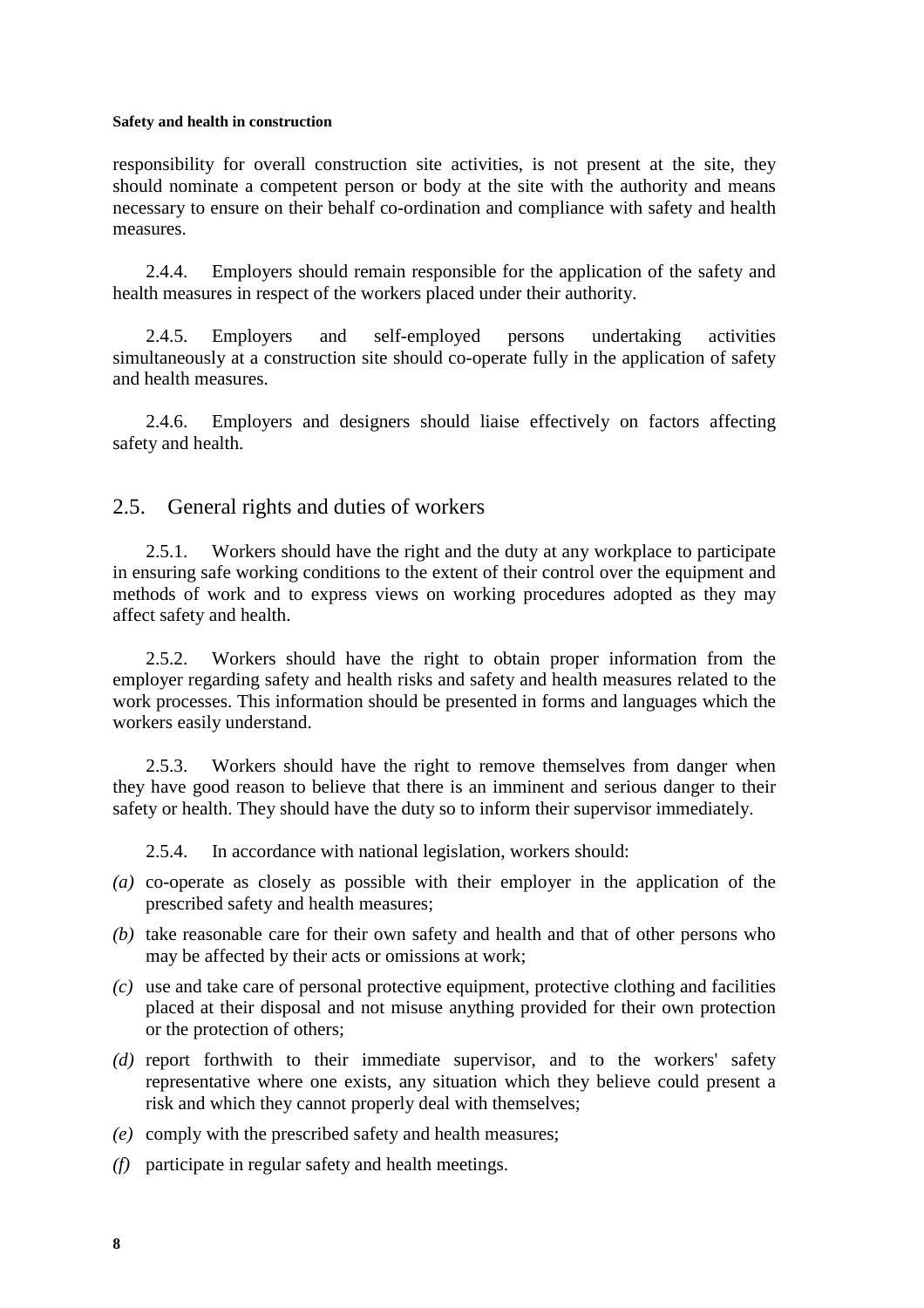<span id="page-20-0"></span>2.5.5. Except in an emergency, workers, unless duly authorised, should not interfere with, remove, alter or displace any safety device or other appliance furnished for their protection or the protection of others, or interfere with any method or process adopted with a view to avoiding accidents and injury to health.

2.5.6. Workers should not operate or interfere with plant and equipment that they have not been duly authorised to operate, maintain or use.

2.5.7. Workers should not sleep or rest in dangerous places such as scaffolds, railway tracks, garages, or in the vicinity of fires, dangerous or toxic substances, running machines or vehicles and heavy equipment.

### 2.6. General duties of designers, engineers, architects

2.6.1. Those concerned with the design and planning of a construction project should receive training in safety and health and should integrate the safety and health of the construction workers into the design and planning process in accordance with national laws, regulations and practice.

2.6.2. Care should be exercised by engineers, architects and other professional persons, not to include anything in the design which would necessitate the use of dangerous structural or other procedures or materials hazardous to health or safety which could be avoided by design modifications or by substitute materials.

2.6.3. Those designing buildings, structures or other construction projects should take into account the safety problems associated with subsequent maintenance and upkeep where maintenance and upkeep would involve special hazards.

2.6.4. Facilities should be included in the design for such work to be performed with the minimum risk.

# 2.7. General duties of clients

- 2.7.1 Clients should:
- *(a)* co-ordinate or nominate a competent person to co-ordinate all activities relating to safety and health on their construction projects;
- *(b)* inform all contractors on the project of special risks to health and safety of which the clients are or should be aware;
- *(c)* require those submitting tenders to make provision for the cost of safety and health measures during the construction process.

2.7.2. In estimating the periods for completion of work stages and overall completion of the project, clients should take account of safety and health requirements during the construction process.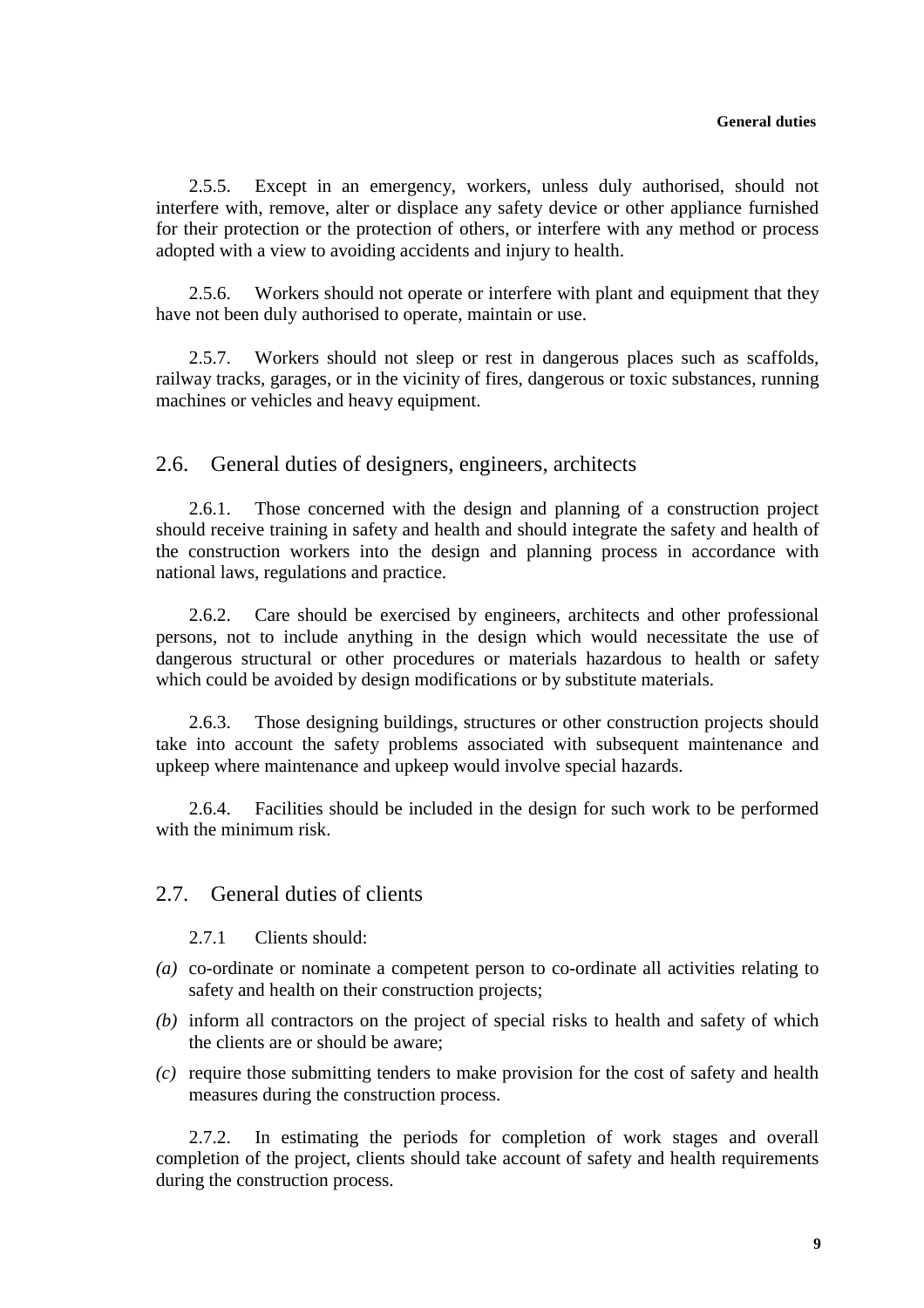# <span id="page-21-0"></span>**3. Safety of workplaces**

# 3.1. General provisions

3.1.1. All appropriate precautions should be taken:

- *(a)* to ensure that all workplaces are safe and without risk of injury to the safety and health of workers;
- *(b)* to protect persons present at or in the vicinity of a construction site from all risks which may arise from such site.

3.1.2. All openings and other areas likely to pose danger to workers should be clearly indicated.

# 3.2. Means of access and egress

3.2.1. Adequate and safe means of access to and egress from all workplaces should be provided, indicated where appropriate and maintained in a safe condition.

# 3.3. Housekeeping

3.3.1. A suitable housekeeping programme should be established and continuously implemented on each construction site which should include provisions for:

- *(a)* the proper storage of materials and equipment;
- *(b)* the removal of scrap, waste and debris at appropriate intervals.

3.3.2. Loose materials which are not required for use should not be placed or allowed to accumulate on the site so as to obstruct means of access to and egress from workplaces and passageways.

3.3.3. Workplaces and passageways that are slippery owing to ice, snow, oil or other causes should be cleaned up or strewn with sand, sawdust, ash or the like.

# 3.4. Precautions against the fall of materials and persons, and collapse of structures

3.4.1. Adequate precautions should be taken such as the provision of fencing, look-out men or barriers to protect any person who might be injured by the fall of materials, or tools or equipment being raised or lowered.

3.4.2. Where necessary to prevent danger, guys, stays or supports should be used or other effective precautions should be taken to prevent the collapse of structures or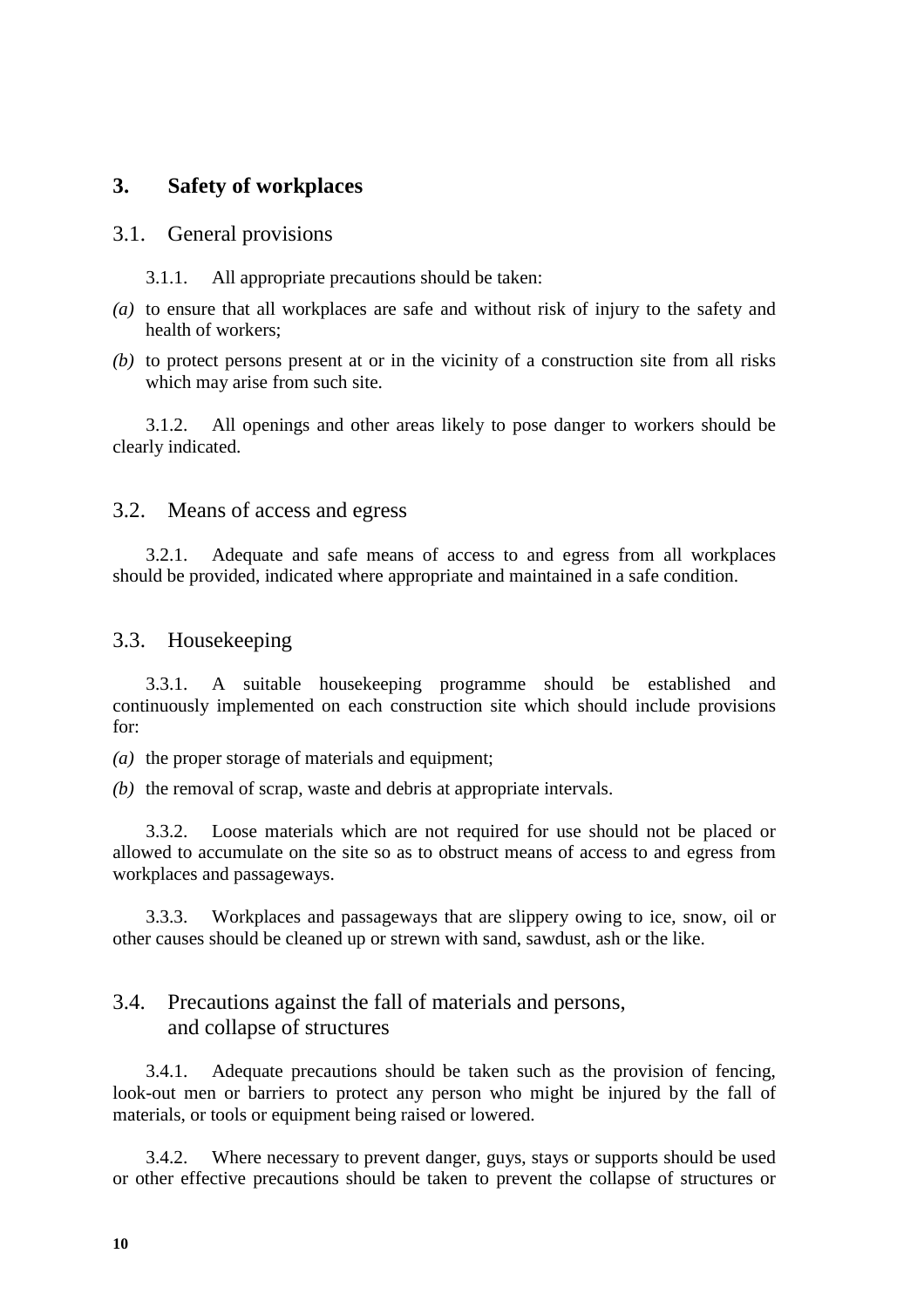<span id="page-22-0"></span>parts of structures that are being erected, maintained, repaired, dismantled or demolished.

3.4.3. All openings through which workers are liable to fall should be kept effectively covered or fenced and indicated in the most appropriate manner.

3.4.4. As far as practicable, guard-rails and toe-boards in accordance with national laws and regulations should be provided to protect workers from falling from elevated work places. Wherever the guard-rails and toe-boards cannot be provided:

*(a)* adequate safety nets or safety sheets should be erected and maintained; or

*(b)* adequate safety harnesses should be provided and used.

### 3.5. Prevention of unauthorised entry

3.5.1. Construction sites in built-up areas and alongside vehicular and pedestrian traffic routes should be fenced to prevent the entry of unauthorised persons.

3.5.2. Visitors should not be allowed access to construction sites unless accompanied by or authorised by a competent person and provided with the appropriate protective equipment.

### 3.6. Fire prevention and fire fighting

3.6.1. All appropriate measures should be taken by the employer to:

- *(a)* avoid the risk of fire;
- *(b)* control quickly and efficiently any outbreak of fire;
- *(c)* bring about a quick and safe evacuation of persons.

3.6.2. Sufficient and suitable storage should be provided for flammable liquids, solids and gases.

3.6.3. Secure storage areas should be provided for flammable liquids, solids and gases such as liquefied petroleum gas cylinders, paints and other such materials in order to deter trespassers.

3.6.4. Smoking should be prohibited and "No Smoking" notices be prominently displayed in all places containing readily combustible or flammable materials.

3.6.5. In confined spaces and other places in which flammable gases, vapours or dusts can cause danger:

- *(a)* only suitably protected electrical installations and equipment, including portable lamps, should be used;
- *(b)* there should be no naked flames or similar means of ignition;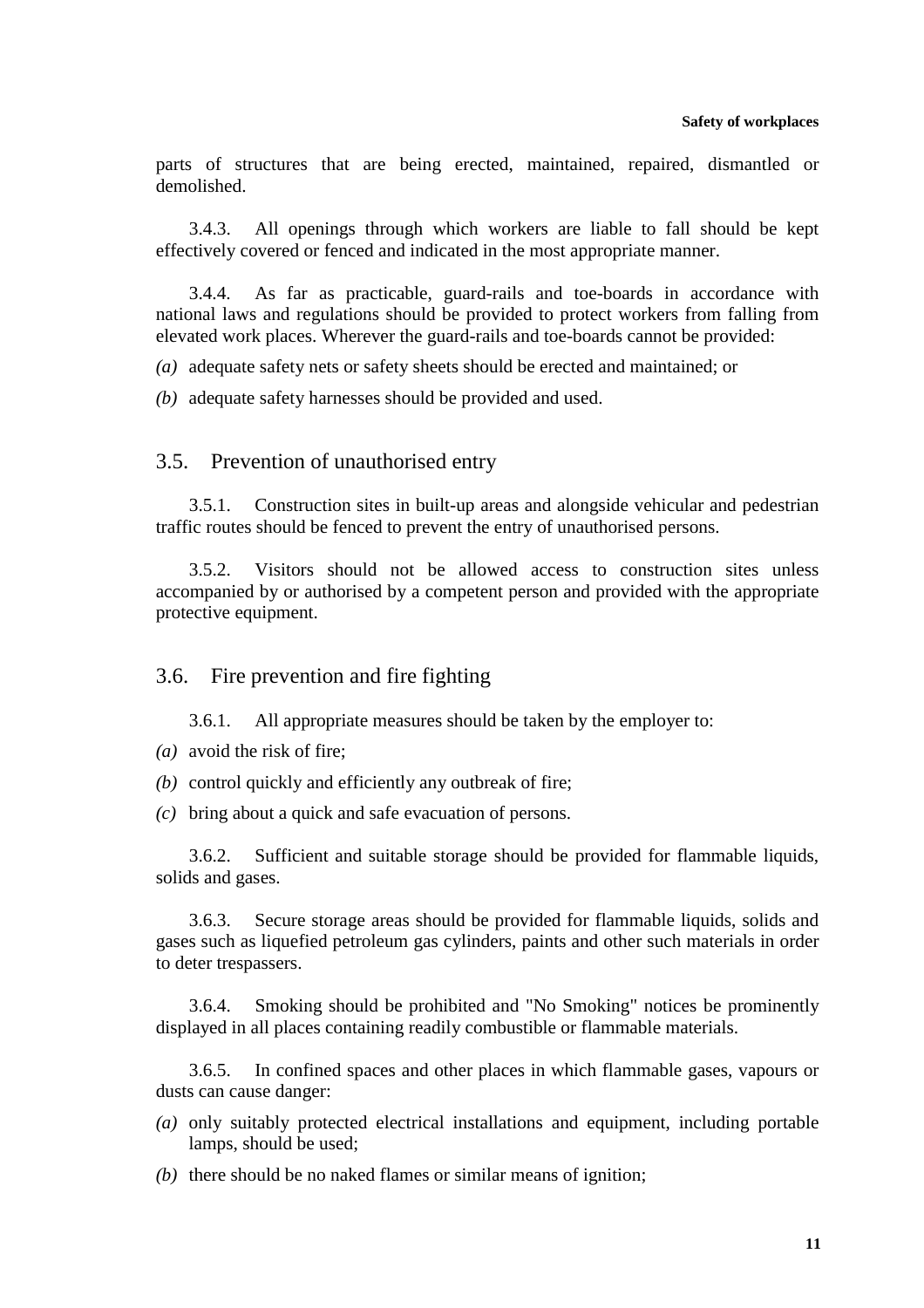- *(c)* there should be notices prohibiting smoking;
- *(d)* oily rags, waste and clothes or other substances liable to spontaneous ignition should be removed without delay to a safe place;

*(e)* adequate ventilation should be provided.

3.6.6. Combustible materials such as packing materials, sawdust, greasy/oily waste and scrap wood or plastics should not be allowed to accumulate in workplaces but should be kept in closed metal containers in a safe place.

3.6.7. Regular inspections should be made of places where there are fire risks. These include the vicinity of heating appliances, electrical installations and conductors, stores of flammable and combustible materials, hot welding and cutting operations.

3.6.8. Welding, flame cutting and other hot work should only be done on the orders of a competent supervisor after appropriate precautions, as required, are taken to reduce the risk of fire.

3.6.9. Places where workers are employed should, if necessary to prevent the danger of fire, be provided as far as practicable with:

- *(a)* suitable and sufficient fire-extinguishing equipment, which should be easily visible and accessible;
- *(b)* an adequate water supply at ample pressure.

3.6.10. Fire-extinguishing equipment should be properly maintained and inspected at suitable intervals by a competent person. Access to fire-extinguishing equipment such as hydrants, portable extinguishers and connections for hoses should be kept clear at all times.

3.6.11. All supervisors and a sufficient number of workers should be trained in the use of fire-extinguishing equipment, so that adequate trained personnel are readily available during all working periods.

3.6.12. Where necessary to guard against danger, workers should be suitably trained in the action to be taken in the event of fire, including the use of means of escape.

3.6.13. Where appropriate, suitable visual signs should be provided to indicate clearly the direction of escape in case of fire.

3.6.14. Means of escape should be kept clear at all times. Escape routes should be frequently inspected particularly in high structures and where access is restricted, as in tunnel workings.

3.6.15. Sufficient and suitable means to give warning in case of fire should be provided where this is necessary to prevent danger. Such warning should be clearly audible in all parts of the site where persons are liable to work. There should be an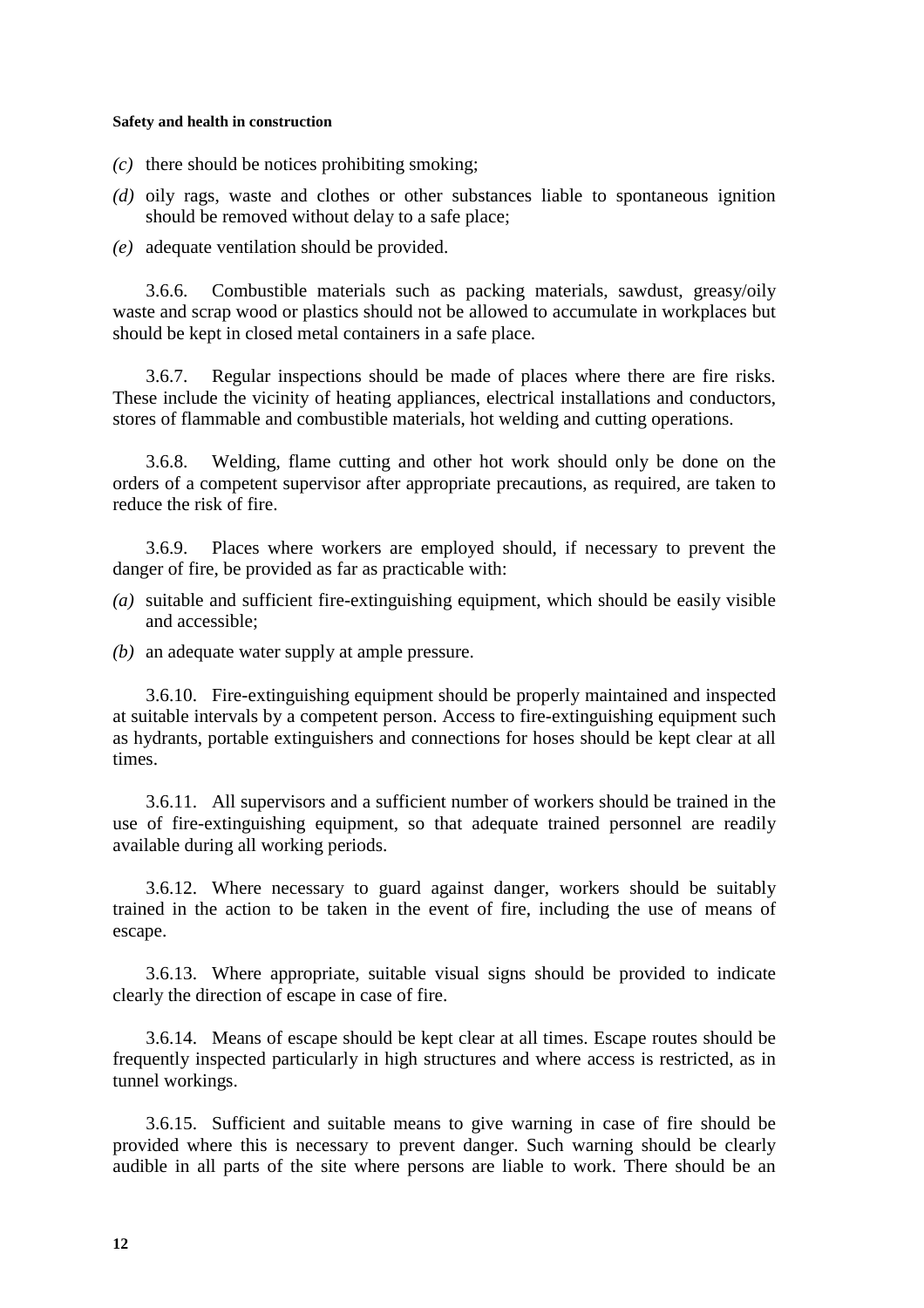<span id="page-24-0"></span>effective evacuation plan so that all persons are evacuated speedily without panic and accounted for and all plant and processes shut down.

3.6.16. Notices should be posted at conspicuous places indicating:

- *(a)* the nearest fire alarm;
- *(b)* the telephone number and address of the nearest emergency services.

# 3.7. Lighting

3.7.1. Where natural lighting is not adequate to ensure safe working conditions, adequate and suitable lighting, including portable lighting where appropriate, should be provided at every workplace and any other place on the construction site where a worker may have to pass.

3.7.2. Artificial lighting should, as far as practicable, not produce glare or disturbing shadows.

3.7.3. Where necessary to prevent danger, lamps should be protected by suitable guards against accidental breakage.

3.7.4. The cables of portable electrical lighting equipment should be of adequate size and characteristics for the power requirements and of adequate mechanical strength to withstand severe conditions in construction operations.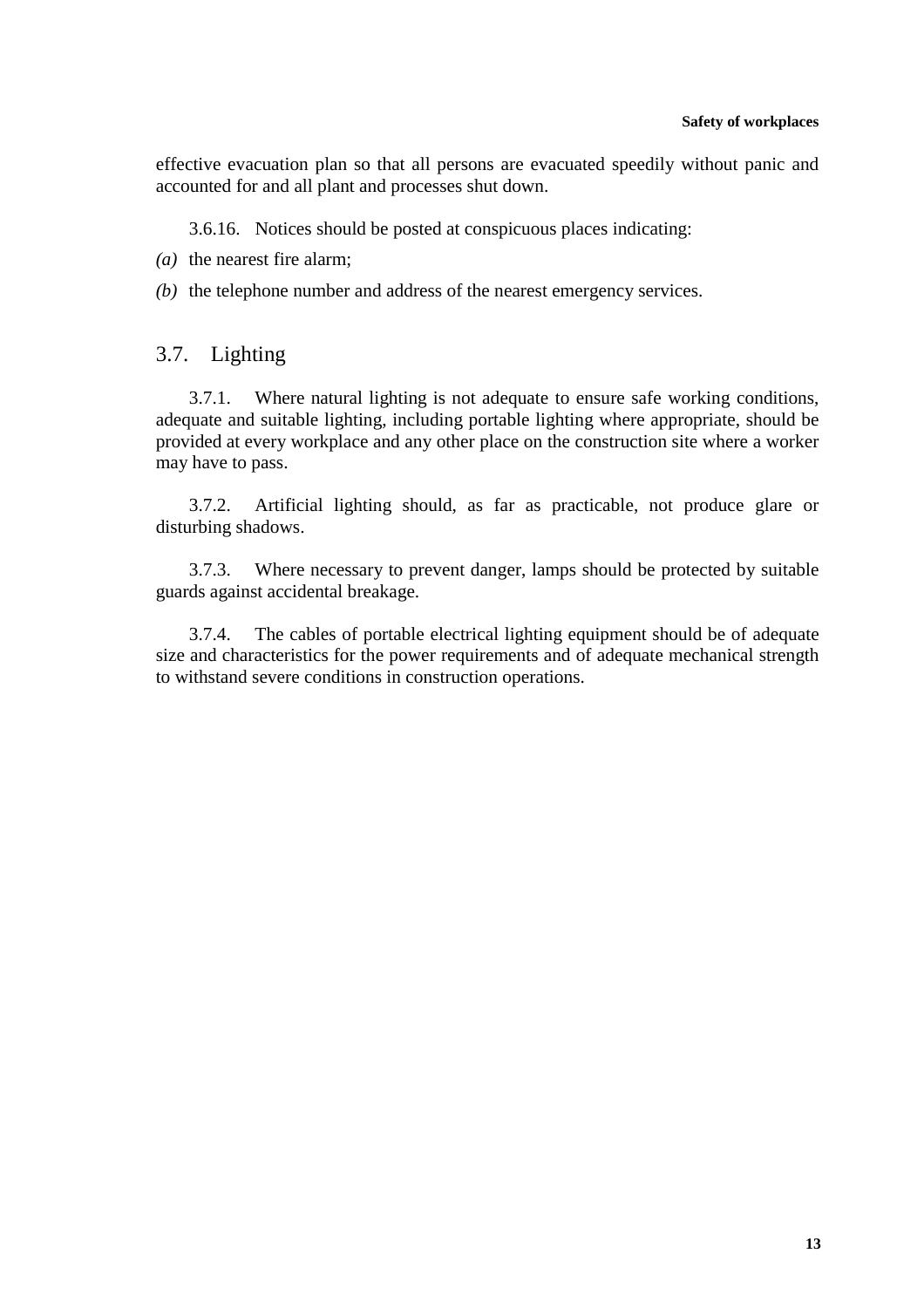# <span id="page-25-0"></span>**4. Scaffolds and ladders**

# 4.1. General provisions

4.1.1. Where work cannot safely be done on or from the ground or from part of a building or other permanent structure, a safe and suitable scaffold should be provided and maintained or other equally safe and suitable provision should be made.

4.1.2. Scaffolds should be provided with safe means of access, such as stairs, ladders or ramps. Ladders should be secured against inadvertent movement.

4.1.3. All scaffolds and ladders should be constructed, erected and used in accordance with national laws and regulations.

4.1.4. Every scaffold should be properly designed, constructed, erected and maintained so as to prevent collapse or accidental displacement when properly used.

4.1.5. Every scaffold and part thereof should be:

- *(a)* designed so as to prevent hazards for workers during erection and dismantling;
- *(b)* designed so that guard rails and other protective devices, platforms, putlogs, rakers, transoms, ladders, stairs or ramps can be easily put together;
- *(c)* of suitable and sound material and of adequate size and strength for the purpose for which it is to be used and maintained in a proper condition.

4.1.6. The competent authority should establish and enforce laws, regulations or standards covering detailed technical provisions for the design, construction, erection, use, maintenance, dismantling and inspection of the different kinds of scaffolds and ladders used in construction work.

# 4.2. Materials

4.2.1. Sufficient suitable and sound material should be provided and used in the construction of scaffolds.

4.2.2. Timber used in the construction of scaffolds should be straight-grained, sound, and free from large knots, dry rot, worm holes and other defects likely to affect its strength.

4.2.3. No rope which is defective whether through contact with acids or other corrosive substances or otherwise should be used on scaffolds.

4.2.4. Where necessary, boards and planks used for scaffolds should be protected against splitting.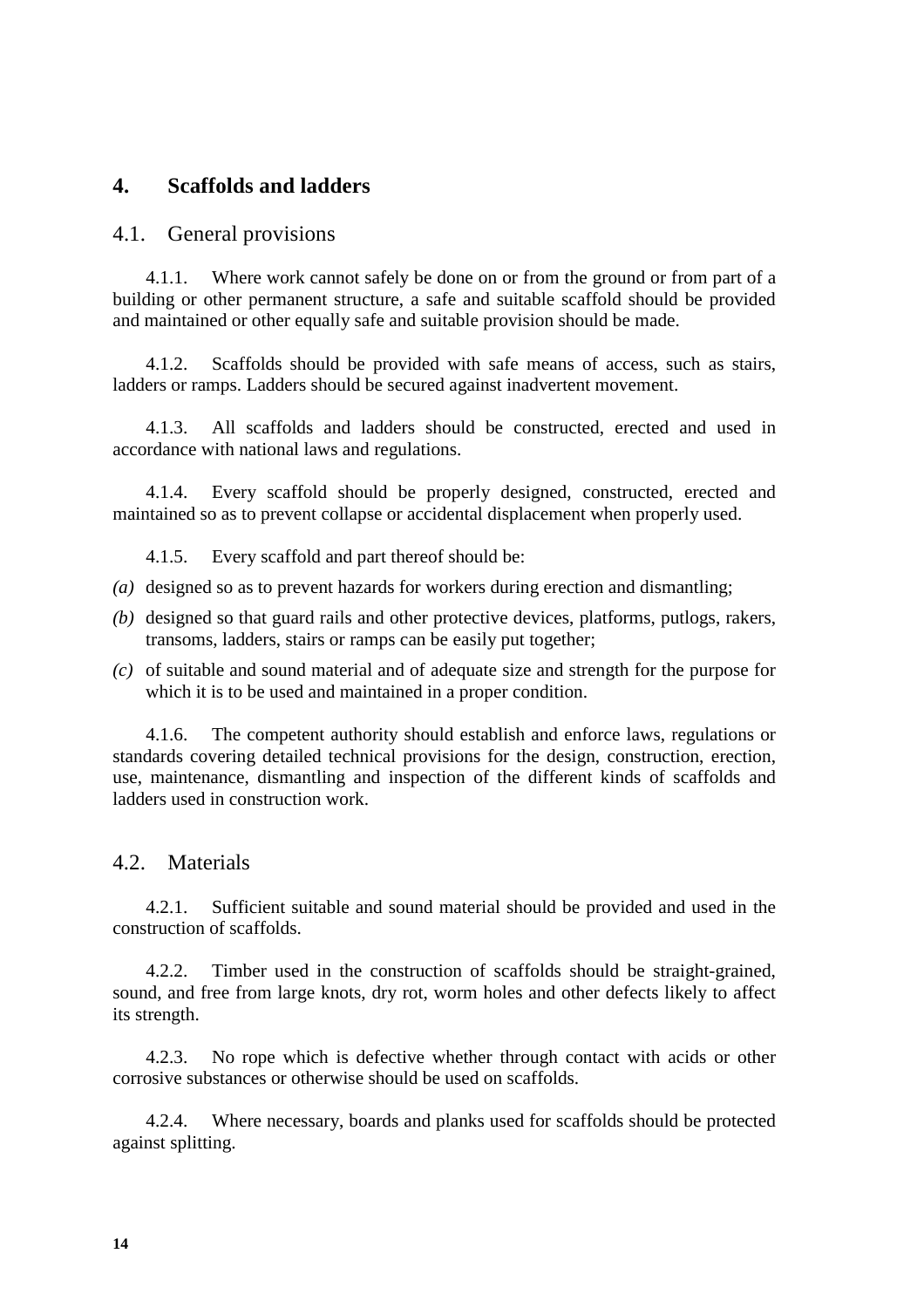<span id="page-26-0"></span>4.2.5. Ladders, boards and planks used in scaffolds should not be painted so that any defects are visible.

4.2.6. Materials used in the construction of scaffolds should be stored under good conditions and apart from any material unsuitable for scaffolds.

4.2.7. Fastenings on wooden scaffolds should conform with the national laws and regulations or be approved by the competent authority.

4.2.8. All tubes, couplers and fittings used in metal tubular scaffolding should be of a standard and type approved by the competent authority. All couplers and fittings should be free from damage and distortion, and should be maintained in an oiled condition.

4.2.9. Couplers should not cause deformation in tubes. Couplers should be made of drop forged steel or equivalent material.

4.2.10. Tubes should be free from cracks, splits and excessive corrosion and be straight to the eye, and tube ends cut cleanly square with the tube axis.

4.2.11. Alloy and steel tubing should not be intermixed on the same scaffold.

# 4.3. Design and construction

4.3.1. Scaffolds should be designed for their maximum load and with a safety factor of at least 4, or as prescribed by the competent authority.

4.3.2. Scaffolds should be adequately braced.

4.3.3. Scaffolds which are not designed to be independent should be rigidly connected to the building at suitable vertical and horizontal distances.

4.3.4. A scaffold should never extend above the highest anchorage to an extent which might endanger its stability and strength.

4.3.5. Sufficient putlogs and transoms should remain in position and securely fastened to the ledgers, uprights or standards, as the case may be, to ensure the stability of the scaffold until it is finally dismantled.

4.3.6. All scaffolds and appliances used as supports for working platforms should be of sound construction, have a firm footing, and be adequately strutted and braced to maintain their stability.

4.3.7. Loose bricks, drainpipes, chimney-pots or other unsuitable material should not be used for the construction or support of any part of a scaffold.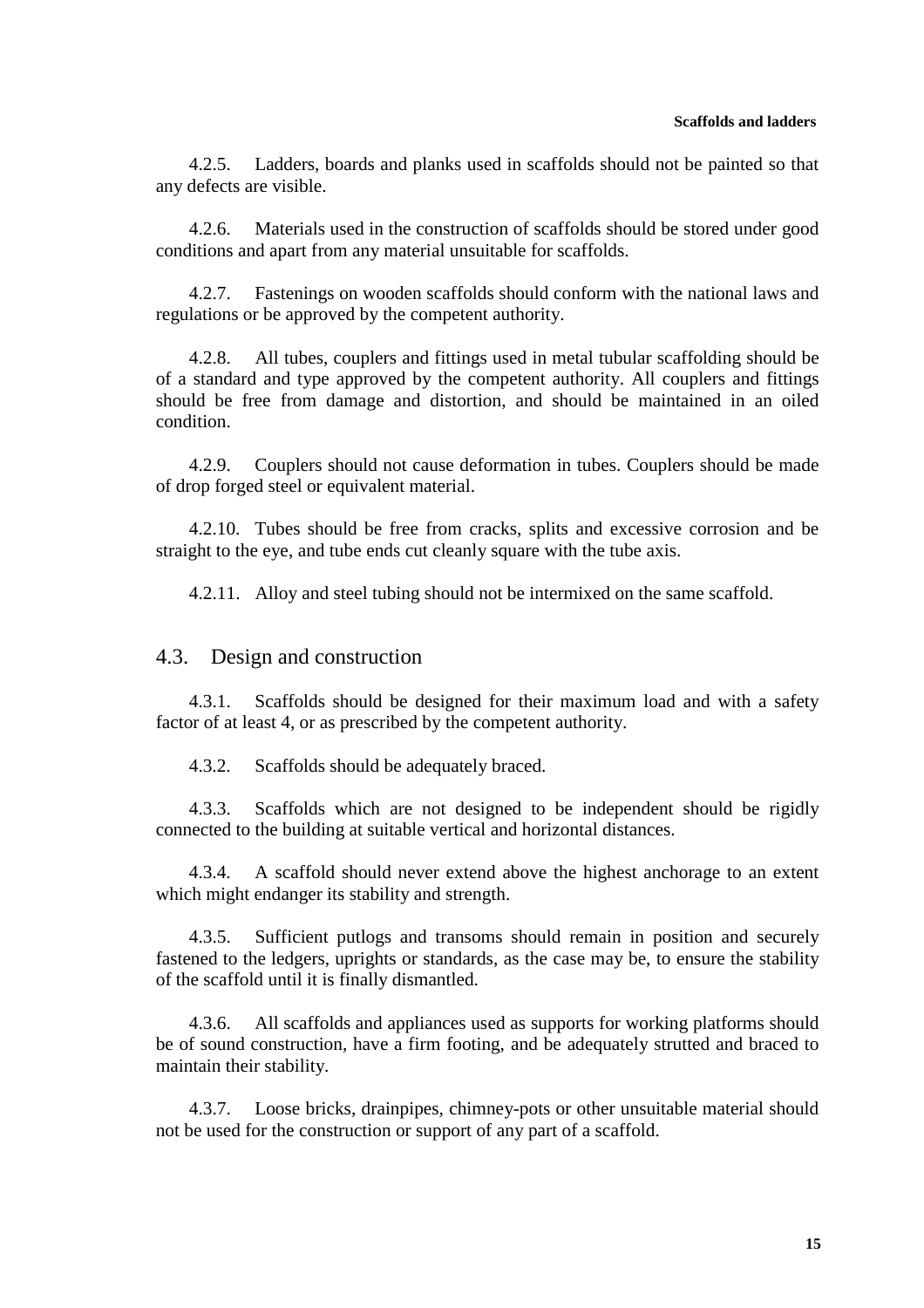<span id="page-27-0"></span>4.3.8. When necessary to prevent danger from falling objects, working platforms, gangways and stairways of scaffolds should be provided with overhead screens of adequate strength and dimensions.

4.3.9. Nails should be driven full length, and not driven part way and then bent over, and should not be subject to direct pull.

4.3.10. Scaffolding materials should not be thrown from scaffolds or from heights. Other materials should only be thrown from scaffolds or heights where the landing area has been designated, protected, appropriate notices displayed, and is under the supervision of a person on the landing level.

4.3.11. Metal scaffolds should not be erected in closer proximity than 5 m to overhead electricity transmission lines equipment except in accordance with safety distances laid down by the competent authority or after the electrical transmission line or equipment has been rendered electrically dead.

4.3.12. As far as practicable, every part of a working platform, gangway or stairway of a scaffold from which a person is liable to fall a distance of 2 m or as prescribed in the national laws or regulations, should be provided with guard-rails and toe-boards complying with the relevant national standards.

4.3.13. Platforms on scaffolds should be of adequate dimension, especially in width, for the tasks performed from the scaffold.

# 4.4. Inspection and maintenance

4.4.1. Scaffolds as prescribed by national laws or regulations should be inspected, and the results recorded by a competent person:

*(a)* before being taken into use;

- *(b)* at periodic intervals thereafter as prescribed for different types of scaffolds;
- *(c)* after any alteration, interruption in use, exposure to weather or seismic conditions or any other occurrence likely to have affected their strength or stability.

4.4.2. Inspection by the competent person should more particularly ascertain that:

- *(a)* the scaffold is of suitable type and adequate for the job;
- *(b)* materials used in its construction are sound and of sufficient strength;
- *(c)* it is of sound construction and stable;
- *(d)* that the required safeguards are in position.

4.4.3. A scaffold should not be erected, substantially altered or dismantled except by or under the supervision of a competent person.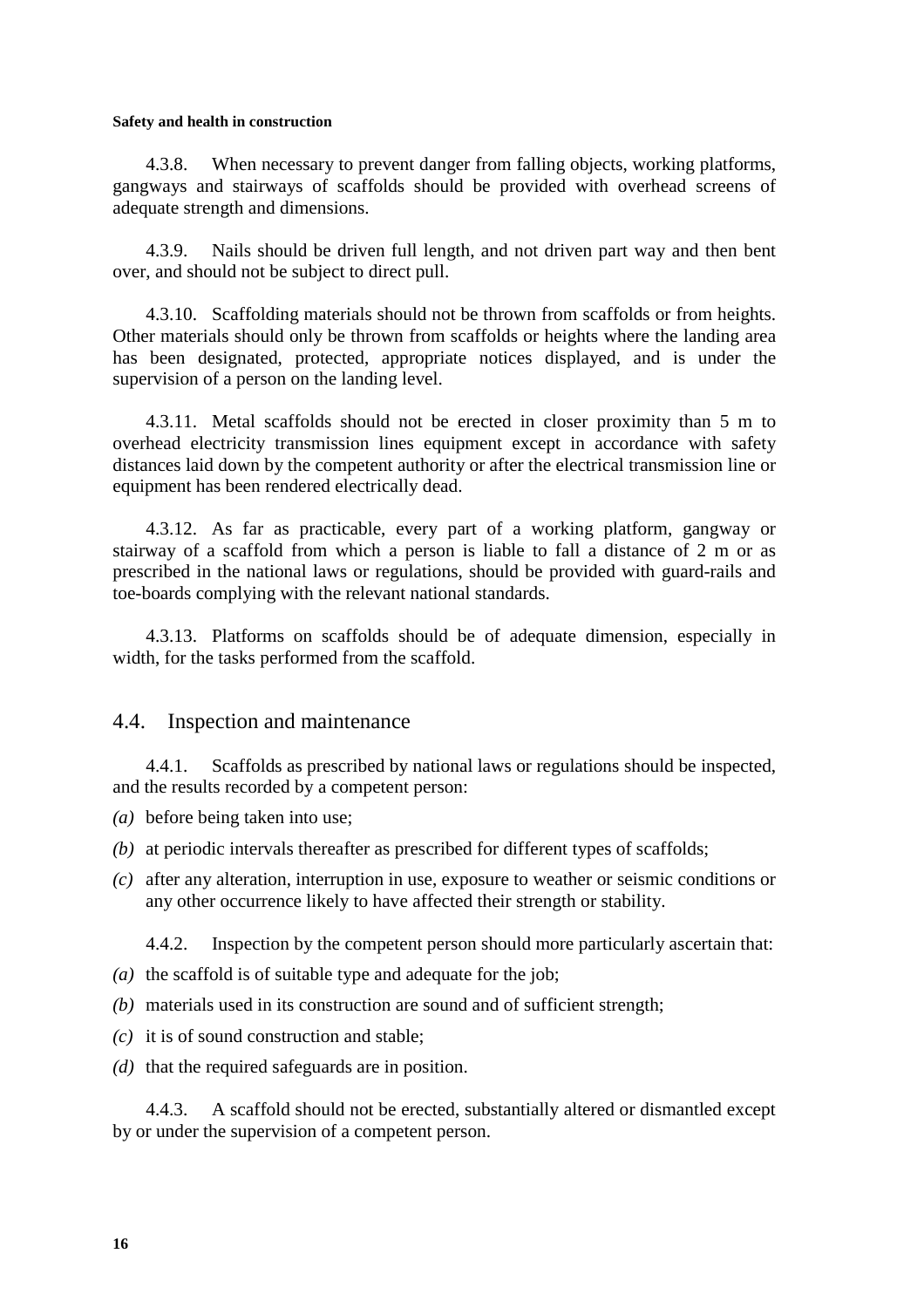<span id="page-28-0"></span>4.4.4. Every scaffold should be maintained in good and proper condition, and every part should be kept fixed or secured so that no part can be displaced in consequence of normal use.

4.4.5. No scaffold should be partly dismantled and left so that it is capable of being used, unless it continues to be safe for use.

# 4.5. Lifting appliances on scaffolds

4.5.1. When a lifting appliance is to be used on a scaffold:

- *(a)* the parts of the scaffold should be carefully inspected by a competent person to determine the additional strengthening and other safety measures required;
- *(b)* any movement of the putlogs should be prevented;
- *(c)* if practicable, the uprights should be rigidly connected to a solid part of the building at the place where the lifting appliance is erected.

# 4.6. Prefabricated scaffolds

4.6.1. In the case of prefabricated scaffold systems the instructions provided by the manufacturers or suppliers should be strictly adhered to. Prefabricated scaffolds should have adequate arrangements for fixing bracing.

4.6.2. Frames of different types should not be intermingled in a single scaffold.

# 4.7. Use of scaffolds

4.7.1. The employer should provide competent supervision to ensure that all scaffolds are used appropriately and only for the purpose for which they are designed or erected. In transferring heavy loads on or to a scaffold a sudden shock should not be transmitted to the scaffold.

4.7.2. When necessary to prevent danger, loads being hoisted on or to scaffolds should be controlled, e.g. by a hand rope (tag line), so that they cannot strike against the scaffold.

4.7.3. The load on the scaffold should be evenly distributed, as far as practicable, and in any case should be so distributed as to avoid disturbance of the stability of the scaffold.

4.7.4. During the use of a scaffold care should constantly be taken that it is not overloaded or otherwise misused.

4.7.5. Scaffolds should not be used for the storage of material except that required for immediate use.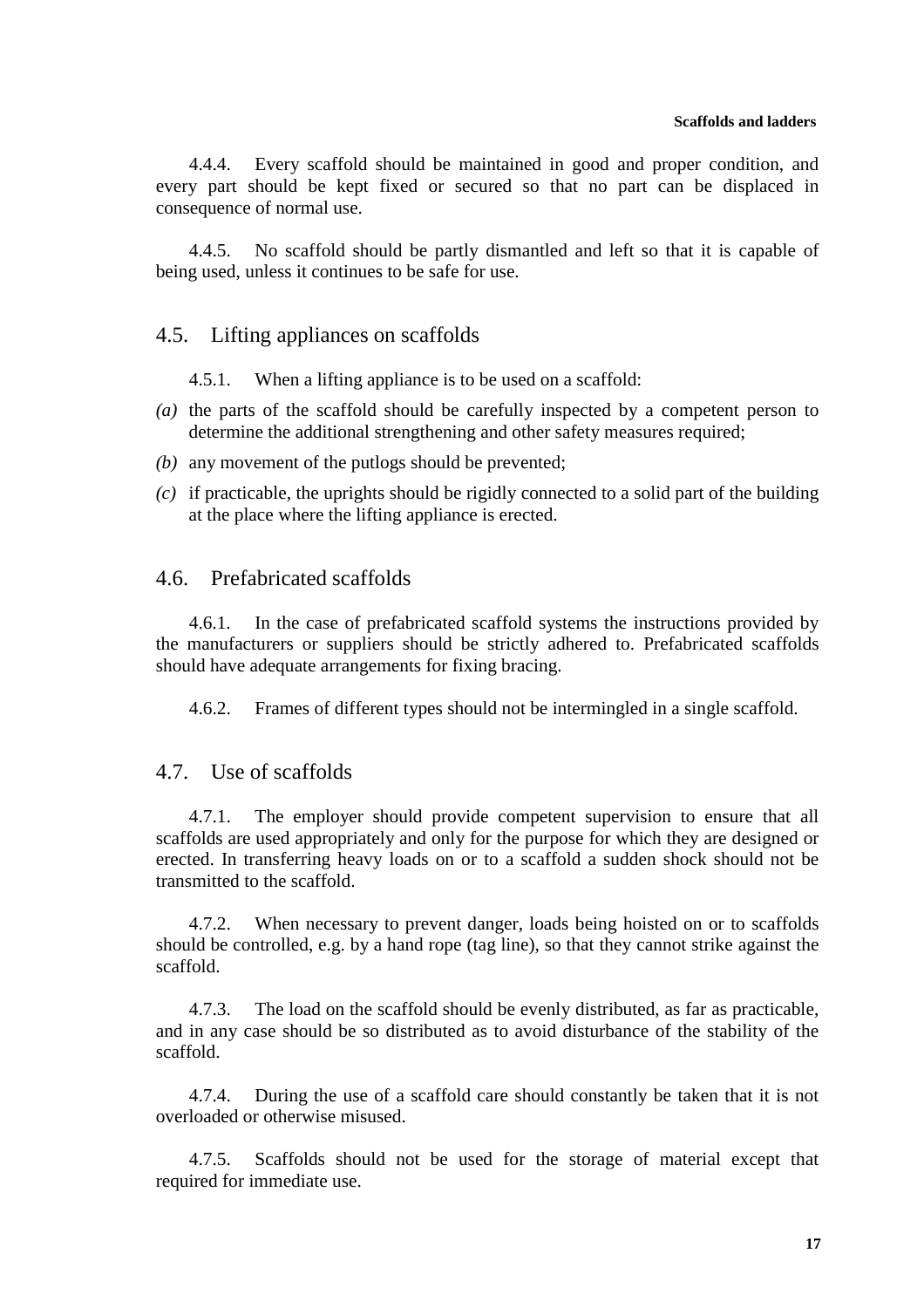<span id="page-29-0"></span>4.7.6. Workers should not be employed on external scaffolds in weather conditions that threaten their safety.

# 4.8. Suspended scaffolds

4.8.1. In addition to the requirements for scaffolds in general as regards soundness, stability and protection against the risk of falls, suspended scaffolds should meet the following specific requirements in so far as such requirements are applicable:

- *(a)* platforms should be designed and built with dimensions that are compatible with the stability of the structure as a whole, especially the length;
- *(b)* the number of anchorages should be compatible with the dimensions of the platform;
- *(c)* the safety of workers should be safeguarded by an extra rope having a point of attachment independent of the anchorage arrangements of the scaffold;
- *(d)* the anchorages and other elements of support of the scaffold should be designed and built in such a way as to ensure sufficient strength;
- *(e)* the ropes, winches, pulleys or pulley blocks should be designed, assembled, used and maintained according to the requirements established for lifting gear adapted to the lifting of persons according to national laws and regulations;
- *(f)* before use, the whole structure should be checked by a competent person.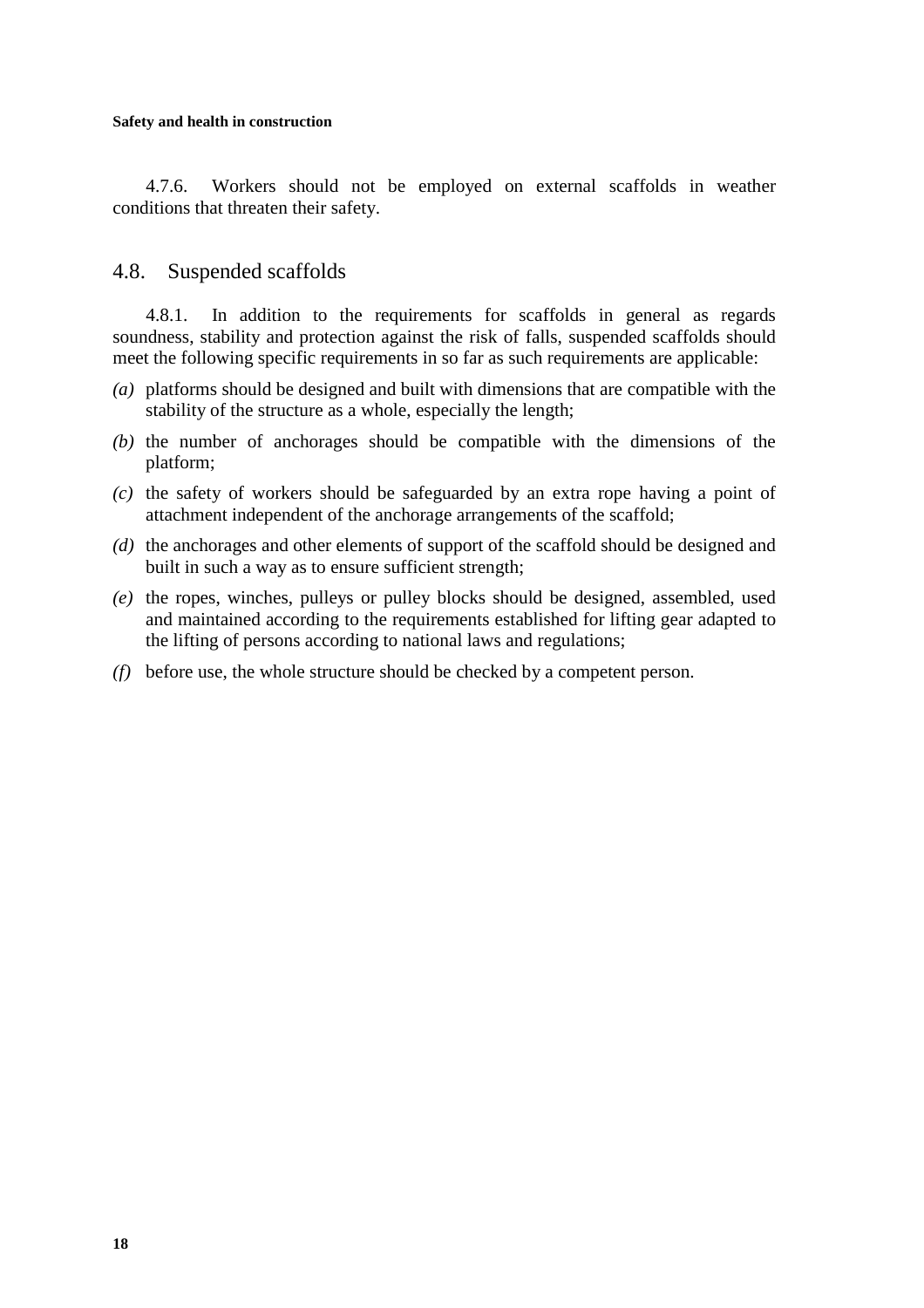# <span id="page-30-0"></span>**5. Lifting appliances and gear**

# 5.1. General provisions

5.1.1. Employers should have a well-planned safety programme to ensure that all the lifting appliances and lifting gear are selected, installed, examined, tested, maintained, operated and dismantled:

- *(a)* with a view to preventing the occurrence of any accident;
- *(b)* in accordance with the requirements laid down in the national laws, regulations and standards.

5.1.2. Every lifting appliance including its constituent elements, attachments, anchorages and supports should be of good design and construction, sound material and adequate strength for the purpose for which it is used.

5.1.3. Every lifting appliance and every item of lifting gear should be accompanied at the time of purchase with instructions for use and with a test certificate from a competent person or a guarantee of conformity with national laws and regulations concerning:

- *(a)* the maximum safe working load;
- *(b)* safe working loads at different radii if the lifting appliance has a variable radius;
- *(c)* the conditions of use under which the maximum or variable safe working loads can be lifted or lowered.

5.1.4. Every lifting appliance and every item of lifting gear having a single safe working load should be clearly marked at a conspicuous place with the maximum safe working load in accordance with national laws and regulations.

5.1.5. Every lifting appliance having a variable safe working load should be fitted with a load indicator or other effective means to indicate clearly to the driver each maximum safe working load and the conditions under which it is applicable.

5.1.6. All lifting appliances should be adequately and securely supported; the weight-bearing characteristics of the ground on which the lifting appliance is to operate should be surveyed in advance of use.

# **Installation**

5.1.7. Fixed lifting appliances should be installed:

- *(a)* by competent persons;
- *(b)* so that they cannot be displaced by the load, vibration or other influences;
- *(c)* so that the operator is not exposed to danger from loads, ropes or drums;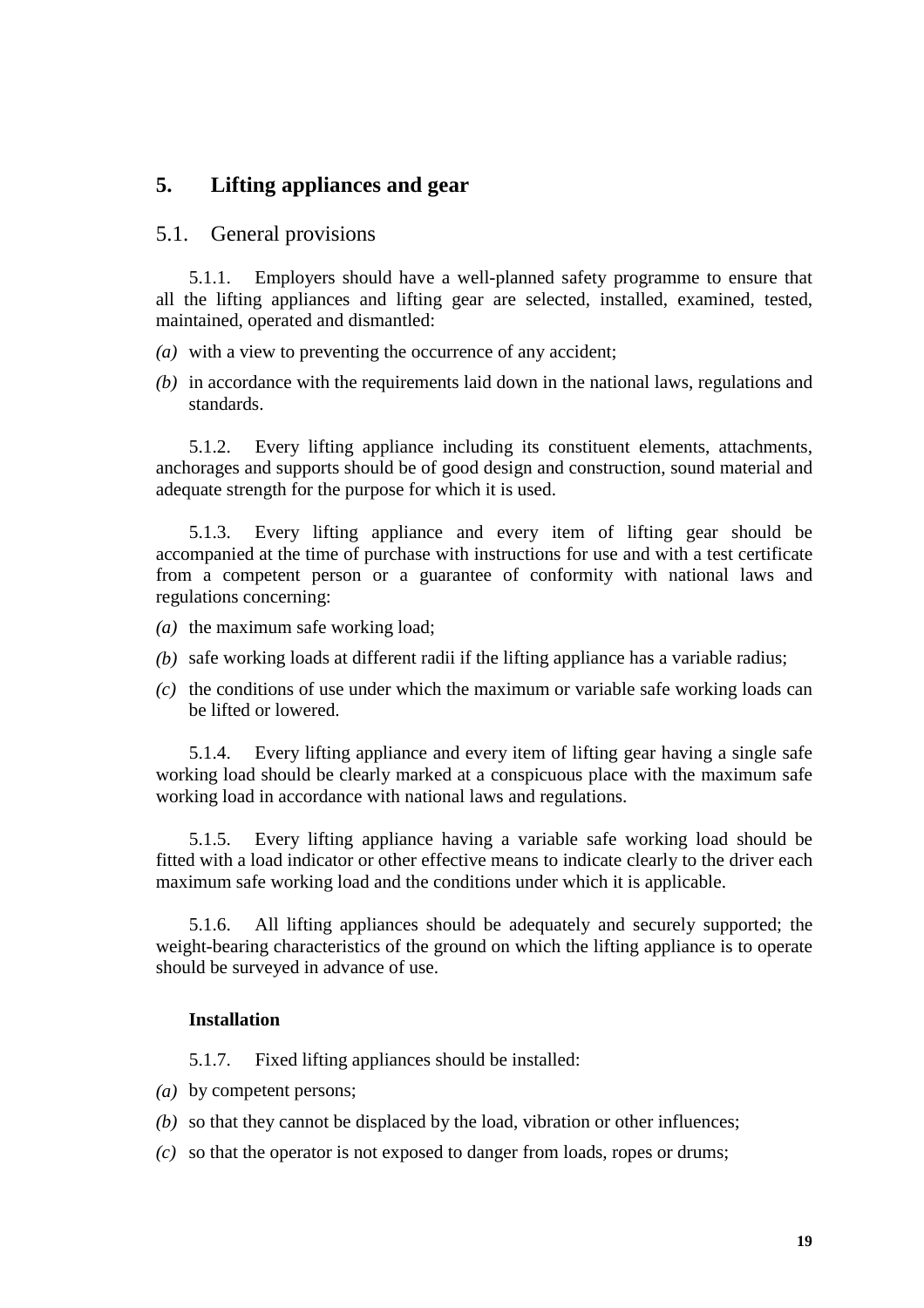*(d)* so that the operator can either see over the zone of operations or communicate with all loading and unloading points by telephone, signals or other adequate means.

5.1.8. A clearance of at least 60 cm or more, as prescribed by national laws or regulations, should be provided between moving parts or loads of lifting appliances and:

- *(a)* fixed objects in the surrounding environment such as walls and posts; or
- *(b)* electrical conductors.

The clearance from electrical conductors should be more for high voltages in accordance with the requirements of national laws and regulations.

5.1.9. The strength and stability of lifting appliances should take into account the effect of any wind forces to which they may be exposed.

5.1.10. No structural alterations or repairs should be made to any part of a lifting appliance which may affect the safety of the appliance without the permission and supervision of the competent person.

### **Examinations and tests**

5.1.11. Lifting appliances and items of lifting gear, as prescribed by national laws or regulations, should be examined and tested by a competent person:

*(a)* before being taken into use for the first time;

- *(b)* after erection on a site;
- *(c)* subsequently at intervals prescribed by national laws and regulations;
- *(d)* after any substantial alteration or repair.

5.1.12. The manner in which the examinations and tests are to be carried out by the competent person and the test loads to be applied for different types of lifting appliances and lifting gear should be in accordance with national laws and regulations.

5.1.13. The results of the examinations and tests on lifting appliances and lifting gear should be recorded in prescribed forms and, in conformity with national laws and regulations, made available to the competent authority and to employers and workers or their representatives.

#### **Controls, control devices and cabins**

5.1.14. Controls of lifting appliances should be:

- *(a)* designed and constructed as far as possible in accordance with ergonomic principles;
- *(b)* conveniently situated with ample room for operation and an unrestricted view for the operator;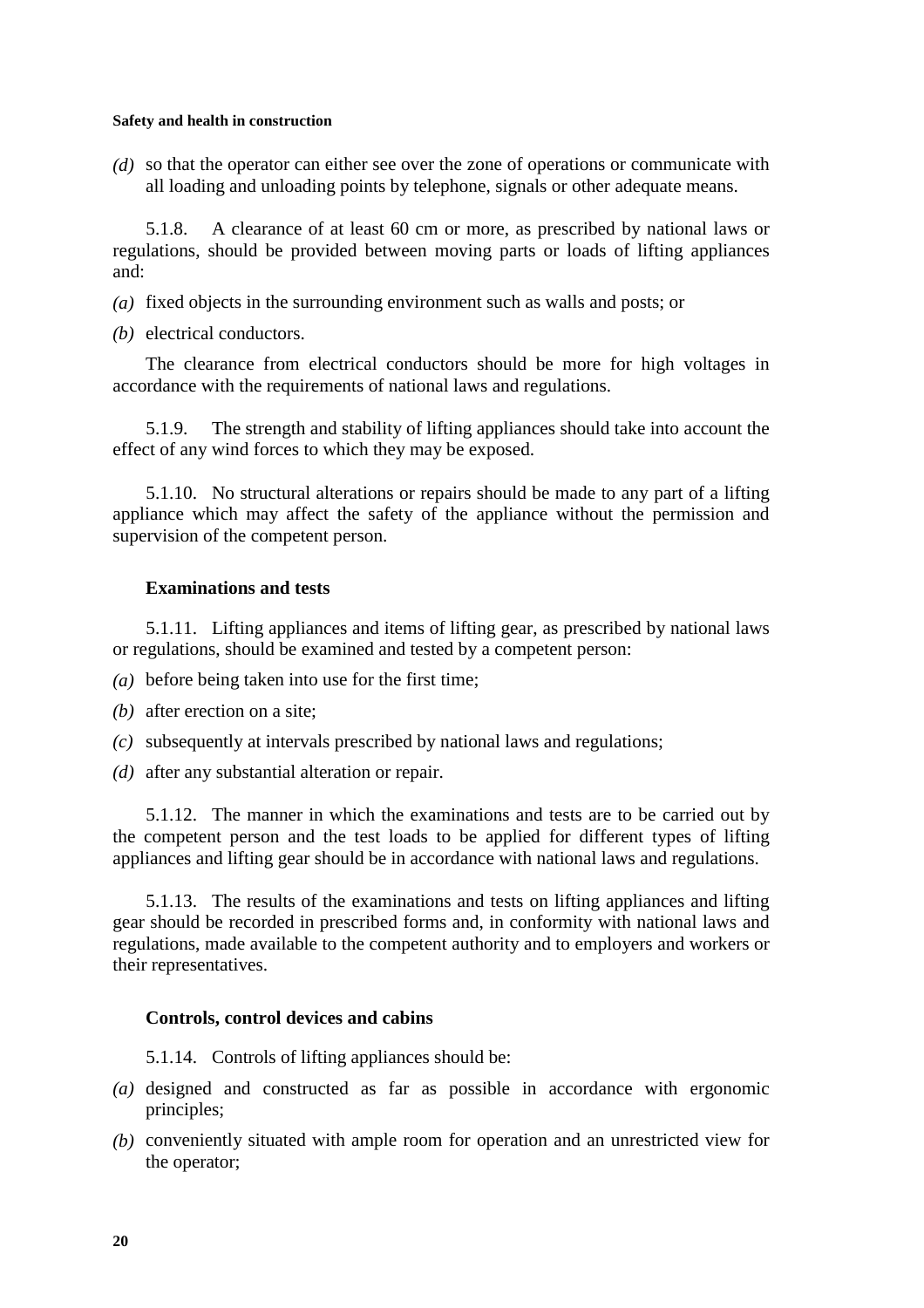- *(c)* provided, where necessary, with a suitable locking device to prevent accidental movement or displacement;
- *(d)* in a position free from danger from the passage of the load;
- *(e)* clearly marked to show their purpose and method of operation.

5.1.15. Lifting appliances should be equipped with devices that would prevent the load from over-running and prevent the load from moving if power fails.

5.1.16. The operator of every lifting appliance used outdoors except those used for short periods should be provided with:

- *(a)* a safe cabin with full protection from weather and adverse climatic conditions, and designed and constructed in accordance with ergonomic principles;
- *(b)* a clear and unrestricted view of the area of operation;
- *(c)* safe access to and egress from the cabin, including situations where the operator is taken ill.

#### **Operation**

5.1.17. No lifting appliance should be operated by a worker who:

- *(a)* is below 18 years of age;
- *(b)* is not medically fit;
- *(c)* has not received appropriate training in accordance with national laws and regulations or is not properly qualified.

5.1.18. A lifting appliance or item of lifting gear should not be loaded beyond its safe working load or loads, except for testing purposes as specified by and under the direction of a competent person.

5.1.19. Where necessary to guard against danger, no lifting appliance should be used without the provision of suitable signalling arrangements or devices.

5.1.20. No person should be raised, lowered or carried by a lifting appliance unless it is constructed, installed and used for that purpose in accordance with national laws and regulations, except in an emergency situation:

*(a)* in which serious personal injury or fatality may occur;

*(b)* for which the lifting appliance can safely be used.

5.1.21. Every part of a load in the course of being hoisted or lowered should be adequately suspended or supported so as to prevent danger.

5.1.22. Every platform or receptacle used for hoisting bricks, tiles, slates or other loose material should be so enclosed as to prevent the fall of any of the material.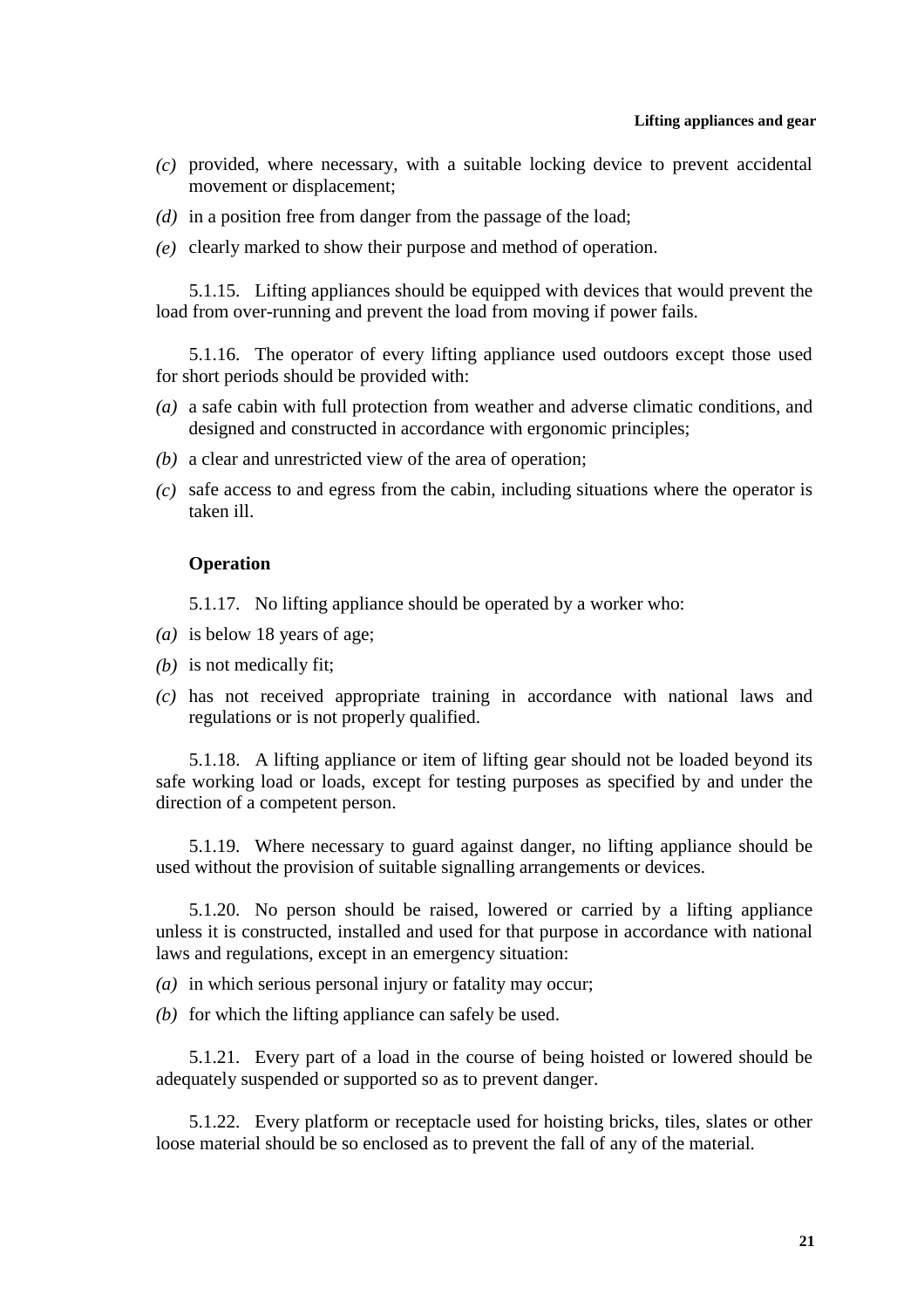<span id="page-33-0"></span>5.1.23. Loaded wheelbarrows placed directly on a platform for raising or lowering should be taped or secured so that they cannot move and the platform should be enclosed as necessary to prevent the fall of the contents.

5.1.24. In hoisting a barrow, the wheel should not be used as a means of lifting unless efficient steps are taken to prevent the axle from slipping out of the bearings.

5.1.25. To avoid danger, long objects such as girders should be guided with a tag line while being raised or lowered.

5.1.26. Landings should be so designed and arranged that workers are not obliged to lean out into empty space for loading and unloading.

5.1.27. The hoisting of loads at points where there is a regular flow of traffic should be carried out in an enclosed space, or if this is impracticable (e.g. in the case of bulky objects), measures should be taken to hold up or divert the traffic for the time necessary.

# 5.2. Hoists

5.2.1. Hoist towers should be designed according to national laws and regulations.

5.2.2. Hoist shafts should be enclosed with rigid panels or other adequate fencing:

*(a)* at ground level on all sides;

*(b)* at all other levels at all points at which access is provided;

*(c)* at all points at which persons are liable to be struck by any moving part.

5.2.3. The enclosure of hoist shafts, except at approaches, should extend where practicable at least 2 m above the floor, platform or other place to which access is provided except where a lesser height is sufficient to prevent any person falling down the hoistway and there is no risk of any person coming into contact with any moving part of the hoist, but in no case should the enclosure be less than 1 m in height.

5.2.4. Approaches to hoists should be provided with substantial gates or the like which:

*(a)* should be gridded for visibility;

*(b)* should, where practicable, be at least 2 m high;

*(c)* when closed prevent access to the hoist platform and any moving part of the hoist.

5.2.5. The guides of hoist platforms should offer sufficient resistance to bending and, in the case of jamming by a safety catch, to buckling.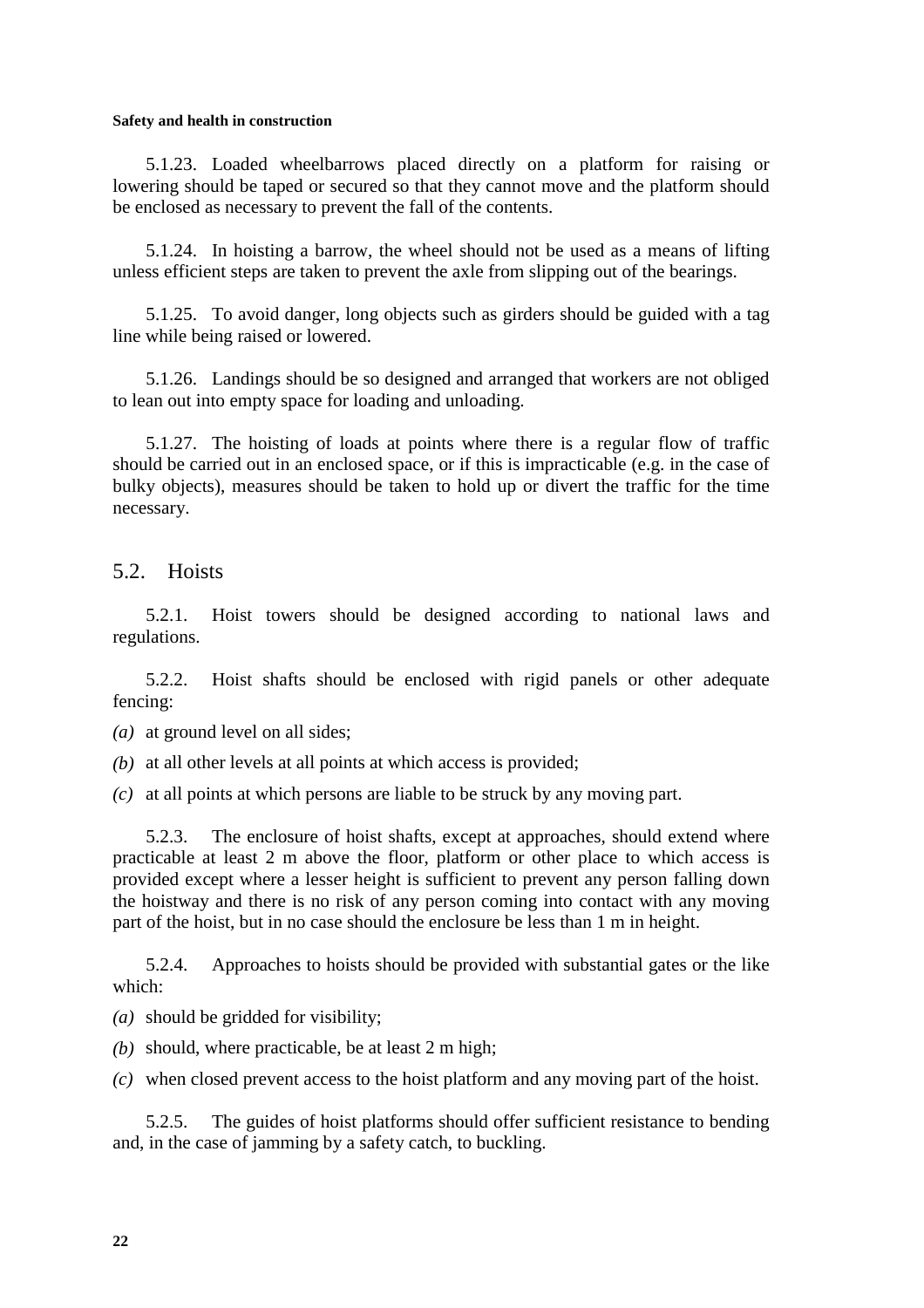5.2.6. Where necessary to prevent danger, adequate covering should be provided above the top of hoist shafts to prevent material falling down them.

5.2.7. Outdoor hoist towers should be erected on adequately firm foundations, and securely braced, guyed and anchored.

5.2.8. A suitable ladderway should extend from the bottom to the top of outdoor hoist towers, if no other ladderway exists within easy reach.

5.2.9. Hoisting engines should be of ample capacity to control the heaviest load that they will have to move.

5.2.10. Hoists should be provided with devices that stop the hoisting engine as soon as the platform reaches its highest stopping place.

5.2.11. Winches should be so constructed that the brake is applied when the control handle is not held in the operating position.

5.2.12. It should not be possible to set in motion from the platform a hoist which is not designed for the conveyance of persons.

5.2.13. Winches should not be fitted with pawl and ratchet gears on which the pawl must be disengaged before the platform is lowered.

5.2.14. Hoist platforms should be capable of supporting the maximum load that they will have to carry with a safety factor as laid down in national laws and regulations.

5.2.15. Hoist platforms should be equipped with safety gear that will hold the platform with the maximum load if the hoisting rope breaks.

5.2.16. If workers have to enter the cage or go on the platform at landings there should be a locking arrangement preventing the cage or platform from moving while any worker is in or on it.

5.2.17. On sides not used for loading and unloading, hoist platforms should be provided with toe-boards and enclosures of wire mesh or other suitable material to prevent the fall of parts of loads.

5.2.18. Where necessary to prevent danger from falling objects, hoist platforms should be provided with adequate covering.

5.2.19. Counterweights consisting of an assemblage of several parts should be made of specially constructed parts rigidly connected together.

5.2.20. Counterweights should run in guides.

5.2.21. Suitable platforms should be provided at all landings used by workers.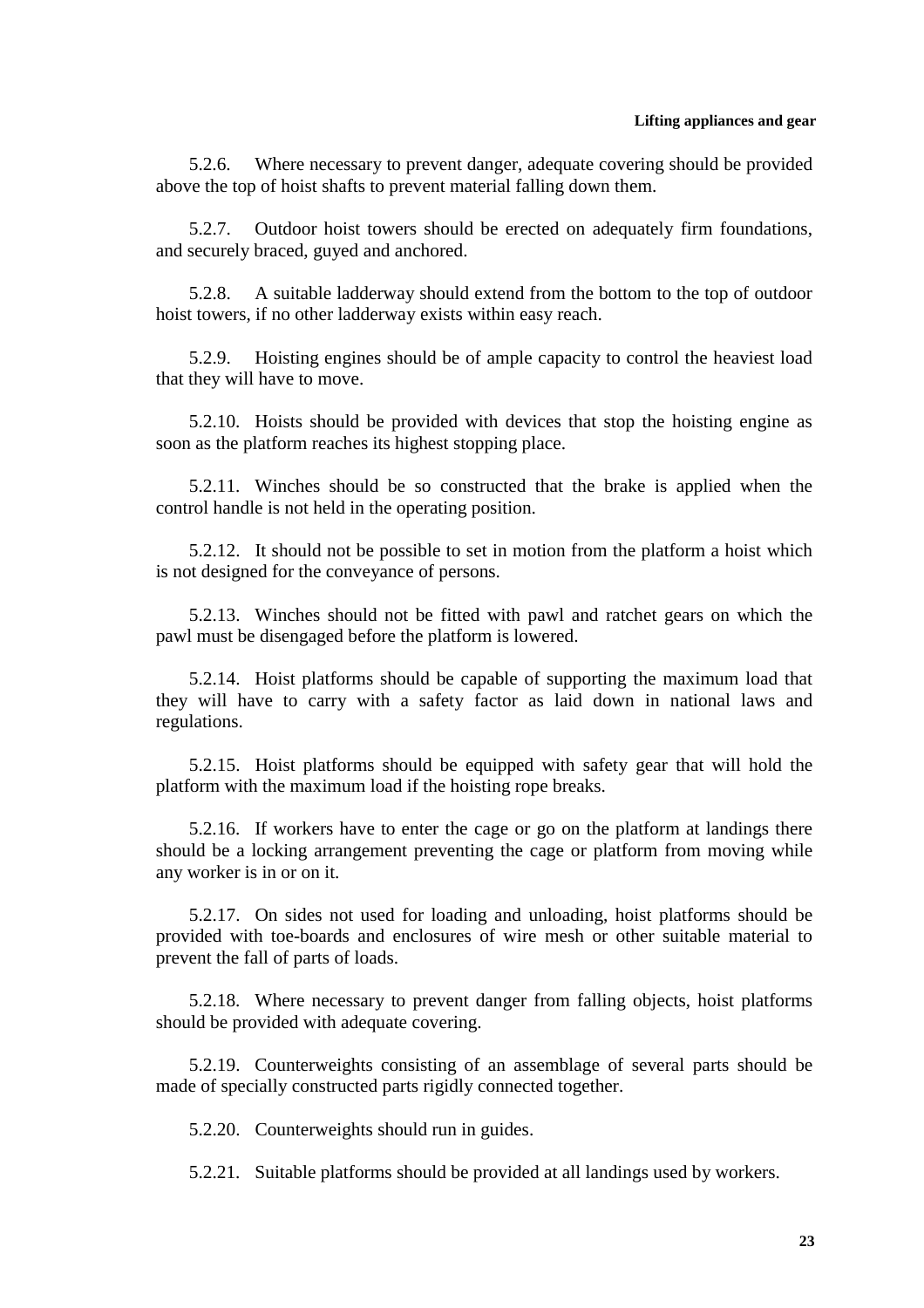<span id="page-35-0"></span>5.2.22. The following notices should be posted up conspicuously and in very legible characters:

*(a)* on all hoists:

- (i) on the platform: the carrying capacity in kilograms or other appropriate standard unit of weight;
- (ii) on the hoisting engine: the lifting capacity in kilograms or other appropriate standard unit of weight;
- *(b)* on hoists authorised or certified for the conveyance of persons:

on the platform or cage: the maximum number of persons to be carried at one time;

*(c)* on hoists for goods only:

on every approach to the hoist and on the platform: prohibition of use by persons.

5.2.23. Hoists intended for the carriage of persons should be provided with a cage so constructed as to prevent any person from falling out or being trapped between the cage and any fixed part of the structure when the cage gate is shut, or from being struck by the counterbalance weight or by articles or materials falling down the hoistway.

5.2.24. On each side in which access is provided the cage should be fitted with a gate fitted with devices which ensure that the gate cannot be opened except when the cage is at a landing and that the gate must be closed before the cage can move away from the landing.

5.2.25. Every gate in the enclosure of the hoist shaft which gives access from a landing place to the cage should be fitted with devices to ensure that the gate cannot be opened except when the cage is at that landing place, and that the cage cannot be moved away from that landing place until the gate is closed.

### 5.3. Derricks Stiff-leg derricks

5.3.1. Derricks should be erected on a firm base capable of taking the combined weight of the crane structure and maximum rated load.

5.3.2. Suitable devices should be used to prevent masts from lifting out of their seatings.

5.3.3. Electrically operated derricks should be effectively earthed from the soleplate or framework.

5.3.4. Counterweights should be so arranged that they do not subject the backstays, sleepers or pivots to excessive strain.

5.3.5. When derricks are mounted on wheels: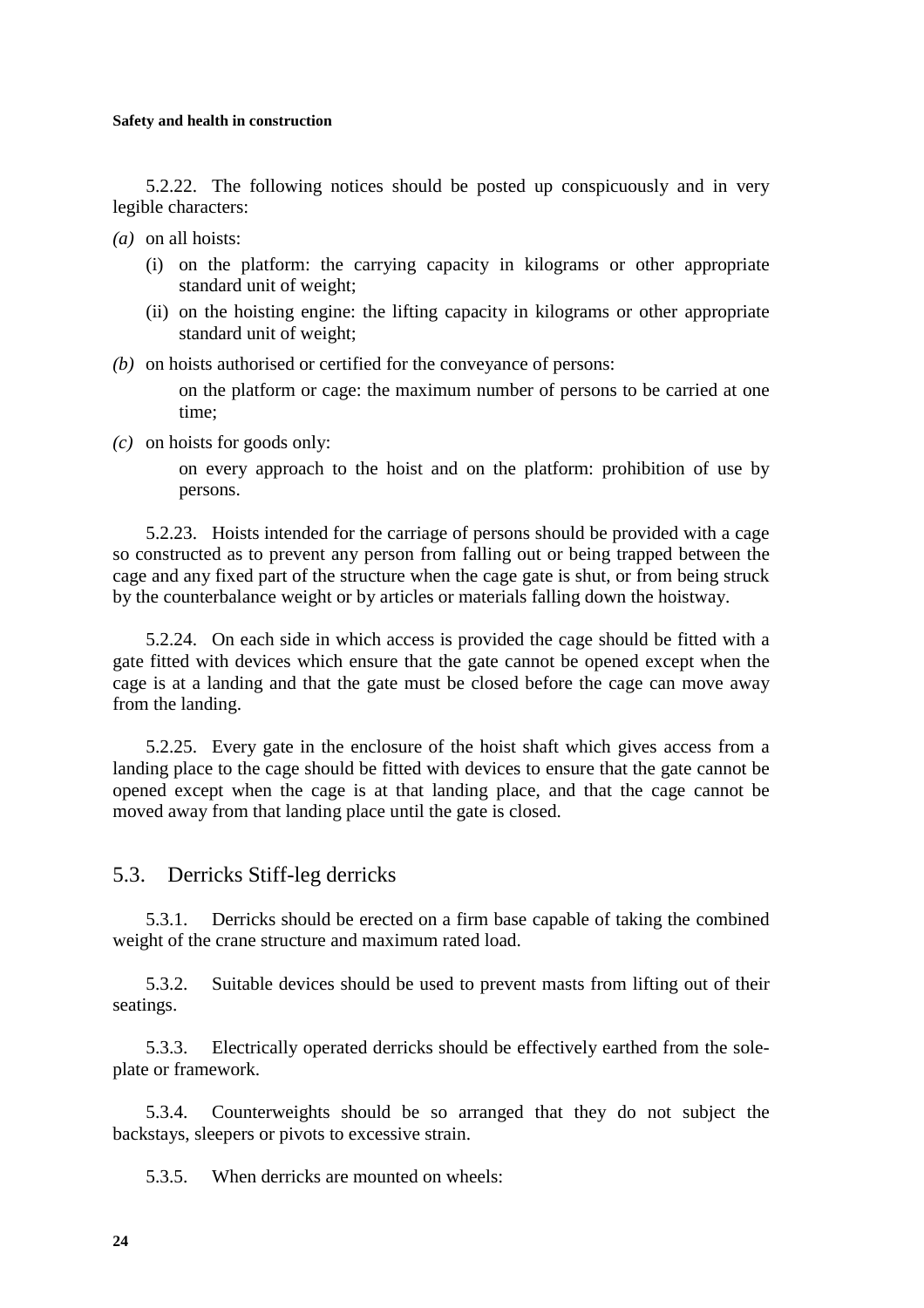- *(a)* a rigid member should be used to maintain the correct distance between the wheels;
- *(b)* they should be equipped with struts to prevent them from dropping if a wheel breaks or the derrick is derailed.

5.3.6. The length of a derrick jib should not be altered without consulting the manufacturer.

5.3.7. The jib of a scotch derrick crane should not be erected within the backstays of the crane.

### **Guy derricks**

5.3.8. The restraint of the guy ropes should be ensured by fitting stirrups or anchor plates in concrete foundations.

5.3.9. The mast of guy derricks should be supported by six top guys spaced approximately equally.

5.3.10. The spread of the guys of a guy derrick crane from the mast should be not more than 45 from the horizontal.

5.3.11. Guy ropes of derricks should be equipped with a stretching screw or turnbuckle or other device to regulate the tension.

5.3.12. Gudgeon pins, sheave pins and foot bearings should be lubricated frequently.

5.3.13. When a derrick is not in use, the boom should be anchored to prevent it from swinging.

## 5.4. Gin poles

#### 5.4.1. Gin poles should:

*(a)* be straight;

*(b)* consist of steel or other suitable metal or straight-grained timber free from knots;

- *(c)* be adequately guyed and anchored;
- *(d)* be vertical or raked slightly towards the load;
- *(e)* be of adequate strength for the loads that they will be required to move.

5.4.2. Gin poles should not be spliced and if a gin pole is composed of different elements, they should be assembled in conformity with their intrinsic material strength.

5.4.3. Gin poles should be adequately fastened at their feet to prevent displacement in operation.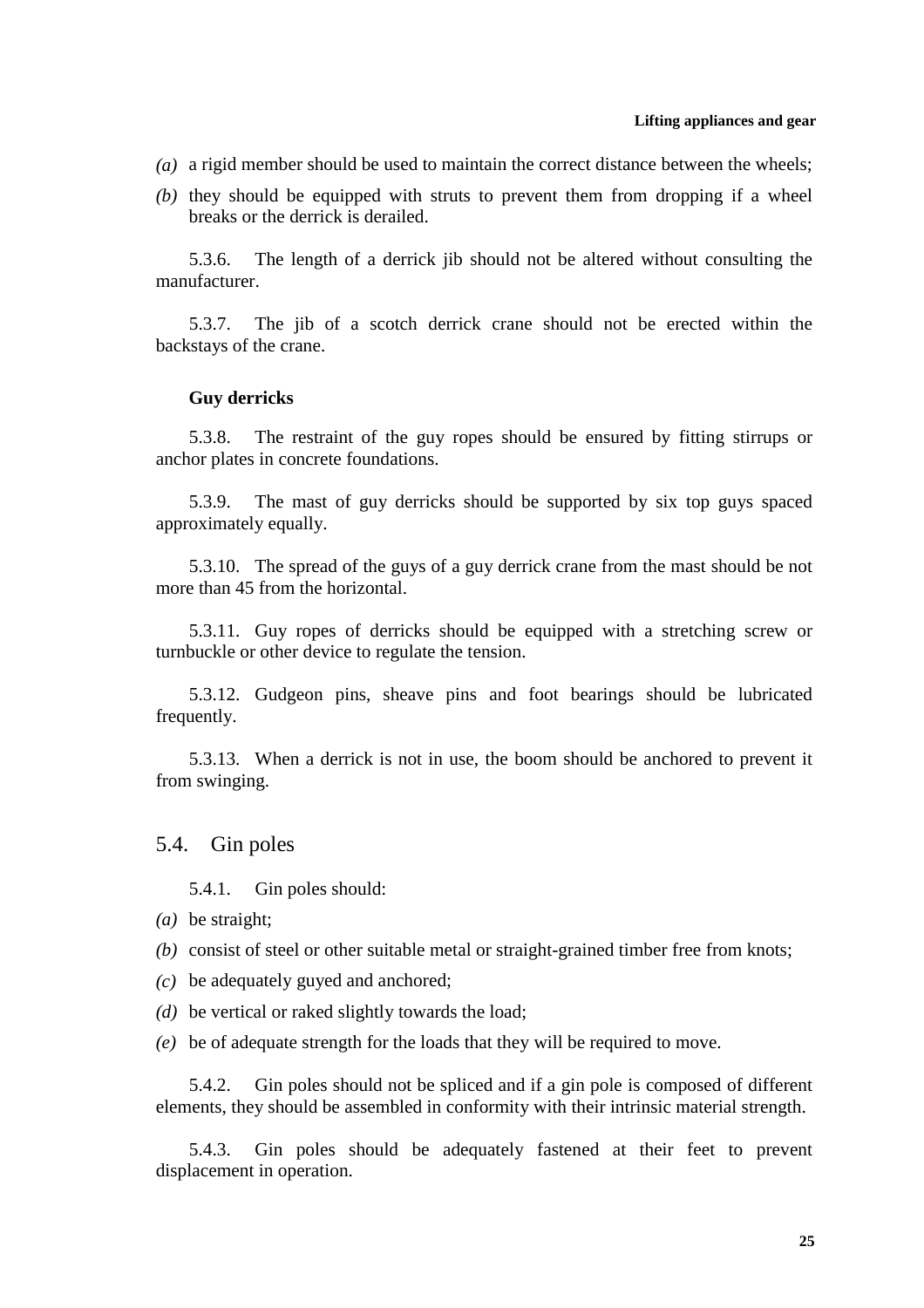5.4.4. Gin poles that are moved from place to place and re-erected should not be taken into use again before the pole, lifting ropes, guys, blocks and other parts have been inspected, and the whole appliance has been tested under load.

5.4.5. When platforms or skips are hoisted by gin poles, adequate precautions should be taken to prevent them from spinning and to provide for proper landing.

## 5.5. Tower cranes

5.5.1. Where tower cranes have cabs at high level, persons should only be employed as crane operators who are capable and trained to work at heights.

5.5.2. The characteristics of the various machines available should be considered against the operating requirements and the surroundings in which the crane will operate before a particular type of crane is selected.

5.5.3. Care should be taken in the assessment of wind loads both during operations and out of service. Account should also be taken of the effects of high structures on wind forces in the vicinity of the crane.

5.5.4. The ground on which the tower crane stands should have adequate bearing capacity. Account should be taken of seasonal variations in ground conditions.

5.5.5. Bases for tower cranes and tracks for rail-mounted tower cranes should be firm and level. Tower cranes should only operate on gradients within limits specified by the manufacturer. Tower cranes should only be erected at a safe distance from excavations and ditches.

5.5.6. Tower cranes should be sited where there is clear space available for erection, operation and dismantling. As far as possible, cranes should be sited so that loads do not have to be handled over occupied premises, over public thoroughfares, other construction works and railways or near power cables.

5.5.7. Where two or more tower cranes are sited in positions where their jibs could touch any part of the other crane, there should be direct means of communication between them and a distinct warning system operated from the cab so that one driver may alert the other to impending danger.

5.5.8. The manufacturers' instructions on the methods and sequence of erection and dismantling should be followed. The crane should be tested in accordance with national laws or regulations before being taken into use.

5.5.9. The climbing operation of climbing tower cranes should be carried out in accordance with manufacturers' instructions and national laws or regulations. The freestanding height of the tower crane should not extend beyond what is safe and is permissible in the manufacturers' instructions.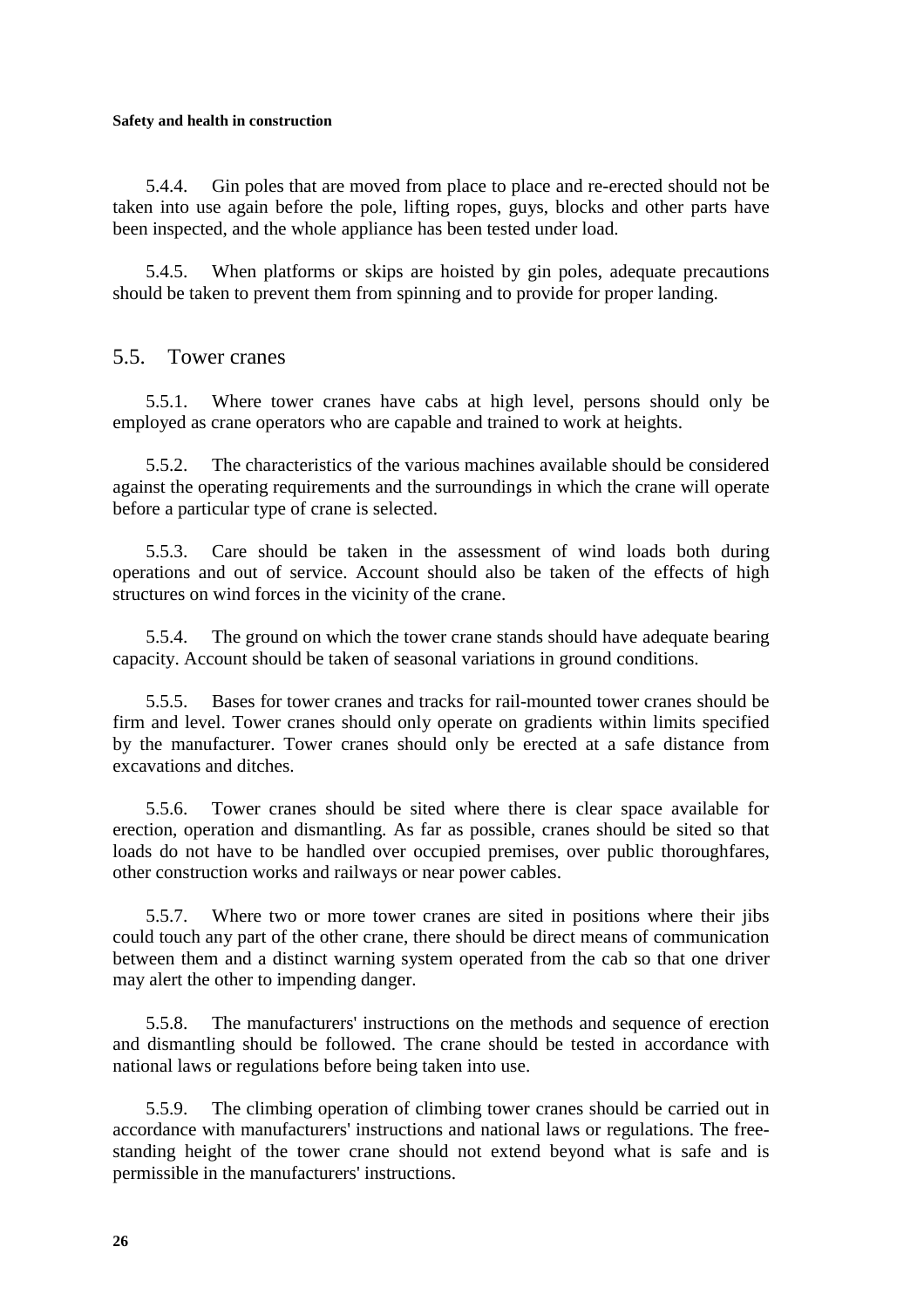5.5.10. When the tower crane is left unattended, loads should be removed from the hook, the hook raised, the power switched off and the boom brought to the horizontal. For longer periods or at times when adverse weather conditions are expected, out of service procedures should be followed. The main jib should be slewed to the side of the tower away from the wind, put into free slew and the crane immobilised.

5.5.11. A windspeed measuring device should be provided at an elevated position on the tower crane with the indicator fitted in the drivers' cab.

5.5.12. Devices should be provided to prevent loads being moved to a point where the corresponding safe working load of the crane would be exceeded. Name boards or other items liable to catch the wind should not be mounted on a tower crane other than in accordance with the manufacturers' instructions.

5.5.13. Tower cranes should not be used for magnet, or demolition ball service, piling operations or other duties which could impose excessive loadings on the crane structure.

## 5.6. Lifting ropes

5.6.1. Only ropes with a known and adequate safe working capacity should be used as lifting ropes.

5.6.2. Lifting ropes should be installed, maintained and inspected in accordance with manufacturers' instuctions and national laws or regulations.

5.6.3. Repaired steel ropes should not be used on hoists.

5.6.4. Where multiple independent ropes are used, for the purpose of stability, to lift a work platform, each rope should be capable of carrying the load independently.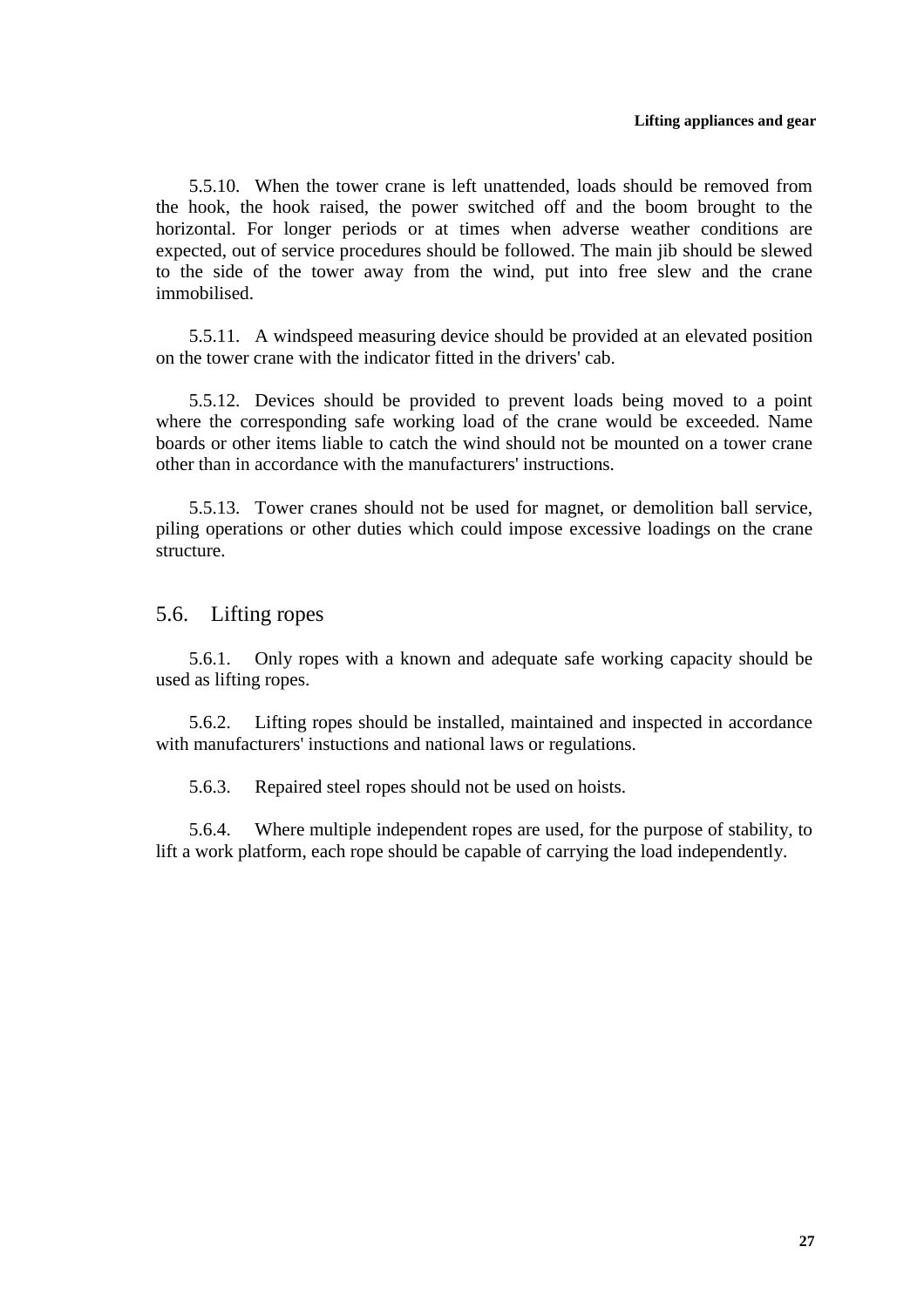# **6. Transport, earth-moving and materials-handling equipment**

## 6.1. General provisions

## 6.1.1. All vehicles and earth-moving or materials-handling equipment should:

- *(a)* be of good design and construction taking into account as far as possible ergonomic principles particularly with reference to the seat;
- *(b)* be maintained in good working order;
- *(c)* be properly used with due regard to safety and health;
- *(d)* be operated by workers who have received appropriate training in accordance with national laws and regulations.

6.1.2. The drivers and operators of vehicles and earthmoving or materialshandling equipment should be medically fit, trained and tested and of a prescribed minimum age as required by national laws and regulations.

6.1.3. On all construction sites on which vehicles, earthmoving or materialshandling equipment are used:

*(a)* safe and suitable access ways should be provided for them;

*(b)* traffic should be so organised and controlled as to secure their safe operation.

6.1.4. Adequate signalling or other control arrangements or devices should be provided to guard against danger from the movement of vehicles and earth-moving or materials-handling equipment. Special safety precautions should be taken for vehicles and equipment when manoeuvring backwards.

6.1.5. The assistance of a trained and authorised signaller should be available when the view of the driver or operator is restricted. The signalling code should be understood by all involved.

6.1.6. When earth-moving or materials-handling equipment is required to operate in dangerous proximity to live electrical conductors, adequate precautions should be taken, such as isolating the electrical supply or erecting overhead barriers of a safe height.

6.1.7. Preventive measures should be taken to avoid the fall of vehicles and earth-moving or materials-handling equipment into excavations or into water.

6.1.8. Vehicles and earth-moving or materials-handling equipment should not travel on bridges, viaducts, embankments, etc., unless it has been established that it is safe to do so.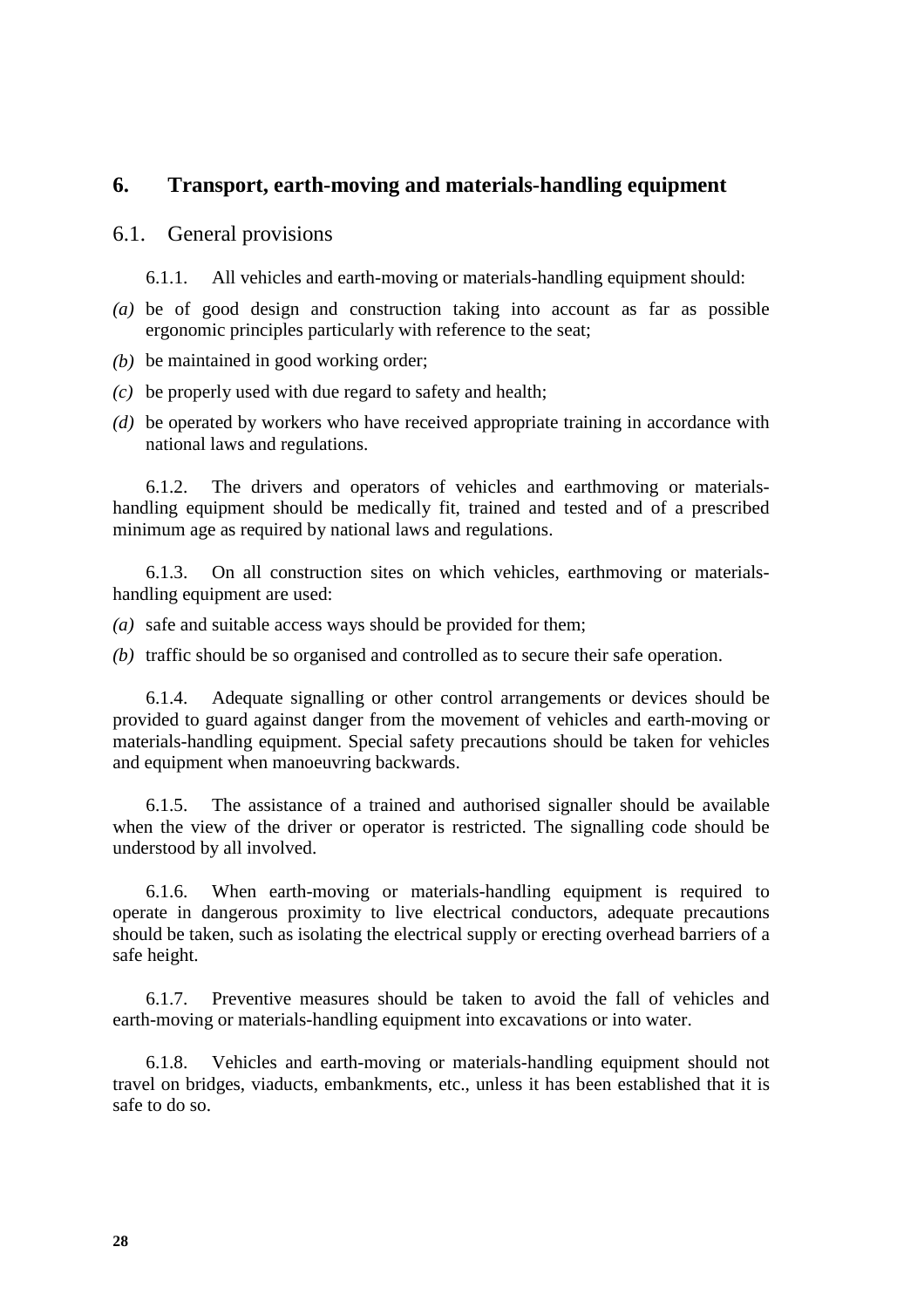#### **Transport, earth-moving and materials-handling equipment**

6.1.9. Where appropriate, earth-moving or materials-handling equipment should be fitted with structures designed to protect the operator from being crushed, should the machine overturn, and from falling material.

6.1.10. All vehicles and earth-moving or materials-handling equipment should be provided with a plate or the like indicating:

- *(a)* the gross laden weight;
- *(b)* the maximum axle weight or, in the case of caterpillar equipment, ground pressure;
- *(c)* the tare weight.

6.1.11. All vehicles and earth-moving or materials-handling equipment should be equipped with:

- *(a)* an electrically operated acoustic signalling device;
- *(b)* searchlights for forward and backward movement;
- *(c)* power and hand brakes;
- *(d)* tail lights;
- *(e)* silencers;
- *(f)* a reversing alarm.

6.1.12. Operators of vehicles and earth-moving or materials-handling equipment should be adequately protected against the weather or accidents due to impact, crushing or contact with a moving load by a cab:

- *(a)* which is designed and constructed in accordance with ergonomic principles and provides full protection from adverse weather conditions;
- *(b)* which is fully enclosed where dusty conditions are likely to be encountered;
- *(c)* which provides the driver with a clear and unrestricted view of the area of operation;
- *(d)* which is equipped with a direction indicator and a rear-view mirror on both sides.

6.1.13. The cab of vehicles and earth-moving or materials-handling equipment should be kept at least 1 m from a face being excavated.

6.1.14. When cranes and shovels are being moved, out of service, the boom should be in the direction of travel and the scoop or bucket should be raised and without load, except when travelling downhill.

6.1.15. On earth-moving and materials-handling equipment, motors, brakes, steering gear, chassis, blades, blade-holders, tracks, wire ropes, sheaves, hydraulic mechanisms, transmissions, bolts and other parts on which safety depends should be inspected daily.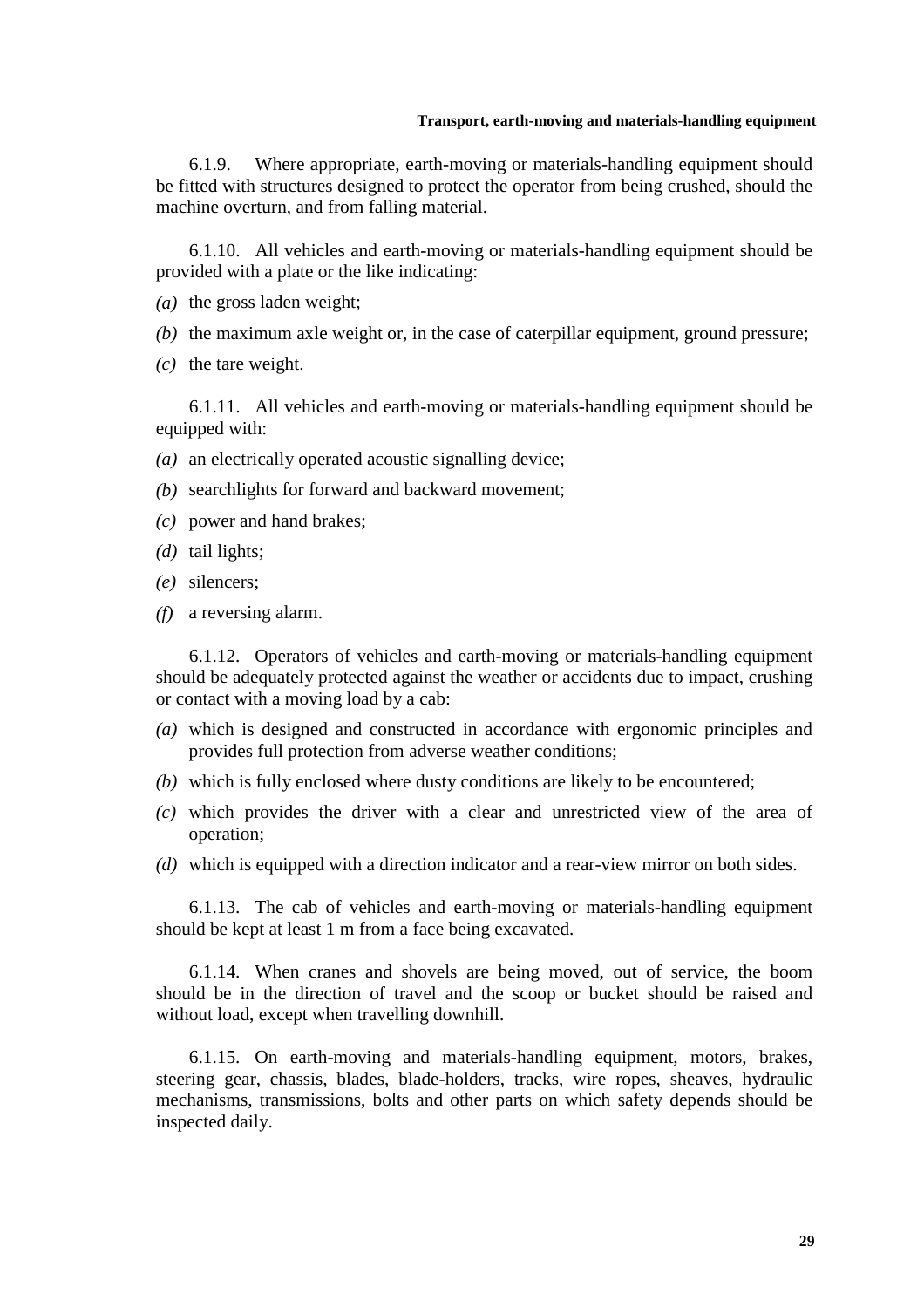6.1.16. Vehicles and earth-moving or materials-handling equipment should not be left on a slope with the engine running.

6.1.17. Deck plates and steps of vehicles and equipment should be kept free from oil, grease, mud or other slippery substances.

6.1.18. Dredge-type excavators should not be used on earth walls more than 1 m higher than the reach of the excavator if they are installed at the bottom of the wall.

6.1.19. Bucket excavators should not be used at the top or bottom of earth walls with a slope exceeding 60.

## 6.2. Power shovels, excavators

6.2.1. If necessary to prevent danger during inspection or repair, the jib of power shovels should be equipped with a ladder protected by a guard-rail and toe-board.

6.2.2. Brake pedals for all motions on power shovels should have two independent locking devices.

6.2.3. Power shovels should be equipped with an emergency quick-acting stop device independent of the controls.

6.2.4. Excavators that are equipped with a unit for deep digging should either be so designed that the bucket teeth cannot come nearer the boom than 40 cm or be provided with a reliable stop that prevents this from happening.

6.2.5. Excavators that are designed to be used for lifting with lifting gear should be provided with a plate in the cabin and on the boom bearing a clearly legible and durable text giving the maximum safe working load of the lifting gear fitted.

6.2.6. Excavators that are equipped for use as mobile cranes should:

*(a)* be examined and tested in accordance with national laws and regulations for mobile cranes;

*(b)* be fitted with an automatic safe working load indicator, when practicable.

## **Steam shovels**

6.2.7. National laws and regulations concerning the construction, installation, operation, testing and examination of steam boilers should be followed for the boilers of steam shovels.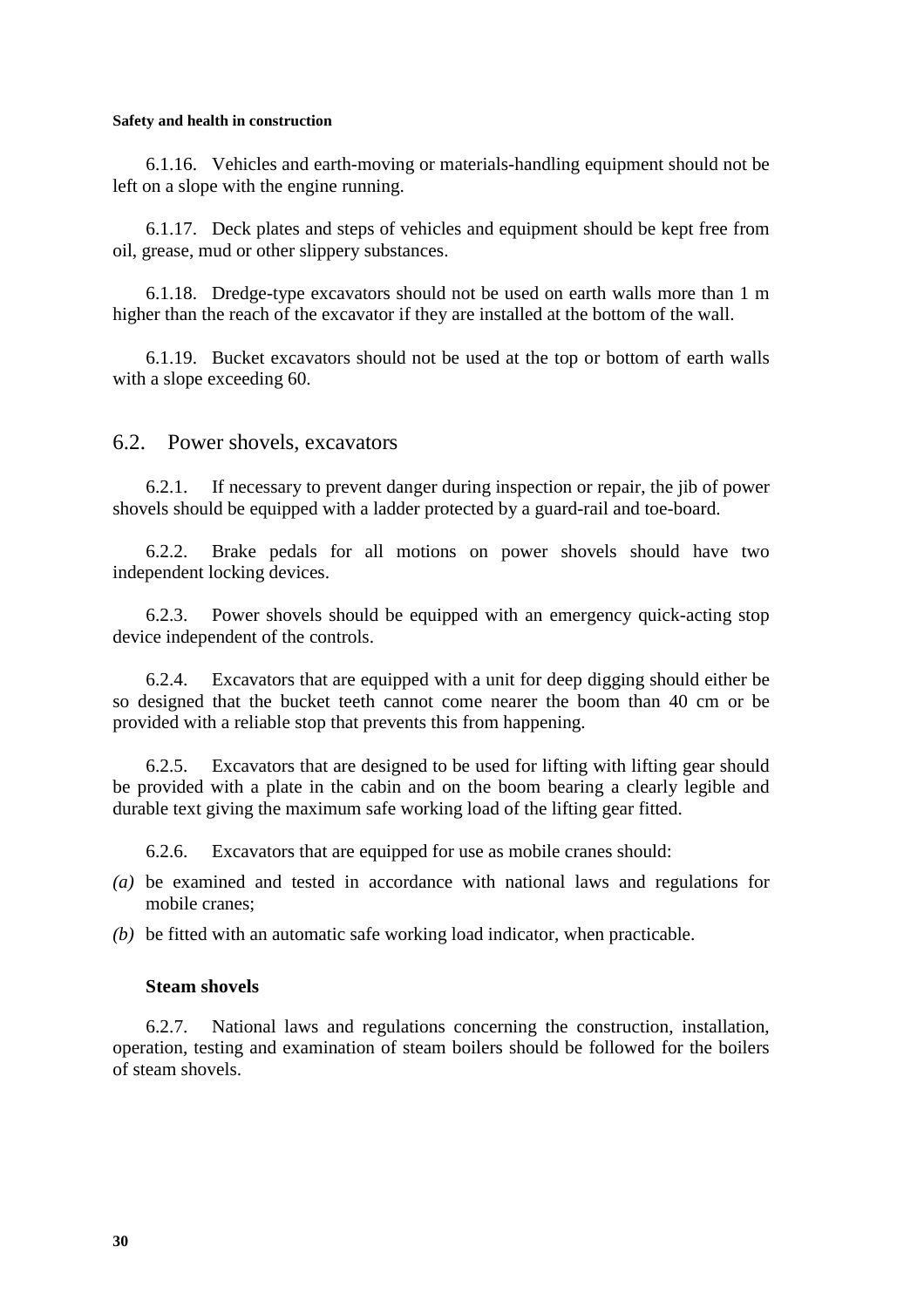#### **Internal combustion engine-operated shovels**

6.2.8. Internal combustion engine-powered shovels should be:

- *(a)* earthed or otherwise protected against static electricity;
- *(b)* equipped with a fire extinguisher.

### **Electric shovels**

6.2.9. The connection or disconnection of the electric cable supplying power from the transmission line to or from the electric shovel should only be done by competent persons duly authorised.

6.2.10. Electrical connectors and relays on the shovel should be inspected daily if in operation.

### **Operation of power shovels**

6.2.11. The boom should be prevented from accidentally swinging during operation or transport.

6.2.12. The bucket or grab of a power shovel should be prevented from accidentally dipping, tipping or swinging in operation.

6.2.13. Before leaving the shovel the operator should:

- *(a)* disengage the master clutch;
- *(b)* lower the bucket or grab to the ground.

6.2.14. Buckets and grabs of power shovels should be propped to restrict movement while they are being repaired or teeth are being changed.

6.2.15. When an excavator is at work near a wall or similar construction, persons should be prevented from entering the danger zone in which they may be crushed when the machine turns.

6.2.16. Trucks should not be loaded in any place where there may be danger from materials such as rocks falling from buckets passing overhead; where this cannot be avoided, no person should remain in the cab during loading.

6.2.17. Trucks should be stationed at such a distance from the excavator that there is a clearance of at least 60 cm between the truck and the superstructure of the excavator even when it turns.

6.2.18. While work is being done on hydraulically operated buckets the piston should be fully drawn back in the hydraulic cylinder, and where necessary props provided.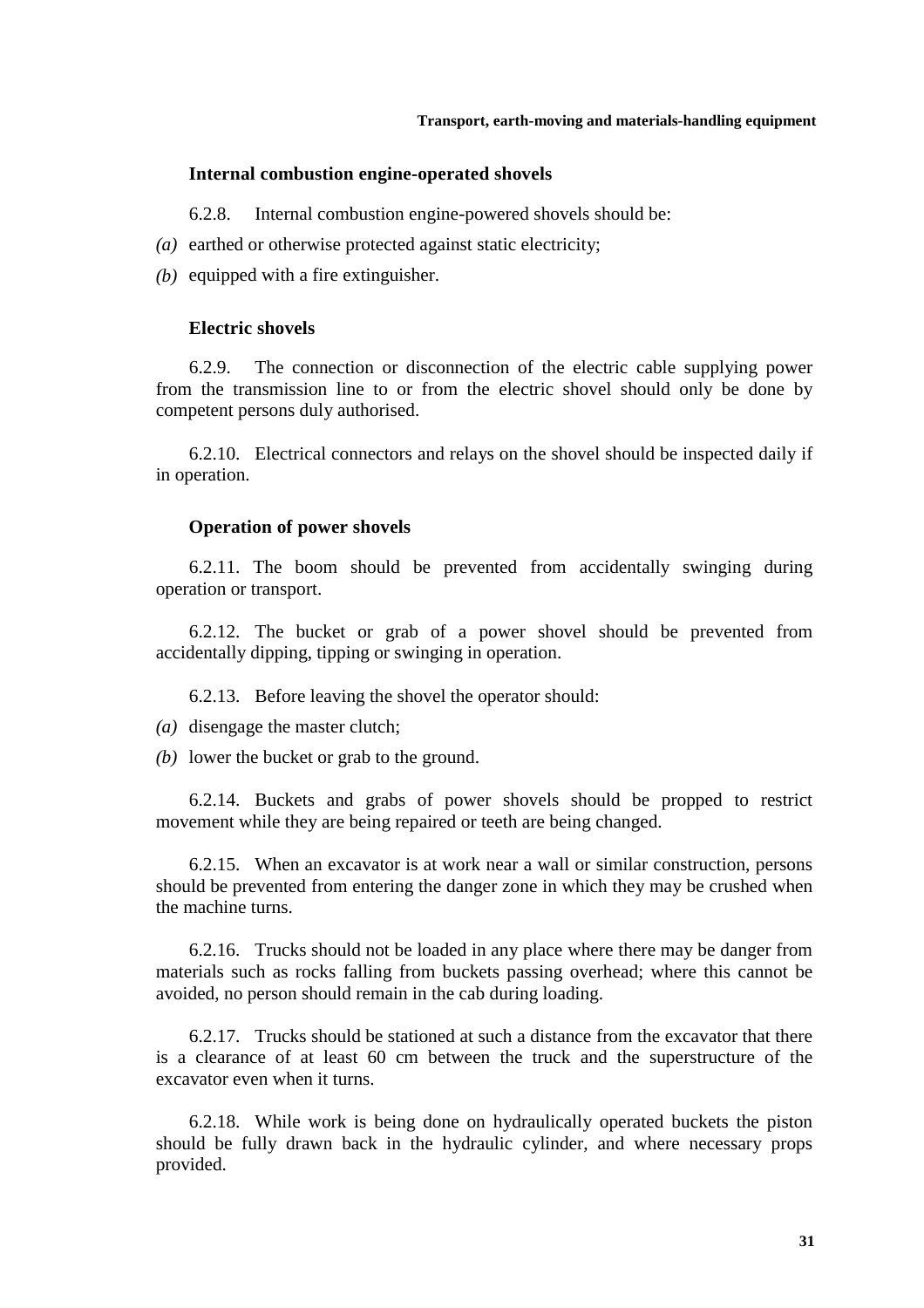## 6.3. Bulldozers

- 6.3.1. Before leaving a bulldozer the operator should:
- *(a)* apply the brakes;
- *(b)* lower the blade and ripper;
- *(c)* put the shift lever in neutral.
	- 6.3.2. At the close of work bulldozers should be left on level ground.
	- 6.3.3. When a bulldozer is moving uphill the blade should be kept low.
	- 6.3.4. Bulldozer blades should not be used as brakes except in an emergency.

# 6.4. Scrapers

6.4.1. The tractor and scrapers should be joined by a safety line when in operation.

- 6.4.2. Scraper bowls should be propped while blades are being replaced.
- 6.4.3. Scrapers moving downhill should be left in gear.

## 6.5. Mobile asphalt layers and finishers

6.5.1. Wooden floors in front of the sprayers should be covered with corrugated sheet metal.

6.5.2. The mixer elevator should be within a wooden or sheet-metal enclosure which should have a window for observation, lubrication and maintenance.

6.5.3. Bitumen scoops should have adequate covers.

6.5.4. The sprayer should be provided with a fire-resisting shield with an observation window.

6.5.5. To avoid fire risks due to foaming:

*(a)* boilers should have a device that prevents foam from reaching the burners; or

*(b)* only non-foaming products should be used.

6.5.6. When asphalt plants are working on public roads, an adequate traffic control system should be established and reflective jackets provided for the workers.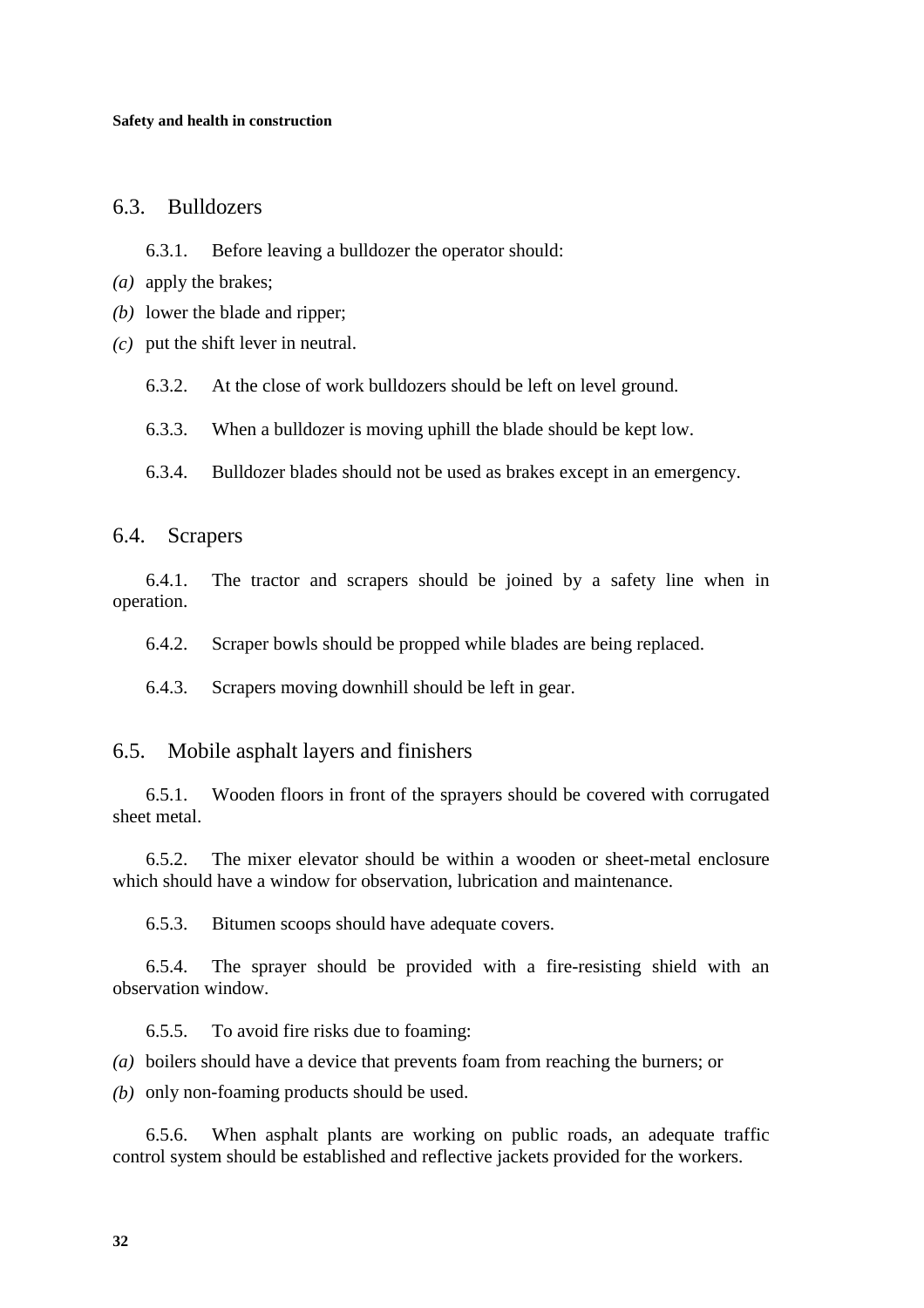### **Transport, earth-moving and materials-handling equipment**

6.5.7. A sufficient number of fire extinguishers should be kept in readiness on the worksite, including at least two on the spreader.

6.5.8. Material should only be loaded on to the elevator after the drying drum has warmed up.

6.5.9. No naked flame should be used for ascertaining the level of asphalt in the tank.

6.5.10. Thinners (cut-backs) should not be heated over an open flame.

6.5.11. If a burner flame is extinguished:

- *(a)* the fuel supply should be cut off,
- *(b)* the heating tube should be thoroughly blown out by the fan so as to prevent a backfire.

6.5.12. Inspection openings should not be opened while there is any pressure in the boiler.

6.6. Pavers

6.6.1. Pavers should be equipped with guards that prevent workers from walking under the skip.

# 6.7. Road rollers

6.7.1. Before a road roller is used the ground should be examined for bearing capacity and general safety, especially at the edges of slopes such as embankments.

6.7.2. Rollers should not move downhill with the engine out of gear.

6.7.3. When a roller is not in use:

- *(a)* the brakes should be applied;
- *(b)* the engine should be put into bottom gear if the roller is facing uphill;
- *(c)* the engine should be put into reverse if the roller is facing downhill;
- *(d)* the contact should be switched off;
- *(e)* the wheels should be blocked.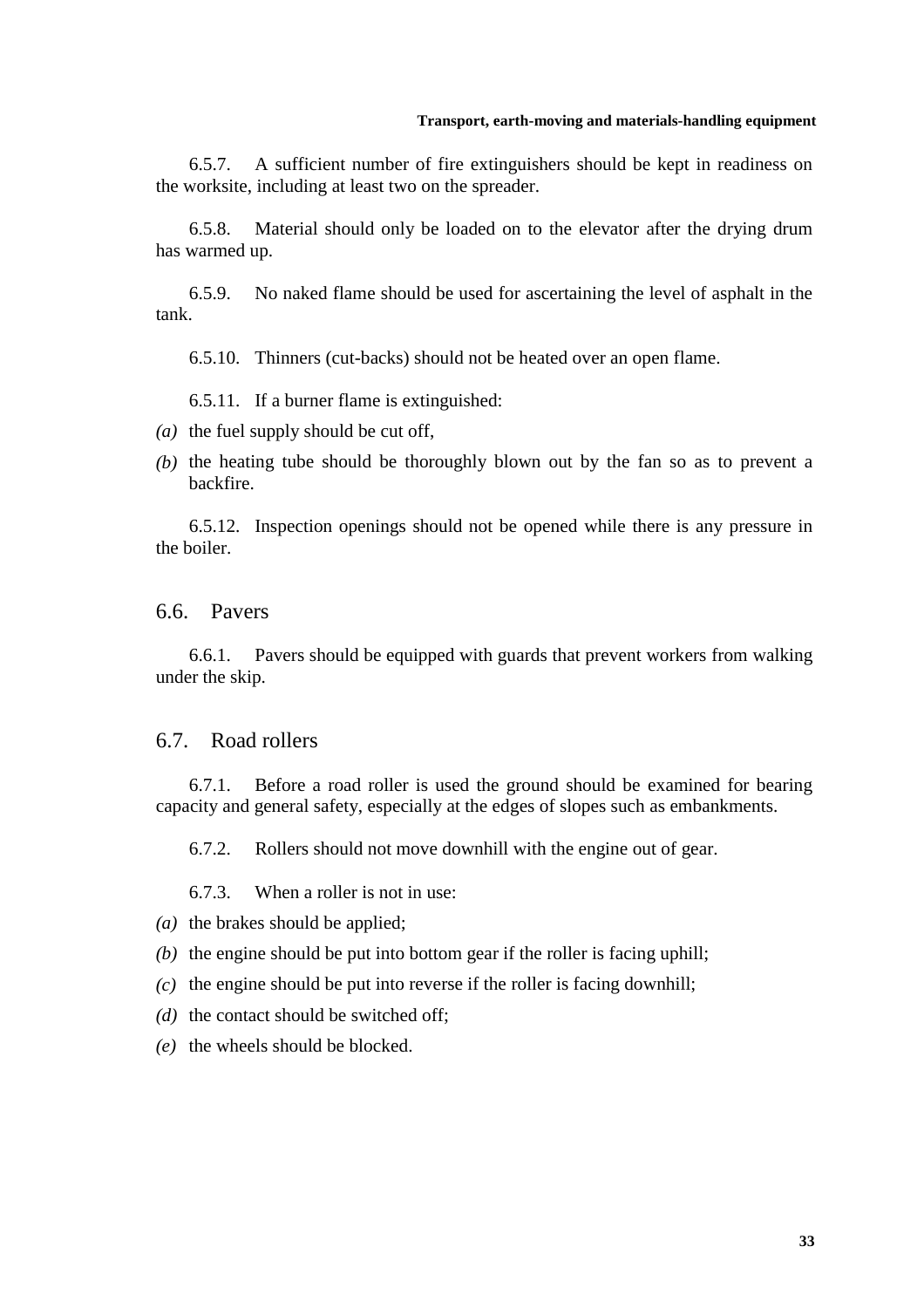# **7. Plant, machinery, equipment and hand tools**

## 7.1. General provisions

7.1.1. Plant, machinery and equipment, including hand tools, both manual and power-driven, should:

- *(a)* be of good design and construction, taking into account, as far as possible, health and safety and ergonomic principles;
- *(b)* be maintained in good working order;
- *(c)* be used only for work for which they have been designed unless a use outside the initial design purpose has been assessed by a competent person who has concluded that such use is safe;
- *(d)* be operated only by workers who have been authorised and given appropriate training;
- *(e)* be provided with protective guards, shields, or other devices as required by national laws or regulations.

7.1.2. Adequate instructions for safe use should be provided where appropriate by the manufacturer or the employer, in a form understood by the user.

7.1.3. As far as practicable, safe operating procedures should be established and used for all plant, machinery and equipment.

7.1.4. Operators of plant, machinery and equipment should not be distracted while work is in progress.

7.1.5. Plant, machinery and equipment should be switched off when not in use and isolated before any major adjustment, cleaning or maintenance is done.

7.1.6. Where trailing cables or hose pipes are used they should be kept as short as practicable and not allowed to create a safety hazard.

7.1.7. All dangerous moving parts of machinery and equipment should be enclosed or adequately guarded in accordance with national laws and regulations.

7.1.8. Every power-driven machine and equipment should be provided with adequate means, immediately accessible and readily identifiable to the operator, of stopping it quickly and preventing it from being started again inadvertently.

7.1.9. The machines or equipment should be so designed or fitted with a device that the maximum safe speed, which should be indicated on it, is not exceeded. If the speed of the machine is variable, it should only be possible to start it at the lowest speed appropriate.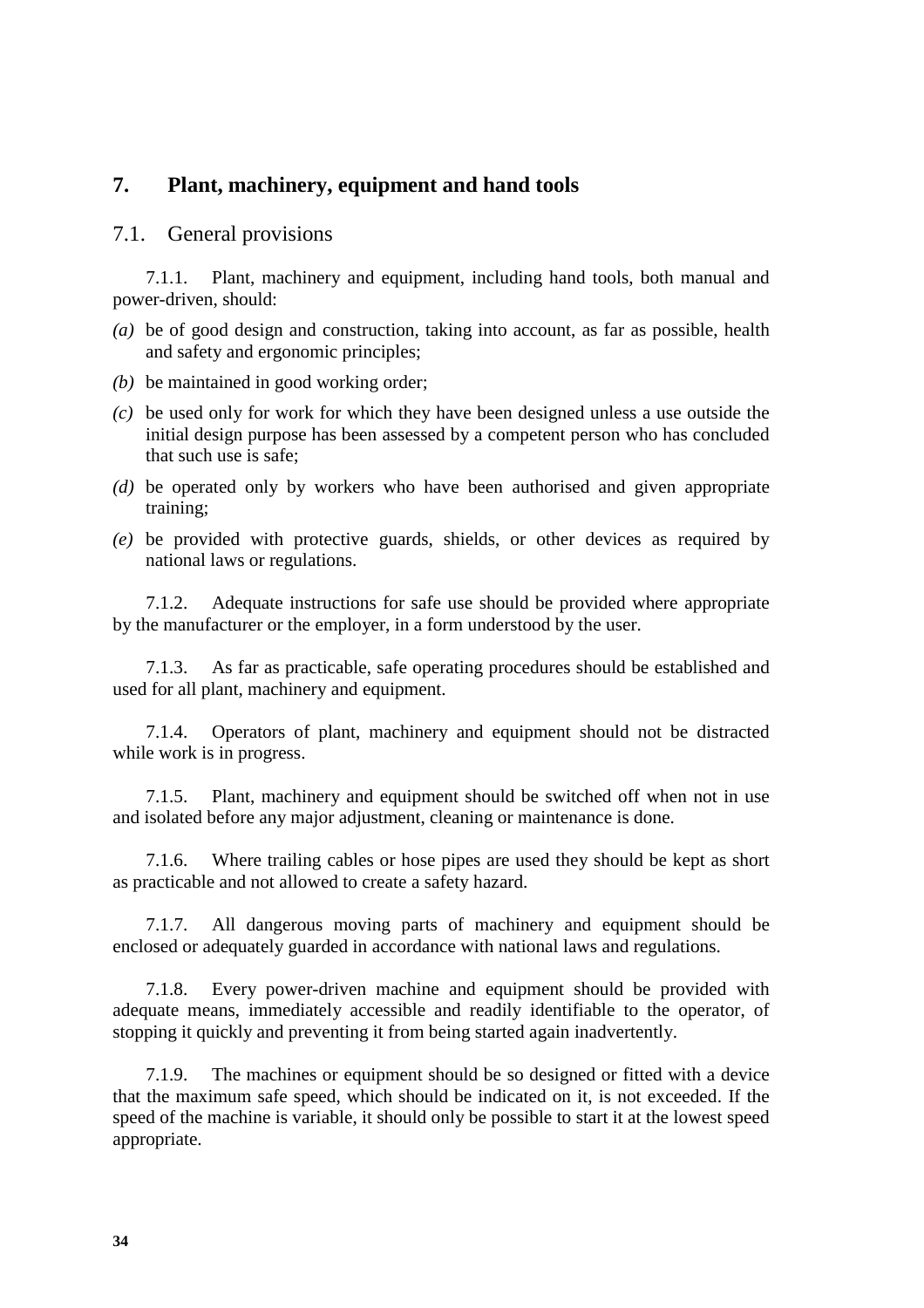#### **Plant, machinery, equipment and hand tools**

7.1.10. Operators of plant, machinery, equipment and tools should be provided with personal protective equipment including, where necessary, suitable hearing protection.

## 7.2. Hand tools

7.2.1. Hand tools and implements should be tempered, dressed and repaired by competent persons.

7.2.2. The cutting edges of cutting tools should be kept sharp.

7.2.3. Heads of hammers and other shock tools should be dressed or ground to a suitable radius on the edge as soon as they begin to mushroom or crack.

7.2.4. When not in use and while being carried or transported sharp tools should be kept in sheaths, shields, chests or other suitable containers.

7.2.5. Only insulated or non-conducting tools should be used on or near live electrical installations if there is any risk of electrical shock.

7.2.6. Only non-sparking tools should be used near or in the presence of flammable or explosive dusts or vapours.

### 7.3. Pneumatic tools

7.3.1. Operating triggers on portable pneumatic tools should be:

- *(a)* so placed as to minimise the risk of accidental starting of the machine;
- *(b)* so arranged as to close the air inlet valve automatically when the pressure of the operator's hand is removed.

7.3.2. Hose and hose connections for compressed-air supply to portable pneumatic tools should be:

- *(a)* designed for the pressure and service for which they are intended;
- *(b)* fastened securely to the pipe outlet and equipped with a safety chain, as appropriate.

7.3.3. Pneumatic shock tools should be equipped with safety clips or retainers to prevent dies and tools from being accidentally expelled from the barrel.

7.3.4. Pneumatic tools should be disconnected from power and the pressure in hose lines released before any adjustments or repairs are made.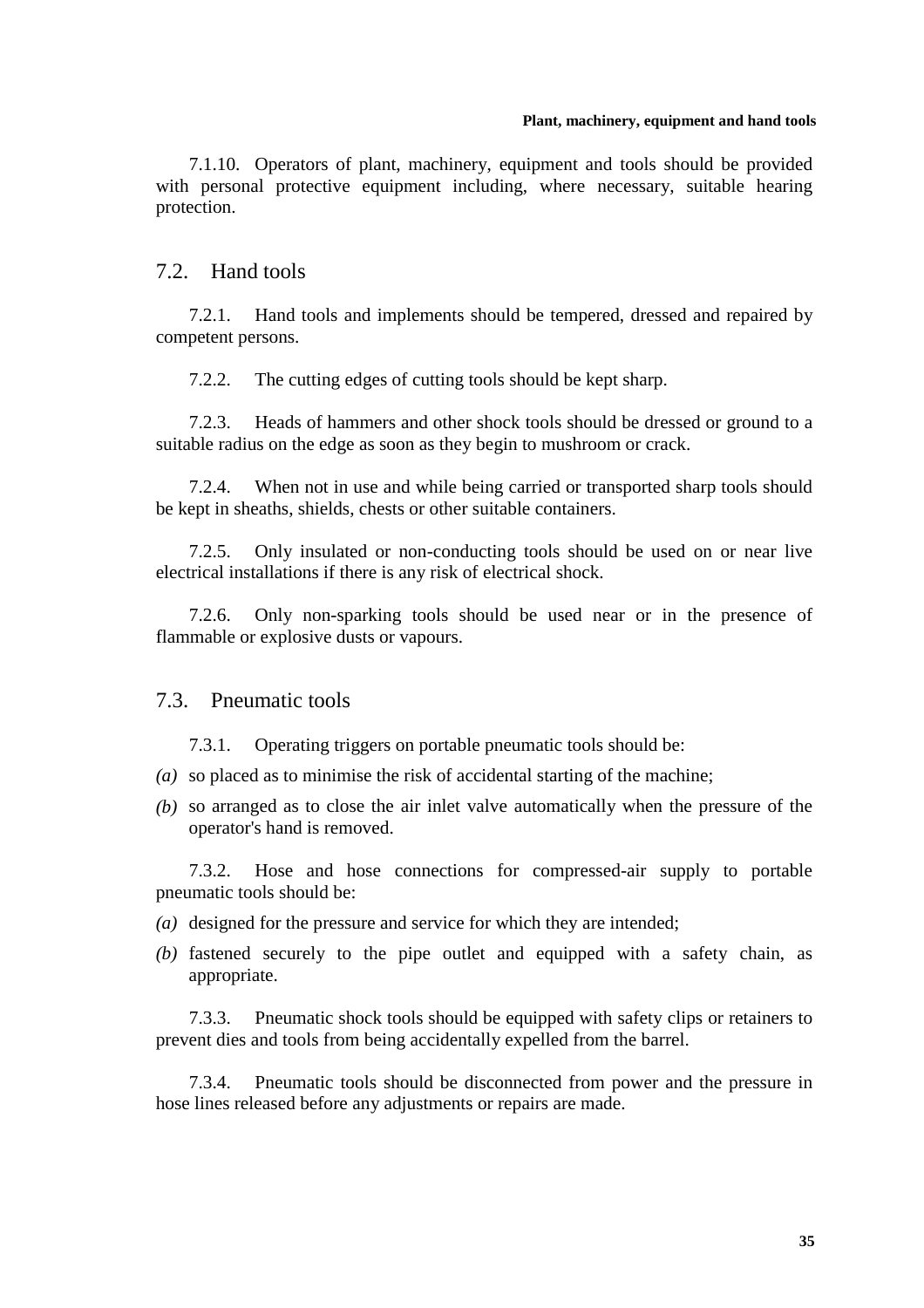7.4. Cartridge-operated tools

7.4.1. Whenever practicable, a low-velocity tool should be used.

7.4.2. Cartridge-operated tools should have:

- *(a)* a guard or protective shield that cannot be removed without rendering the tool inoperative;
- *(b)* a device that prevents the tool from firing inadvertently, for example if it is dropped or while it is being loaded;
- *(c)* a device that prevents the tool from firing if it is not approximately perpendicular to the working surface;
- *(d)* a device that prevents the tool from firing if the muzzle is not pressed against the working surface.

7.4.3. The recoil of a cartridge-operated tool should not be capable of injuring the user.

7.4.4. The noise of the detonation should not be such as to damage hearing.

7.4.5. A cartridge-operated tool, before each occasion of use, should be inspected to ensure that it is safe to use, and in particular:

*(a)* that the safety devices are in proper working order;

- *(b)* that the tool is clean;
- *(c)* that all moving parts work easily;
- *(d)* that the barrel is unobstructed.

7.4.6. At intervals recommended by the manufacturer the tool should be completely dismantled and inspected for wear on the safety devices by a competent person.

7.4.7. Cartridge-operated tools should only be repaired by the manufacturer or by competent persons.

7.4.8. Cartridges should not be stored nor cartridge tools operated:

*(a)* in a place or environment Where these could explode accidentally;

*(b)* in an explosive atmosphere.

7.4.9. When not required for use, inspection or other purpose, cartridge-operated tools should be kept in a suitable container that:

*(a)* is made of suitable material;

*(b)* is clearly marked to indicate its contents;

*(c)* is kept locked when not in use;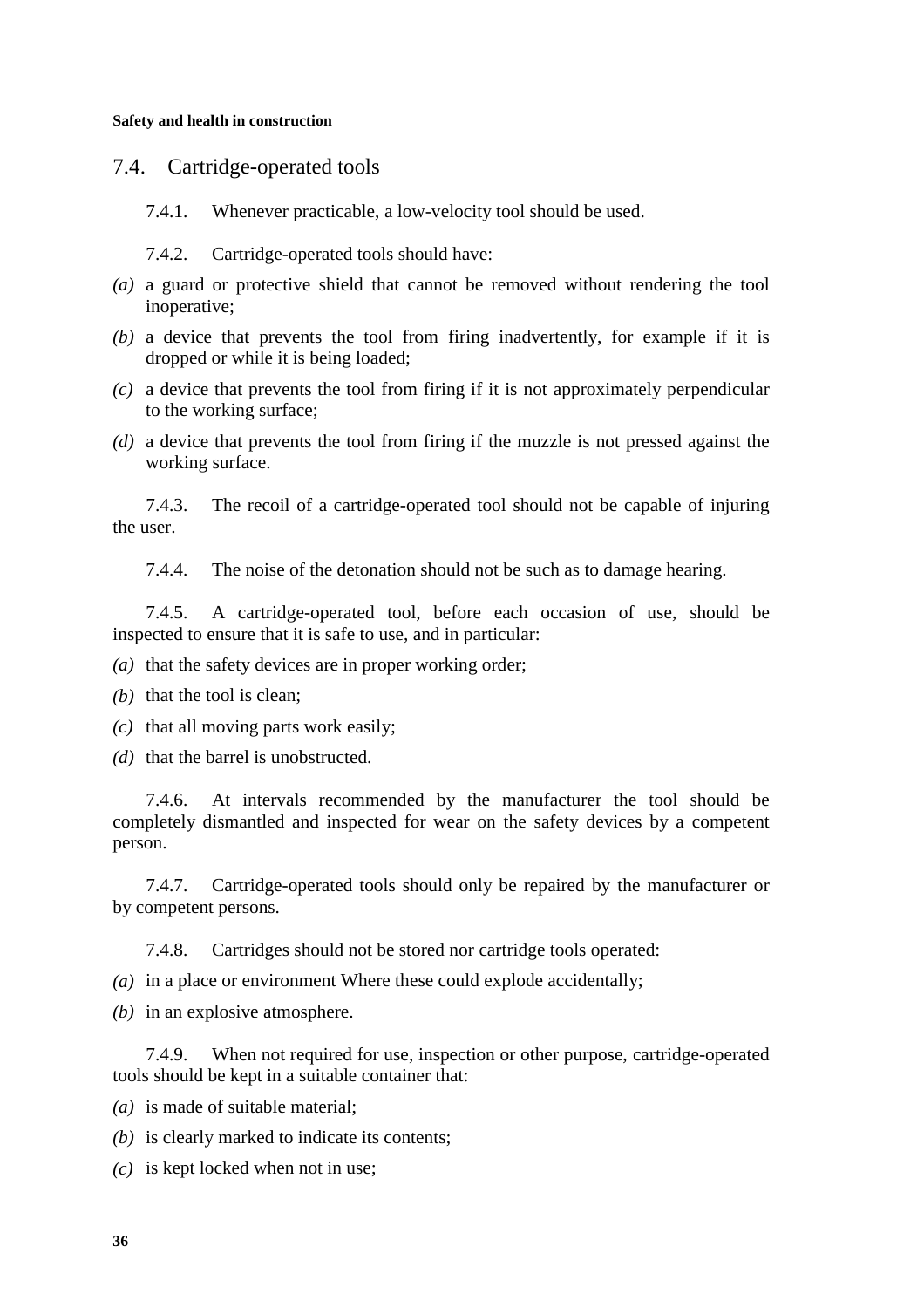#### **Plant, machinery, equipment and hand tools**

*(d)* contains nothing except the tools and cartridges.

7.4.10. No cartridge-operated tool should be stored or transported loaded, or left loaded when not in use.

7.4.11. Cartridge-operated tools should be accompanied by instructions for their maintenance and use and should only be operated by persons trained in their safe use.

## 7.5. Electrical tools

7.5.1. Portable electrical tools should generally be used on reduced voltage to avoid as far as possible the risk of a lethal shock.

7.5.2. All electrical tools should be earthed, unless they are "all insulated" or "double insulated" tools which do not require an earth. Earthing should be incorporated in metallic cases, and as a safeguard against damaged cables where wires enter the tool.

7.5.3. All electrical tools should receive inspection and maintenance on a regular basis by a competent electrician, and complete records kept.

## 7.6. Woodworking machines

7.6.1. Shavings, sawdust, etc, should not be removed by hand from woodworking machines or in their vicinity while the machines are working.

7.6.2. Where provided, chip and sawdust extraction systems should be maintained in efficient working order.

7.6.3. Mechanical feeding devices should be used whenever practicable.

7.6.4. All cutters and saw blades should be enclosed as far as practicable.

7.6.5. Circular saws should be provided with strong, rigid and easily adjustable hood guards for the saw blades and with riving knives of suitable design matched to the saw blade in use. The width of the opening in the table for the saw blade should be as small as practicable.

7.6.6. Portable circular saws should be so designed that when the blade is running idle it is automatically covered.

7.6.7. On band saws all the blade, except the operating portion, should be enclosed. Band wheels should be enclosed with stout guards.

7.6.8. Band saws should be provided with automatic tension regulators.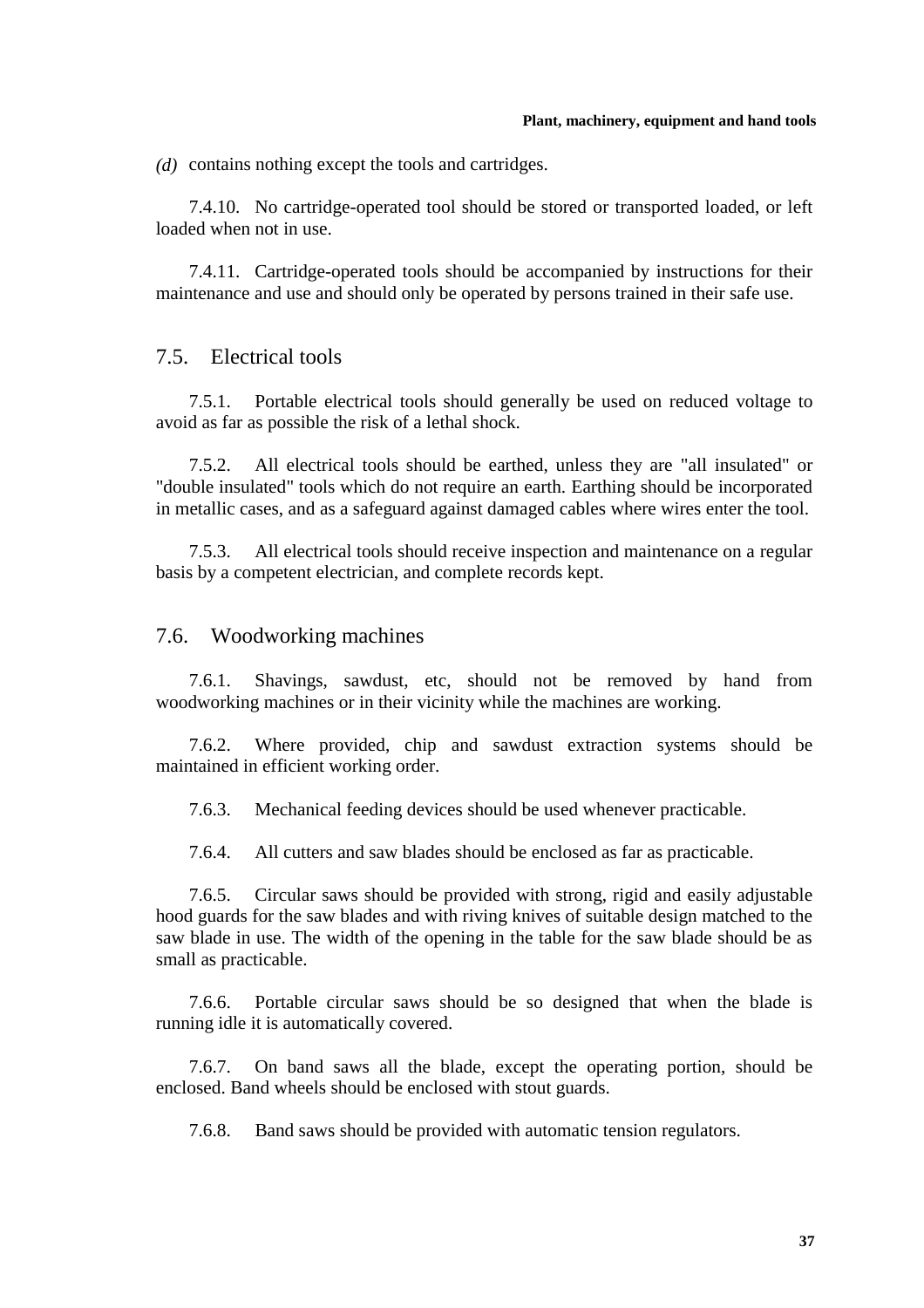7.6.9. Planing machines should be provided with bridge guards covering the full length and breadth of the cutting block and easily adjustable in both horizontal and vertical directions.

7.6.10. Thicknessing machines should be provided with sectional feed rollers or a kick-back preventer which should be kept as free as possible.

7.6.11. Woodworking machines should be properly spaced to avoid accidental injury when handling large boards or long planks.

## 7.7. Engines

7.7.1. Engines should:

- *(a)* be constructed and installed so that they can be started safely and the maximum safe speed cannot be exceeded;
- *(b)* have remote controls for limiting speed when necessary;
- *(c)* have devices to stop them from a safe place in an emergency.

7.7.2. Internal combustion engines should not run for long periods in confined spaces unless adequate exhaust ventilation is provided.

7.7.3. When internal combustion engines are being fuelled:

- *(a)* the engine ignition should be shut off,
- *(b)* care should be taken to avoid spilling fuel;
- *(c)* no person should smoke or have an open light in the vicinity;
- *(d)* a fire extinguisher should be kept readily available.
	- 7.7.4. Secondary fuel reservoirs should be placed outside the engine room.

# 7.8. Silos

- 7.8.1. Silos should:
- *(a)* be erected on adequate foundations;
- *(b)* withstand the stresses to which they are subjected without any deformation of walls, floors and other load-bearing parts.

7.8.2. All places in silos to which workers have to go should be provided with safe means of access such as stairs, fixed ladders or hoists.

7.8.3. Facilities should be provided to enable the quantity of material in the silo to be assessed without entering the silo.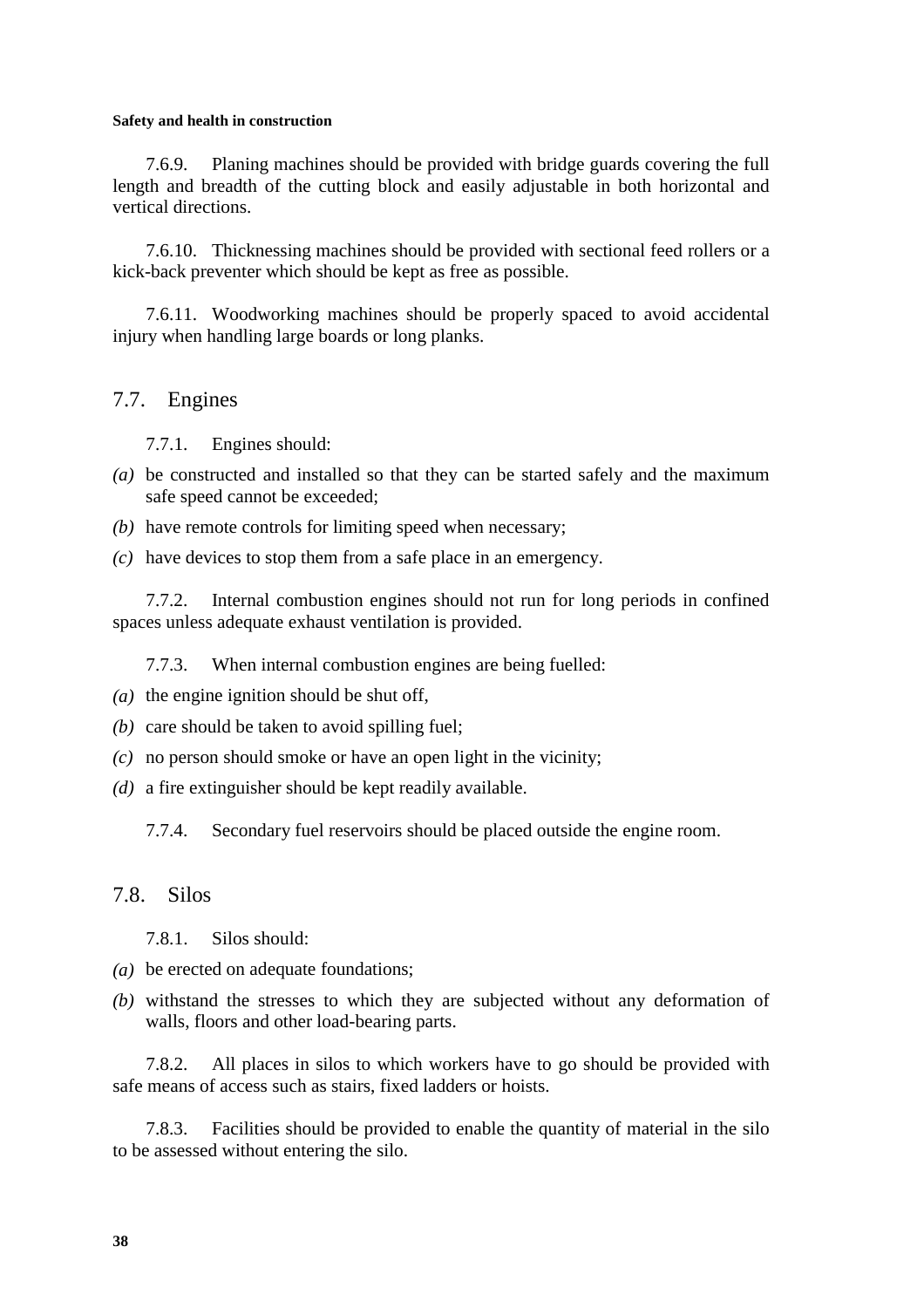#### **Plant, machinery, equipment and hand tools**

7.8.4. On silos, notices should be conspicuously displayed:

- *(a)* containing details of the requirements for entry;
- *(b)* calling attention to the danger of sinking in fine materials.

7.8.5. If the material in the silo is liable to cause a blockage, agitators, compressed air or other mechanical devices should be preferably provided. To clear blockages, equipment such as poles, long-handled tools, rammers or scraper chains should also be available for emergency use.

7.8.6. Silos for material liable to spontaneous combustion should be provided with fire-extinguishing equipment.

7.8.7. In silos in which explosive mixtures of gases or dusts are liable to form:

- *(a)* all electrical equipment including hand lamps should be flameproof;
- *(b)* only non-sparking tools should be used;
- *(c)* explosion vents should be provided in the walls.

7.8.8. Entrances of silos should be kept closed and locked.

7.8.9. Workers should not enter a silo unless:

- *(a)* the discharge opening is closed and secured against opening and filling is stopped;
- *(b)* they are duly authorised to do so;
- *(c)* they wear safety harnesses with lifelines securely attached to a fixed object;
- *(d)* another authorised person provides constant surveillance and is in attendance with suitable rescue equipment.

## 7.9. Concrete work equipment

7.9.1. Concrete mixers should be protected by side railings to prevent workers from passing under the skip while it is raised.

7.9.2. Hoppers into which a person could fall, and revolving blades of trough or batch-type mixers, should be adequately guarded by grating.

7.9.3. In addition to the operating brake, skips of concrete mixers should be provided with a device or devices by which they can be securely blocked when raised.

7.9.4. While the drum of a concrete mixer is being cleaned, adequate precautions should be taken to protect the workers inside by locking switches open, removing fuses or otherwise cutting off the power.

7.9.5. Concrete buckets for use with cranes and aerial cableways should be free as far as practicable from projections from which accumulations of concrete could fall.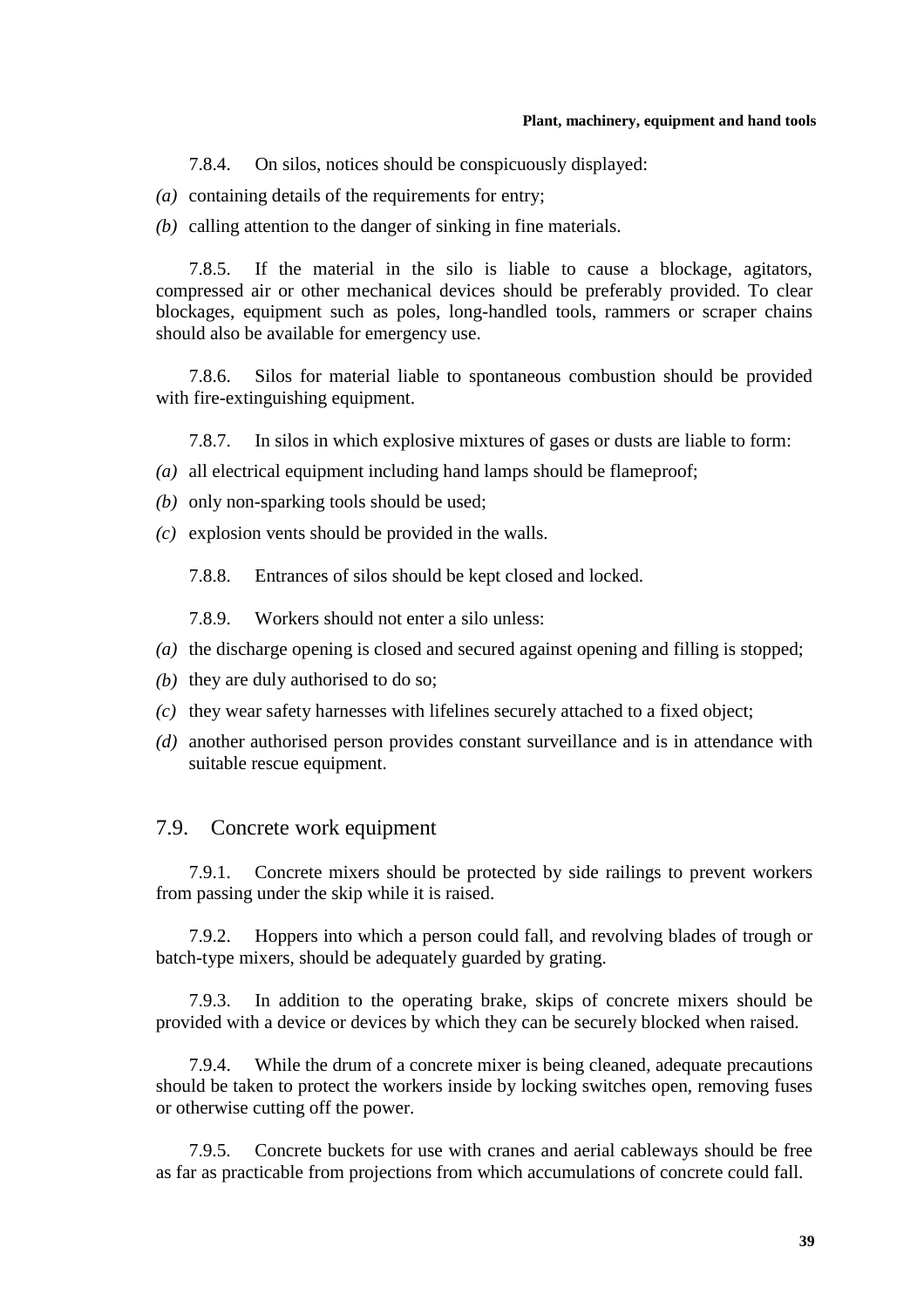7.9.6. Loaded concrete buckets should be guided into position by appropriate means.

7.9.7. Concrete buckets positioned by crane or aerial cableways should be suspended by safety hooks.

7.9.8. When concrete is being tipped from buckets, workers should keep out of range of any kick-back due to concrete sticking to the bucket.

7.9.9. Concrete bucket towers and masts with pouring gutters or conveyor belts should:

*(a)* be erected by competent persons;

*(b)* be inspected daily.

7.9.10. The winch for hoisting the bucket should be so placed that the operator can see the filling, hoisting, emptying and lowering of the bucket. Where this is not practicable, a banksman should direct the operator.

7.9.11. If the winch operator cannot see the bucket, he should, where practicable, be provided with an adequate means indicating its position.

7.9.12. Guides for the bucket should be correctly aligned and so maintained as to prevent the bucket from jamming in the tower.

7.9.13. Scaffolding carrying a pipe for pumped concrete should be strong enough to support the pipe when filled and all the workers who may be on the scaffold at the same time, with a safety factor of at least 4.

7.9.14. Pipes for carrying pumped concrete should:

*(a)* be securely anchored at the ends and at curves;

*(b)* be provided near the top with air release valves;

*(c)* be securely attached to the pump nozzle by a bolted collar or equivalent means.

## 7.10. Pressure plant

7.10.1. Pressure plant and equipment should be examined, tested and issued with a certificate by a competent person in cases and at times prescribed by national laws or regulations.

7.10.2. National laws or regulations should be laid down and enforced as regards the materials, design, construction, installation, inspection, testing, maintenance and operation of steam boilers and other pressure plant as necessary.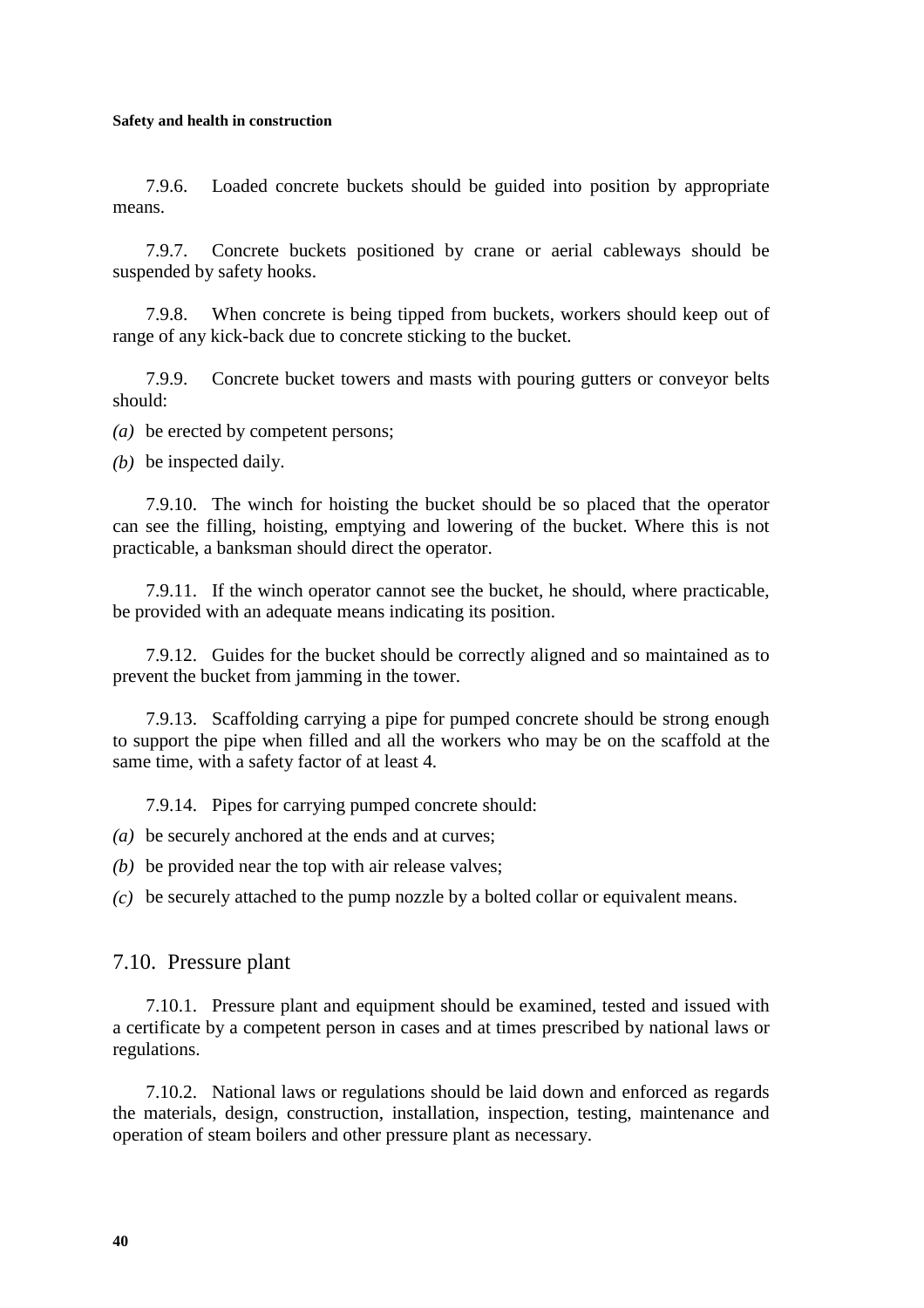#### **Plant, machinery, equipment and hand tools**

7.10.3. Only persons tested and certified by the competent authorities should operate steam boilers.

7.10.4. Compressors should be equipped with:

- *(a)* automatic devices that will prevent the maximum safe discharge pressure from being exceeded;
- *(b)* a quick-release valve;
- *(c)* suitable arrangements for preventing contamination where persons are working in confined spaces.

7.10.5. Compressors in which explosive mixtures of gas may form should be protected against sparking.

7.10.6. Where compressor cylinders are equipped with water-cooling jackets it should be possible to observe the water flow.

7.10.7. Intercoolers and aftercoolers should be able to withstand safely the maximum pressure in the air-discharge piping.

7.10.8. Where necessary to prevent danger, air-discharge piping of compressors should be provided with:

- *(a)* a fusible plug;
- *(b)* insulating covers to protect workers against burns, and to prevent fire risks.

7.10.9. Where necessary to prevent danger, an oil separator should be provided between the compressor and the air receiver.

7.10.10. Where stop valves are installed in air-discharge piping:

- *(a)* they should be easily accessible for inspection and cleaning;
- *(b)* one or more safety valves should be installed between the compressor and the stop valve.

7.10.11. All working parts, including speed governors, safety valves and oil separators, should be inspected and cleaned at suitable intervals.

7.10.12. Air receivers should be equipped with:

- *(a)* a safety valve;
- *(b)* a pressure gauge;
- *(c)* a drain cock.

7.10.13. Air receivers should be provided with suitable openings for inspection and cleaning.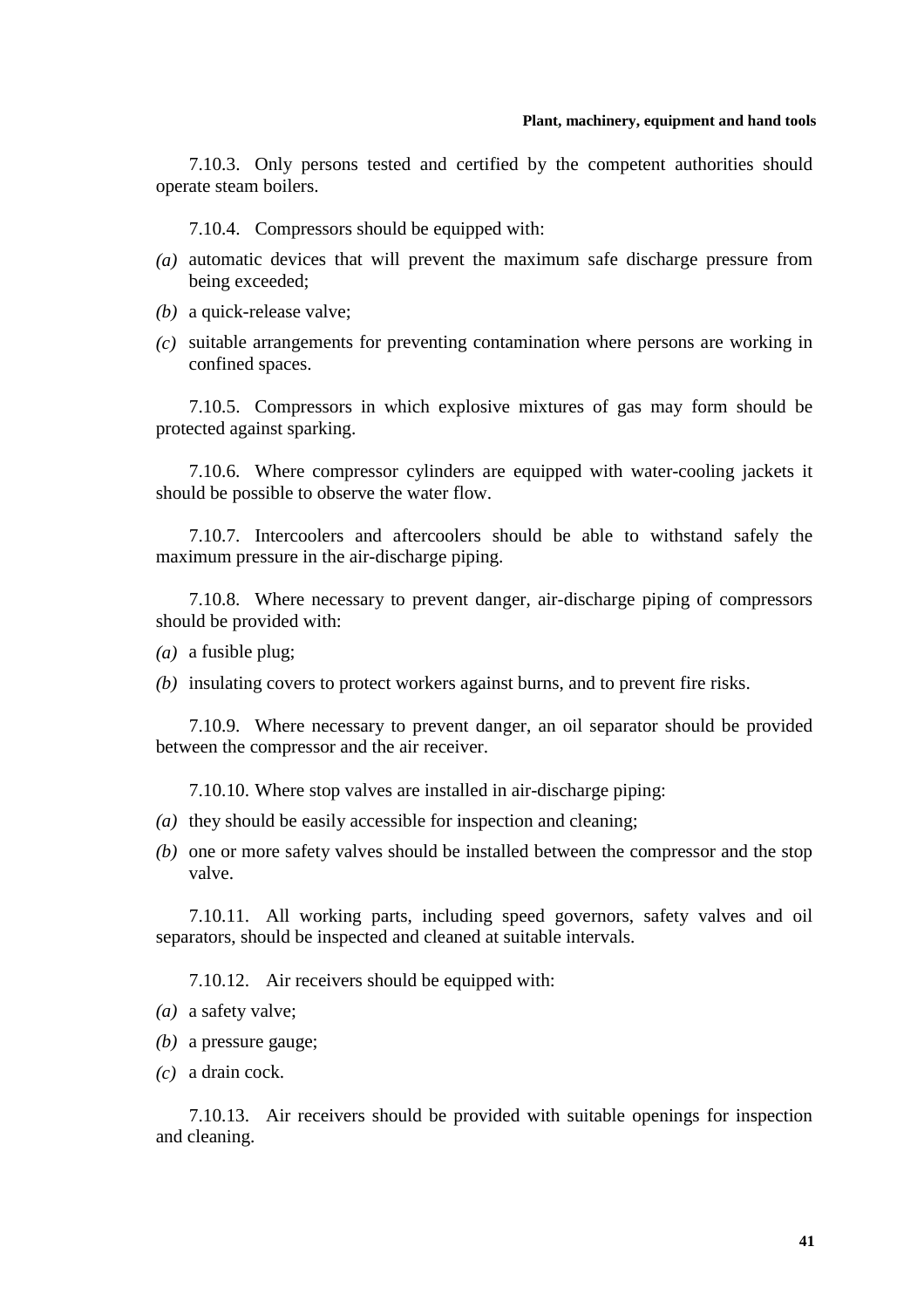7.10.14. Air receivers should be examined and tested at appropriate intervals by a competent person.

7.10.15. The safe working pressure should be marked in a distinctive colour on the pressure gauge.

7.10.16. Where necessary to prevent danger, a pressure-reducing valve or a stop valve, or both, should be inserted in the piping between the air receiver and the compressor.

7.10.17. Between the receiver and each consuming appliance there should be a stop valve.

7.10.18. Cylinders for compressed, dissolved or liquefied gases should be properly constructed with sound material, fitted with appropriate safety devices in accordance with national laws or regulations, inspected and tested by a competent person as prescribed and stored, transported, handled and used in conformity with the prescribed safety measures.

## 7.11. Conveyors

7.11.1. Conveyors should be so constructed and installed as to avoid hazardous points between moving and stationary parts or objects.

7.11.2. When conveyors that are not entirely enclosed cross over places where workers are employed or pass beneath, sheet or screen guards should be provided to catch any falling material. Adequate fencing should be provided at transfer points. Emergency stopping devices should be fitted at convenient locations easily accessible for workers.

7.11.3. Power-driven conveyors should be provided at loading and unloading stations, at drive and take-up ends, and at other convenient places, if necessary to prevent danger, with devices for stopping the conveyor machinery in an emergency.

7.11.4. Where two or more conveyors are operated together, the controlling devices should be so arranged that no conveyor can feed on to a stopped conveyor.

7.11.5. Screw conveyors should be enclosed at all times. The cover should not be removed until the conveyor is stopped.

7.11.6. When a conveyor is discharging into a bunker or hopper, the feeding conveyor should be equipped with an overload switch.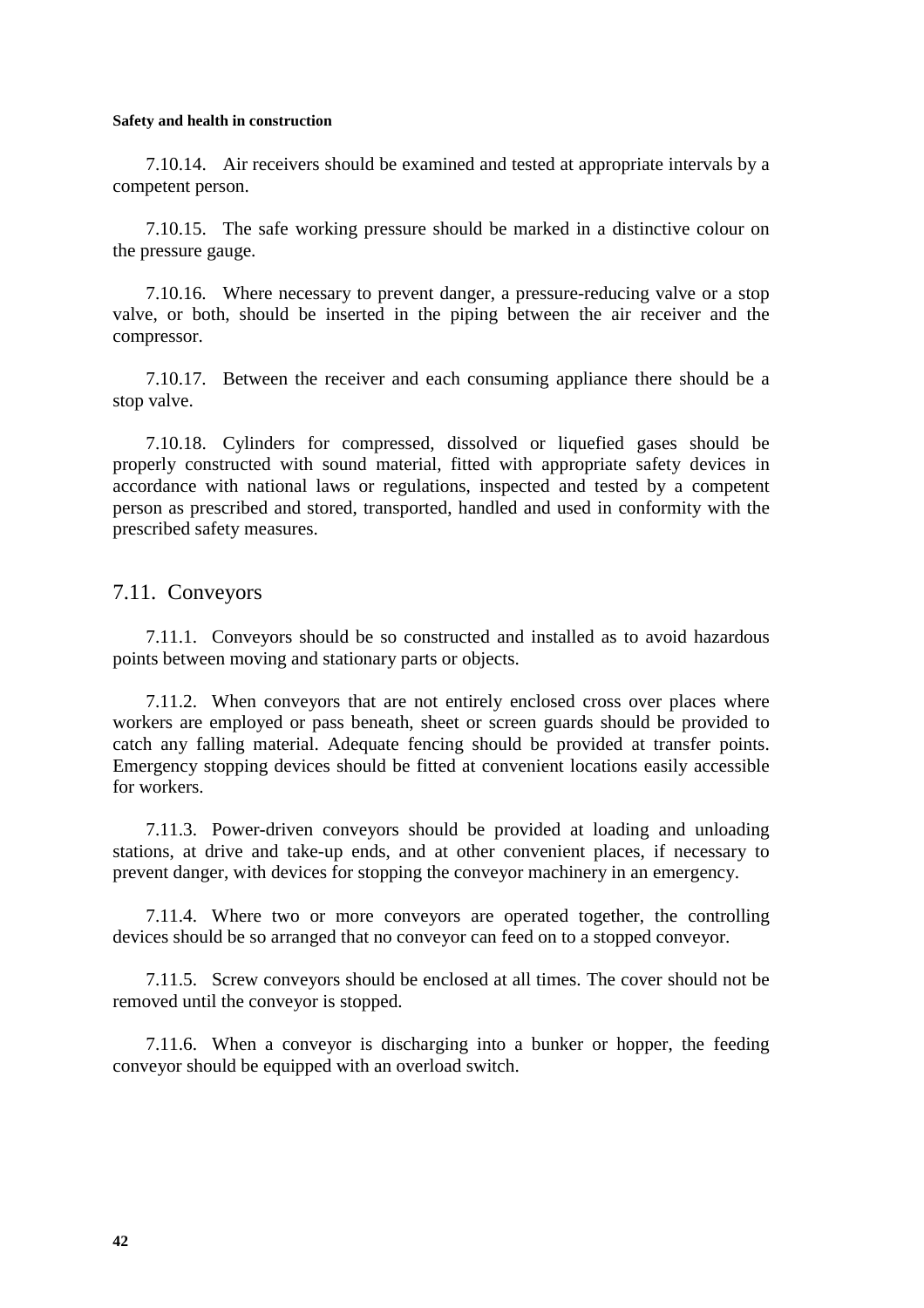## 7.12. Crusher plants

7.12.1. Crusher plants should be located at a safe distance from the construction work area to avoid injury to workers and damage to the workers resulting from dust, sand, gravel, noise and vibrations.

7.12.2. Crusher plants should be provided with an overriding power isolation switch next to the crusher unit and visible from it, to prevent starting the plant inadvertently during repair or maintenance.

7.12.3. Electrical motors, switches, connections and all instrumentation should be dust and moisture proof.

7.12.4. Equipment, plant and machinery should be cleared daily of dust and sand.

7.12.5. Access roads to the crusher hopper and screens should be cleaned by water spraying or other effective means.

7.12.6. Power cables should be laid out either underground or at safe elevation and marked with bright colour indicators to avoid damage resulting from poor visibility.

7.12.7. Earth-moving equipment working at a crusher plant should be cleaned and maintained after each work shift.

### 7.13. Power generators

7.13.1. Power generators should meet national laws and regulations for safe and reliable operation.

7.13.2. Power generators should be rated to meet the maximum anticipated load.

7.13.3. Power generators should be located in enclosed and properly ventilated areas.

7.13.4. Power generators should be provided with an overriding power switch to avoid accidental remote starting during maintenance.

7.13.5. Power generators should be provided with adequate silencers and exhaust piping.

7.13.6. When located near workers' accommodation, power generators should be housed in a concrete room or properly insulated area in accordance with national laws and regulations to minimise noise disturbance.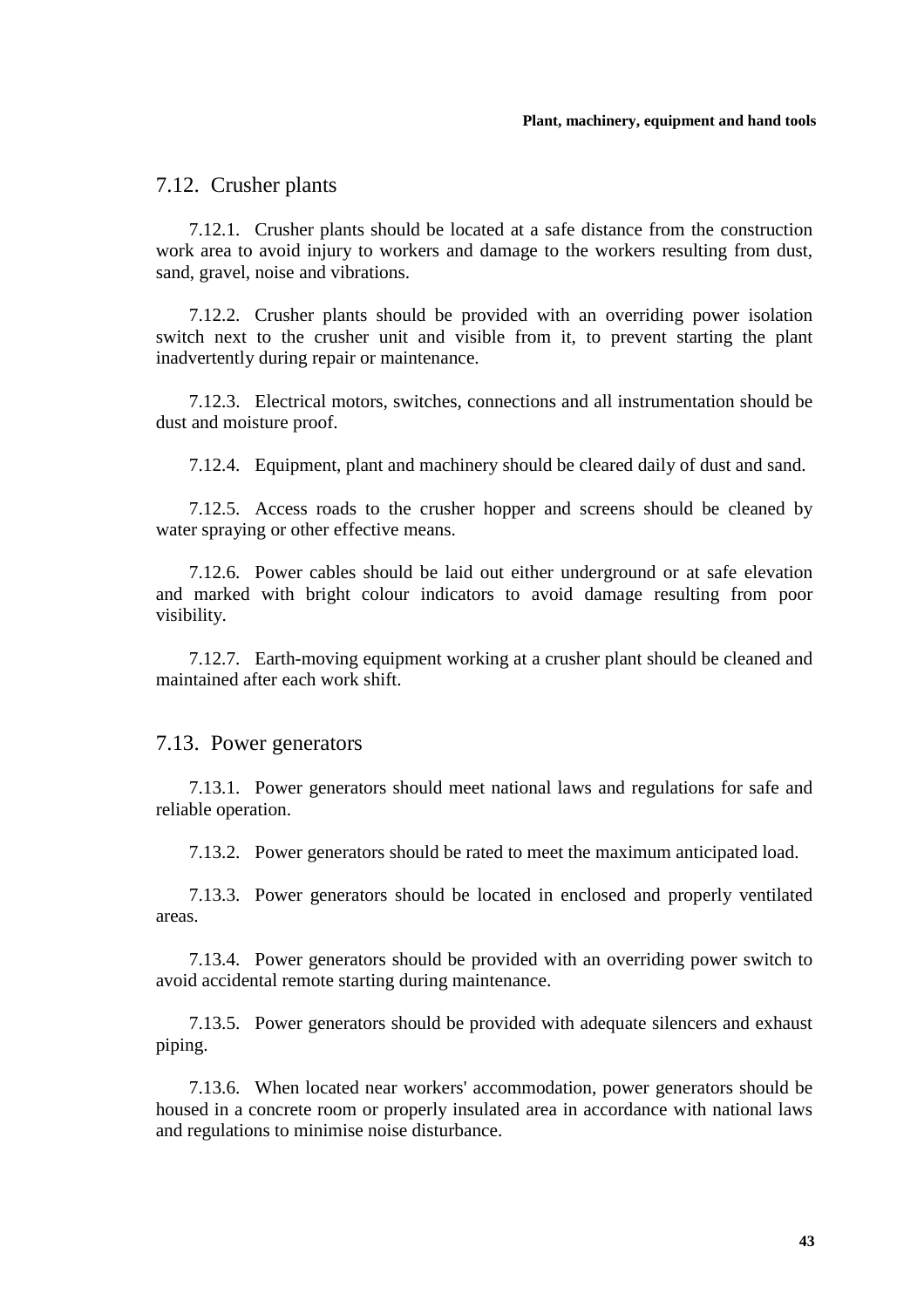# **8. Work at heights including roof work**

## 8.1. General provisions

8.1.1. Where necessary to guard against danger, or where the height of a structure or its slope exceeds that prescribed by national laws or regulations, preventive measures should be taken against the fall of workers and tools or other objects or materials.

8.1.2. Elevated workplaces, including roofs more than 2 m or as prescribed, above the floor or ground should be protected on all open sides by guard-rails and toeboards complying with the relevant national laws and regulations. Wherever guard-rails and toe-boards cannot be provided, adequate safety harnesses should be provided and used.

8.1.3. Elevated workplaces including roofs should be provided with safe means of access and egress such as stairs, ramps or ladders complying with the relevant national laws and regulations.

8.1.4. If guard-rails are not practicable, persons employed at elevated workplaces including roofs from which they are liable to fall more than 2 m or as prescribed should be protected by means of adequate safety nets or safety sheets or platforms, or be secured by safety harnesses with lifelines securely attached.

## 8.2. Roof work

8.2.1. All roof-work operations should be pre-planned and properly supervised.

8.2.2. Roof work should only be undertaken by workers who are physically and psychologically fit and have the necessary knowledge and experience for such work.

8.2.3. Work on roofs should not be carried on in weather conditions that threaten the safety of workers.

8.2.4. Crawling boards, walkways and roof ladders should be securely fastened to a firm structure.

8.2.5. Roofing brackets should fit the slope of the roof and be securely supported.

8.2.6. Where it is necessary for a person to kneel or crouch near the edge of the roof an intermediate rail should be provided unless other precautions, such as the use of a safety harness, are taken.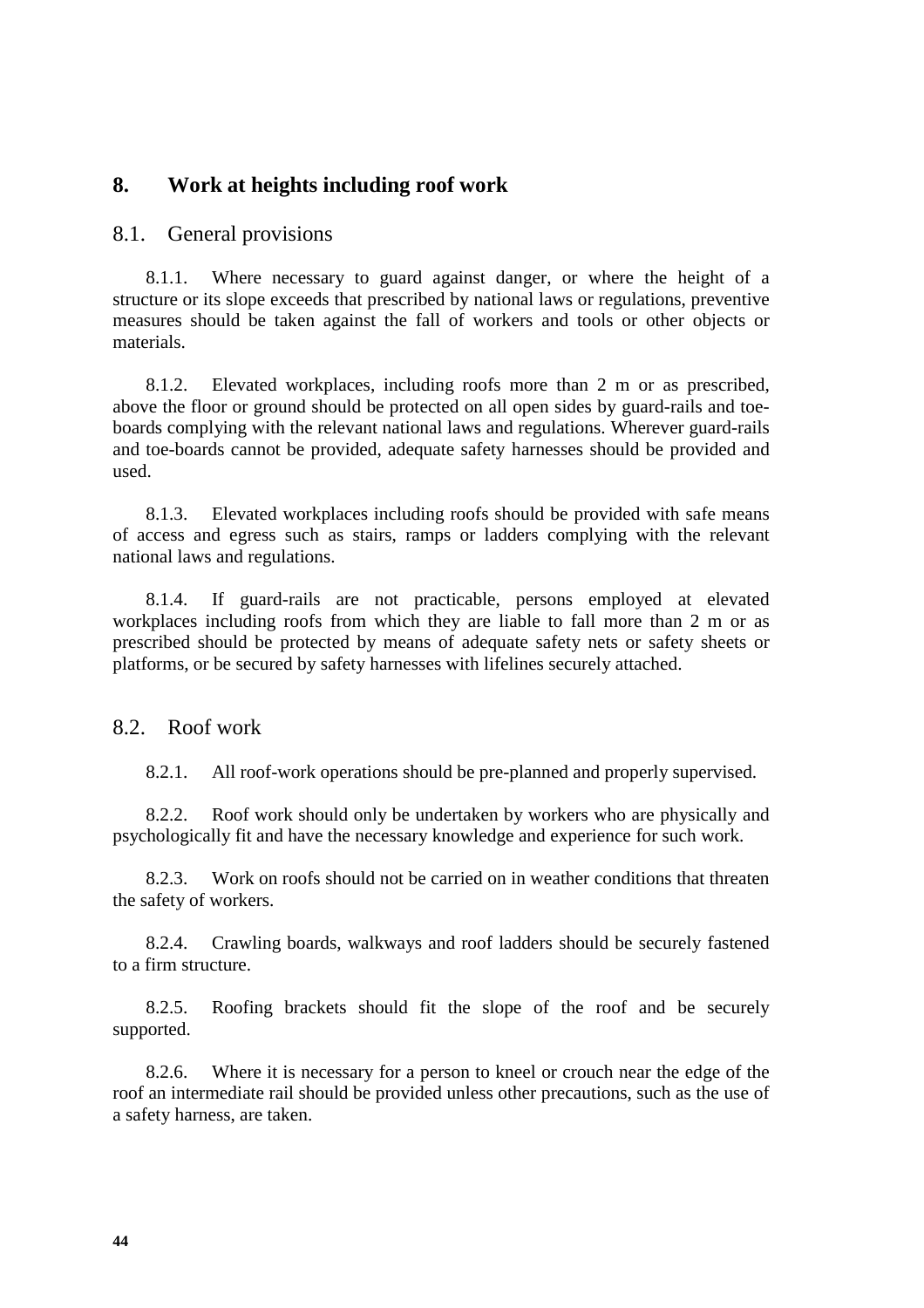### **Work at heights including roof work**

8.2.7. On a large roof where work does not have to be carried out at or near the edge, a simple barrier consisting of crossed scaffold tubes supporting a tubing guardrail may be provided. Such barriers should be positioned at least 2 m from the edge.

8.2.8. All covers for openings in roofs should be of substantial construction and be secured in position.

8.2.9. Roofs with a pitch of more than 10 should be treated as sloping.

8.2.10. When work is being carried out on sloping roofs, sufficient and suitable crawling boards or roof ladders should be provided and firmly secured in position as soon as is practicable.

8.2.11. During extensive work on the roof, strong barriers or guard-rails and toeboards should be provided to stop a person from falling off the roof.

8.2.12. Where workers are required to work on or near roofs or other places covered with fragile material, through which they are liable to fall, they should be provided with sufficient suitable roof ladders or crawling boards strong enough, when spanning across the supports for the roof covering, to support those workers.

8.2.13. A minimum of two boards should be provided so that it is not necessary for a person to stand on a fragile roof to move a board or a ladder, or for any other reason.

8.2.14. To prevent danger, suitable material such as steel wire mesh should be placed in position before any roof sheeting of asbestos cement or other fragile material is placed upon it.

8.2.15. Purlins or other intermediate supports for fragile roofing material should be sufficiently close together to prevent danger.

8.2.16. Where a valley or parapet gutter of a fragile roof is used for access, protection against falling through the fragile material should be provided by covering the adjacent fragile material to a minimum distance of 1 m up the roof.

8.2.17. Buildings with fragile roofs should have a warning notice prominently displayed at the approaches to the roof.

## 8.3. Work on tall chimneys

8.3.1. For the erection and repair of tall chimneys, appropriate scaffolding should be provided. An adequate catch net should be maintained at a suitable distance below the scaffold.

8.3.2. The scaffold floor should always be at least 65 cm below the top of the chimney.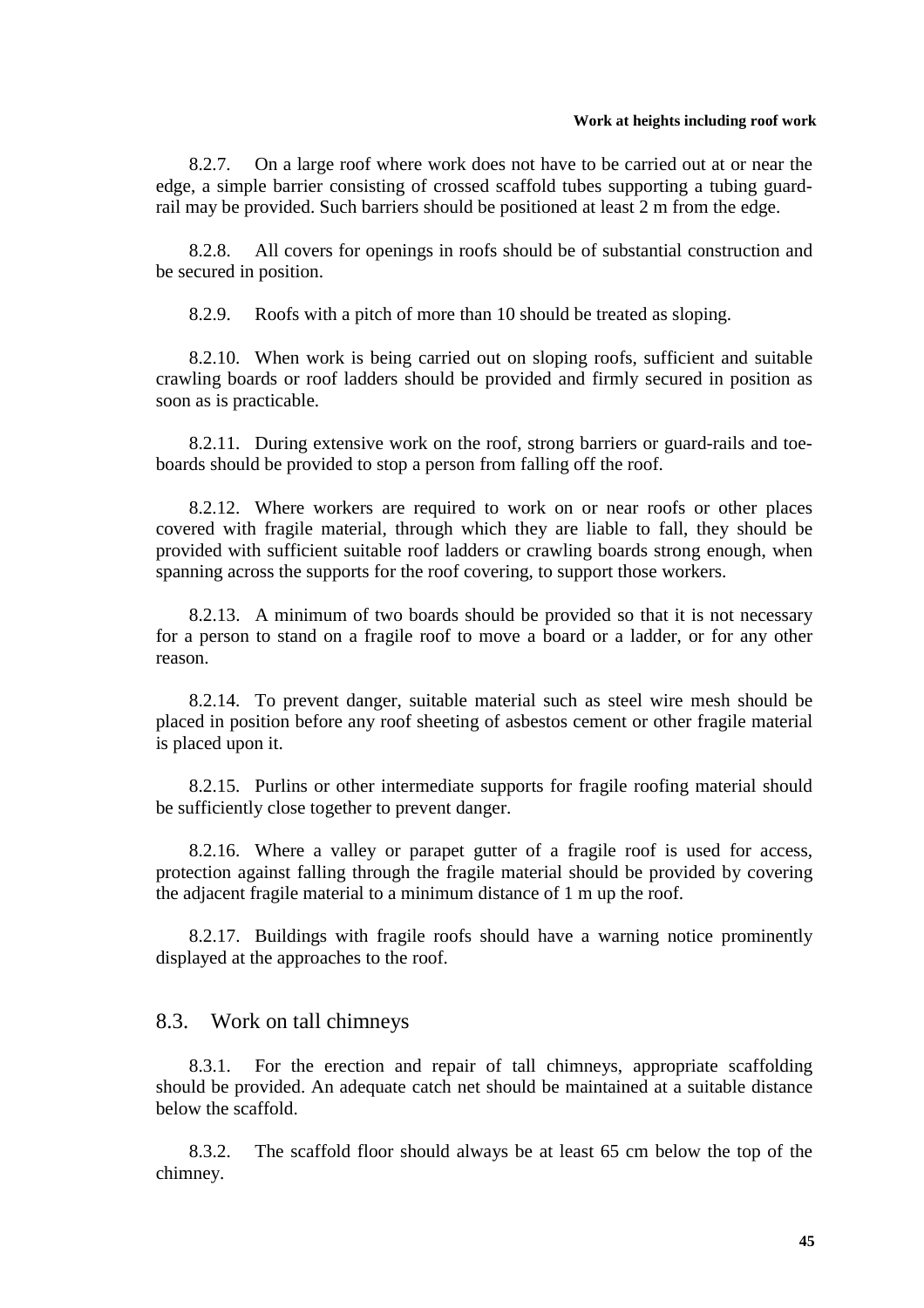8.3.3. Under the working floor of the scaffolding the next lower floor should be left in position as a catch platform.

8.3.4. The distance between the inside edge of the scaffold and the wall of the chimney should not exceed 20 cm at any point.

8.3.5. Catch platforms should be erected over:

- *(a)* the entrance to the chimney;
- *(b)* passageways and working places where workers could be endangered by falling objects.

8.3.6. For climbing tall chimneys, access should be provided by:

- *(a)* stairs or ladders;
- *(b)* a column of iron rungs securely embedded in the chimney wall;
- *(c)* other appropriate means.

8.3.7. When workers use the outside rungs to climb the chimney, a securely fastened steel core rope looped at the free end and hanging down at least 3 m should be provided at the top to help the workers to climb on to the chimney.

8.3.8. While work is being done on independent chimneys the area surrounding the chimney should be enclosed by fencing at a safe distance.

8.3.9. Workers employed on the construction, alteration, maintenance or repair of tall chimneys should not:

- *(a)* work on the outside without a safety harness attached by a lifeline to a rung, ring or other secure anchorage;
- *(b)* put tools between the safety harness and the body or in pockets not intended for the purpose;
- *(c)* haul heavy materials or equipment up and down by hand to or from the workplace on the chimney;
- *(d)* fasten pulleys or scaffolding to reinforcing rings without first verifying their stability;
- *(e)* work alone;
- *(f)* climb a chimney that is not provided with securely anchored ladders or rungs;
- *(g)* work on chimneys in use unless the necessary precautions to avoid danger from smoke and gases have been taken.

8.3.10. Work on independent chimneys should not be carried on in high winds, icy conditions, fog or during electrical storms.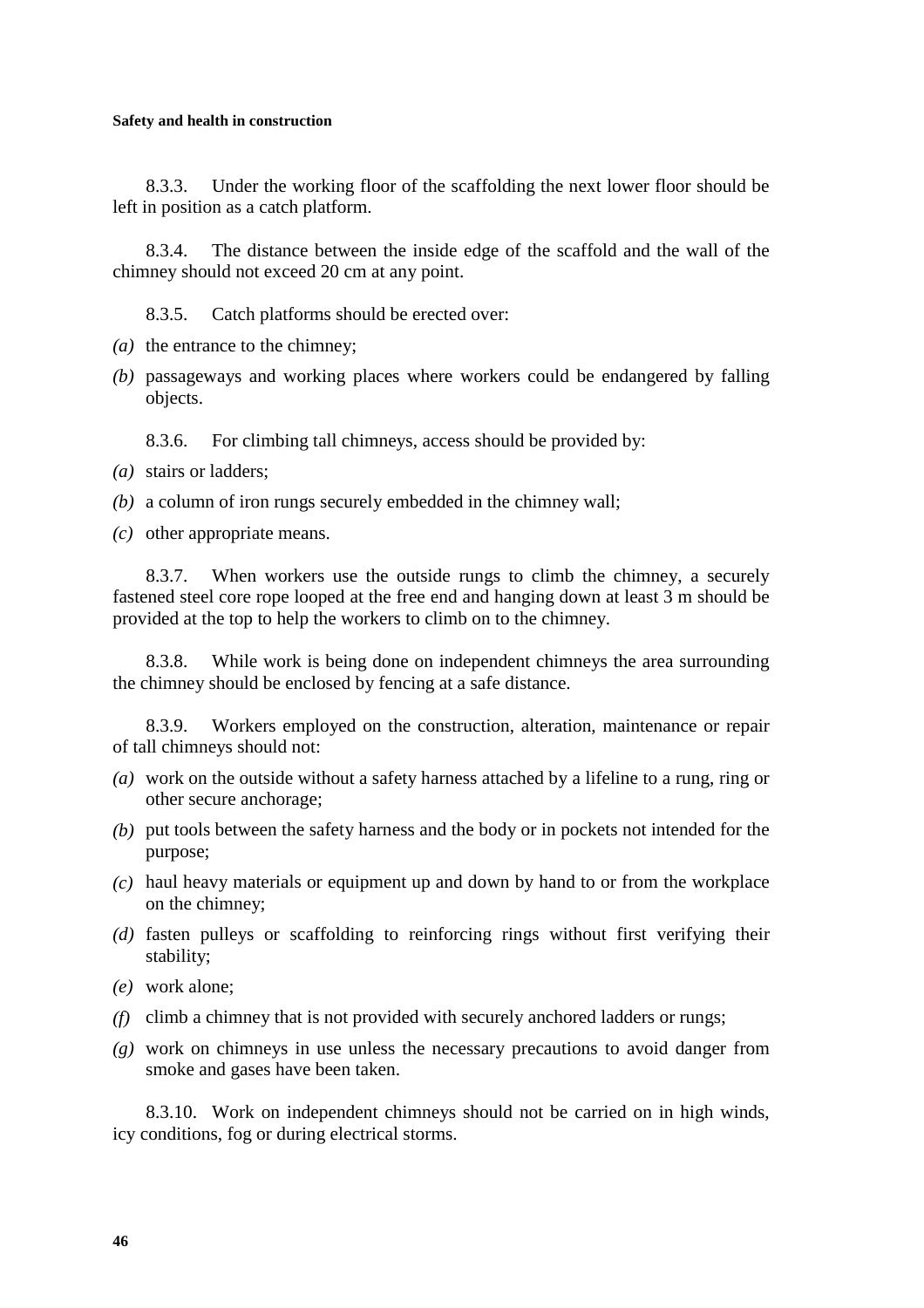# **9. Excavations, shafts, earthworks, underground works and tunnels**

# 9.1. General provisions

9.1.1. Adequate precautions should be taken in any excavation, shaft, earthworks, underground works or tunnel:

- *(a)* by suitable shoring or otherwise, to guard against danger to workers from a fall or dislodgement of earth, rock or other material;
- *(b)* to guard against dangers arising from the fall of persons, materials or objects or the inrush of water into the excavation, shaft, earthworks, underground works or tunnel;
- *(c)* to secure adequate ventilation at every workplace so as to maintain an atmosphere fit for respiration and to limit any fumes, gases, vapours, dust or other impurities to levels which are not dangerous or injurious to health and are within limits laid down by national laws or regulations;
- *(d)* to enable the workers to reach safety in the event of fire, or an inrush of water or material;
- *(e)* to avoid risk to workers arising from possible underground dangers such as the circulation of fluids or the presence of pockets of gas, by undertaking appropriate investigations to locate them.

9.1.2. Shoring or other support for any part of an excavation, shaft, earthworks, underground works or tunnel should not be erected, altered or dismantled except under the supervision of a competent person.

9.1.3. Every part of an excavation, shaft, earthworks, underground works and tunnel where persons are employed should be inspected by a competent person at times and in cases prescribed by national laws or regulations, and the results recorded.

9.1.4. Work should not commence therein until the inspection by the competent person as prescribed by national laws or regulations has been carried out and the part of the excavation, shaft, earthworks, underground works or tunnel has been found safe for work.

# 9.2. Excavations

9.2.1. Before digging begins on site:

- *(a)* all excavation work should be planned and the method of excavation and the type of support work required decided;
- *(b)* the stability of the ground should be verified by a competent person;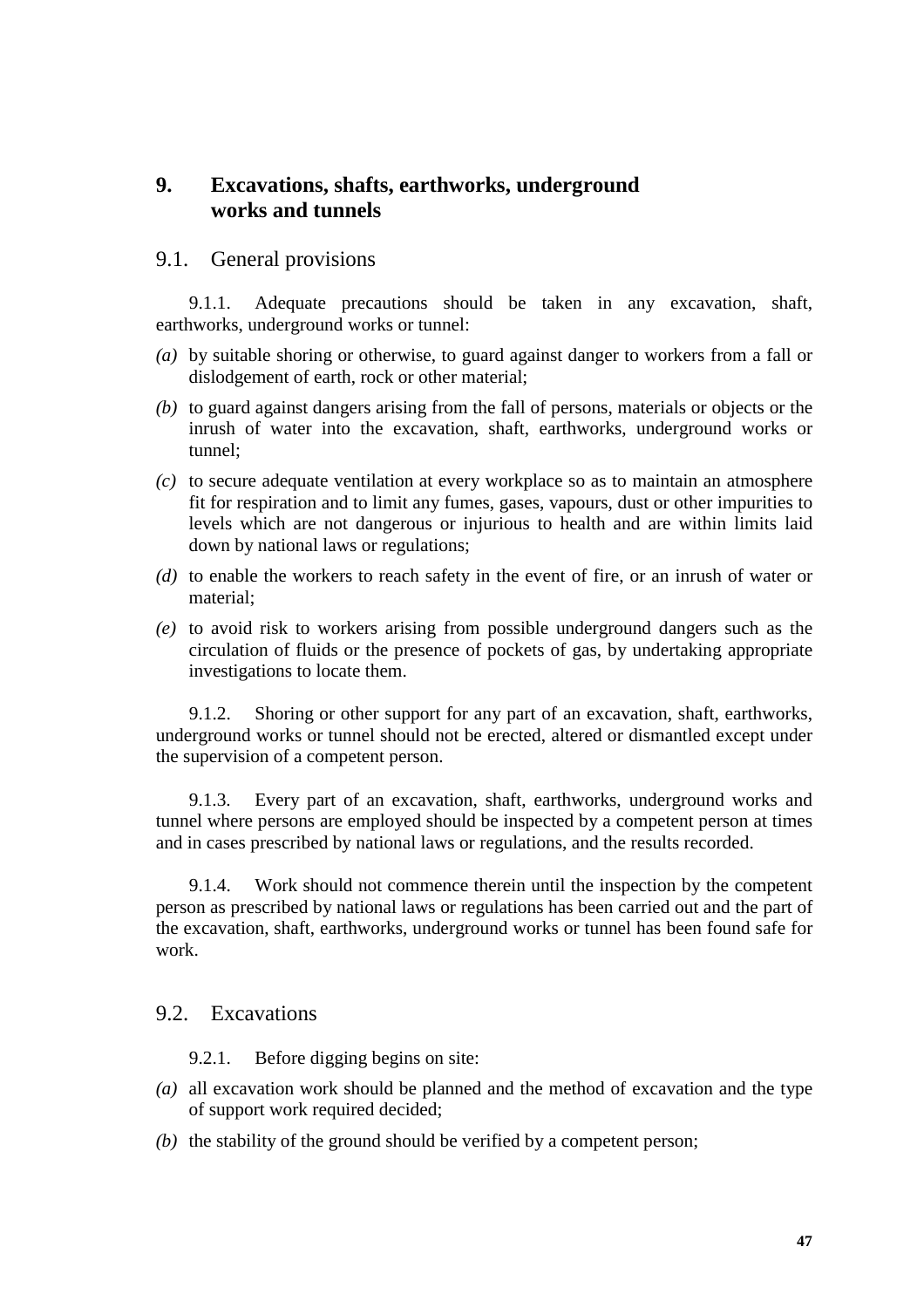- *(c)* a competent person should check that the excavation will not affect adjoining buildings, structures or roadways;
- *(d)* the employer should verify the position of all the public utilities such as underground sewers, gas pipes, water pipes and electrical conductors that may cause danger during work;
- *(e)* if necessary to prevent danger, the gas, water, electrical and other public utilities should be shut off or disconnected;
- *(f)* if underground pipes, cable conductors, etc., cannot be removed or disconnected, they should be fenced, hung up and adequately marked or otherwise protected;
- *(g)* the position of bridges, temporary roads and spoil heaps should be determined;
- *(h)* if necessary to prevent danger, land should be cleared of trees, boulders and other obstructions;
- *(i)* the employer should see that the land to be excavated is not contaminated by harmful chemicals or gases, or by any hazardous waste material such as asbestos.

9.2.2. All excavation work should be supervised by a competent person and operatives doing the work should be given clear instructions.

9.2.3. Sides of excavations should be thoroughly inspected:

- *(a)* daily, prior to each shift and after interruption in work of more than one day;
- *(b)* after every blasting operation;
- *(c)* after an unexpected fall of ground;
- *(d)* after substantial damage to supports;
- *(e)* after a heavy rain, frost or snow;
- *(f)* when boulder formations are encountered.

9.2.4. No load, plant or equipment should be placed or moved near the edge of any excavation where it is likely to cause its collapse and thereby endanger any person unless precautions such as the provision of shoring or piling are taken to prevent the sides from collapsing.

9.2.5. Adequately anchored stop blocks and barriers should be provided to prevent vehicles being driven into the excavation. Heavy vehicles should not be allowed near the excavation unless the support work has been specially designed to permit it.

9.2.6. If an excavation is likely to affect the security of a structure on which persons are working, precautions should be taken to protect the structure from collapse.

9.2.7. Sides of excavations where workers are exposed to danger from moving ground should be made safe by sloping, shoring, portable shields or other effective means.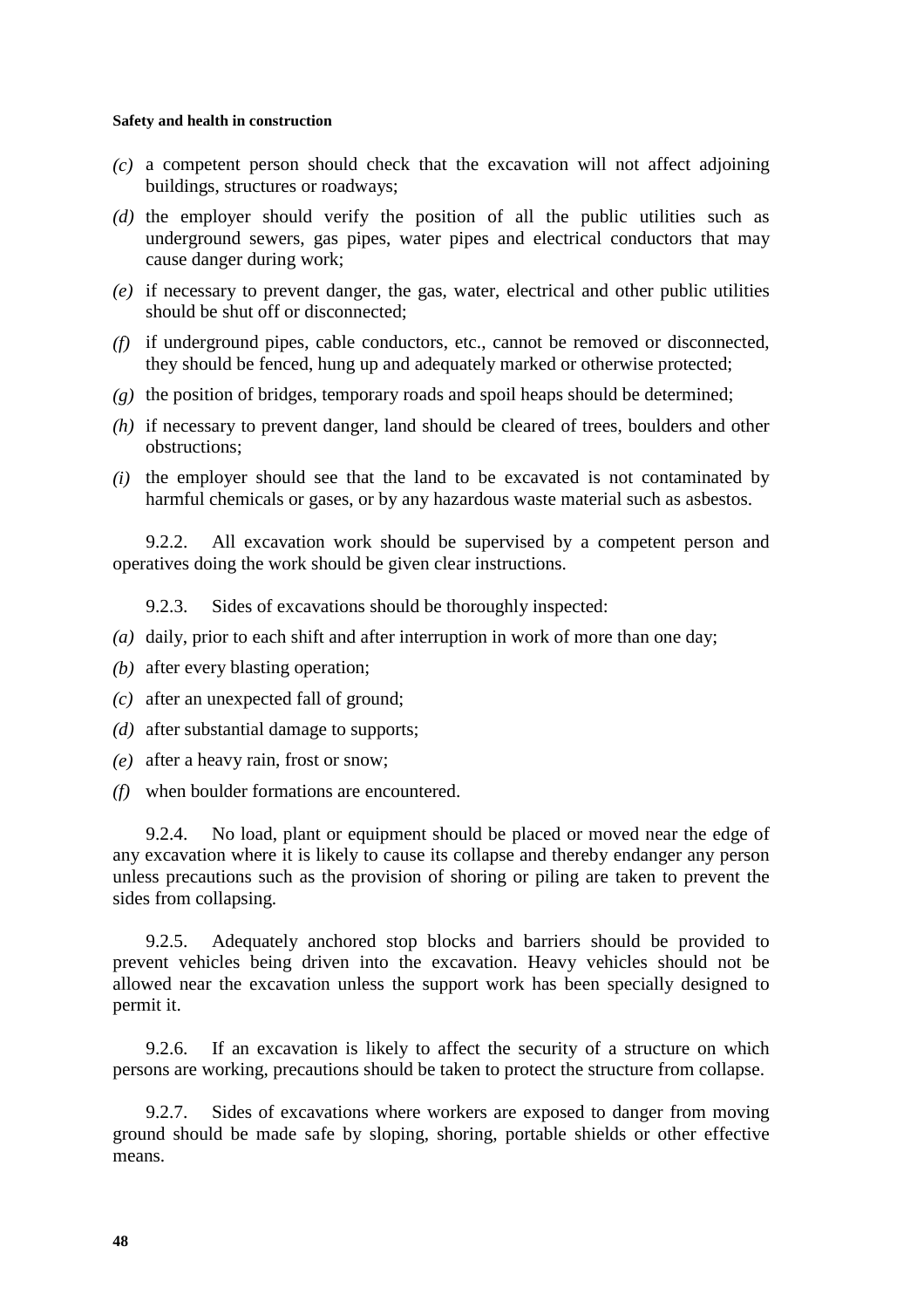#### **Excavations, shafts, earthworks, underground works and tunnels**

9.2.8. All support work should be regularly checked to ensure that the props, wedges, etc., are tight and no undue deflection or distortion is taking place.

9.2.9. All timber subject to the varying weather conditions should be regularly checked for dryness, shrinkage and rot.

## 9.3. Underground construction

9.3.1. General provisions

9.3.1.1. Underground construction work should be carried on in accordance with plans approved by the competent authority when required by national laws and regulations. The plant should define excavation methods, rescue and evacuation methods in case of fire, flood and fall or dislodgement of earth or rock.

9.3.1.2. All underground construction work should be supervised by a competent person and operatives doing the work should be given clear instructions.

9.3.1.3. All occupied workplaces underground should be inspected at least once in every shift.

9.3.1.4. Places occupied by solitary workers should be inspected at least twice in every shift.

9.3.1.5. At least once in every week, thorough inspection should be made of all machinery, equipment, structures, supports, roadways, means of egress, magazines, medical facilities, sanitation and working places.

9.3.1.6. All workers should be withdrawn from underground workings if:

*(a)* the ventilation fails; or

*(b)* other imminent danger threatens.

9.3.1.7. A suitable communication system should be maintained from the vicinity of the face of underground workings to the surface with stations at intermediate workplaces.

9.3.1.8. In tunnels and other underground workings where an explosive mixture such as methane and air may form, operations should be carried on in accordance with national laws and regulations applicable to gassy mines or coal mines.

9.3.1.9. Air should be tested to ascertain if it is hazardous and no one allowed entry until it is fit for breathing.

9.3.1.10. Escape routes should be properly indicated with signs visible in dim light.

### 9.3.2. Shaft sinking

9.3.2.1. Every shaft not sunk through solid rock should be cased, lined or otherwise made safe.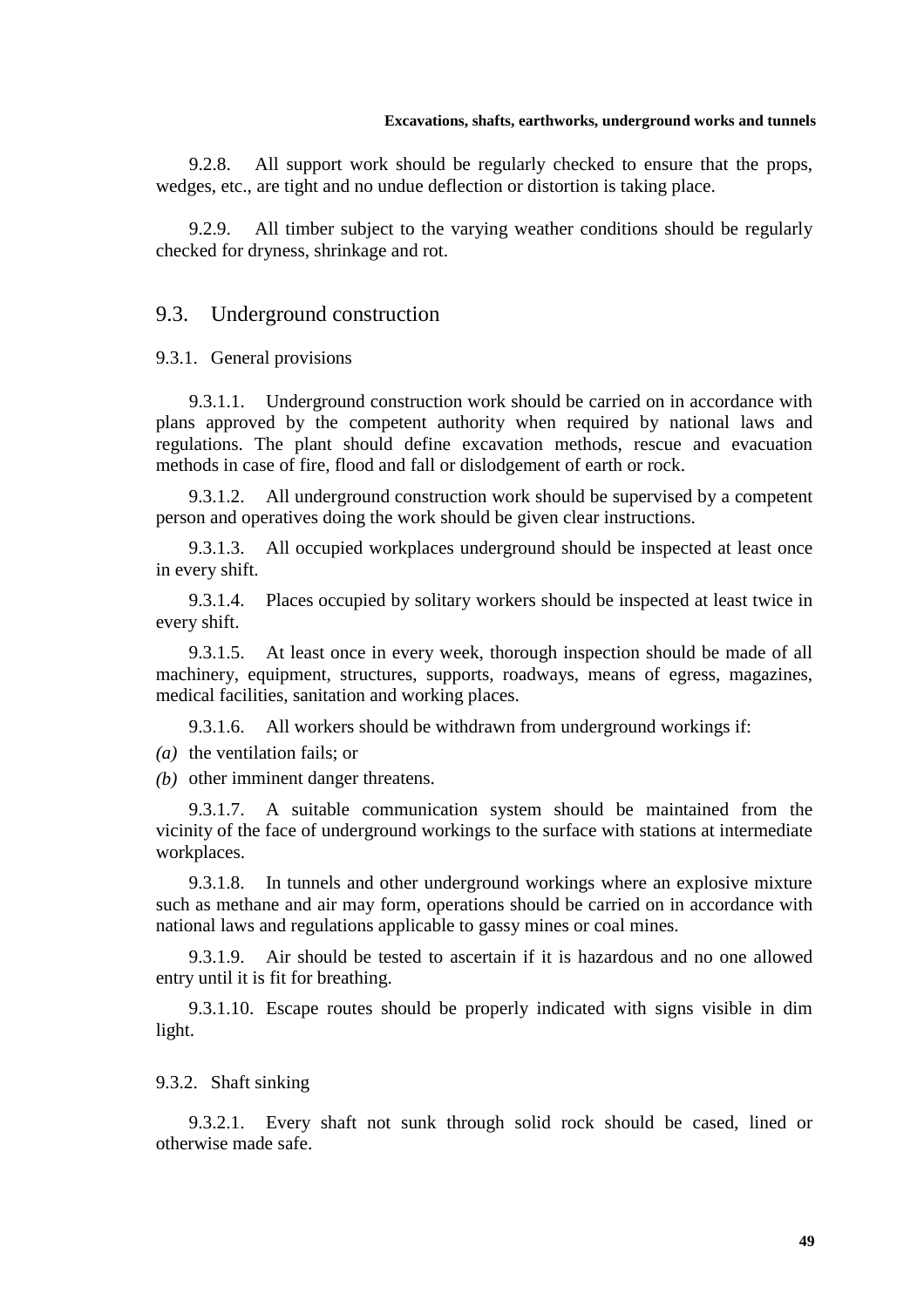9.3.2.2. Shuttering for masonry lining of shafts should only be removed gradually as the masonry progresses.

9.3.2.3. Workers employed on sinking shafts should be provided with staging, scaffolds or cradles from which they can work safely.

9.3.2.4. A thorough inspection of the shaft should be made:

*(a)* before a shift descends;

*(b)* after blasting.

9.3.2.5. All shafts over 30 m in depth should have an adequate head frame strong enough to withstand safely the maximum load that it will have to carry and preferably be of open steelwork construction.

9.3.2.6. If head frames are of timber, they should be treated to make them fireresistant.

9.3.2.7. Head frames should be earthed or otherwise adequately protected against lightning.

9.3.2.8. All landings in shafts should be provided with gates that effectively close the opening to a height of at least 2 m.

9.3.2.9. Shafts should be equipped with a signalling system that warns the hoisting engineer when a conveyance passes beyond the safe limit of travel.

9.3.2.10. Before tunnelling operations are begun from a shaft, two separate signalling or communications systems of different types should be installed.

9.3.2. 11. The signal code should be posted in the hoisting machine room and at each landing.

9.3.2.12. Hoisting machines should be equipped:

- *(a)* with an adequate brake that will automatically stop and hold the conveyance if the hoisting power fails;
- *(b)* with a reliable depth indicator.

9.3.2.13. All hoisting machines should be inspected at least once a day by the hoisting engineer.

9.3.2.14. Shafts exceeding 30 m in depth should have an installation for conveying persons.

9.3.2.15. Cages or cars for conveying persons should be equipped with safety gear that automatically holds the cage or car when fully loaded if the suspension rope breaks or becomes slack.

9.3.2.16. There should be adequate means of blocking the cage or car at every landing.

9.3.2.17. Buckets used for conveying persons in shafts should:

*(a)* have no projections on the outside that could catch in an obstruction;

- *(b)* be not less than 1 m deep;
- *(c)* be provided with adequate means to prevent them from inadvertently tipping and spinning;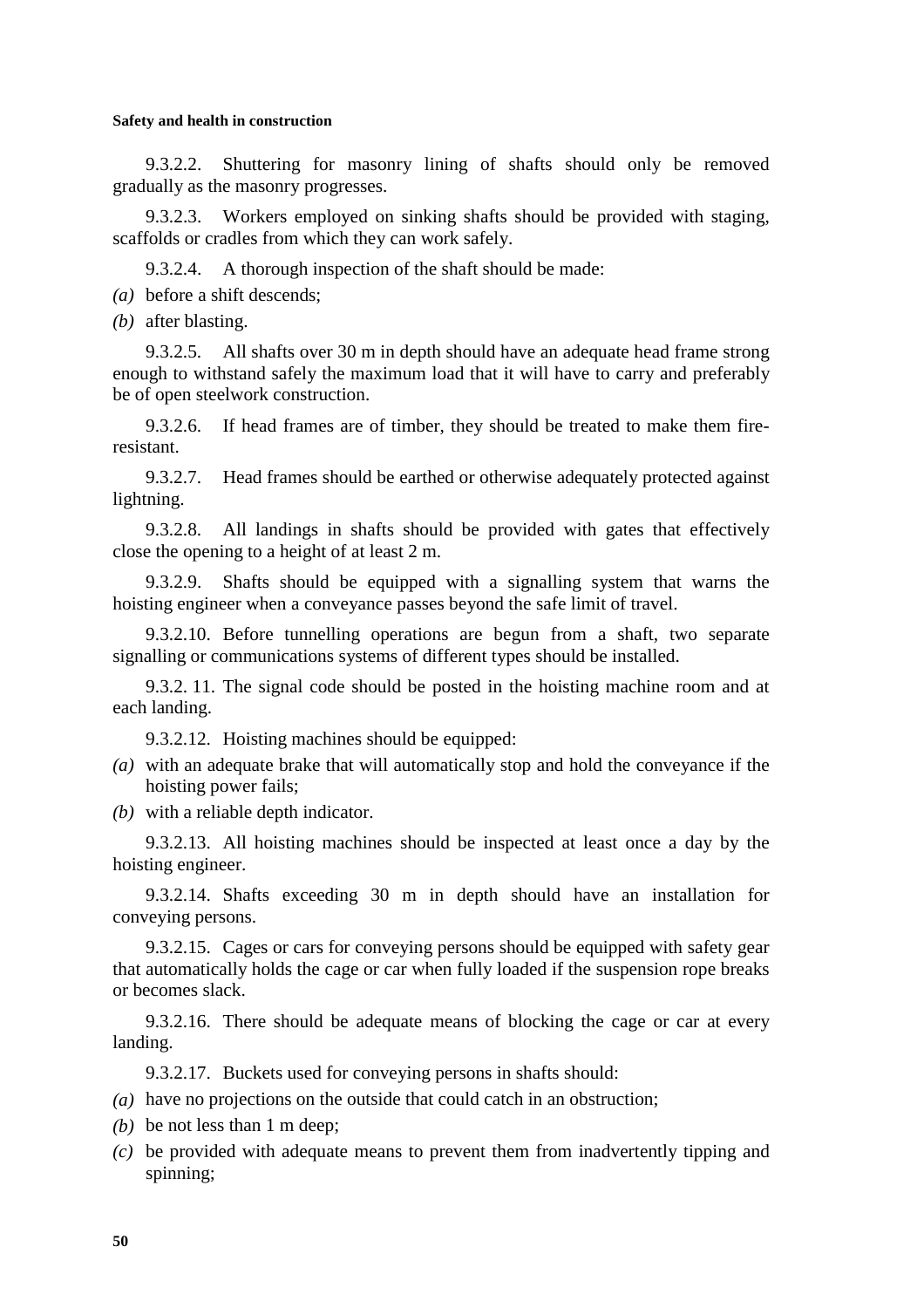#### **Excavations, shafts, earthworks, underground works and tunnels**

*(d)* not be self-opening.

9.3.2.18. Notices should be posted at conspicuous places at the hoisting installation stating:

- *(a)* the maximum speed for transporting persons in the shaft;
- *(b)* the maximum number of persons and the maximum weight of material that may be safely carried in each conveyance.

9.3.2.19. Hoisting operations in shafts should be governed by suitable signals.

## 9.3.3. Ventilation

9.3.3.1. All underground workings should be traversed by a regular air current to keep them in a fit state for working and, in particular:

- *(a)* to avoid excessive rises in temperature;
- *(b)* to dilute harmful dusts, gases, vapours and fumes to safe concentrations;
- *(c)* to prevent the oxygen content of the atmosphere from falling below 17 per cent or a level prescribed in national laws and regulations.

9.3.3.2. In all underground workings it should be possible to reverse the air flow.

9.3.3.3. In tunnels where blasting is done:

- *(a)* an adequate supply of air should be taken to the face by mechanical ventilation;
- *(b)* after every blast the face should be cleared of harmful gases and dust as far as practicable by exhaust ventilation; where necessary, the dust should be controlled with water sprays or fog guns;
- *(c)* if necessary to remove the fumes, auxiliary ventilation should be provided.

9.3.3.4. Where adequate ventilation is not possible, workers should be provided with suitable breathing apparatus. Only in very exceptional circumstances should people be allowed to work without adequate ventilation.

### 9.3.4. Fire protection

9.3.4.1. No combustible structure should be built or any flammable material stored within 30 m of a shaft, tunnel mouth, hoisting-engine house or ventilation-fan house.

9.3.4.2. As far as practicable, combustible materials and flammable liquids should not be stored underground.

9.3.4.3. Lubricating oils, grease and rope dressings underground should:

*(a)* be kept in closed metal containers;

*(b)* be stored in a safe place away from shafts, hoists, explosives and timber.

9.3.4.4. Unless there is no risk of fire or explosion, naked lights and smoking should not be allowed underground.

9.3.4.5. Petrol engines should not be used underground except under conditions approved by the competent authority.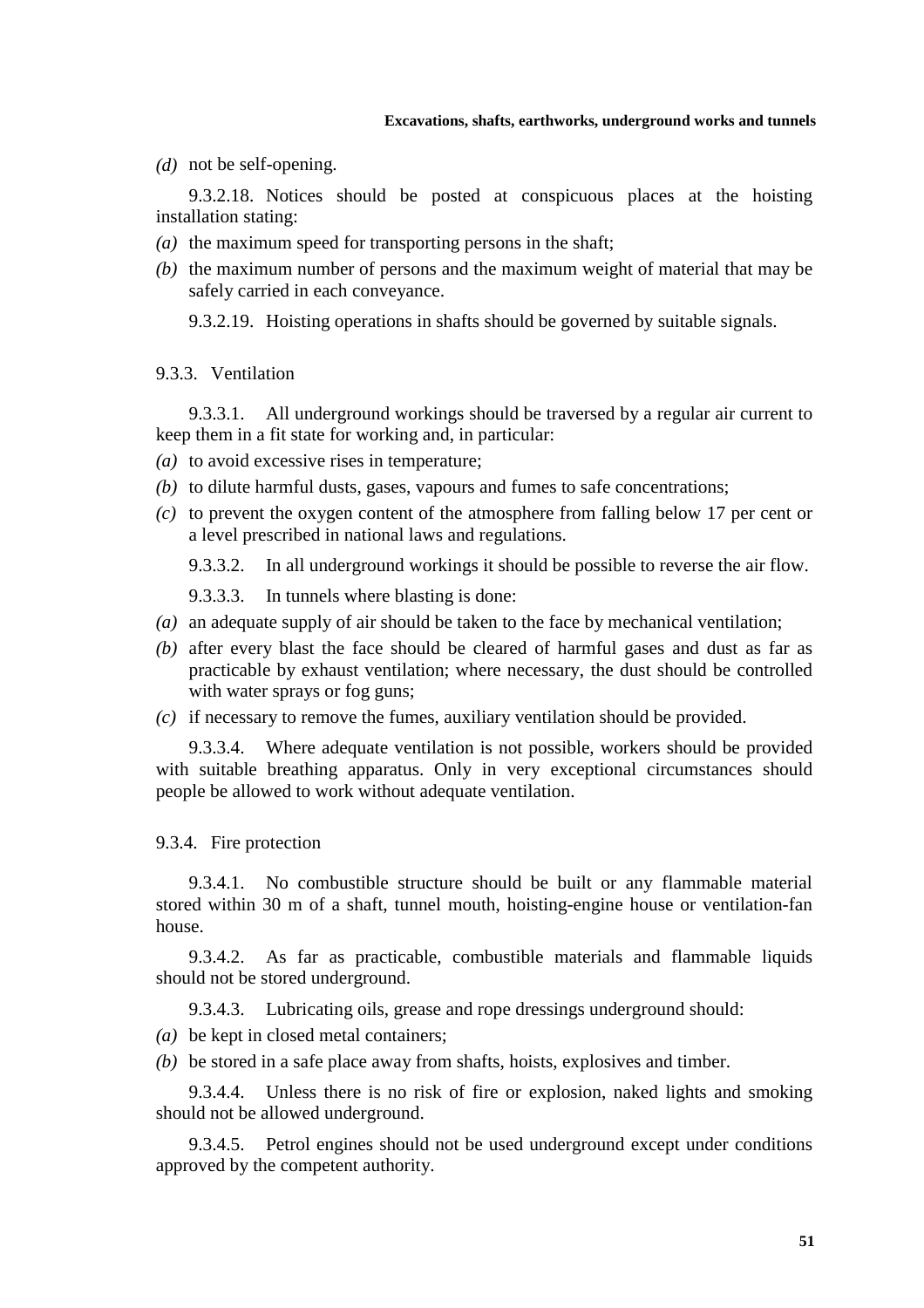9.3.4.6. If welding or flame cutting is done underground:

- *(a)* timber supports and other combustible structures or materials should be protected by a fireproof screen;
- *(b)* suitable fire extinguishers should be kept readily available;
- *(c)* a constant watch should be kept for outbreaks of fire;
- *(d)* welding fumes should be removed by exhaust ventilation.

## 9.3.5. Electricity

9.3.5.1. Electrical installations in shafts and tunnels should comply with the relevant national laws or regulations.

9.3.5.2. Main switchgear for cutting off the supply of electricity from all underground installations should:

- *(a)* be installed on the surface;
- *(b)* be accessible only to authorised persons;
- *(c)* be attended by a competent person authorised to operate it.

9.3.5.3. Where necessary suitable lightning arresters should be installed on the surface to protect the installation below ground from abnormal voltage due to atmospheric electricity.

9.3.5.4. The main cables supplying current to electric motors installed in the vicinity of shafts (such as those for underground fans or drainage pumps) should be duplicated if the stopping of these motors would cause danger.

9.3.5.5. All switches should be of the enclosed safety type.

9.3.5.6. Fixed lamps underground should be provided with a strong protective cover of glass or other transparent material or with a guard.

9.3.5.7. Whenever required by local conditions, lamp fittings should be proof against dust, gases and water.

9.3.5.8. The voltage of hand lamps (portable lamps) used underground should not exceed extra-low safety voltage.

### 9.3.6. Underground lighting

9.3.6.1. All places where workers have to work or pass should be adequately lit.

9.3.6.2. In addition to the main lighting, there should be emergency lighting that functions long enough to enable the workers to reach the surface safely.

## 9.4. Drilling

9.4.1. When drilling is done in rock, loose rock should be scaled down to protect drillers against falls of ground; where this is not practicable, a protective canopy or overhead screen should be provided.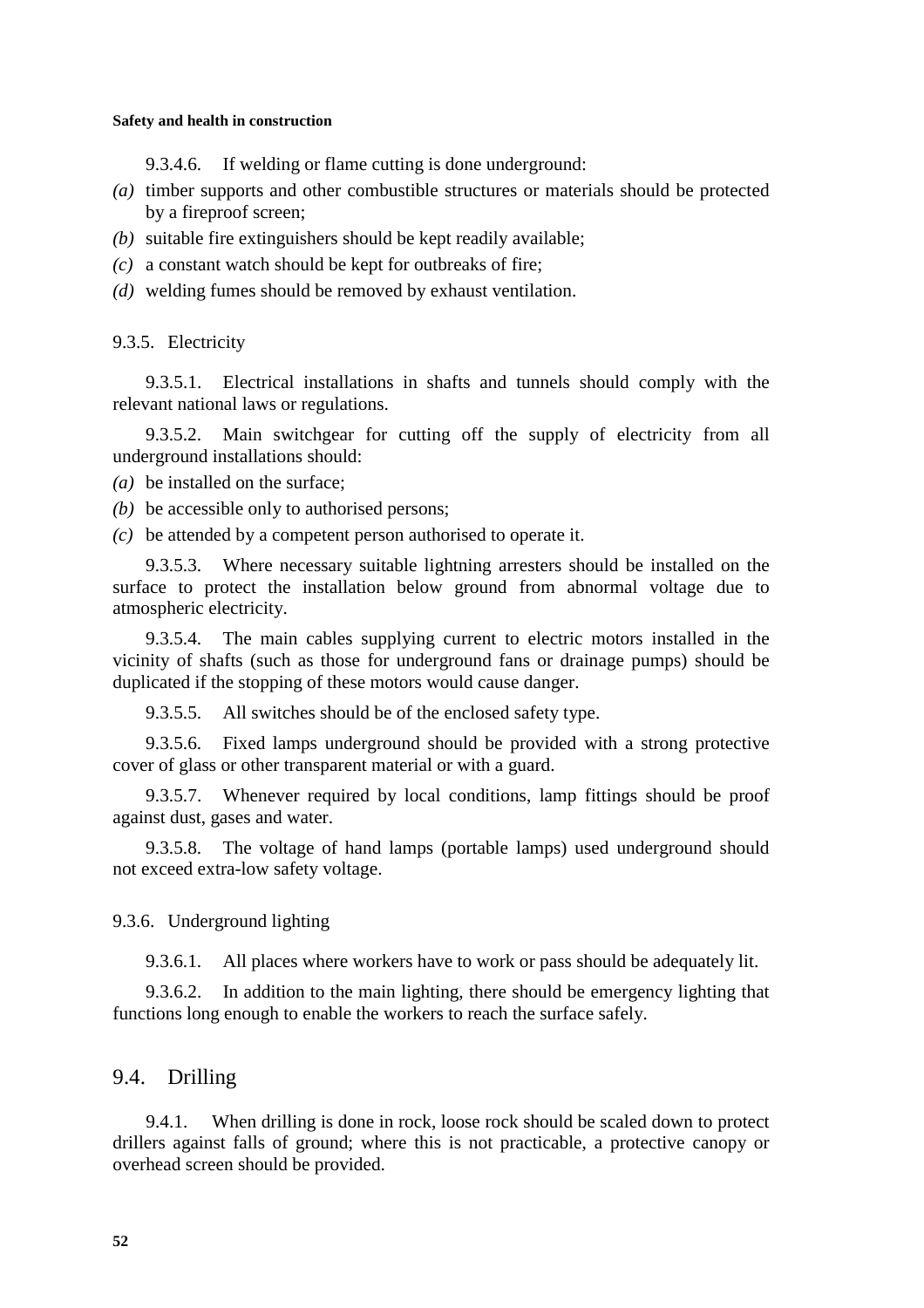# 9.5. Transport, storage and handling of explosives

9.5.1. The transport, storage and handling of explosives should comply with the requirements of national laws and regulations.

9.5.2. Explosives should not be conveyed in a shaft cage or bucket together with other materials.

9.5.3. Explosives and detonators should not be conveyed together in a shaft unless they are in a suitable powder car.

## 9.6. Blasting

9.6.1. The modes of blasting should be in accordance with national laws or regulations.

9.6.2. No other electrical circuit should be installed on the same side of the tunnel as the blasting circuit.

9.6.3. Before any shot is fired, all electrical circuits other than the blasting circuit should be de-energised within an adequate distance from the firing point.

9.6.4. Only suitable battery lamps should be used during loading shotholes.

9.6.5. After every blast, the sides, workface and roof should be inspected and cleared of loose rock.

## 9.7. Haulage

9.7.1. The haulage system should comply with the national laws and regulations.

9.7.2. In tunnels where there are rail tracks, unless there is adequate clearance between the rolling stock and the sides, recesses should be provided at suitable intervals which should be large enough to accommodate two persons and should be at least 60 cm deep.

9.7.3. Mechanical haulage operations should be controlled by suitable signals.

9.7.4. Trains and single cars should have headlights and tail-lights.

9.7.5. Rerailing by hauling with a winch should only be done under the control and supervision of a competent person.

9.7.6. Workers should not be transported on locomotives or in cars other than those specially provided for that purpose.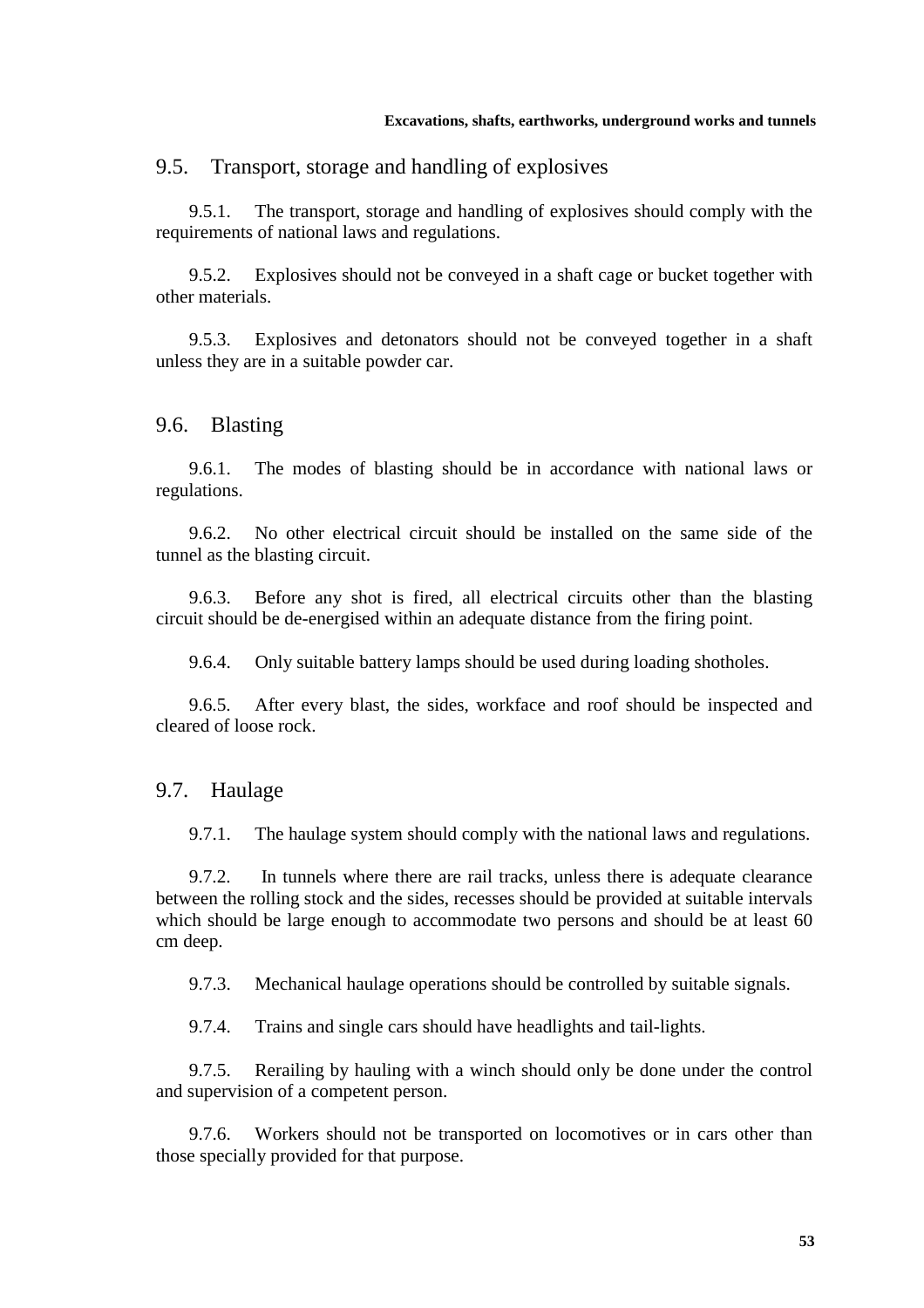## 9.8. Dust control

9.8.1. Adequate measures should be taken to prevent the formation of, or to suppress as close to the source as practicable, all dust in tunnelling operations and in particular siliceous dusts consisting of particles less than 5 microns in size.

9.8.2. If drilling in rock is done dry, the dust produced should be effectively exhausted and collected.

9.8.3. If drilling in rock is done wet, the drill should be so constructed that it cannot be operated unless the water feed is operating.

9.8.4. During blasting, before any shots are fired the floor, roof and sides in the vicinity should be thoroughly wetted, if practicable.

9.8.5. Loose rock should be adequately wetted during loading, transport and unloading underground.

9.8.6. Excavated material should not be exposed to high-velocity air currents during transport.

9.8.7. If any stone-crushing equipment is used underground, adequate measures should be taken to prevent any dust from it penetrating to areas occupied by workers.

### 9.9. Underground pipelines

9.9.1. Adequate ventilation should be provided for workers in pipelines.

9.9.2. When laying pipes in water-bearing ground, a flood gate should be provided at the end section.

9.9.3. When bodies of water or explosive gases may be encountered, trial boreholes should be drilled ahead of the workings.

9.9.4. Reliable means of communication between workers inside pipes and persons outside should be provided.

9.9.5. It should be possible for workers employed in piping to reach a safe place quickly in an emergency.

9.9.6. Adequate arrangements should be made to rescue workers who are in danger and cannot reach a safe place.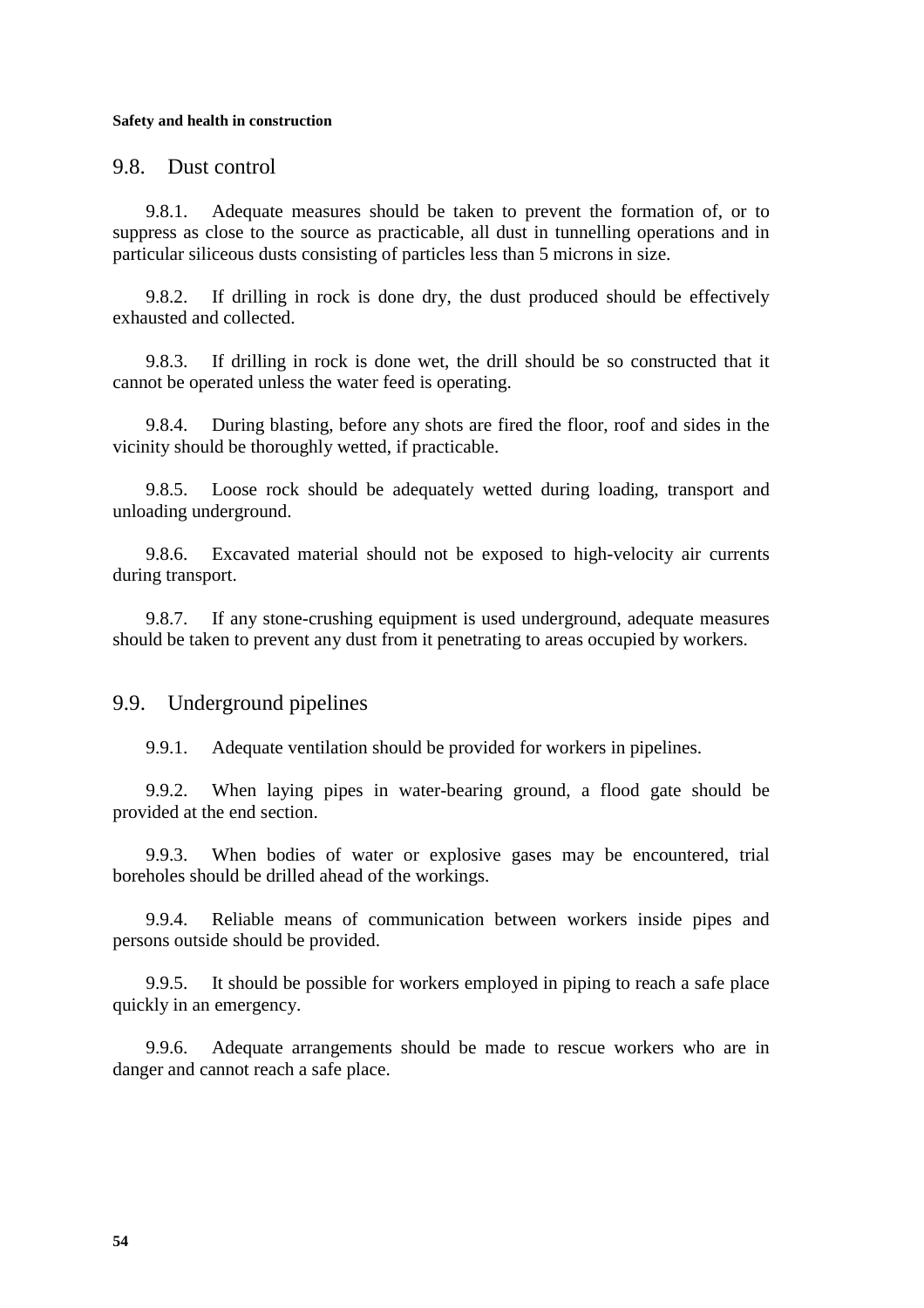# **10. Cofferdams and caissons and work in compressed air**

## 10.1. General provisions

10.1.1. Every cofferdam and caisson should be:

- *(a)* of good construction and suitable and sound material and of adequate strength;
- *(b)* provided with adequate means for workers to reach safety in the event of an inrush of water or material;
- *(c)* provided with safe means of access to every place where workers are employed.

10.1.2. The construction, positioning, modification or dismantling of a cofferdam or caisson should take place only under the immediate supervision of a competent person.

10.1.3. Every cofferdam and caisson should be inspected by a competent person at intervals prescribed by national laws or regulations.

10.1.4. A person should only be allowed to work in a cofferdam or caisson if it has been inspected and found safe by a competent person within such preceding period as is prescribed by national laws or regulations and the results thereof recorded in a prescribed form or register.

10.1.5. Work in compressed air should be carried out only in accordance with measures prescribed by national laws or regulations.

10.1.6. Work in compressed air should be carried out only by workers who are 18 years old or more and who have been medically examined and found fit for such employment.

10.1.7. Work in compressed air should be carried out only when a competent person is present to supervise the conduct of operations.

10.1.8. National laws or regulations should lay down conditions in which the work is to be carried out and the plant and equipment are to be used and provide for health surveillance of workers and the duration of work in compressed air.

10.1.9. No person should be employed in compressed air unless he is under the constant supervision of an experienced person and properly instructed and supplied with a leaflet containing advice as to the precautions to be taken in connection with such work.

10.1.10. No person should be subjected to a pressure exceeding 2.5 bar except in emergencies.

10.1.11. For every shift a record should be kept showing the time every worker spends in the working chamber and the time taken for decompression.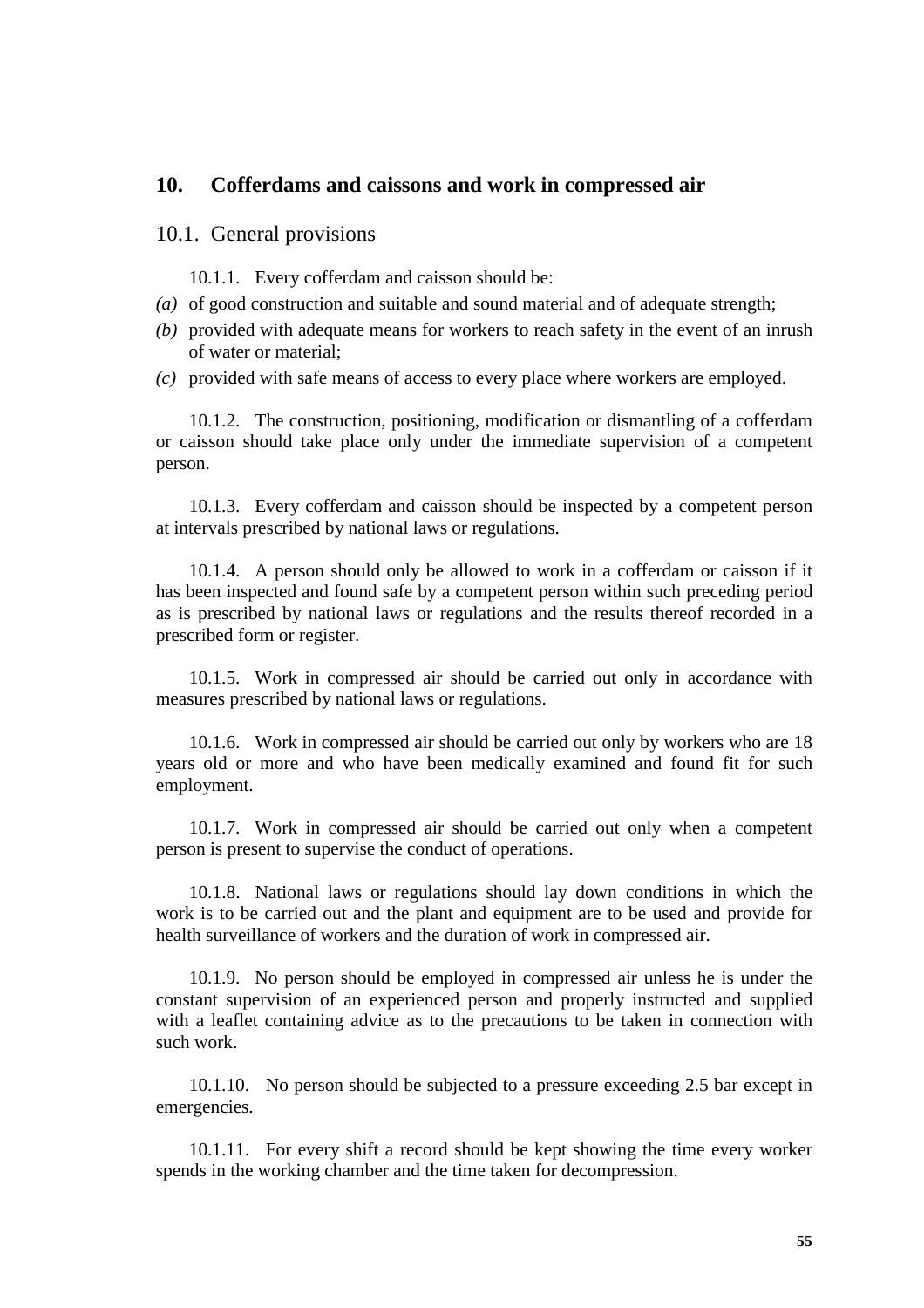10.1.12. If the air pressure exceeds 1 bar, the medical examination of the worker should have been carried out within the four weeks preceding his employment.

10.1.13. Workers who have been employed continuously in compressed air at a pressure less than 1 bar should be medically re-examined every two months; if the pressure is higher, the period between re-examinations should be shorter.

10.1.14. Workers who have been absent from work in compressed air for any period due to illness or for ten days or more for reasons other than illness should be medically re-examined. Such workers should be reintroduced into compressed-air work in a graduated manner.

10.1.15. For every project where workers are employed in compressed air, a physician or a nurse or a trained first-aid attendant familiar with compressed-air work should be available at all times.

10.1.16. When persons are employed in compressed air at a pressure exceeding 1 bar the employer should inform a neighbouring hospital of the position of the worksite and of the name and address of the physician exercising medical supervision.

10.1.17. Every person employed in compressed air at a pressure exceeding 1 bar should be provided with an identification badge to be worn on the body indicating that he has been employed in compressed air and giving the address of the medical lock at his place of employment.

10.1.18. The identification badge should state that the wearer should be taken to the medical lock and not to a hospital if he is ill.

10.1.19. Adequate and suitable facilities for remaining on the site after decompression, including shelters with seats should be provided for workers working in compressed air.

10.1.20. Any person not previously employed in compressed air should not be subject to compressed air unless accompanied in the man lock by a person competent to advise him as to the appropriate conduct of persons during compression.

10.1.21. During compression the pressure should not be raised to more than about 0.25 bar until the lock attendant has ascertained that no person is complaining of discomfort, and thereafter it should be raised at a rate not exceeding about 0.5 bar per minute.

10.1.22. If during compression any person is suffering from discomfort, compression should stop and the pressure be gradually reduced.

# 10.2. Work in cofferdams and caissons

10.2.1. When necessary to prevent danger, caissons and shafts should:

*(a)* be adequately braced;

*(b)* be firmly secured in position.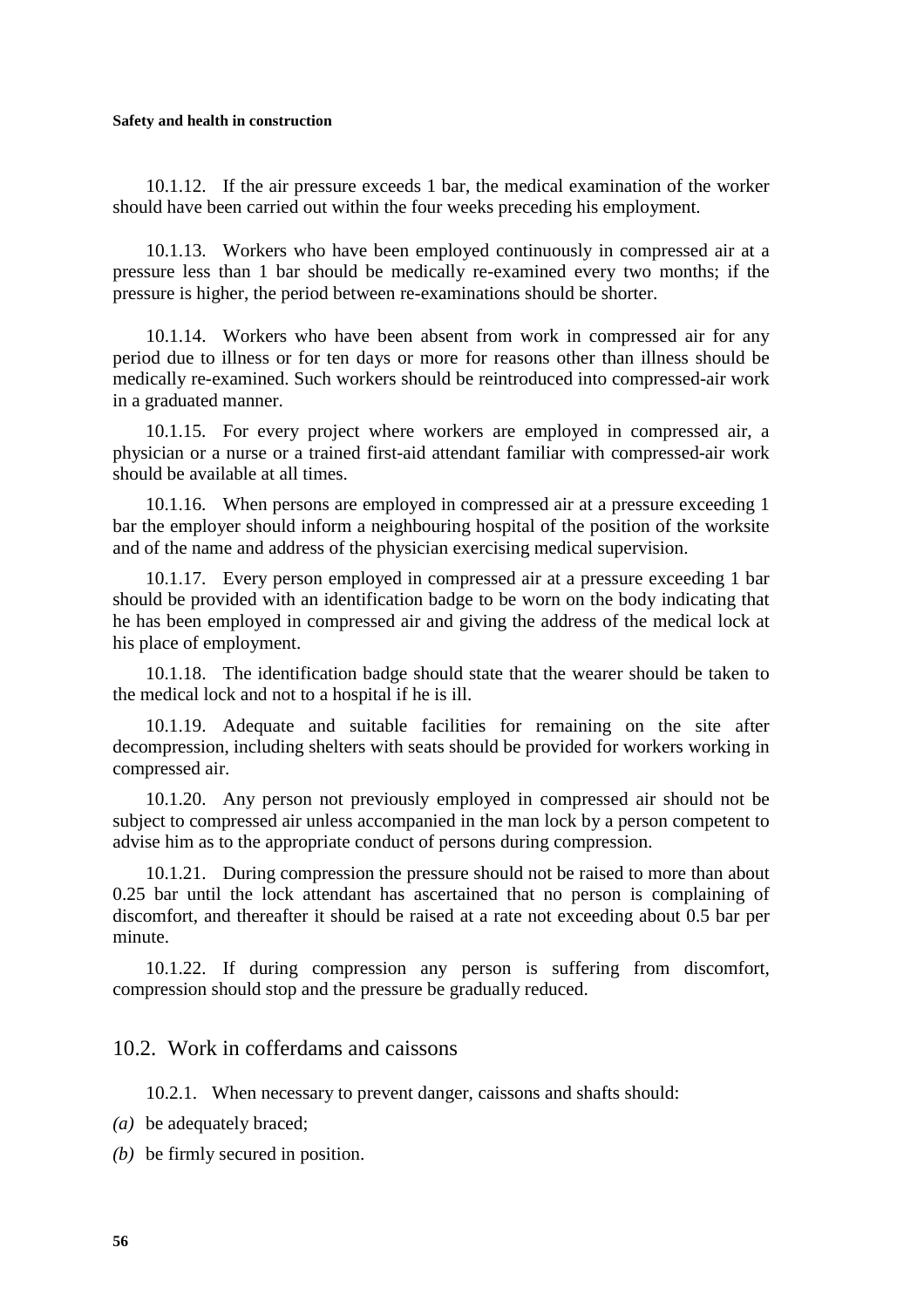10.2.2. Before being taken into use, shafts should undergo an appropriate hydrostatic test.

10.2.3. Every caisson and shaft containing flammable material should be provided with a water line, sufficient hose connections and sufficient hose or appropriate extinguishers.

10.2.4. Every caisson, shaft, working chamber, medical lock and man lock should have a minimum internal height of 1.8 m.

### **Working chambers**

10.2.5. Every working chamber should be provided with a wet-bulb thermometer.

10.2.6. Work under pressure when the wet-bulb temperature exceeds 28 C should be restricted unless it is absolutely necessary.

10.2.7. While any person is in a working chamber, the door between the chamber and a man lock leading to a lower pressure should as far as practicable be kept open if the lock is not in use.

### **Medical locks**

10.2.8. Where the pressure in a working chamber ordinarily exceeds 1 bar, a suitable medical lock conveniently situated should be provided solely for the treatment of workers employed in compressed air.

10.2.9. The medical lock should have two compartments so that it can be entered under pressure.

10.2.10. While any person is employed in compressed air a medical lock should be in the charge of a suitably qualified person.

## **Man locks**

10.2.11. Every man lock should be of adequate internal dimensions and equipped with:

- *(a)* pressure gauges that indicate to the man-lock attendant the pressure in the lock and in each working chamber to which it affords direct or indirect access and indicate to the persons in the lock the pressure in it;
- *(b)* a clock or clocks so placed that the lock attendant and the persons in the lock can readily ascertain the time;
- *(c)* efficient means of verbal communication between the lock attendant, the lock and the working chamber or chambers;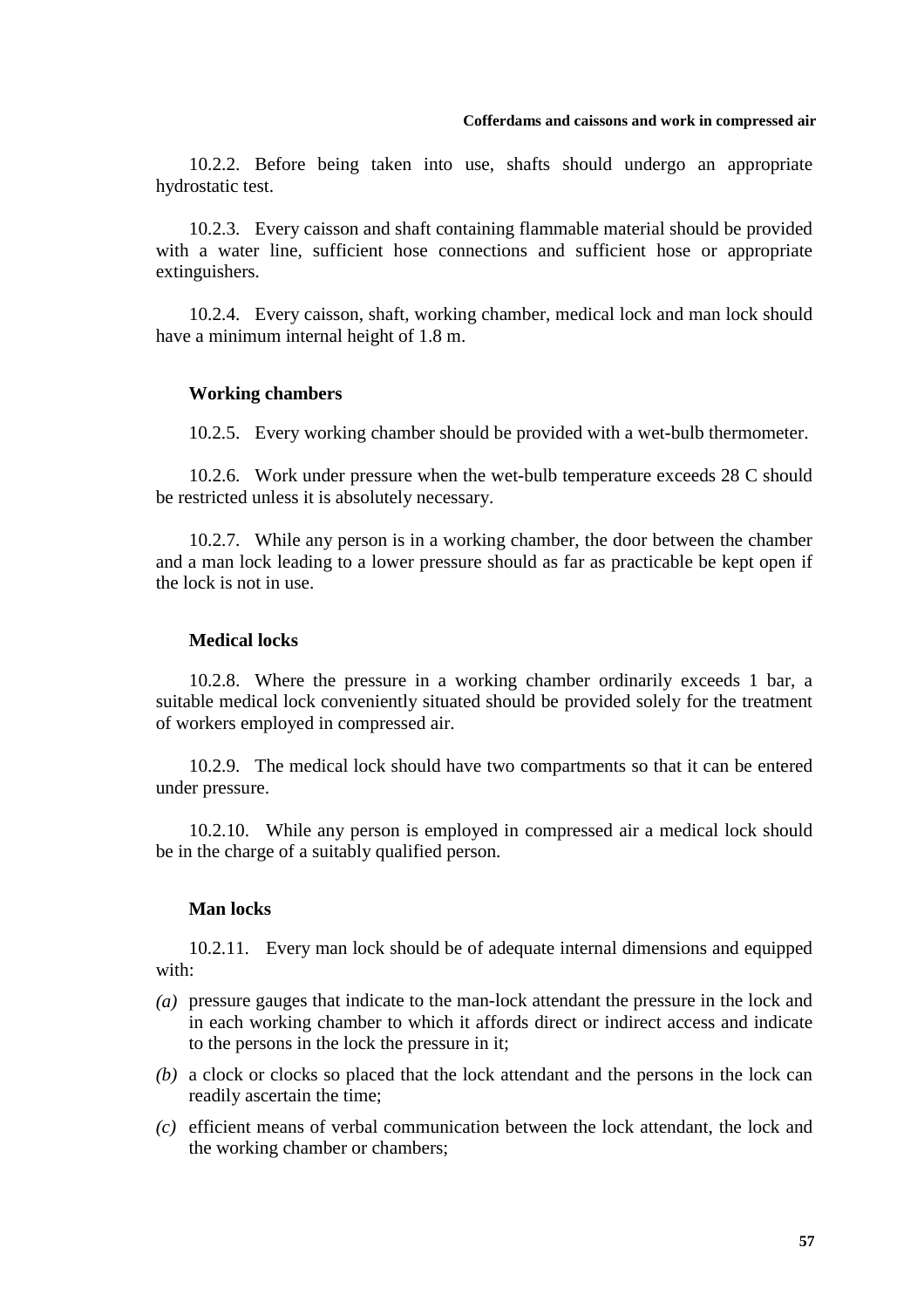- *(d)* means of enabling the persons in the lock to convey visible or other non-verbal signals to the lock attendant;
- *(e)* efficient means enabling the lock attendant, from outside the lock, to reduce or cut off the supply of compressed air to the lock.

10.2.12. Persons in the lock should not be able to reduce the air pressure except:

- *(a)* under the control of the lock attendant;
- *(b)* in an emergency, by special means that should normally be kept sealed or locked.

10.2.13. In every man lock there should be a suitable notice indicating the precautions to be taken by persons during compression and decompression, and after decompression.

10.2.14. Every man lock should, while any person is in it or in any working chamber to which it affords direct or indirect access, be in the charge of an attendant who should:

*(a)* control compression and decompression in the lock;

*(b)* if the pressure exceeds 1 bar, keep a register showing:

- (i) the times at which each person enters and leaves the lock;
- (ii) the pressures at the times of entering and leaving;
- (iii) the times taken to decompress each person.

### **Air supply**

10.2.15. Compressed-air installations should be provided with air-supply plant capable of supplying any working chamber with sufficient fresh air at the pressure in the chamber, and not less than  $1.0 \text{ m}^3$  per minute per person in the chamber.

10.2.16. Pollution of the air supplied to the caisson from a compressor or any other source should be prevented.

10.2.17. All air lines should be in duplicate and be equipped with non-return valves.

10.2.18. There should be a sufficient reserve of air in compressor installations to allow a safe margin for breakdowns or repairs.

10.2.19. There should be a stand-by or reserve compressor for emergencies.

10.2.20. Two power units supplied from independent sources should be provided for each compressor.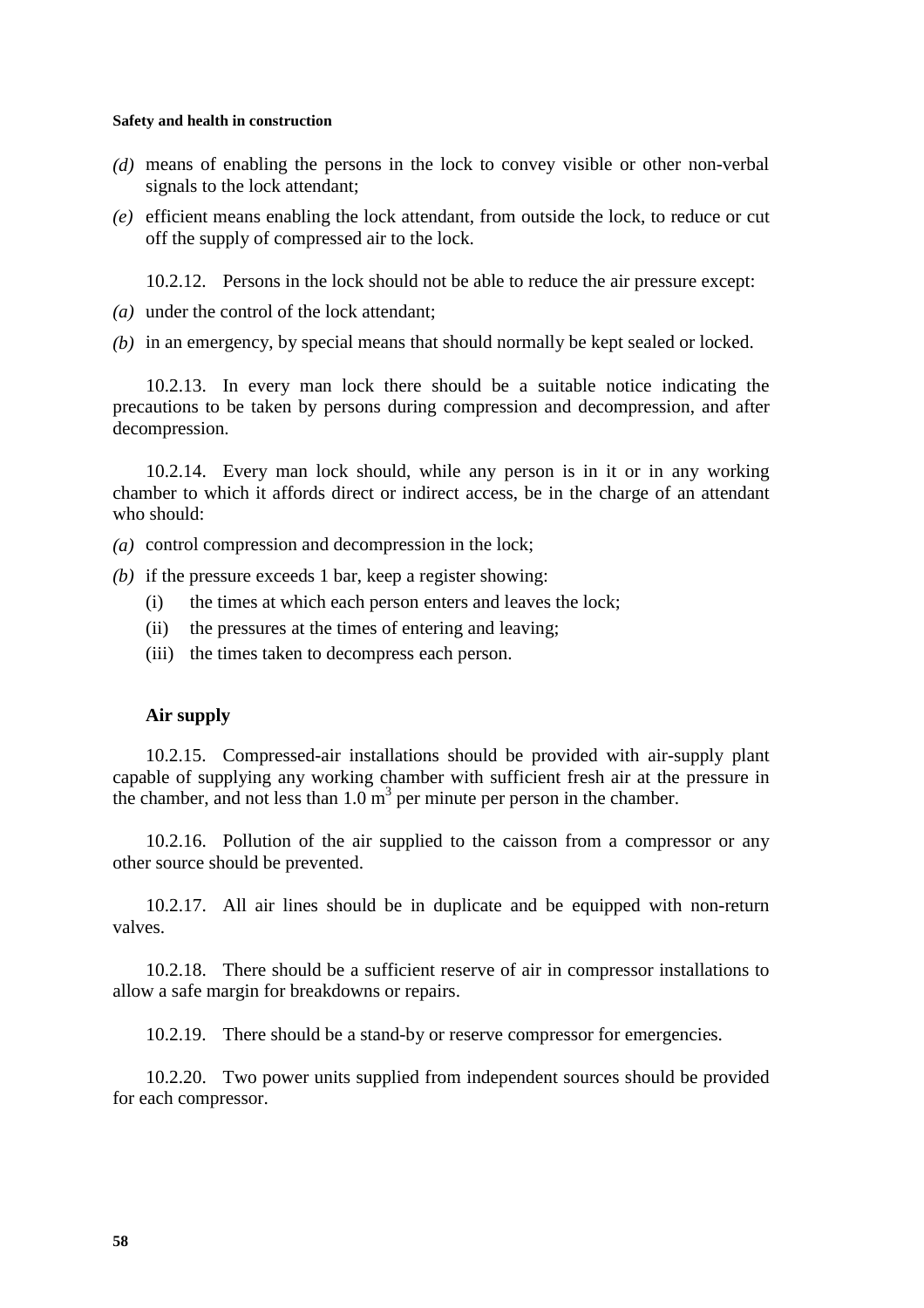### **Signalling**

10.2.21. Reliable means of communication such as bells, whistles or telephones should be maintained at all times between the working chamber and surface installations.

10.2.22. The code of signals should be conspicuously displayed in convenient positions at workplaces.

#### **Lighting**

10.2.23. All locks and working chambers should be provided with adequate electric lighting.

10.2.24. There should be two separate lighting installations supplied from independent sources of current.

## 10.3. Work in tunnels in compressed air

10.3.1. The bulkhead separating the working chamber from areas of lower pressure should be of sufficient strength to withstand safely the maximum pressure to which it will be subjected.

10.3.2. When necessary to prevent danger in the event of rapid flooding, the bulkhead should be sufficiently close to the face or shield to allow the workers to escape in an emergency.

10.3.3. Safety bulkheads should be provided within 60 m of the working face in all tunnels having a danger of inrush of water or material.

10.3.4. If the compressor is driven by electricity, stand-by compressor plant should be provided capable of maintaining at least 50 per cent of the air supply if the electrical power fails.

10.3.5. If the compressors are not driven by electricity, not more than half of them should be driven from the same source.

10.3.6. Each air line should be equipped with an adequate air receiver, a stop valve, a pressure-reducing valve, and a non-return valve close to the man locks.

10.3.7. The air supply should be provided by duplicate air lines between the air receiver and the working chamber.

10.3.8. An adjustable safety valve should be fitted on the outside of the bulkhead to a separate pipe leading from the working chamber through the bulkhead to the outside air.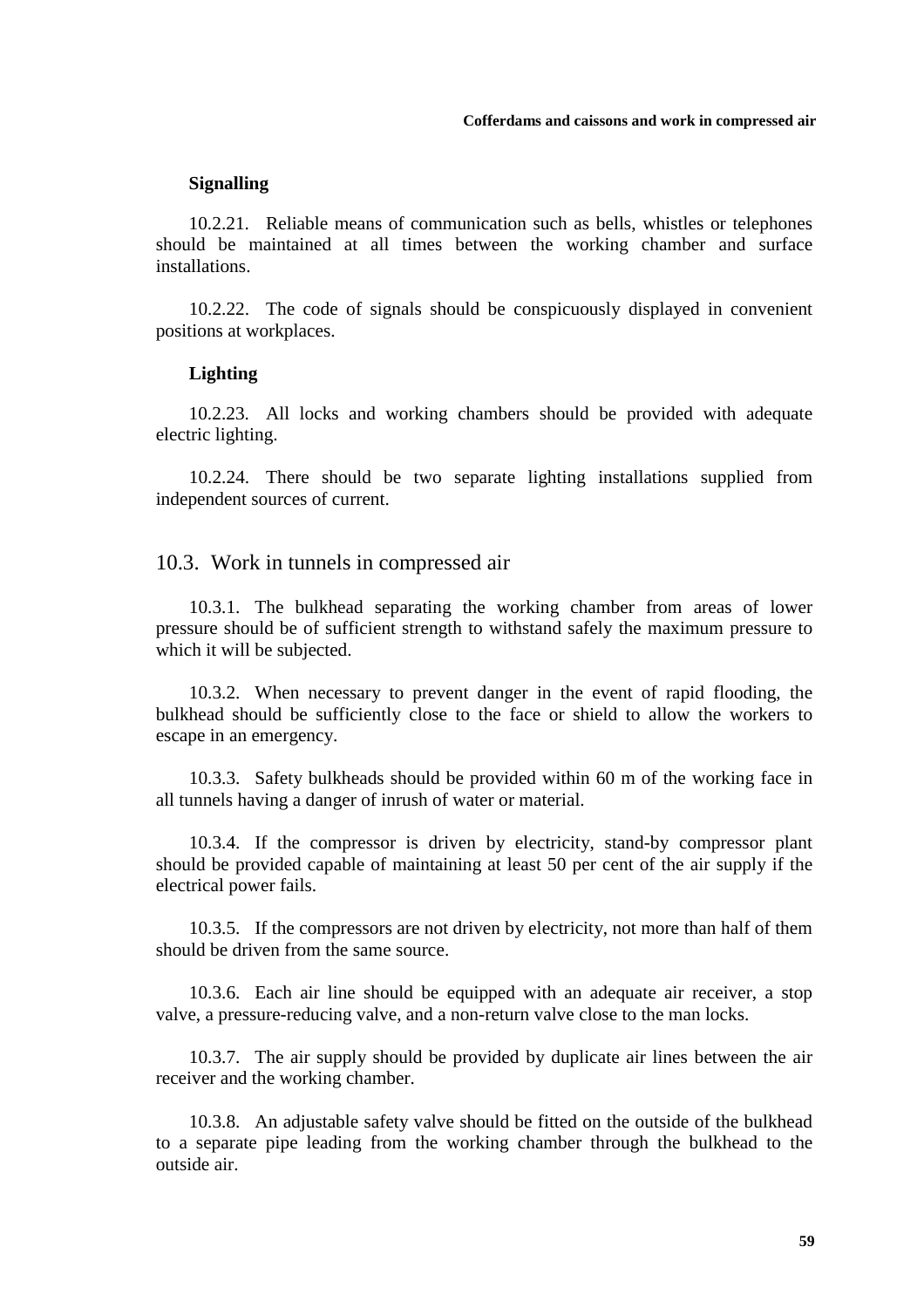10.3.9. Where practicable, in addition to a suitable man lock and a material lock, tunnels should have an emergency lock capable of holding an entire heading shift.

10.3.10. A suitable medical lock should be provided when work in compressed air is carried on in tunnels at pressures exceeding 1 bar.

10.3.11. In all tunnels 5 m or over in diameter or height a well-guarded overhead gangway should be provided from the working surface to the nearest airlock with an overhead clearance of at least 1.80 m.

10.3.12. Every tunnel should be provided with a water line extending into the working chamber to within 30 m of the working face, sufficient hose connections at suitable places, and sufficient hose.

10.3.13. When blasting work is being done in compressed air in tunnels:

- *(a)* no worker other than the blaster and his assistants should be in a working chamber while boreholes are being loaded;
- *(b)* no worker should re-enter a working chamber after a blast until the fumes have cleared.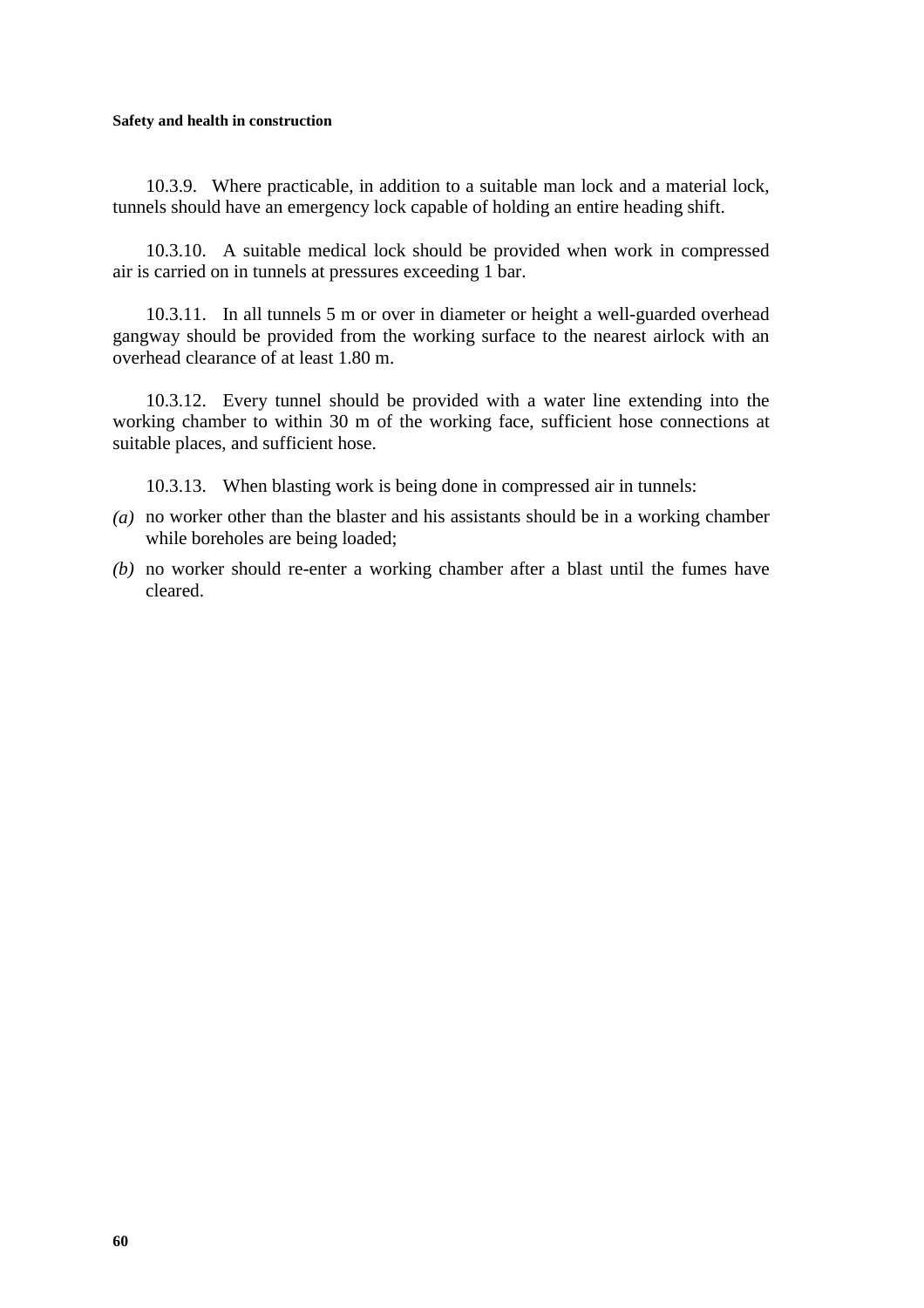# **11. Structural frames, formwork and concrete work**

## 11.1. General provisions

11.1.1. The erection or dismantling of buildings, structures, civil engineering works, formwork, falsework and shoring should be carried out by trained workers only under the supervision of a competent person.

11.1.2. Adequate precautions should be taken to guard against danger to workers arising from any temporary state of weakness or instability of a structure.

11.1.3. Formwork, falsework and shoring should be so designed, constructed and maintained that it will safely support all loads that may be imposed on it.

11.1.4. Formwork should be so designed and erected that working platforms, means of access, bracing and means of handling and stabilising are easily fixed to the formwork structure.

11.2. Erection and dismantling of steel and prefabricated structures

11.2.1. As far as practicable the safety of workers employed on the erection and dismantling of steel and prefabricated structures should be ensured by appropriate means, such as provision and use of:

- *(a)* ladders, gangways or fixed platforms;
- *(b)* platforms, buckets, boatswain's chairs or other appropriate means suspended from lifting appliances;
- *(c)* safety harnesses and lifelines, catch nets or catch platforms;
- *(d)* power-operated mobile working platforms.

11.2.2. Steel and prefabricated structures should be so designed and made that they can be safely transported and erected, and if required by national laws and regulations each unit should be clearly marked with its own weight.

11.2.3. In addition to the need for the stability of the part when erected, when necessary to prevent danger the design should explicitly take into account:

- *(a)* the conditions and methods of attachment in the operations of transport, storing and temporary support during erection or dismantling as applicable;
- *(b)* methods for the provision of safeguards such as railings and working platforms, and, when necessary, for mounting them easily on the structural steel or prefabricated parts.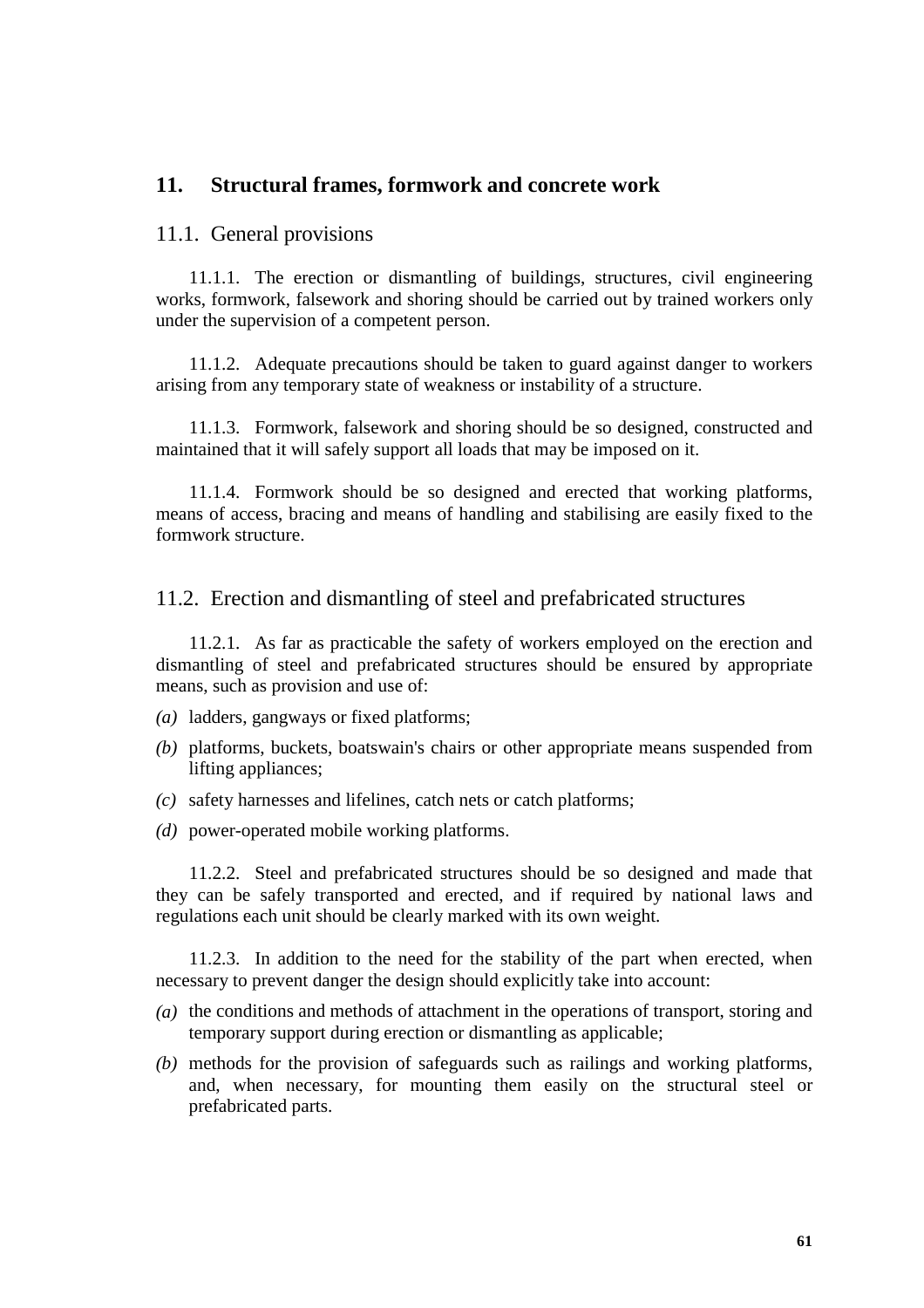11.2.4. The hooks and other devices built in or provided on the structural steel or prefabricated parts that are required for lifting and transporting them should be so shaped, dimensioned and positioned as:

- *(a)* to withstand with a sufficient margin the stresses to which they are subjected;
- *(b)* not to set up stresses in the part that could cause failures, or stresses in the structure itself not provided for in the plans, and be designed to permit easy release from the lifting appliance. Lifting points for floor and staircase units should be located (recessed if necessary) so that they do not protrude above the surface;
- *(c)* to avoid imbalance or distortion of the lifted load.

11.2.5. Prefabricated parts made of concrete should not be stripped or erected before the concrete has set and hardened sufficiently to the extent provided for in the plans, and before use should be examined for any sign of damage which may indicate weakness.

11.2.6. Storeplaces should be so constructed that:

- *(a)* there is no risk of structural steel or prefabricated parts falling or overturning;
- *(b)* storage conditions generally ensure stability and avoid damage having regard to the method of storage and atmospheric conditions;
- *(c)* racks are set on firm ground and designed so that units cannot move accidentally.

11.2.7. While they are being stored, transported, raised or set down, structural steel or prefabricated parts should not be subjected to stresses prejudicial to their stability.

11.2.8. Every lifting appliance should:

- *(a)* be suitable for the operations and not be capable of accidental disconnection;
- *(b)* be approved by a competent person, or tested under a proof load 20 per cent heavier than the heaviest prefabricated part.

11.2.9. Lifting hooks should be of the self-closing type or of a safety type and should have the maximum permissible load marked on them.

11.2.10. Tongs, clamps and other appliances for lifting structural steel and prefabricated parts should:

- *a)* be of such shape and dimensions as to ensure a secure grip without damaging the part;
- *b)* be marked with the maximum permissible load in the most unfavourable lifting conditions.

11.2.11. Structural steel or prefabricated parts should be lifted by methods or appliances that prevent them from spinning accidentally.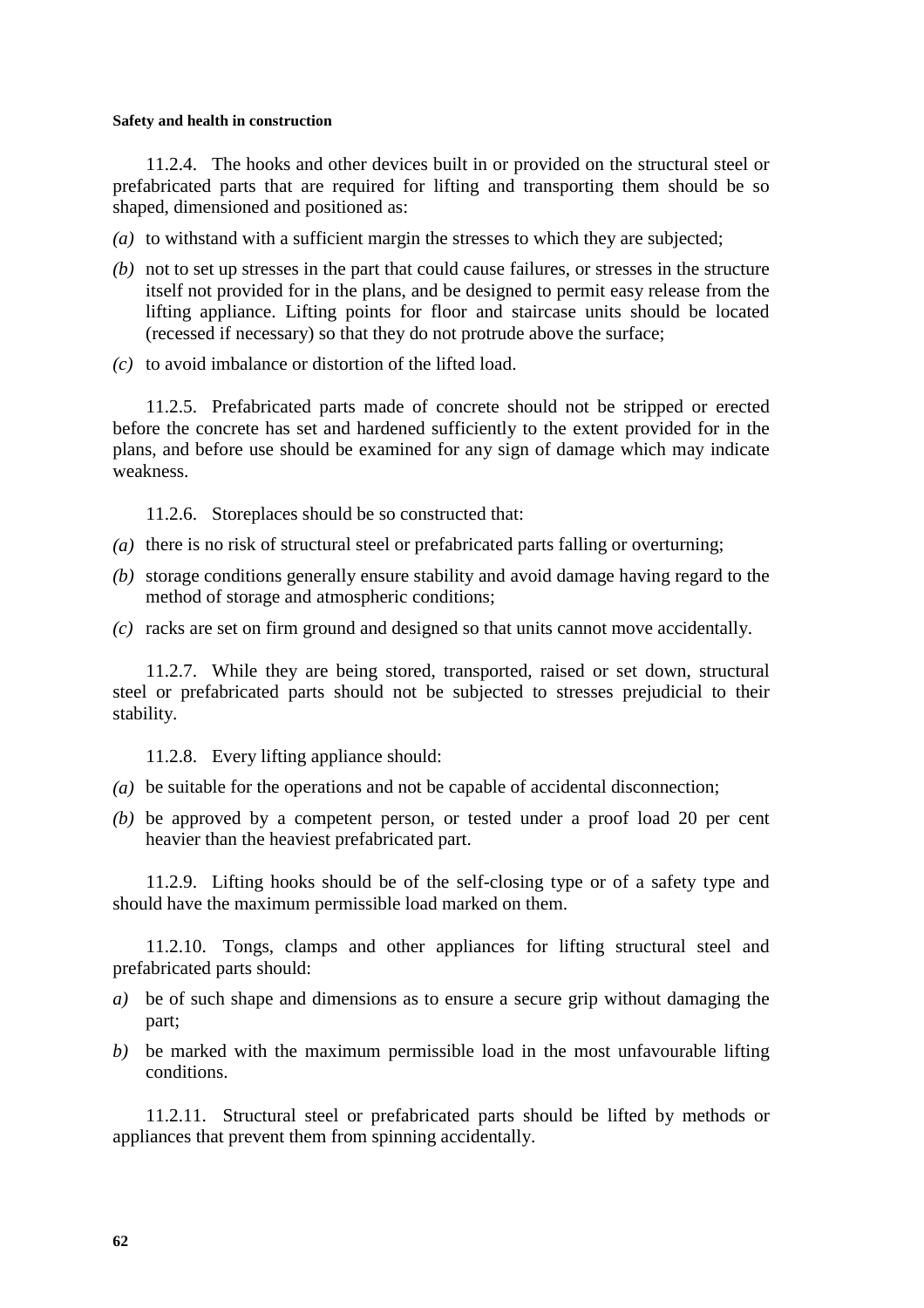### **Structural frames, formwork and concrete work**

11.2.12. When necessary to prevent danger, before they are raised from the ground, structural steel or prefabricated parts should be provided with safety devices such as railings and working platforms to prevent falls of persons.

11.2.13. While structural steel or prefabricated parts are being erected the workers should be provided with and use appliances for guiding them as they are being lifted and set down, so as to avoid crushing of hands and to facilitate the operations.

11.2.14. Before it is released from the lifting appliance a raised structural steel or prefabricated part should be so secured and wall units so propped that their stability cannot be imperilled, even by external agencies such as wind and passing loads, in accordance with national laws and regulations.

11.2.15. At workplaces adequate instruction should be given to the workers on the methods, arrangements and means required for the storage, transport, lifting and erection of structural steel or prefabricated parts, and before erection starts a meeting of all those responsible should be held to discuss and confirm the requirements for safe erection.

11.2.16. During transport, attachments such as slings and stirrups mounted on structural steel or prefabricated parts should be securely fastened to the parts.

11.2.17. Structural steel or prefabricated parts should be so transported that the conditions do not affect the stability of the parts or the means of transport result in jolting, vibration or stresses due to blows, or loads of material or persons.

11.2.18. When the method of erection does not permit the provision of other means of protection against falls of persons, the workplaces should be protected by guard-rails, and if appropriate by toe-boards.

11.2.19. When adverse weather conditions such as snow, ice and wind or reduced visibility entail risks of accidents the work should be carried on with particular care, or, if necessary, interrupted.

11.2.20. Structures should not be worked on during violent storms or high winds, or when they are covered with ice or snow, or are slippery from other causes.

11.2.21. If necessary to prevent danger, structural steel parts should be equipped with attachments for suspended scaffolds, lifelines or safety harnesses and other means of protection.

11.2.22. The risks of falling, to which workers moving on high or sloping girders are exposed, should be limited by all means of adequate collective protection or, where this is impossible, by the use of a safety harness that is well secured to a sufficiently strong support.

11.2.23. Structural steel parts that are to be erected at a great height should as far as practicable be assembled on the ground.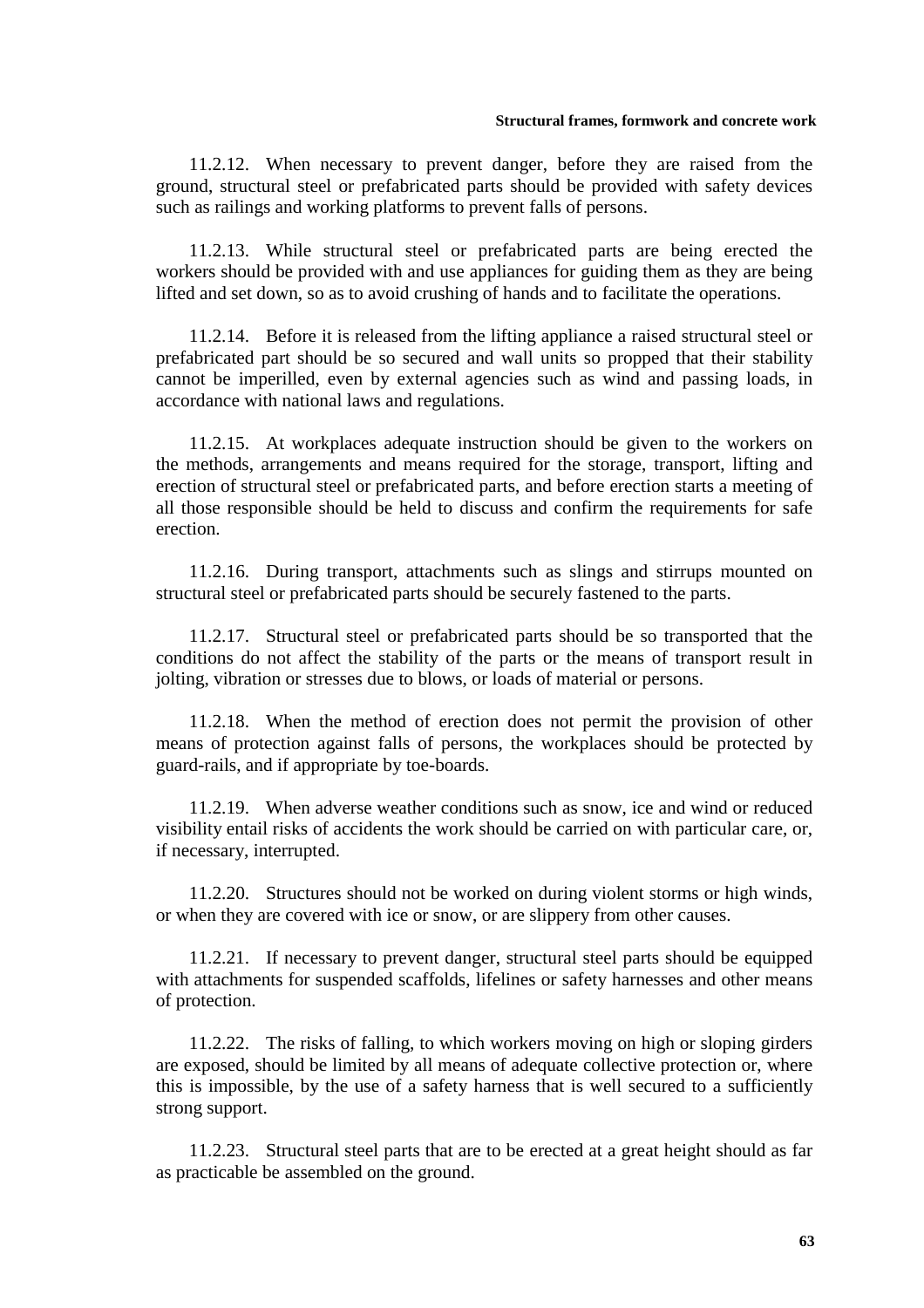11.2.24. When structural steel or prefabricated parts are being erected, a sufficiently extended area underneath the workplace should be barricaded or guarded.

11.2.25. Steel trusses that are being erected should be adequately shored, braced or guyed until they are permanently secured in position.

11.2.26. No load-bearing structural member should be dangerously weakened by cutting, holing or other means.

11.2.27. Structural members should not be forced into place by the hoisting machine while any worker is in such a position that he could be injured by the operation.

11.2.28. Open-web steel joists that are hoisted singly should be directly placed in position and secured against dislodgement.

## 11.3. Cast-in-situ concrete structures

11.3.1. The construction of cast-in-situ, large span and multi-storey concrete structures should be based on plans that:

- *(a)* include specifications of the steel, concrete and other material to be used, including technical methods for safe placing and handling;
- *(b)* indicate clearly the position and arrangement of reinforcements in structural elements;
- *(c)* provide, if appropriate, calculations of the load-bearing capacity of the structure.

11.3.2. During the construction of cast-in-situ, large span and multi-storey concrete structures, a daily record should be kept of the progress of the work, including indications of all data which could affect the curing of the concrete.

11.3.3. Precise procedures for all stages of erection should be prepared and a competent person appointed to co-ordinate the work and check procedures.

11.3.4. During pouring, shuttering and its supports should be continuously watched for defects.

11.3.5. Loads should not be dumped or placed on setting concrete.

## 11.4. Provision of temporary floors

11.4.1. All tiers of open joists and girders on which workers are employed should be securely covered with close planking or any other effective covering until the permanent floor is installed,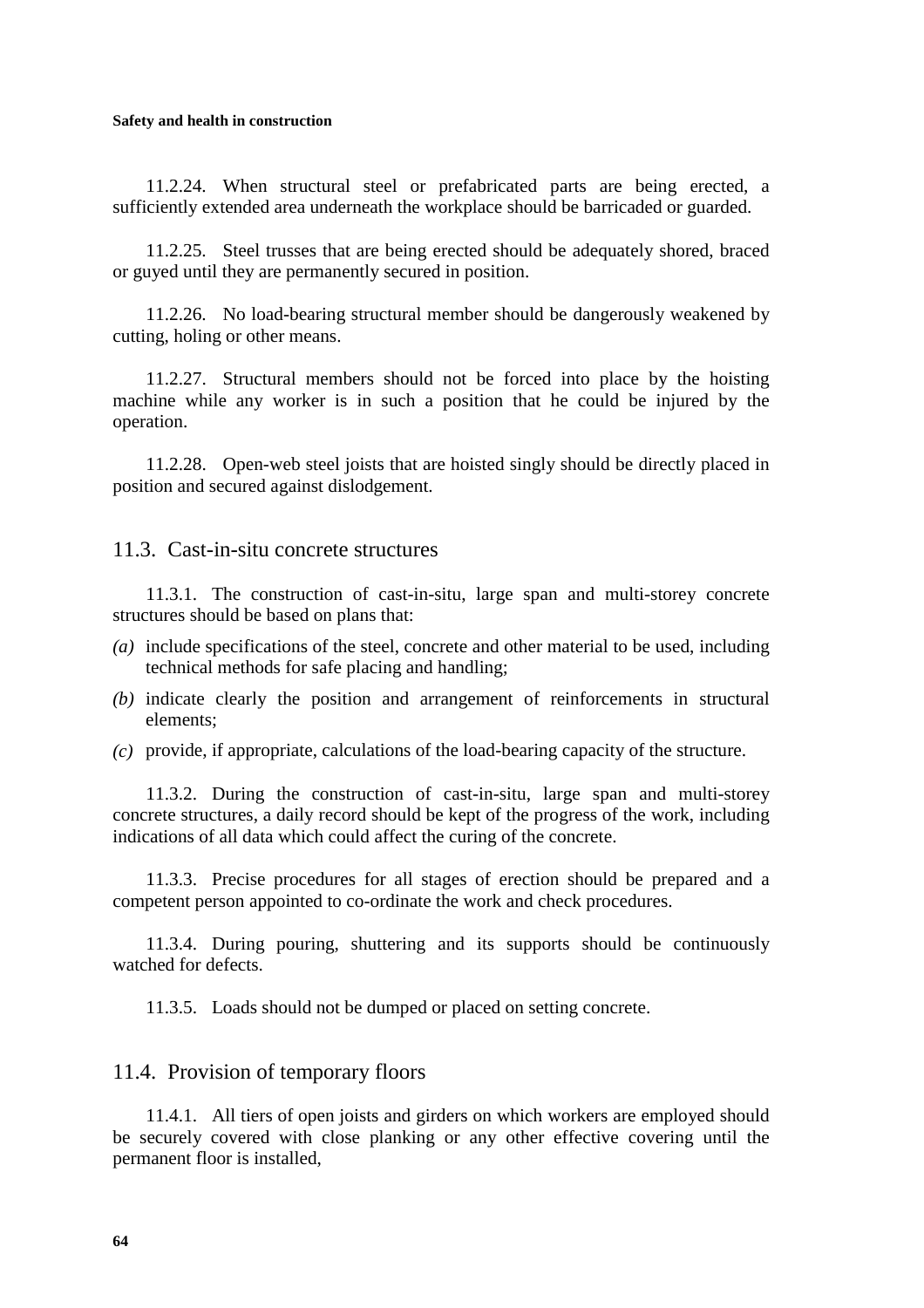### **Structural frames, formwork and concrete work**

11.4.2. Parts of the protection should only be removed to the extent required for the continuation of the work.

11.4.3. In halls and similar buildings without intermediate walls, columns or chimneys, close planking may be replaced by working platforms with adequate safeguards.

11.4.4. In buildings or structures of skeleton steel construction, permanent floor filling should as far as practicable be installed as the erection progresses.

11.5. Formwork

11.5.1. All formwork should be properly designed.

11.5.2. Clear and concise procedures to cover all stages of work should be prepared.

11.5.3. A competent person should be appointed to coordinate the work and check that the procedures are being followed.

11.5.4. No changes should be made without consulting the co-ordinator.

11.5.5. All materials and scaffolding should be carefully examined and checked with the drawings before being taken into use.

11.5.6. The foundations should be checked to see that the excavated ground conditions are as the original soil report suggested.

11.5.7. Shuttering should be examined, erected and dismantled under the supervision of qualified and experienced persons and, as far as practicable, by workers familiar with the work.

11.5.8. The necessary information for the erection of shuttering, including particulars of the spacing of stringers and props to stringers, should be provided for the workers in the form of sketches or scale drawings.

11.5.9. Lumber and supports for shuttering (forms) should be adequate, having regard to the loads to be borne, spans, setting temperature and rate of pour. Where necessary to prevent danger, adequate shoring should be provided to support slabs and beams as a protection against superimposed loads.

11.5.10. All adjustable shoring should be locked in position when adjusted.

11.5.11. Shoring should be so arranged that when it is being removed sufficient props can be left in place to afford the support necessary to prevent danger.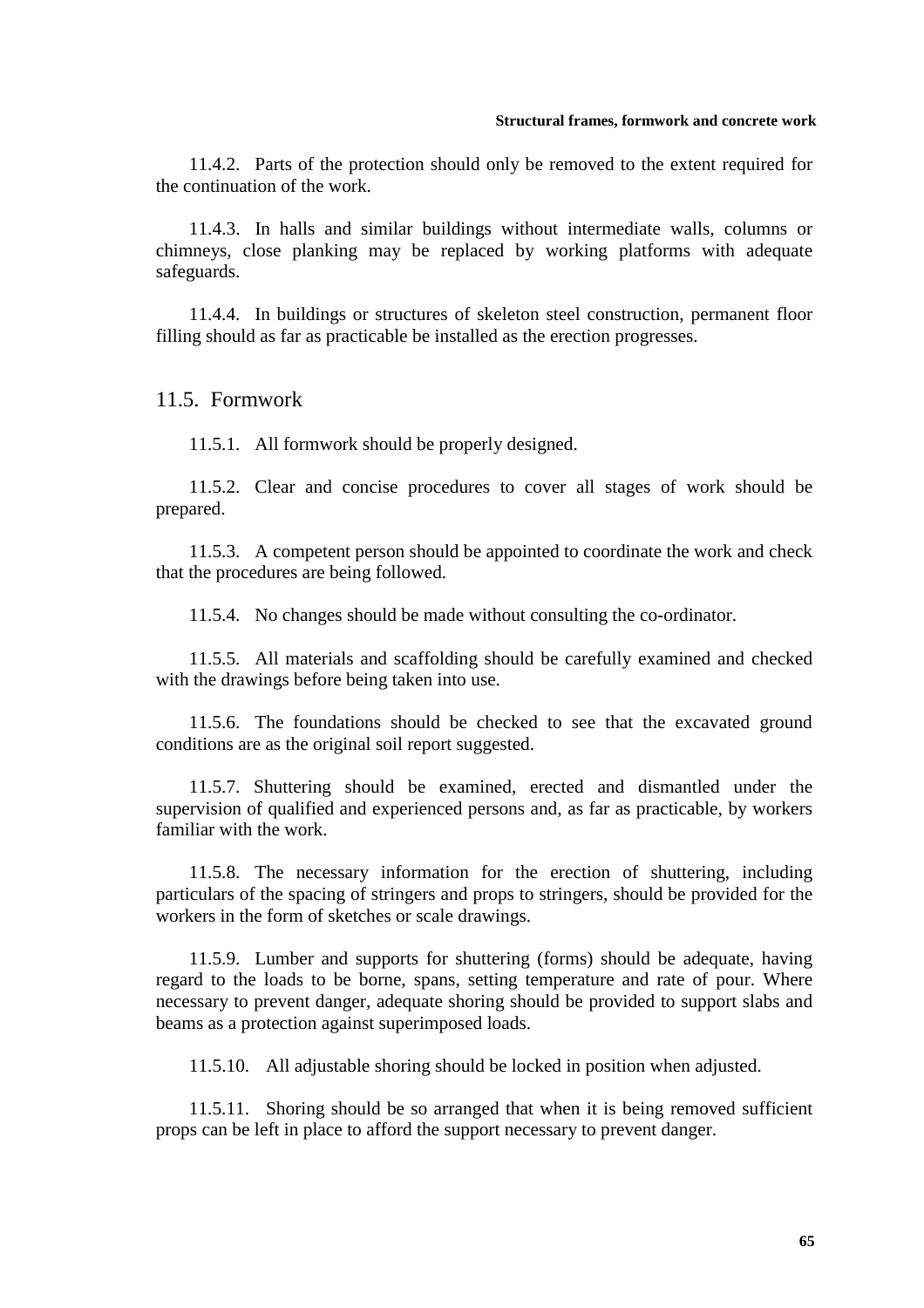11.5.12. Shoring should be adequately protected from damage from moving vehicles, swinging loads, etc.

11.5.13. Shoring should be left in place until the concrete has acquired sufficient strength to support safely not only its own weight but also any imposed loads. It should not be removed until authorisation has been given by a competent person.

11.5.14. Shoring should be adequately braced or tied together to prevent deformation or displacement.

11.5.15. To prevent danger from falling parts when shuttering is being taken down, the shuttering should as far as practicable be taken down whole, or else remaining parts should be supported.

11.5.16. Mechanical, hydraulic or pneumatic lifting appliances for handling forms should be provided with automatic holding devices to prevent danger if the power of the lifting mechanism fails.

11.5.17. Vacuum-lifting appliances should only be applied to smooth, clean surfaces.

11.5.18. Vacuum-lifting devices should be provided with an automatic cut-off to prevent loss of suction in the event of a power or equipment failure.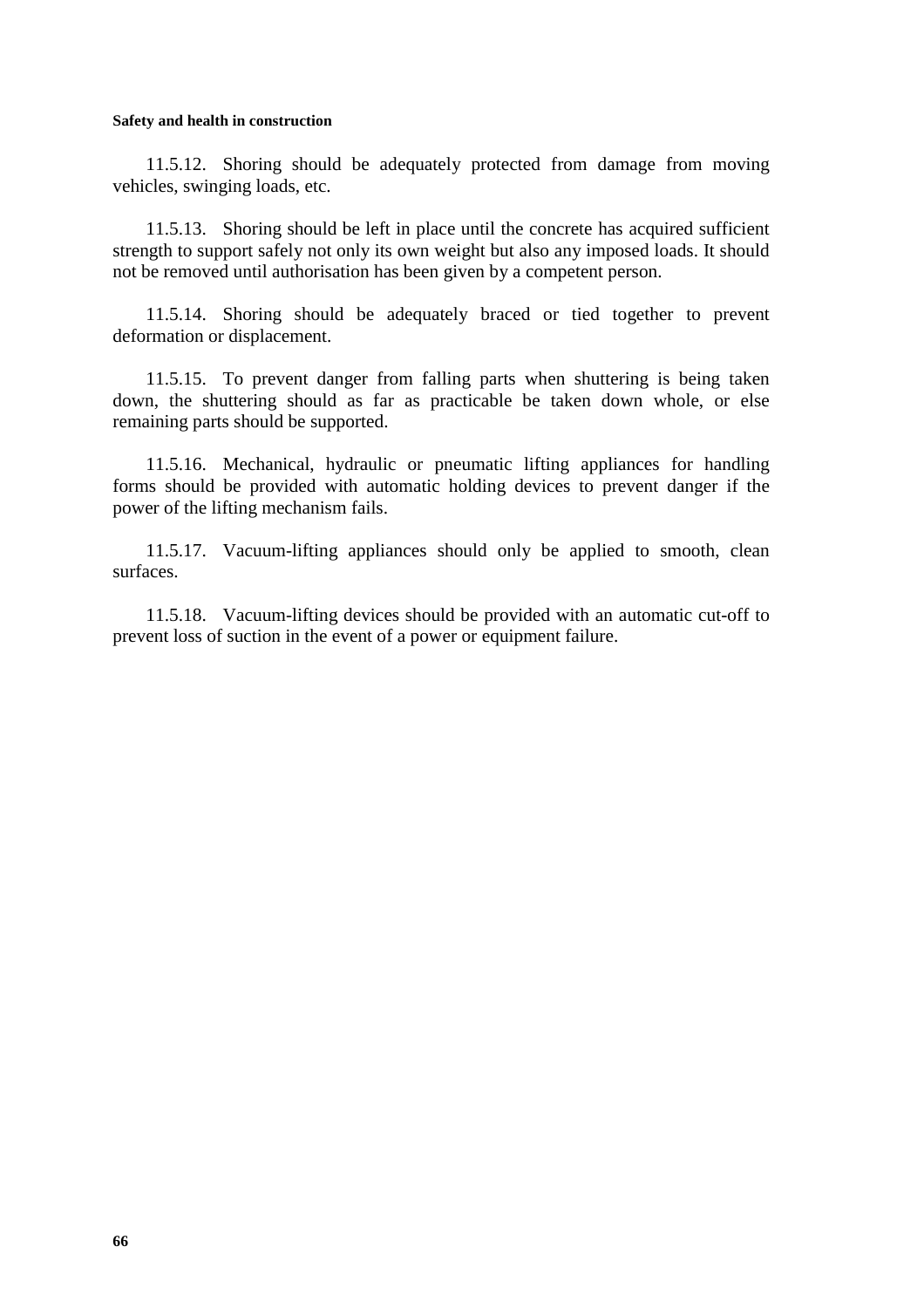# **12. Pile-driving**

### 12.1. General provisions

12.1.1. All pile-driving equipment should be of good design and construction taking into account as far as possible ergonomic principles, and be properly maintained.

12.1.2. Pile-driving should be carried out only under the supervision of a competent person.

12.1.3. Prior to piling, all underground services in the area should be located and rendered safe.

12.1.4. Pile-drivers should be firmly supported on heavy timber sills, concrete beds or other secure foundation.

12.1.5. If necessary to prevent danger, pile-drivers should be adequately guyed.

12.1.6. Precautions should be taken if it is necessary to erect pile-drivers in dangerous proximity to electrical conductors to ensure they are first made dead.

12.1.7. If two pile-drivers are erected at one place they should be separated by a distance at least equal to the longest leg.

12.1.8. When leads have to be inclined:

*(a)* they should be adequately counterbalanced;

*(b)* the tilting device should be secured against slipping.

12.1.9. The hoses of steam and air hammers should be securely lashed to the hammer so as to prevent them from whipping if a connection breaks.

12.1.10. Adequate precautions should be taken to prevent a pile-driver from overturning.

12.1.11. Adequate precautions should be taken, by providing stirrups or by other effective means, to prevent the rope from coming out of the top pulley or wheel.

12.1.12. Adequate precautions should be taken to prevent the hammer from missing the pile.

12.1.13. If necessary to prevent danger, long piles and heavy sheet piling should be secured against falling.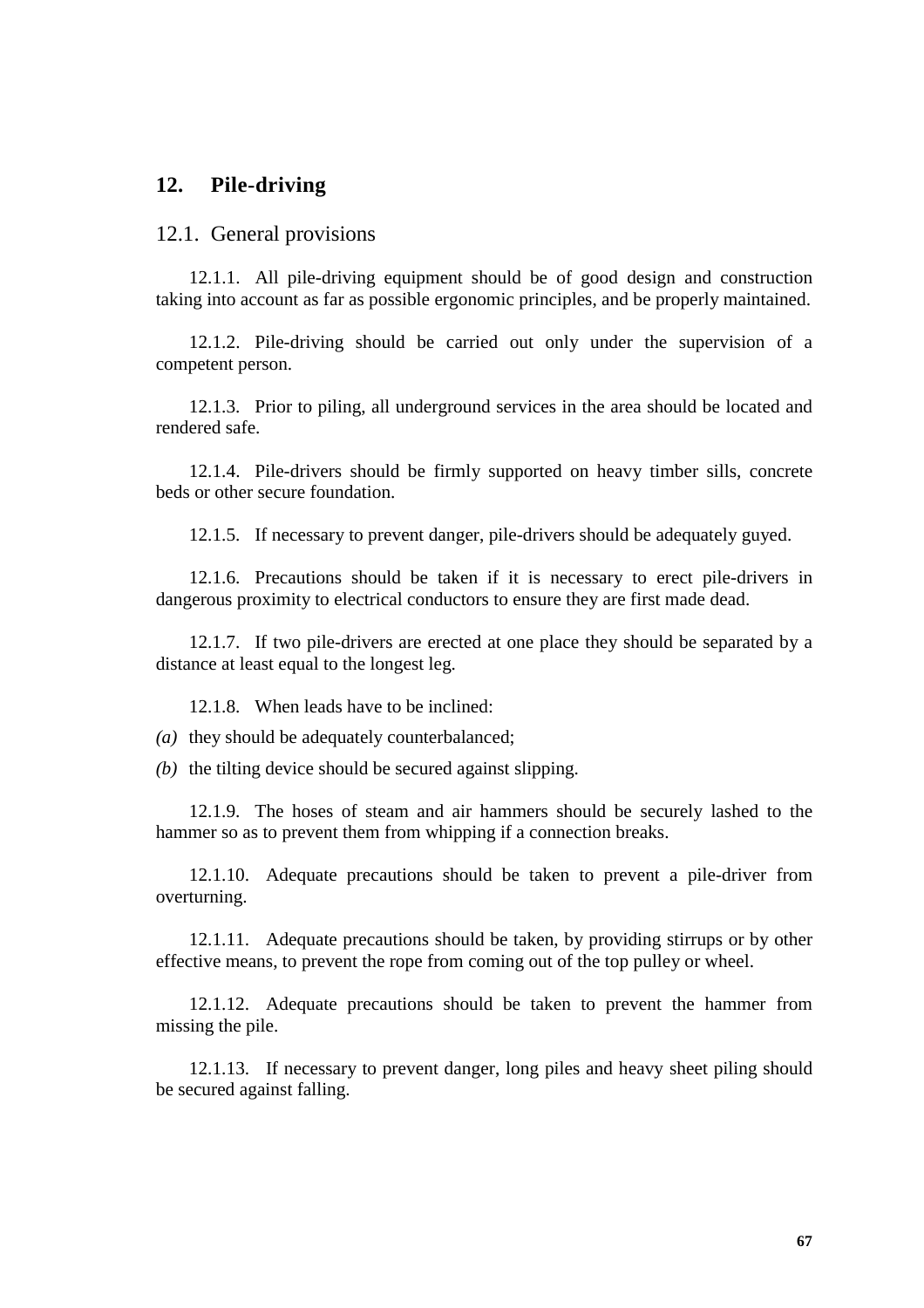# 12.2. Inspection and maintenance of pile-driving equipment

12.2.1. Pile-driving equipment should not be taken into use until it has been inspected and found to be safe.

12.2.2. Pile-driving equipment in use should be inspected at suitable intervals.

12.2.3. Pile lines and pulley blocks should be inspected before the beginning of each shift.

## 12.3. Operation of pile-driving equipment

12.3.1. Only competent persons should operate pile-drivers.

12.3.2. Pile-driving operations should be governed by suitable signals.

12.3.3. Workers employed in the vicinity of pile-drivers should wear ear protection and safety helmets or hard hats.

12.3.4. As far as practicable, piles should be prepared at a distance at least equal to twice the length of the longest pile from the pile-driver.

12.3.5. When piles are driven at an inclination to the vertical, if necessary to prevent danger, they should rest in a guide.

12.3.6. When a pile-driver is not in use, the hammer should be blocked at the bottom of the leads.

### 12.4. Floating pile-drivers

12.4.1. When pile-drivers are working over water, all relevant precautions for work over water should be taken in accordance with this code and in particular a suitable boat should be kept readily available at all times.

12.4.2. All members of floating pile-driver crews should be trained to handle boats.

12.4.3. Floating pile-drivers should be provided with a whistle, siren, horn or other effective signalling equipment.

12.4.4. Floating pile-drivers should be provided with adequate fire-fighting equipment.

12.4.5. The weight of machinery on a floating pile-driver should be evenly distributed so that the deck of the installation is horizontal.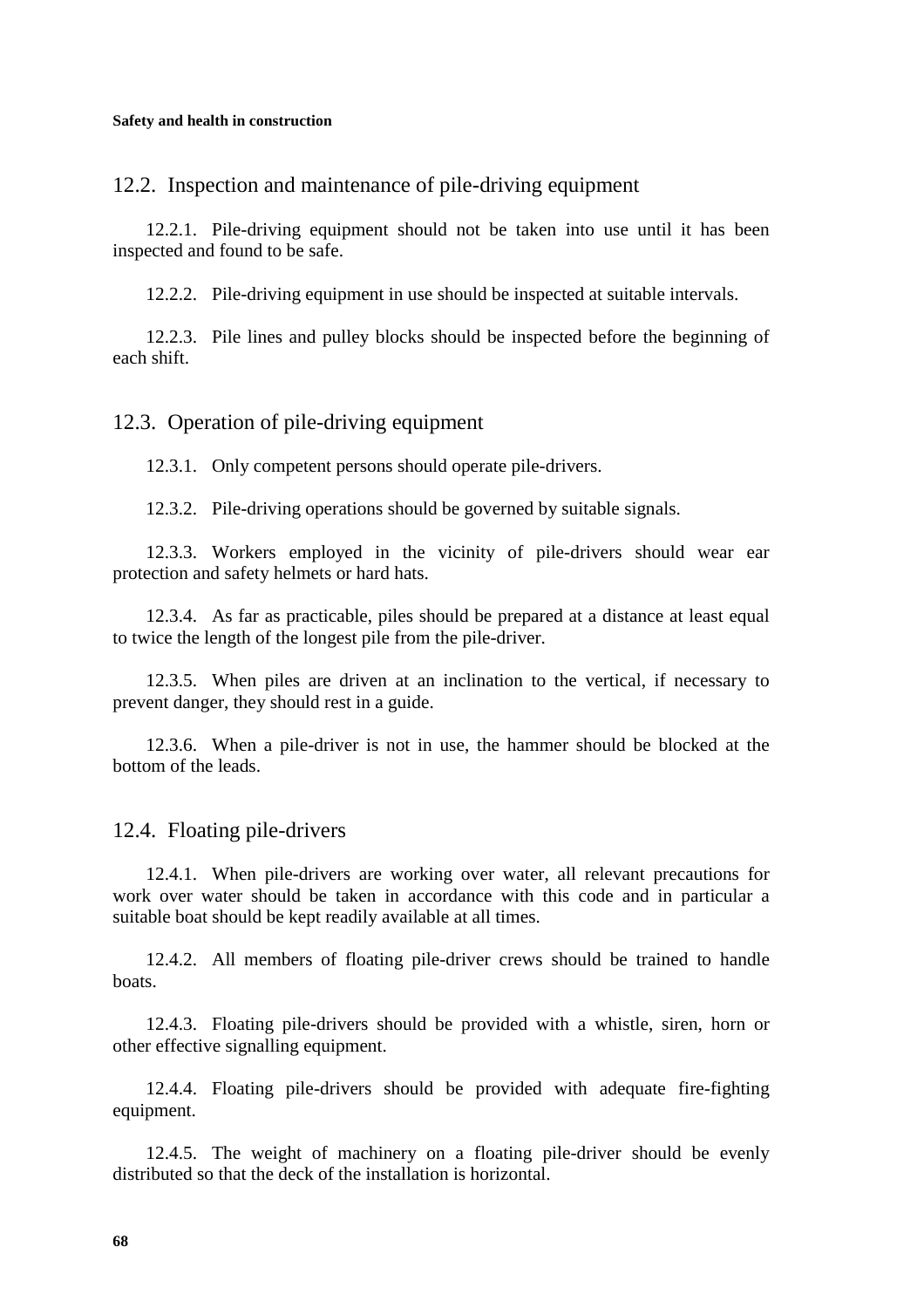12.4.6. Steel pile-driver hulls should be divided into watertight compartments.

12.4.7. Watertight compartments should be provided with siphons for the removal of water seepage.

12.4.8. Deck hatches should have firmly fastened covers that fit flush with the deck.

12.4.9. Sufficient sheaves should be provided on deck to enable the pile-driver to be safely manoeuvred in any direction and safely secured in position.

12.4.10. Regular head counts should be taken of the pile-driving crew members.

## 12.5. Sheet piling

12.5.1. If necessary to prevent danger from wind or other sources, handlines should be used to control the load.

12.5.2. Where practicable, a "gate support system" made up from timber "H" frames should be considered. If the gates are over 2 m high they should not be used as a working platform unless fitted with guard-rails, toe-boards and ladder access.

12.5.3. Remote release shackles should be used where possible. The length of the operating rope should be less than the length of the pile and the rope should be secured around the pile to prevent snagging, or being caught in the wind and becoming inaccessible.

12.5.4. If piles are too heavy for a remote release shackle and work cannot be carried out safely from a ladder, a lifting cage should be provided to gain access for unscrewing the shackle.

12.5.5. Long sheet piles should be pitched with a pile spreader. When this is not possible, a pile-pitching cage should be used which should hang from the adjacent pile. The operatives should be provided with a safety harness to be attached to the adjacent pile.

12.5.6. Workers handling sheets should wear gloves.

12.5.7. While it is being weighted with stones, etc., sheet piling should be securely moored.

12.5.8. Adequate pumping facilities should be available at cofferdams to keep them clear of water.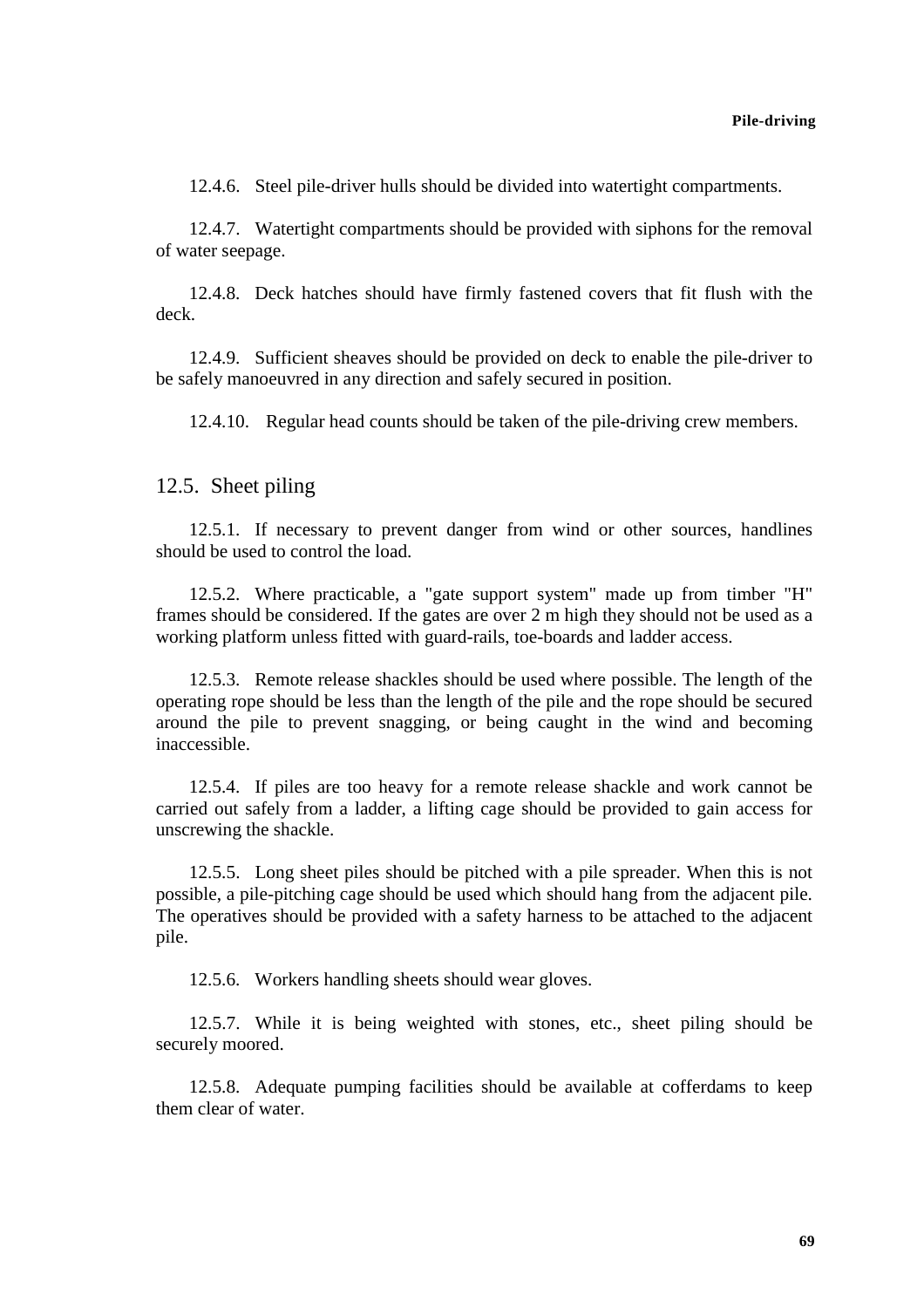# **13. Work over water**

### 13.1. General provisions

13.1.1. Where work is done over or in close proximity to water provision should be made for:

- *(a)* preventing workers from falling into water;
- *(b)* the rescue of workers in danger of drowning;
- *(c)* safe and sufficient transport.

13.1.2. National laws or regulations should lay down provisions for the safe performance of work over or in close proximity to water which should include, where appropriate, the provision and use of suitable and adequate:

- *(a)* fencing, safety nets and safety harnesses;
- *(b)* lifebuoys, life jackets and manned boats (motor-driven if necessary);
- *(c)* protection against such hazards as reptiles and other animals.

13.1.3. Gangways, pontoons, bridges, footbridges and other walkways or workplaces over water should:

- *(a)* possess adequate strength and stability;
- *(b)* be sufficiently wide to allow safe movement of workers;
- *(c)* have level surfaces free from protruding knots, bark, nails, bolts and other tripping hazards;
- *(d)* if necessary to prevent danger, be boarded over;
- *(e)* if necessary to prevent danger, be adequately lit when natural lighting is insufficient;
- *(f)* be provided at appropriate points with sufficient lifebuoys, lifelines and other lifesaving equipment;
- *(g)* where practicable and necessary to prevent danger, be provided with toe-boards, guard-rails, hand ropes or the like;
- *(h)* be kept clear of tackle, tools and other obstructions;
- *(i)* be strewn with sand, ashes or the like when made slippery by oil or snow;
- *(j)* be secured to prevent dislodgement by rising water or high winds, especially in the case of decking boards on gangways and platforms erected above tidal waters;
- $(k)$  if necessary, be equipped with ladders which should be sound, of sufficient strength and length and be securely lashed to prevent slipping. Where vertical permanent ladders are provided in plant over water they should be fitted with safety hoops;
- *(l)* where appropriate, possess adequate buoyancy.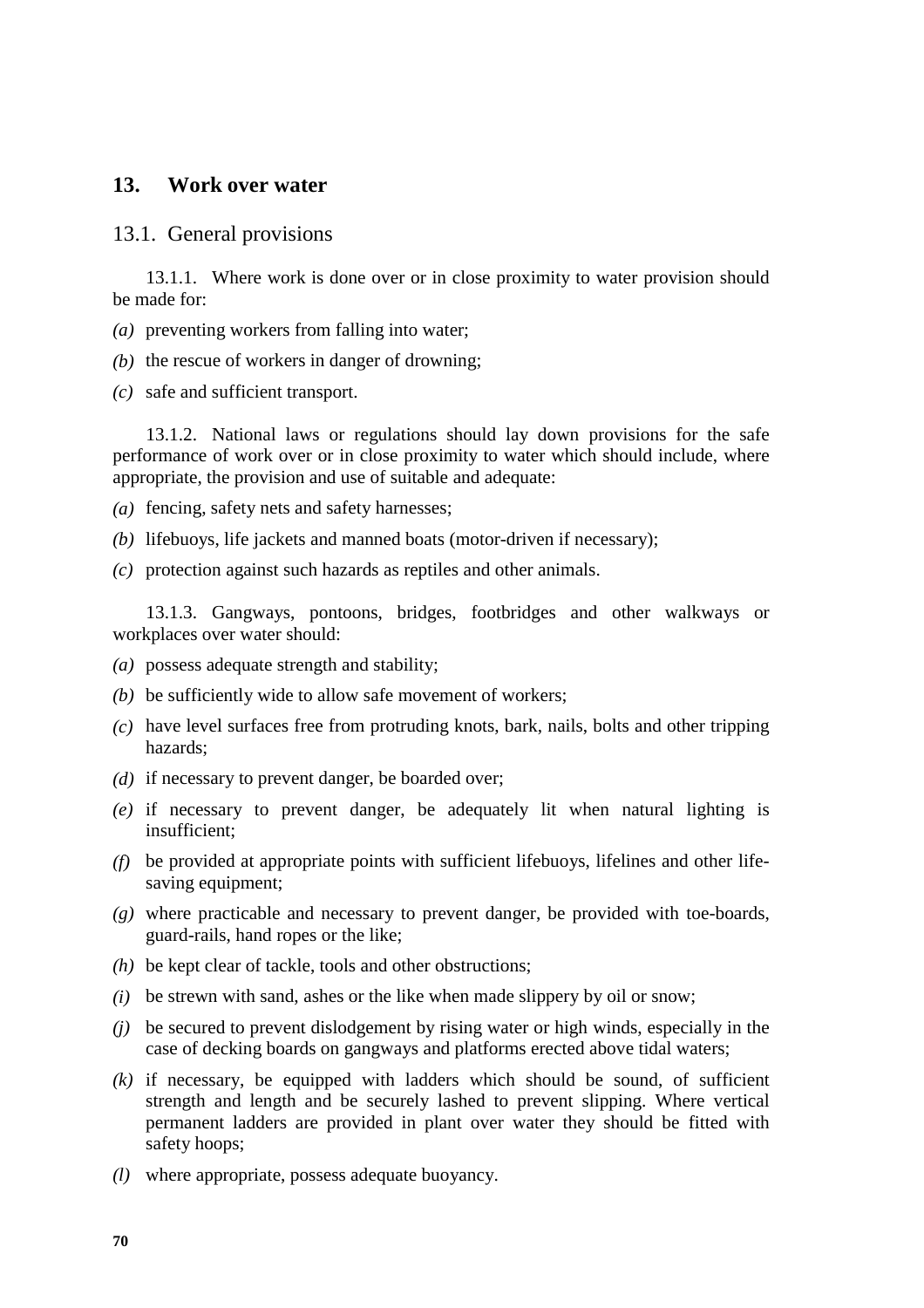13.1.4. Floating structures should, if necessary to ensure protection, be provided with shelters.

13.1.5. Floating operational equipment should be provided with sufficient and suitable rescue equipment such as lifelines, gaffs and ring buoys.

13.1.6. Where used, rafts should:

*(a)* be strong enough to support safely the maximum loads that they will have to carry;

- *(b)* be securely moored;
- *(c)* have safe means of access.

13.1.7. Iron decks should be studded or have some other type of non-slip surface.

13.1.8. As far as practicable, all deck openings including those for buckets should be fenced.

13.1.9. A safe walkway should be provided on all floating pipelines.

13.1.10. No person should enter a hydraulic dredge gear room without first informing the leverman and without being accompanied by a second person.

13.1.11. Hoist lines, drag lines, buckets, cutter heads and bridles should be inspected daily.

13.1.12. Workers should be embarked and disembarked only at suitable and safe landing places.

13.1.13. Regular head counts should be taken of workers involved in such operations.

13.2. Boats

13.2.1. Boats used to transport workers by water should comply with requirements which should be laid down by the competent authority.

13.2.2. Boats used to transport workers should be manned by an adequate and experienced crew.

13.2.3. The maximum number of persons transported in a boat should not be greater than safety allows and this number should be displayed in a conspicuous place.

13.2.4. Suitable and adequate life-saving appliances should be provided on boats and be properly placed and maintained.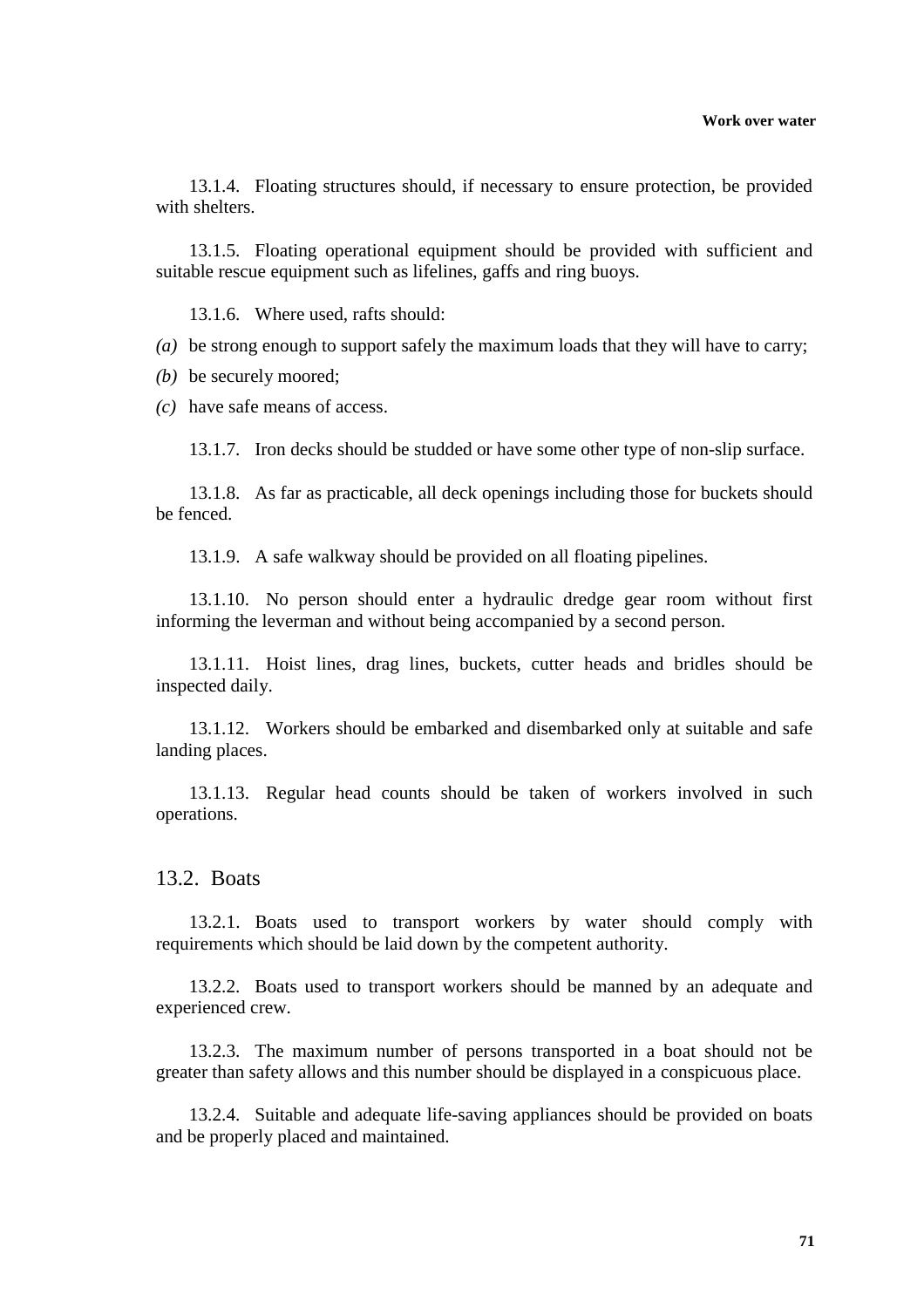13.2.5. Tow-boats should have a device by which the tow-rope can be quickly released.

13.2.6. Power-driven boats should carry suitable fire extinguishers.

13.2.7. Row-boats should carry a spare set of oars.

13.2.8. Rescue boats should be properly constructed and of sufficient length and beam to afford reasonable stability. For work in tidal waters or fast flowing rivers a power-driven craft should be provided, with a fixed self-starting device on the motor. Engines on powered craft when not patrolling should be run several times a day to ensure full efficiency.

# 13.3. Rescue and emergency procedures

13.3.1. Persons who work over water should be provided with some form of buoyancy aid. Life-jackets should provide sufficient freedom of movement, have sufficient buoyancy to bring persons to the surface and keep them afloat face upwards, be easily secured to the body, be readily visible, not be prone to snagging under water and have, when necessary, clip-on self-igniting lights.

13.3.2. Operatives should not work alone on or above water.

13.3.3. Each worker should be trained in the procedure to be followed in the event of an emergency.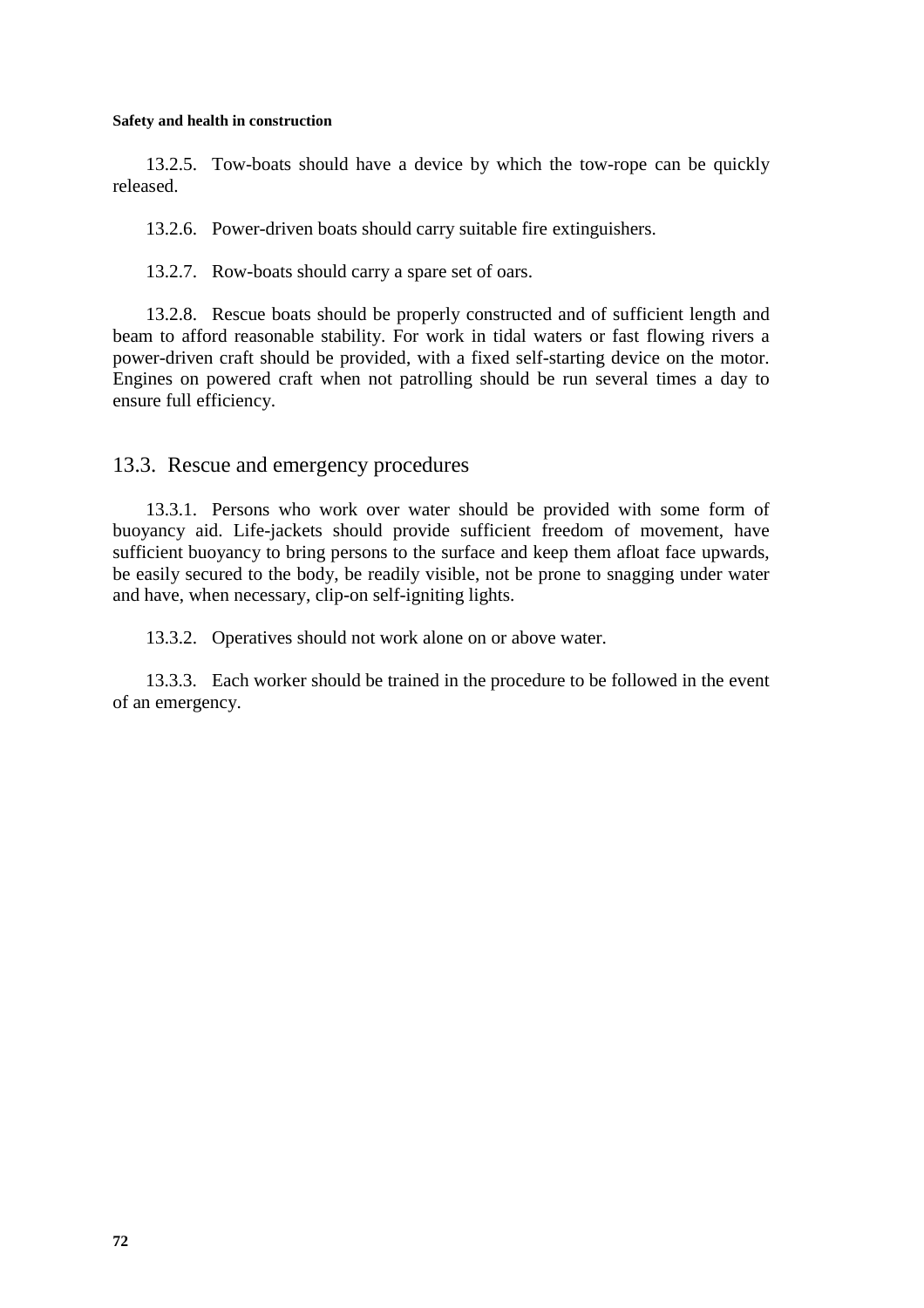# **14. Demolition**

## 14.1. General provisions

14.1.1. When the demolition of any building or structure might present danger to workers or to the public:

- *(a)* appropriate precautions, methods and procedures should be adopted, including those for the disposal of waste or residues, in accordance with national laws or regulations;
- *(b)* the work should be planned and undertaken only under the supervision of a competent person.

14.1.2. Before demolition operations begin:

- *(a)* structural details and builders' drawings should be obtained wherever possible;
- *(b)* wherever possible, details of the previous use should be obtained to identify any possible contamination and hazards from chemicals, flammables, etc.;
- *(c)* an initial survey should be carried out to identify any structural problems and risks associated with flammable substances and substances hazardous to health. The survey should note the type of ground on which the structure is erected, the condition of the roof trusses, the type of framing used in framed structures and the load-bearing walls;
- *(d)* premises such as hospitals, telephone exchanges and industrial premises containing equipment sensitive to vibration and dust and all premises sensitive to noise should be located;
- *(e)* a method of demolition should be formulated after the survey and recorded in a method statement having taken all the various considerations into account and identifying the problems and their solutions;
- *(f)* a building should be checked and it should be verified that it is vacant.

14.1.3. All electric, gas, water and steam service lines should be shut off and, as necessary, capped or otherwise controlled at or outside the construction site before work commences.

14.1.4. If it is necessary to maintain any electric power, water or other services during demolition operations, they should be adequately protected against damage.

14.1.5. As far as practicable, the danger zone round the building should be adequately fenced off and signposted. To protect the public a fence 2 m high should be erected enclosing the demolition operations and the access gates should be secured outside working hours.

14.1.6. Demolition operations should only be carried out by competent workers.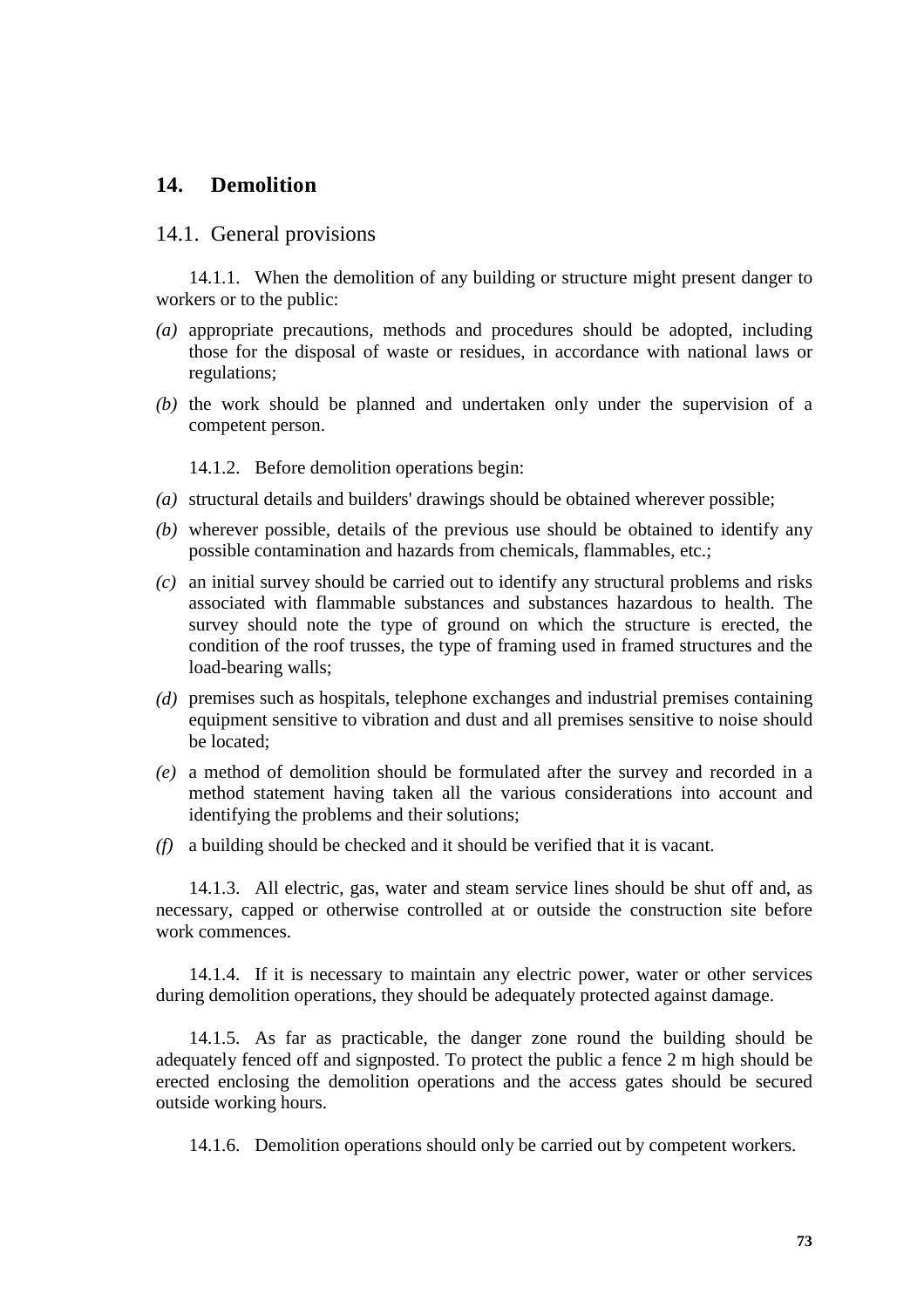14.1.7. The fabric of buildings contaminated with substances hazardous to health should be decontaminated and where necessary appropriate protective clothing and suitable respiratory protective equipment should be provided and worn.

14.1.8. Where plant has contained flammable materials, special precautions should be taken to avoid fire and explosion.

14.1.9. The plant to be demolished should be isolated from all other plant that may contain flammable materials. Any residual flammable material in the plant should be rendered safe by, for example, cleaning, purging or the application of an inert atmosphere as appropriate.

14.1.10. Care should be taken not to demolish any parts which would destroy the stability of other parts.

14.1.11. Demolition activities should not be continued under climatic conditions such as high winds, which could cause the collapse of already weakened structures.

14.1.12. When necessary to prevent danger, parts of structures should be adequately shored, braced or otherwise supported.

14.1.13. Structures should not be left in a condition in which they could be brought down by wind pressure or vibration.

14.1.14. Where necessary to keep down dust, buildings being demolished should be sprayed with water at suitable intervals.

14.1.15. Foundation walls serving as retaining walls to support earth or adjoining structures should not be demolished until the adjoining structure has been underpinned or braced, and the earth removed or supported by sheet piling or sheathing.

14.1.16. Where a deliberate controlled collapse technique is to be used, expert engineering advice should be obtained, and:

- *(a)* it should only be used where the whole structure is to come down because it relies on the removal of key structural members to effect a total collapse;
- *(b)* it should only be used on sites that are fairly level and where there is enough surrounding space for all operatives and equipment to be withdrawn to a safe distance.

14.1.17. Buildings and structures which are not carrying their design loads may be pre-weakened prior to a deliberate collapse, but in such cases:

*(a)* the pre-weakening should be carefully planned so that, despite the removal of redundant members and the partial cutting of load-bearing members, the structure should have sufficient strength to resist wind loads or impact loads until such time as a deliberate collapse is achieved;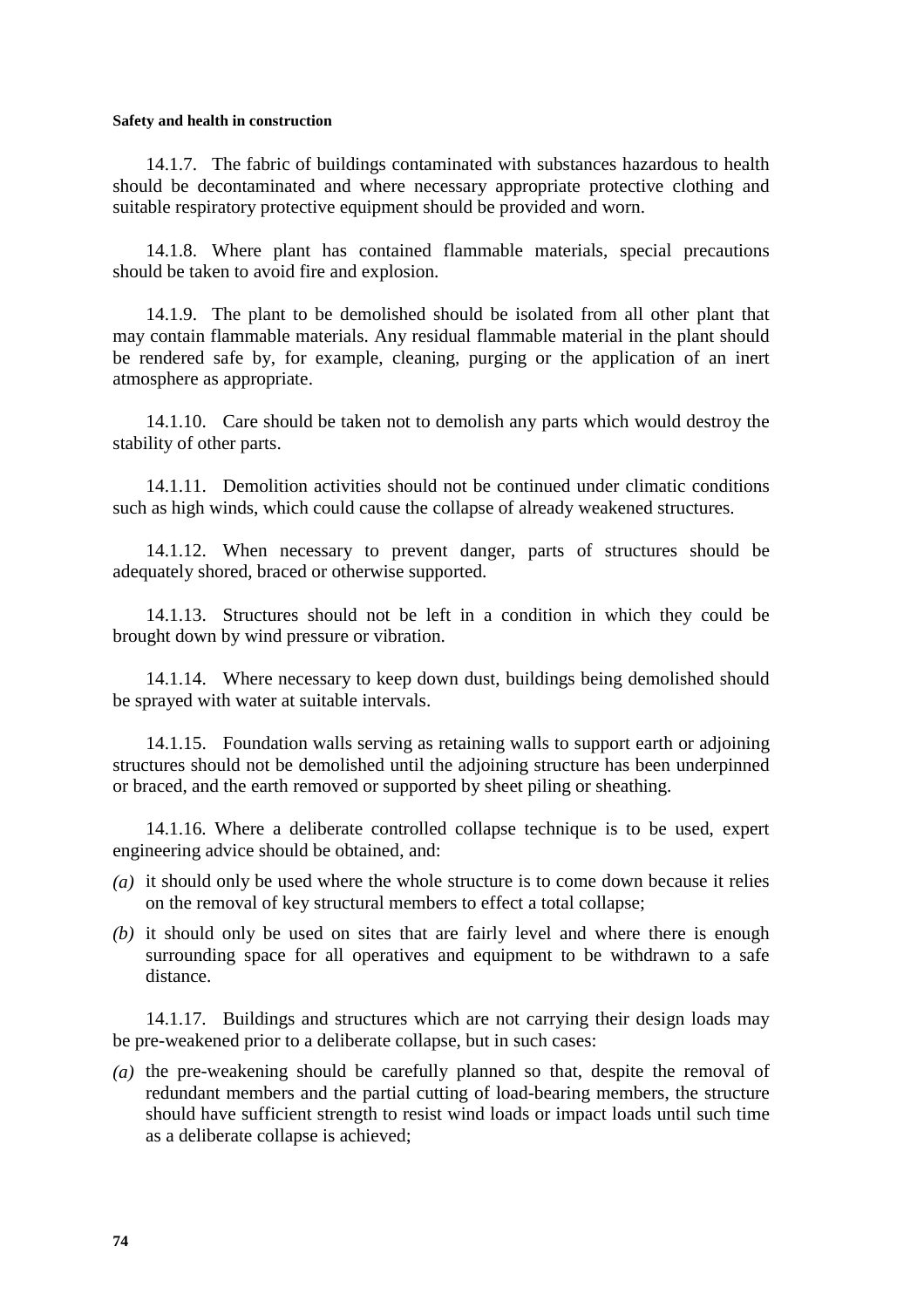*(b)* the dead load should be reduced systematically by the removal of surplus material, machinery, cladding, walls and parts of floors before work begins on the structural frame.

14.1.18. Where explosives are used to demolish key members, the blast protection and safe distances should be agreed in advance. The work should only be undertaken by personnel experienced in the controlled application of explosives in accordance with national laws and regulations.

14.1.19. The shot-firers should establish the area at risk to enable the area to be appropriately cleared or evacuated, if necessary. Blast protection should be of a high standard but should not be considered as an alternative to defining the area likely to be affected.

14.1.20. When equipment such as power shovels and bulldozers are used for demolition, due consideration should be given to the nature of the building or structure, its dimensions, as well as to the power of the equipment being used.

14.1.21. If a swinging weight is used for demolition, a safety zone having a width of at least one-and-a-half times the height of the building or structure should be maintained around the points of impact.

14.1.22. Swinging weights should be so controlled that they cannot swing against any structure other than the one being demolished.

14.1.23. If a clamshell bucket is used for demolition, a safety zone extending 8 m from the line of travel of the bucket should be maintained.

14.1.24. Where necessary during the demolition of buildings or other structures, appropriate catch platforms capable of withstanding safely a live load of 6.0 kN/ $m<sup>2</sup>$  and at least 1.5 m wide should be provided along the outside of exterior walls so as to prevent danger from falling objects.

# 14.2. Demolition of walls

14.2.1. Walls should be demolished storey by storey beginning at the roof and working downwards.

14.2.2. Where necessary, unsupported walls should be prevented from falling by means such as shoring and ties.

## 14.3. Demolition of floors

14.3.1. When necessary to prevent danger, workers demolishing floors should be provided with planking or walkways on which to stand or move.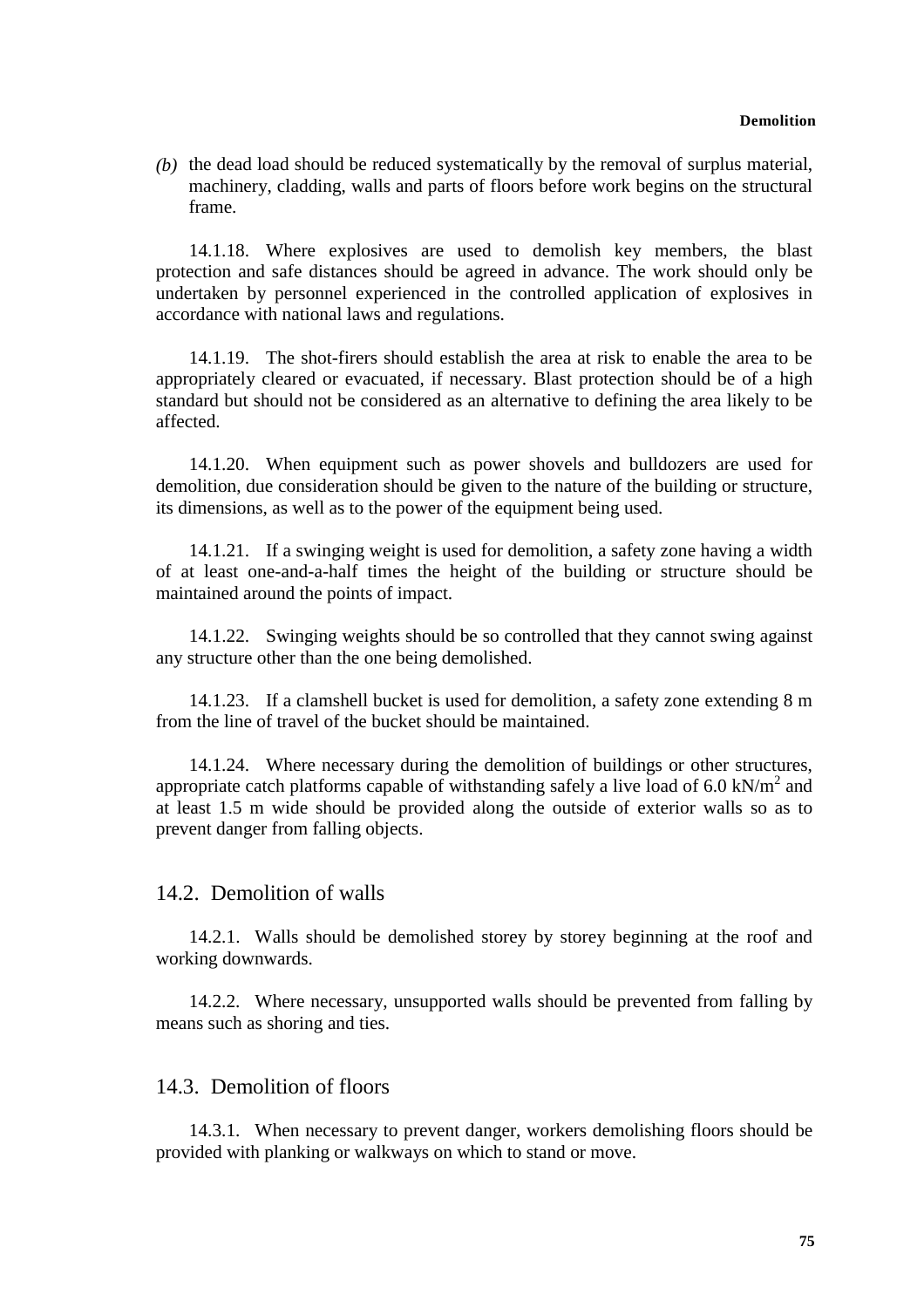14.3.2. Openings through which material is dropped should be adequately fenced or barricaded to prevent danger.

14.3.3. All work above each tier of floor beams should be completed before the safety of the tier supports is impaired.

# 14.4. Demolition of structural steelwork

14.4.1. All practicable precautions should be taken to prevent danger from any sudden twist, spring or collapse of steelwork, ironwork or reinforced concrete when it is cut or released.

14.4.2. Steel construction should be demolished tier by tier.

14.4.3. Structural steel parts should be lowered and not dropped from a height.

# 14.5. Demolition of tall chimneys

14.5.1. Tall chimneys should not be demolished by blasting or overturning unless a protected area of adequate dimensions can be established in which the chimney can fall safely.

14.5.2. Tall chimneys should only be demolished by competent persons under constant competent supervision.

14.5.3. Workers should not stand on top of the chimney wall.

14.5.4. Material thrown down should only be removed during breaks in the work or under controlled conditions.

# 14.6. Use and removal of asbestos and materials and articles containing asbestos

14.6.1. Use and removal of asbestos-containing materials and articles such as asbestos cement sheets or asbestos insulation present particular health problems as they often involve dismantling or breaking large quantities of friable materials. The work should be performed in accordance with the relevant provisions of the ILO code of practice on *Safety in the use of asbestos,* in particular the provisions of Chapter 18 on construction, demolition and alteration work.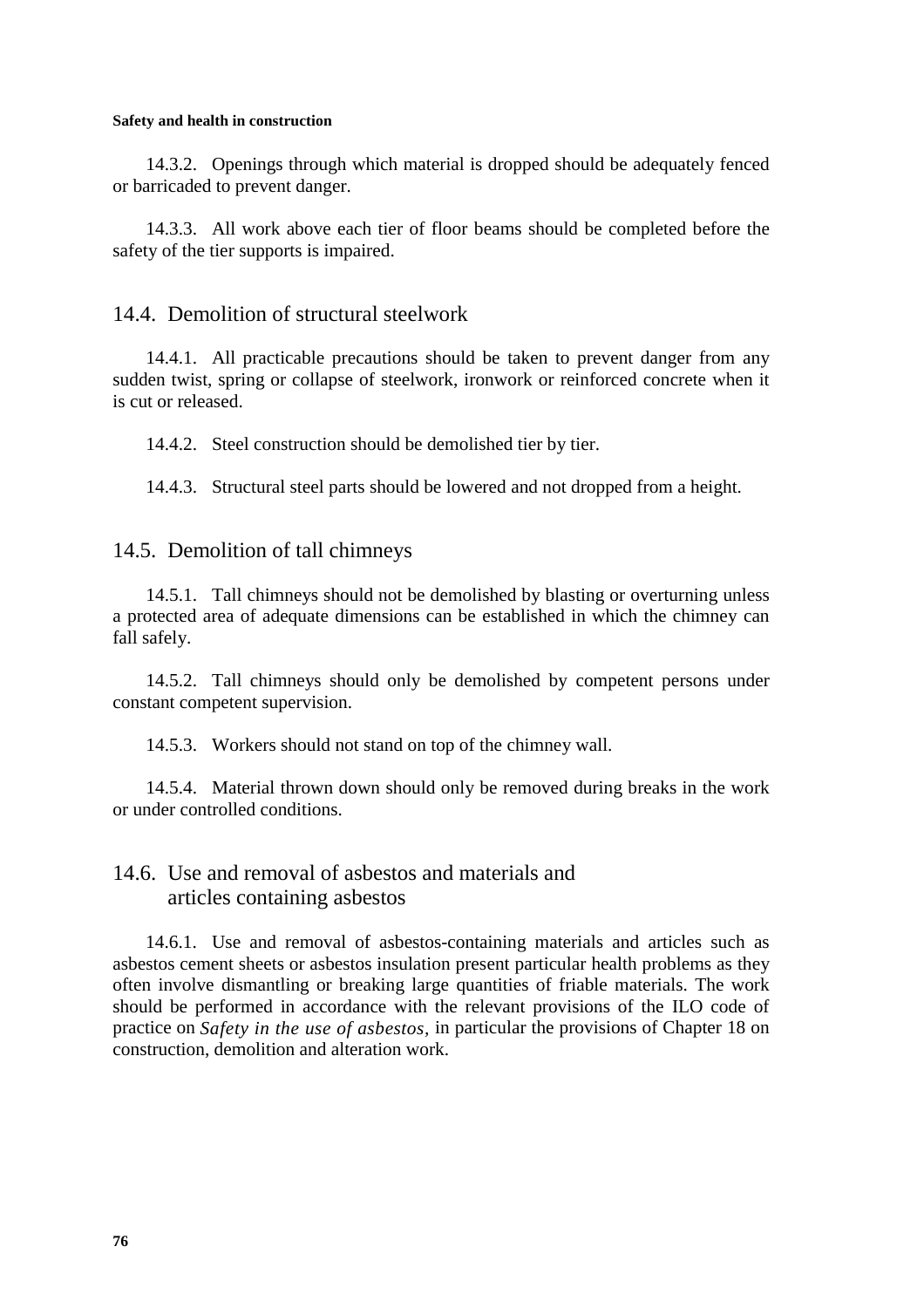# **15. Electricity**

### 15.1. General provisions

15.1.1. All electrical equipment and installations should be constructed, installed and maintained by a competent person, and so used as to guard against danger.

15.1.2. Before construction is commenced and during the progress thereof, adequate steps should be taken to ascertain the presence of and to guard against danger to workers from any live electrical cable or apparatus which is under, over or on the site.

15.1.3. The laying and maintenance of electrical cables and apparatus on construction sites should be governed by national laws and regulations.

15.1.4. All parts of electrical installations should be of adequate size and characteristics for the power requirements and work they may be called upon to do and in particular they should:

- *(a)* be of adequate mechanical strength to withstand working conditions in construction operations;
- *(b)* not be liable to damage by water, dust or electrical, thermal or chemical action to which they may be subjected in construction operations.

15.1.5. All parts of electrical installations should be so constructed, installed and maintained as to prevent danger of electric shock, fire and external explosion.

15.1.6. The electrical distribution at each site should be via an isolator which cuts off current from all conductors, is readily accessible and can be locked in the "off" position but not locked in the "on" position.

15.1.7. The power supply to all electrical equipment should be provided with means of cutting off current from all conductors in an emergency.

15.1.8. All electrical appliances and outlets should be clearly marked to indicate their purpose and voltage.

15.1.9. When the layout of an installation cannot be clearly recognised, the circuits and appliances should be identified by labels or other effective means.

15.1.10. Circuits and appliances carrying different voltages in the same installation should be clearly distinguished by conspicuous means such as coloured markings.

15.1.11. Adequate precautions should be taken to prevent installations from receiving current at a higher voltage from other installations.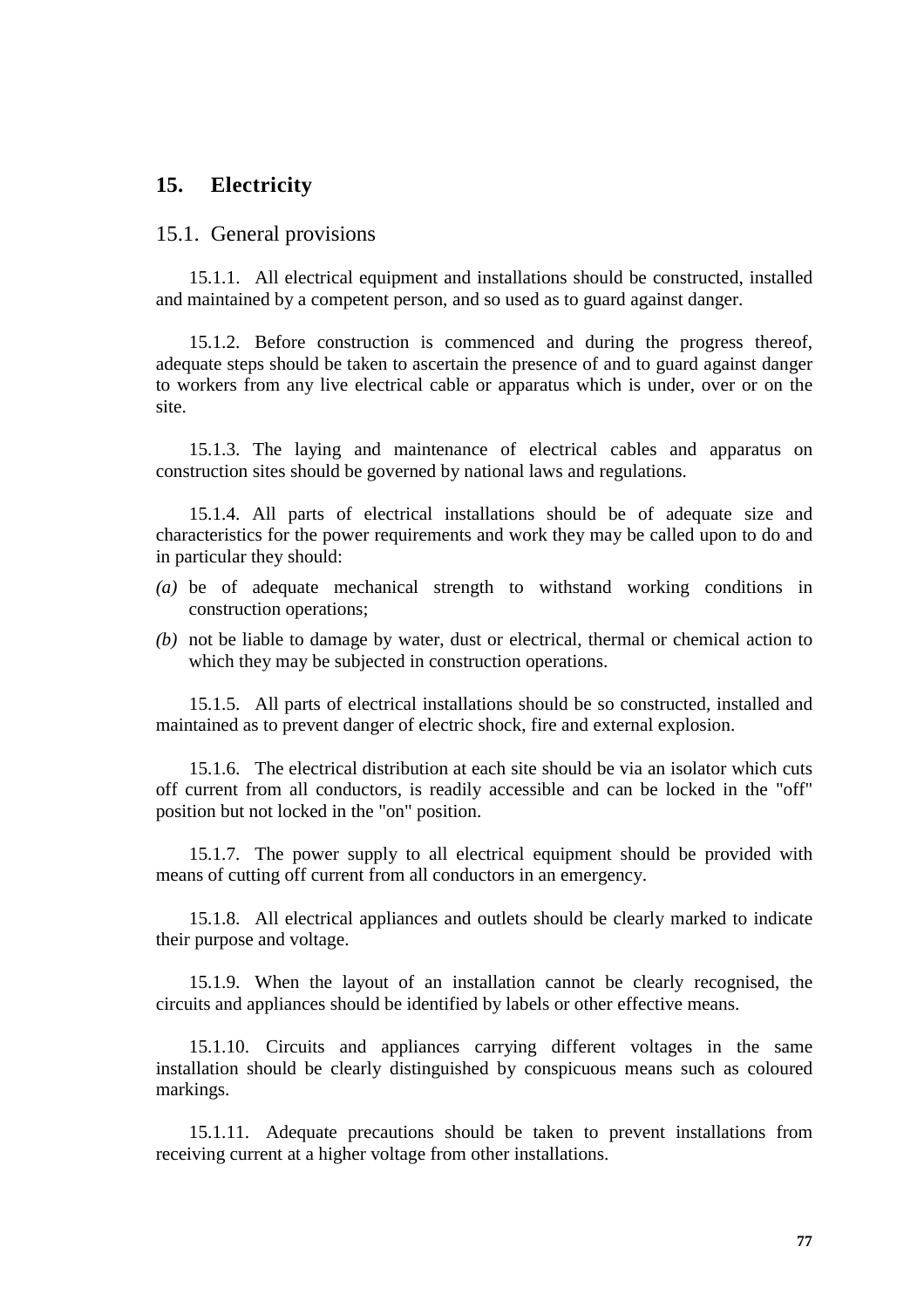15.1.12. Where necessary to prevent danger, installations should be protected against lightning.

15.1.13. Lines for signalling and telecommunication systems should not be laid on the same supports as medium- and high-voltage lines.

15.1.14. Only flameproof equipment and conductors should be installed in explosive atmospheres or in storeplaces for explosives or flammable liquids.

15.1.15. A notice or notices should be kept exhibited at suitable places:

- *(a)* prohibiting unauthorised persons from entering electrical equipment rooms or from handling or interfering with electrical apparatus;
- *(b)* containing directions as to procedures in case of fire, rescue of persons in contact with live conductors and the restoration of persons suffering from electric shock;
- *(c)* specifying the person to be notified in case of electrical accident or dangerous occurrence, and indicating how to communicate with him.

15.1.16. Suitable warnings should be displayed at all places where contact with or proximity to electrical equipment can cause danger.

15.1.17. Persons having to operate electrical equipment should be fully instructed as to any possible dangers of the equipment concerned.

## 15.2. Inspection and maintenance

15.2.1. All electrical equipment should be inspected before it is taken into use to ensure that it is suitable for its proposed use.

15.2.2. At the beginning of every shift, the person using the electrical equipment should make a careful external examination of the equipment and conductors, especially the flexible cables.

15.2.3. Apart from some exceptional cases, work on or near live parts of electrical equipment should be forbidden.

15.2.4. Before any work is begun on conductors or equipment that do not have to remain live:

- *(a)* the current should be switched off by a responsible person;
- *(b)* adequate precautions should be taken to prevent the current from being switched on again;
- *(c)* the conductors or the equipment should be tested to ascertain that they are dead;
- *(d)* the conductors and equipment should be earthed and short-circuited;
- *(e)* neighbouring live parts should be adequately protected against accidental contact.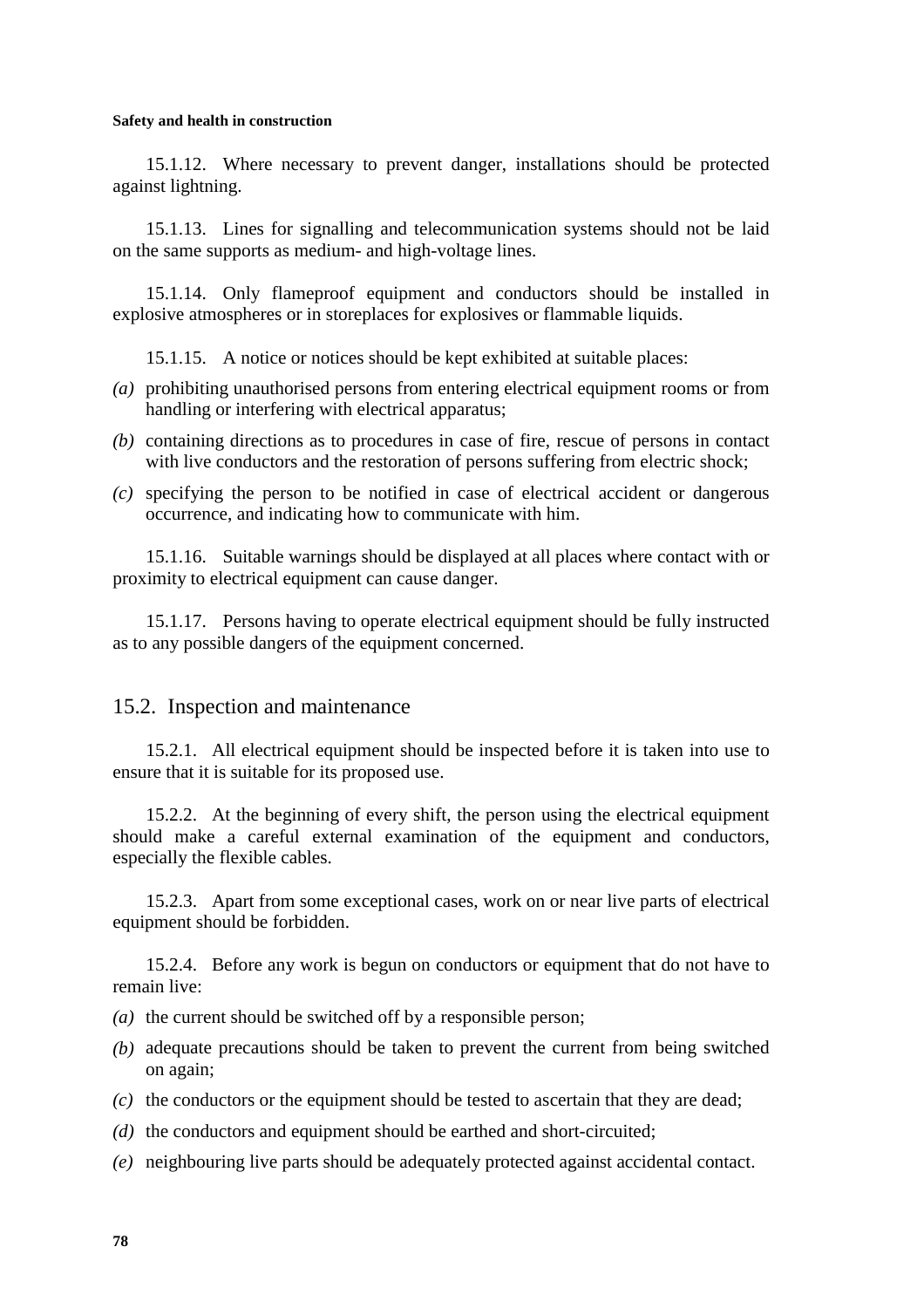15.2.5. After work has been done on conductors and equipment, the current should only be switched on again on the orders of a competent person after the earthing and short-circuiting have been removed and the workplace reported safe.

15.2.6. Electricians should be supplied with sufficient adequate tools, and personal protective equipment such as rubber gloves, mats and blankets.

15.2.7. All conductors and equipment should be considered to be live unless there is certain proof of the contrary.

15.2.8. When work has to be done in dangerous proximity to live parts the current should be cut off. If for operational reasons this is not possible, the live parts should be fenced off or enclosed by qualified staff from the power station concerned.

# 15.3. Testing

15.3.1. Electrical installations should be inspected and tested and the results recorded in accordance with national laws or regulations.

15.3.2. Periodic testing of the efficiency of the earth leakage protective devices should be carried out.

15.3.3. Particular attention should be paid to the earthing of apparatus, the continuity of protective conductors, polarity and insulation resistance, protection against mechanical damage and condition of connections at points of entry.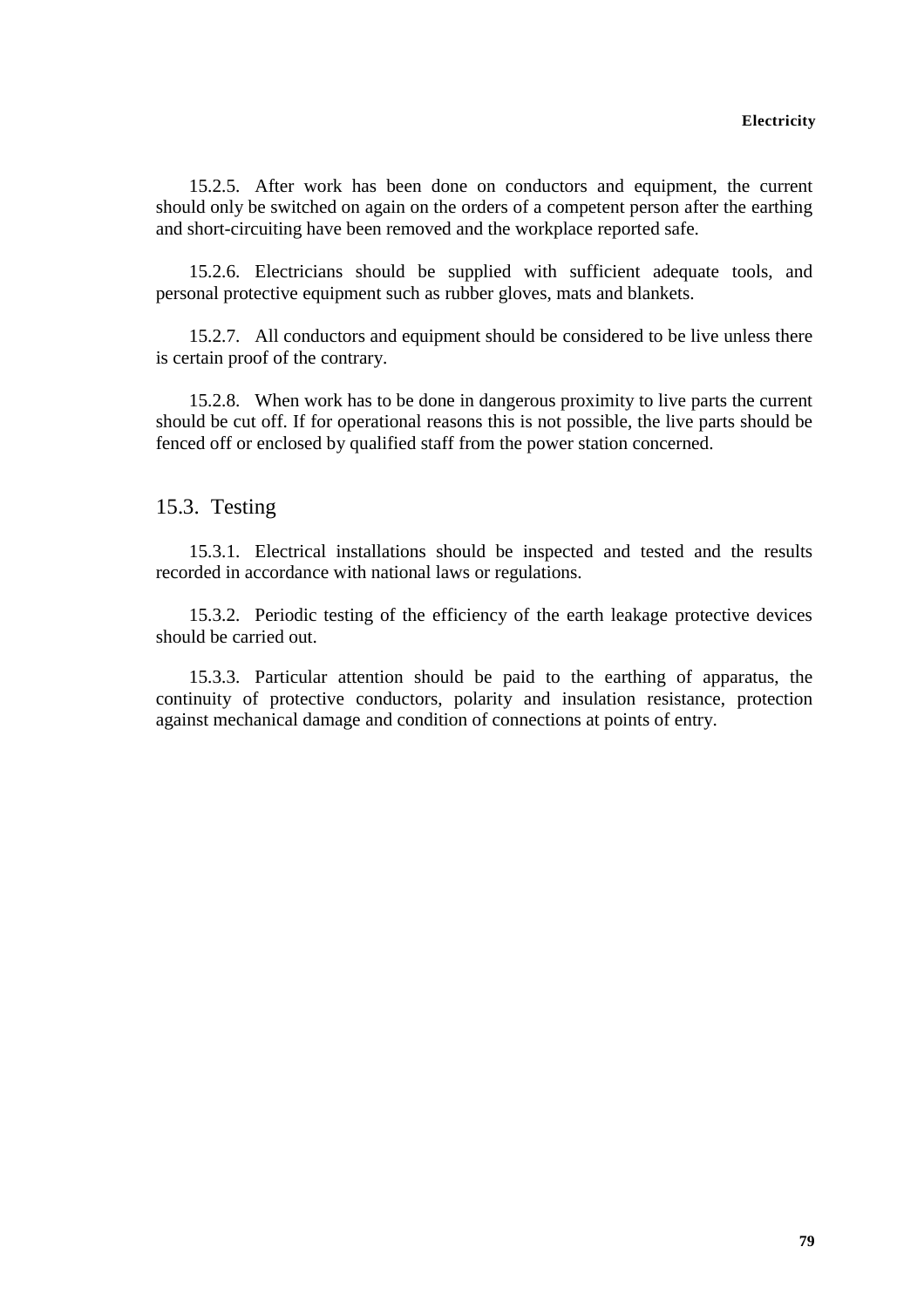# **16. Explosives**

## 16.1. General provisions

16.1.1. Explosives should not be stored, transported, handled or used except:

- *(a)* under conditions prescribed by national laws or regulations;
- *(b)* by a competent person, who should take all necessary steps to ensure that workers and other persons are not exposed to risk of injury.

16.1.2. Before explosives are used for blasting on a site, an agreed system of work should be prepared and the responsibilities of persons involved detailed in writing.

16.1.3. Blasting caps, safety fuses, wiring and other blasting equipment should conform to specifications laid down in national laws or regulations.

16.1.4. Dynamite should not be removed from its original wrapper until it is being loaded into boreholes.

16.1.5. As far as practicable, blasting should be done off shift or during breaks in the work.

16.1.6. As far as practicable, blasting above ground should be done in daylight.

16.1.7. If blasting above ground has to be done during darkness, roadways and pathways should be adequately lit.

16.1.8. If blasting can endanger workers in another enterprise:

- *(a)* blasting times should be agreed between the two enterprises;
- *(b)* shots should not be fired until a warning has been given to the other enterprise and acknowledged by it.

16.1.9. Loaded boreholes should not be left unattended after the end of the shift.

16.1.10. At an appropriate time before the final blasting warning, workers in the area should be removed to a designated safe place.

16.1.11. An unmistakable, audible, final warning should be sounded one minute prior to the detonation of explosives; after completion, when the person in charge has established that safe conditions prevail, an "all clear" should be sounded.

16.1.12. To prevent persons entering any danger zone during blasting operations:

*(a)* look-outs should be posted around the area of operations;

*(b)* warning flags should be flown;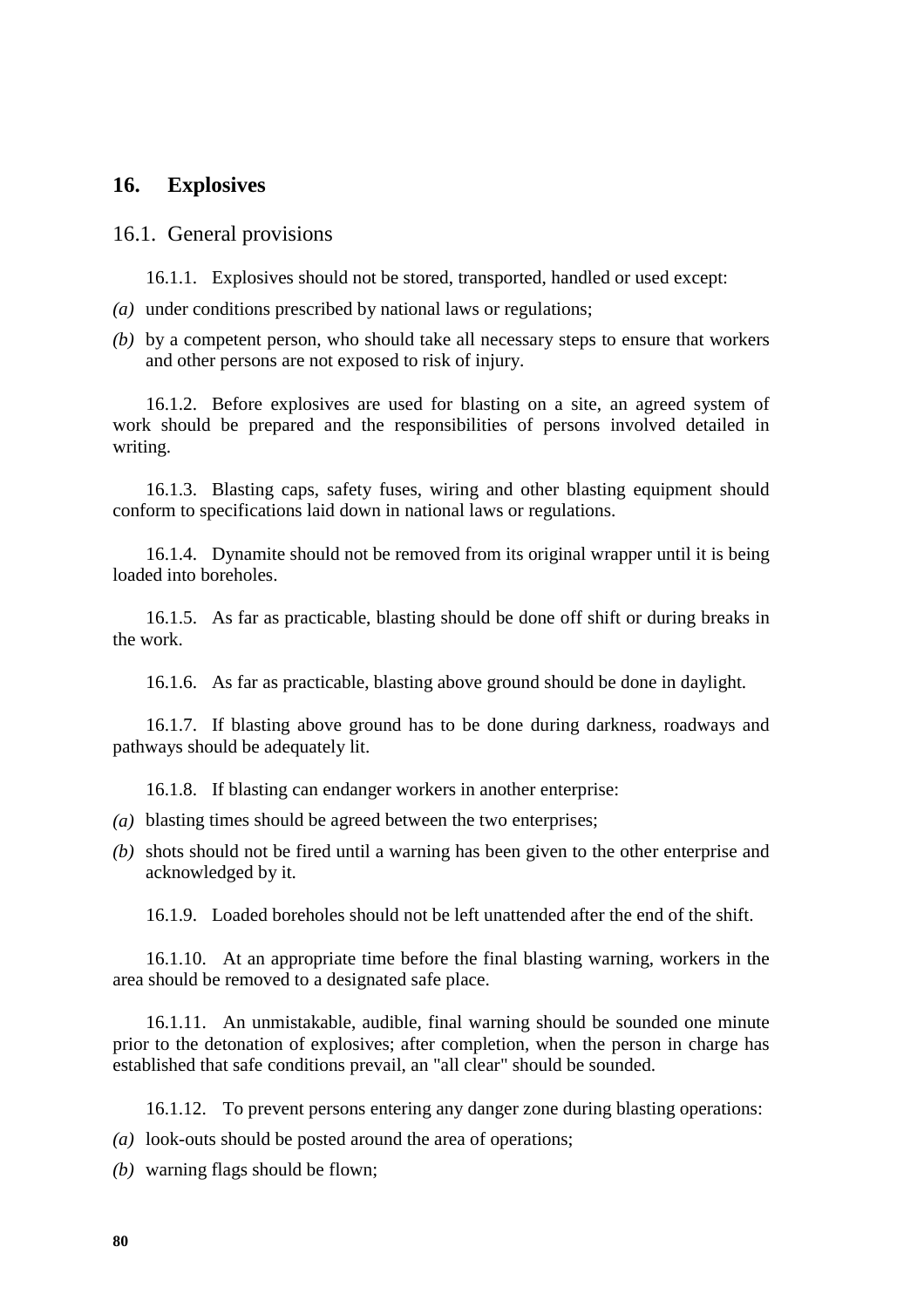*(c)* conspicuous notices should be posted at points around the area of operations.

16.1.13. Before a borehole is loaded all workers not employed in the blasting operation should withdraw to a safe place.

16.1.14. Smoking and open flames should not be allowed in the loading area.

## 16.2. Transport, storage and handling

16.2.1. All explosives supplied to and issued from a magazine should be accounted for and recorded, and unused explosives should be returned to the same magazine on the completion of the operation for which they were drawn.

16.2.2. Detonators should be stored or transported separately from the explosives.

16.2.3. Workers storing, transporting or handling explosives or travelling on vehicles carrying explosives should not smoke or carry open lights.

16.2.4. Road and rail vehicles used to transport explosives should:

- *(a)* be in good condition and running order;
- *(b)* have a tight wooden or non-sparking metal floor;
- *(c)* have sides and ends high enough to prevent the explosives from falling out;
- *(d)* in the case of road vehicles, carry at least two suitable fire extinguishers;
- *(e)* be plainly marked by a red flag, lettering or otherwise to indicate that they are carrying explosives.

16.2.5. Explosives and detonators should be transported separately from the magazine to the workplace in their original containers or in special closed containers of non-sparking metal.

16.2.6. Different types of explosives should not be transported in the same container.

16.2.7. Containers should be marked to show the type of explosive kept in them.

16.2.8. Explosives should be permanently stored only in magazines which should:

- *(a)* be at a safe distance from occupied buildings or areas;
- *(b)* be substantially constructed, bulletproof and fire-resistant;
- *(c)* be clean, dry, well-ventilated, cool, and protected against frost;
- *(d)* be kept securely locked.

16.2.9. Only flameproof electric lighting equipment should be allowed in explosives magazines.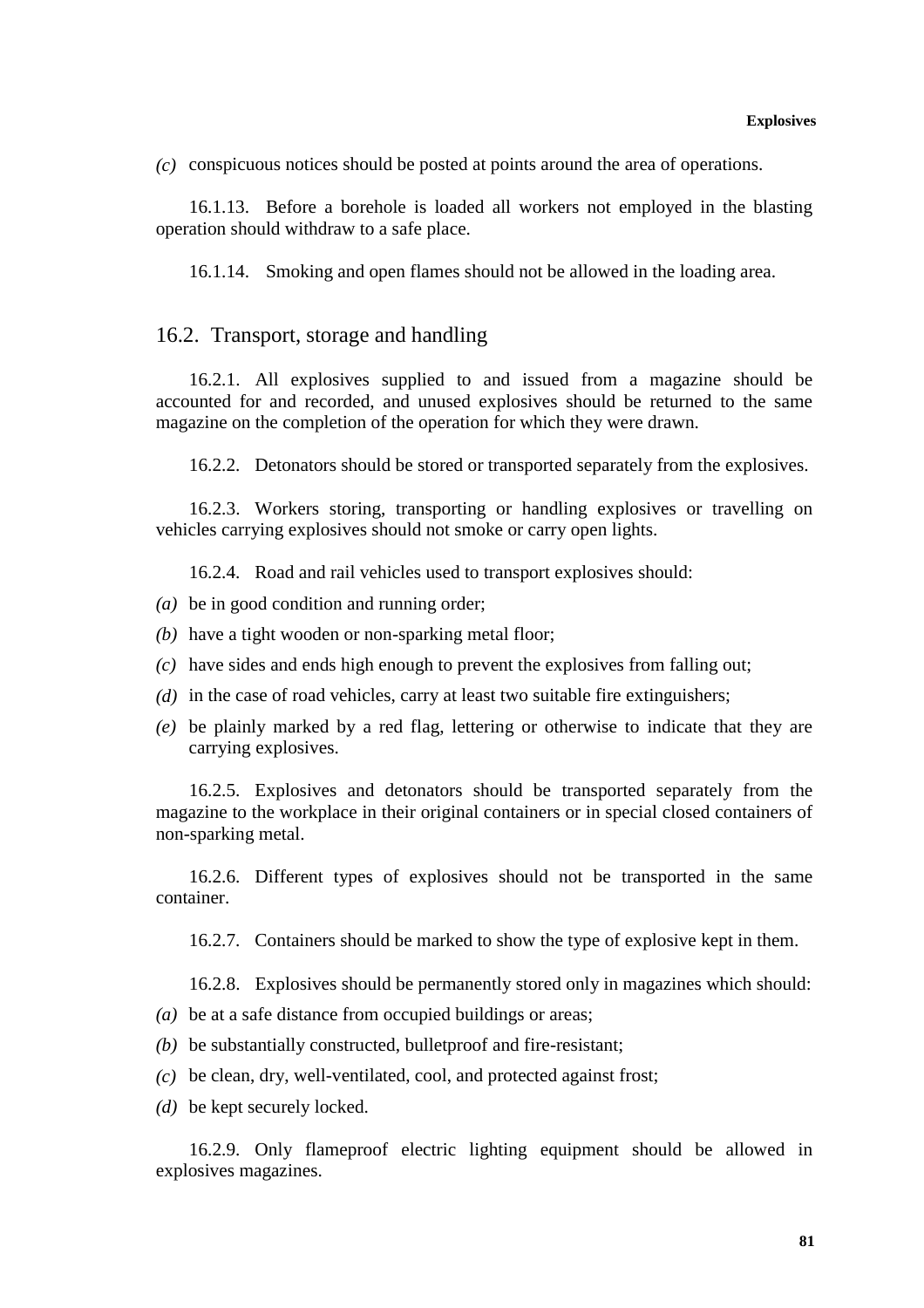16.2.10. Flammable substances or sparking metal objects should not be stored or used in explosives magazines.

16.2.11. In explosives magazines or in a restricted and clearly marked zone around them:

- *(a)* smoking, matches, open lights or open flames should not be permitted;
- *(b)* firearms should not be discharged;
- *(c)* combustible debris such as grass, leaves or brushwood should not be allowed to accumulate.

16.2.12. Explosives magazines should not be opened during or on the approach of an electrical storm.

16.2.13. If quantities of explosives and detonators have to be provisionally stored outside the main magazine, special accommodation should be provided, such as a special room, a portable magazine or a suitable container.

16.2.14. Overshoes should be kept at each store and worn by people who have to enter them.

16.2.15. Only persons authorised to handle explosives should have the keys of magazines, storerooms or cases for explosives.

16.2.16. Containers of explosives should not be opened with sparking tools, provided that metal slitters may be used to open cartons or similar containers.

16.2.17. Explosives should be protected from impact.

16.2.18. Explosives should not be carried in pockets or elsewhere on the person.

16.2.19. As soon as the approach of an electrical storm is detected, all workers should be removed from the area where explosives are stored or are in use.

16.2.20. No explosives should be left lying about without supervision.

## 16.3. Disposal of explosives

16.3.1. Explosives should not be destroyed except in conformity with the manufacturers' instructions.

16.3.2. No material used in the wrapping or packing of explosives should be burned in a stove, fireplace or other confined space.

16.3.3. No person should remain within 30 m of a fire in which wrapping or packing material is burned.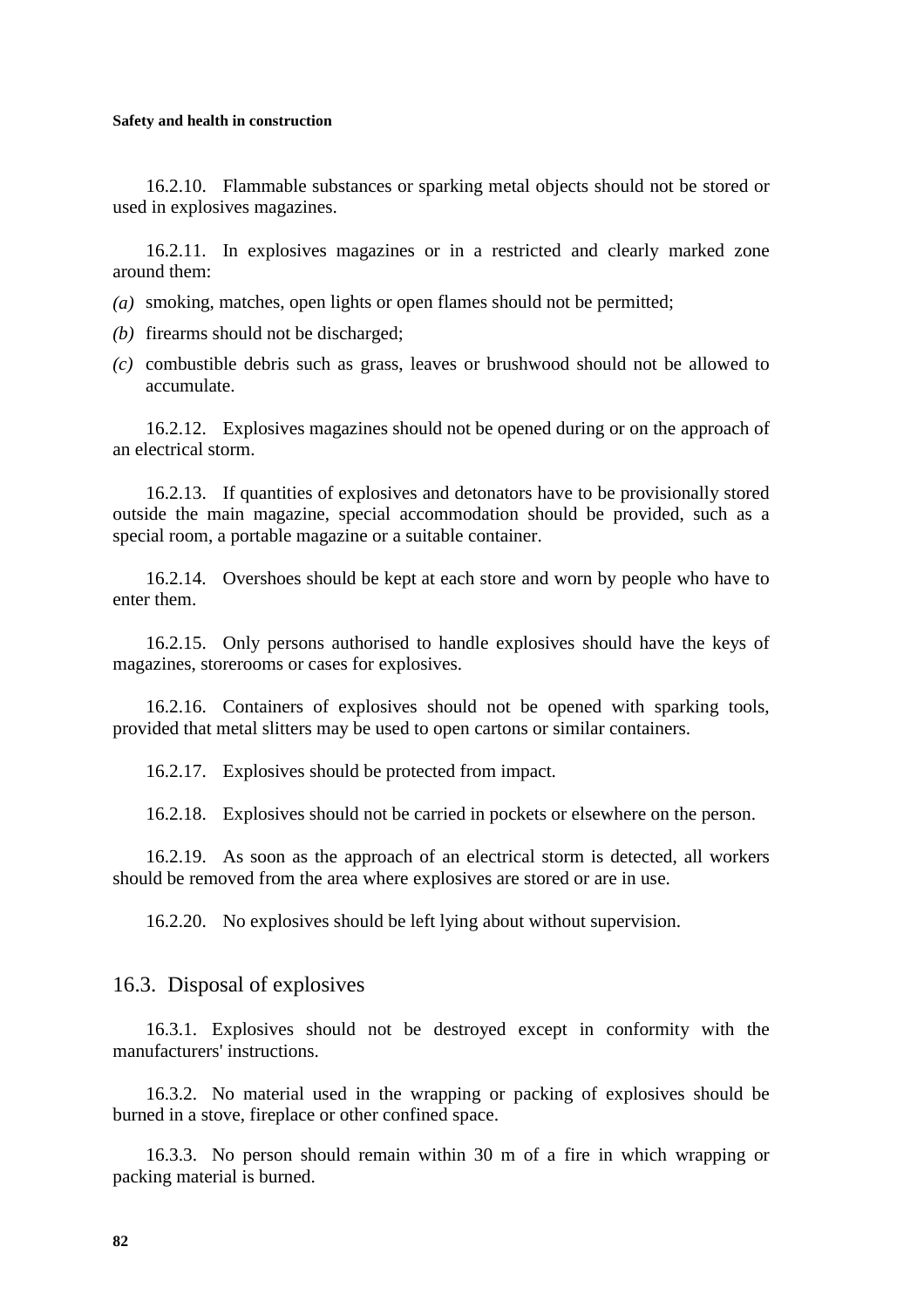# **17. Health hazards, first aid and occupational health services**

# 17.1. General requirements

17.1.1. For works which by their very nature expose workers to hazards arising from the use or presence of chemical, physical or biological agents and climatic conditions, appropriate preventive measures should be taken to avoid any danger to the safety and health of workers.

17.1.2. The preventive measures referred to in paragraph 17.1.1 should place emphasis on the need to eliminate or reduce the hazard at the source and in particular should require:

- *(a)* the replacement of hazardous substances, equipment or processes with substances, equipment or processes less harmful or hazardous to workers' safety and health;
- *(b)* the reduction of noise and vibration caused by equipment, machinery, installations and tools;
- *(c)* control of the release of harmful agents or chemicals into the working environment;
- *(d)* training in manual lifting;
- *(e)* proper working postures when workers are required to work in fixed working positions or when they are carrying out repetitive work;
- *(f)* appropriate protection against climatic conditions likely to jeopardise health;
- *(g)* where the foregoing measures are inappropriate:
	- i) instituting work practices which will eliminate or minimise danger to safety and health;
	- ii) supplying and requiring the use of personal protective equipment and clothing.

17.1.3. The employer should make arrangements for the identification and assessment by competent persons of health hazards presented by the use of different operations, plant, machinery, equipment, substances and radiations at the construction site and take appropriate preventive or control measures against the identified health risks in conformity with the national laws and regulations.

# 17.2. Occupational health services

17.2.1. The employer should provide for the setting up of or access to an occupational health service consistent with the objectives and principles of the Occupational Health Services Convention, 1985 (No. 161) and Recommendation (No. 171).

17.2.2. All workers should be subject to health surveillance.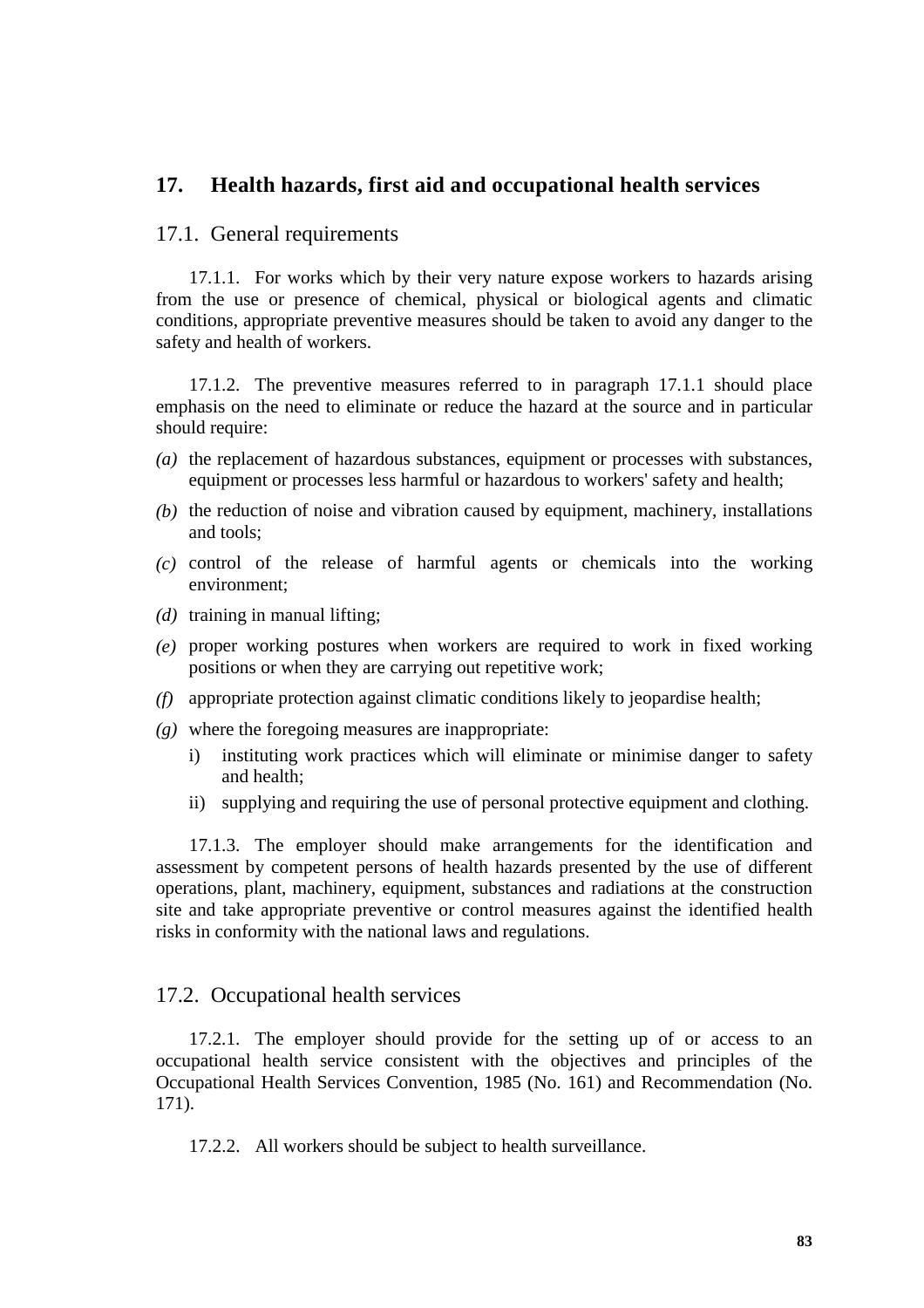17.2.3. Monitoring and control of the working environment and planning of safety and health precautions should be performed as prescribed by national laws and regulations.

17.2.4. A multiplicity of health hazards are present in construction work and every effort should be made to promote awareness of this fact and of the need to safeguard health.

17.2.5. Whenever new products, equipment and working methods are introduced, special attention should be paid to informing and training workers with respect to the implications for safety and health.

## 17.3. First aid

17.3.1. The employer should be responsible for ensuring that first aid, including the provision of trained personnel, is available. Arrangements should be made for ensuring the removal for medical attention of workers who have suffered an accident or sudden illness.

17.3.2. The manner in which first-aid facilities and personnel are to be provided should be prescribed by national laws or regulations, and drawn up after consulting the competent health authority and the most representative organisations of employers and workers concerned.

17.3.3. Where the work involves risk of drowning, asphyxiation or electric shock, first-aid personnel should be proficient in the use of resuscitation and other life-saving techniques and in rescue procedures.

17.3.4. Suitable rescue and resuscitation equipment, as required, including stretchers should be kept readily available at the construction site.

17.3.5. First-aid kits or boxes, as appropriate, should be provided at the workplaces, including isolated locations such as maintenance gangs, and on motor vehicles, locomotives, boats and floating equipment, and be protected against contamination by dust, moisture, etc.

17.3.6. First-aid kits and boxes should not contain anything besides material for first aid in emergencies.

17.3.7. First-aid kits and boxes should contain simple and clear instructions to be followed, be kept under the charge of a responsible person qualified to render first aid and be regularly inspected and kept properly stocked.

17.3.8. If a minimum number of workers as prescribed is employed in any shift, at least one suitably equipped first-aid room or station under the charge of qualified first-aid personnel or a nurse should be provided at a readily accessible place for treatment of minor injuries and as a rest place for seriously sick or injured workers.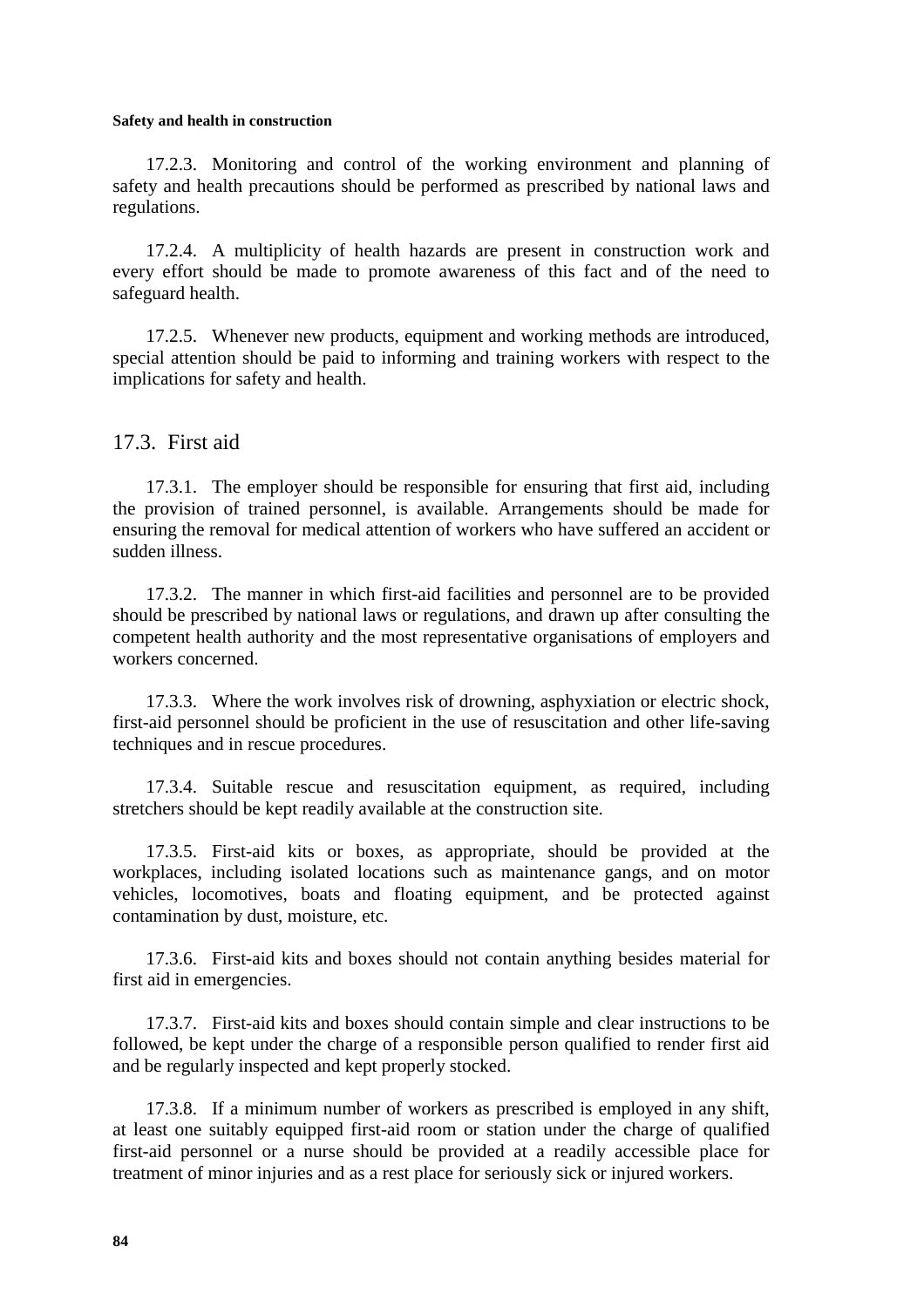# 17.4. Hazardous substances

17.4.1. An information system should be set up by the competent authority, using the results of international scientific research, to provide information for clients, architects, contractors, employers' and workers' representatives on the health risks associated with the hazardous substances used in the construction industry.

17.4.2. National laws and regulations should require that the manufacturers, importers and suppliers of hazardous products used in the construction industry should provide information with the products, in the appropriate language, on associated health risks and on the precautions to be taken.

17.4.3. In the use of materials that contain hazardous substances and in the removal and disposal of waste, the health of workers and of the public and the preservation of the environment should be safeguarded as prescribed by national laws and regulations.

17.4.4. Hazardous substances should be clearly labelled giving their relevant characteristics and instructions on their use. They should be handled under conditions prescribed by national laws and regulations or by the competent authority.

17.4.5. Containers of hazardous substances should carry or be accompanied by instructions for the safe handling of the contents and procedures to be followed in case of a spillage.

17.4.6. The competent authority, in consultation with the most representative organisations of employers and workers, should determine which hazardous substances should be prohibited from use in the construction industry.

17.4.7. Preference should be given to the application of hazardous substances by means other than spraying, such as by brush or roller, when feasible.

17.4.8. Where the use of toxic solvents, certain thinners, certain paints or volatile chemical substances cannot be avoided, special precautions should be taken such as providing general and local exhaust ventilation, and, if this is not practicable or is inadequate, respiratory protective equipment should be used. Such measures should be applied more rigorously in situations when such chemicals are heated or used in confined spaces. Paints and adhesives which present health hazards should be replaced with water-dispersed products.

17.4.9. Skin contact with hazardous chemicals should be avoided, particularly when dealing with chemicals which can penetrate through intact skin (e.g. certain wood preservatives) or can cause dermatitis (e.g. wet cement). Personal hygiene and the type of clothing worn should be such as to enable the rapid removal of any chemical from skin contact. Where allergic effects caused by certain materials could be reduced by introducing other additives, necessary steps should be taken to make use of these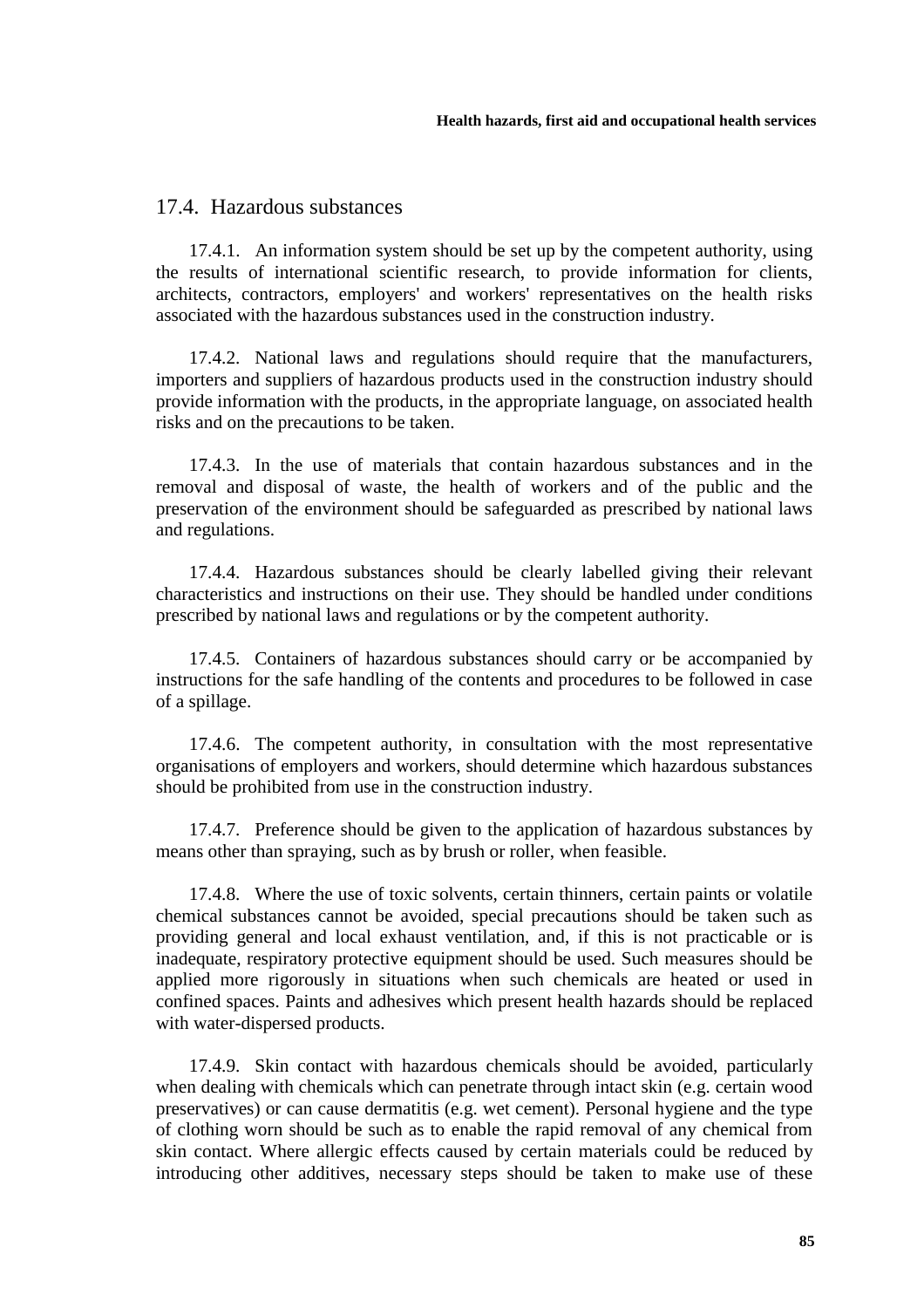additives preferably at the manufacturing stage (e.g. adding iron sulphate to cement and cement products containing hexavalent chromium).

17.4.10. When it is necessary to deal with proven carcinogenic substances, particularly in work involving bituminous or tar asphalt, asbestos fibres, pitch, some heavy oils, and some aromatic solvents, strict measures should be taken to avoid inhalation and skin contact. Particular care should be taken with substances where there is reliable evidence of suspected carcinogenic effects.

## 17.5. Dangerous atmospheres

17.5.1. Where workers are required to enter any area in which a toxic or harmful substance may be present, or in which there may be an oxygen deficiency or a flammable atmosphere, adequate measures should be taken to guard against danger.

17.5.2. The measures regarding dangerous atmospheres to be taken pursuant to paragraph 17.4.1 above should be prescribed by the competent authority and should include prior written authority or permission from a competent person, or any other system by which entry into any area in which a dangerous atmosphere may be present can be effected only after completing specified procedures.

17.5.3. No naked light or flame or hot work such as welding, cutting and soldering should be permitted inside a confined space or area unless it has been made completely free of the flammable atmosphere, tested and found safe by a competent person. Only non-sparking tools and flameproof hand lamps protected with guard and safety torches should be used inside such confined space or area for initial inspection, cleaning or other work required to be done for making the area safe.

17.5.4. No person should enter a confined space or area with a dangerous atmosphere or deficiency of oxygen unless:

- *(a)* the atmosphere has been found to be safe after suitable testing by a competent person (which should be repeated at suitable intervals);
- *(b)* adequate ventilation is provided.

17.5.5. If the conditions in the preceding paragraph cannot conveniently be fulfilled, persons may enter such spaces for prescribed periods using air lines or selfcontained breathing apparatus and safety harnesses with lifelines.

17.5.6. While a worker is in a confined space:

- *(a)* adequate facilities and equipment including breathing apparatus, resuscitation apparatus and oxygen should be readily available for rescue purposes;
- *(b)* a fully trained attendant or attendants should be stationed at or near the opening;
- *(c)* suitable means of communication should be maintained between the worker and the attendant or attendants.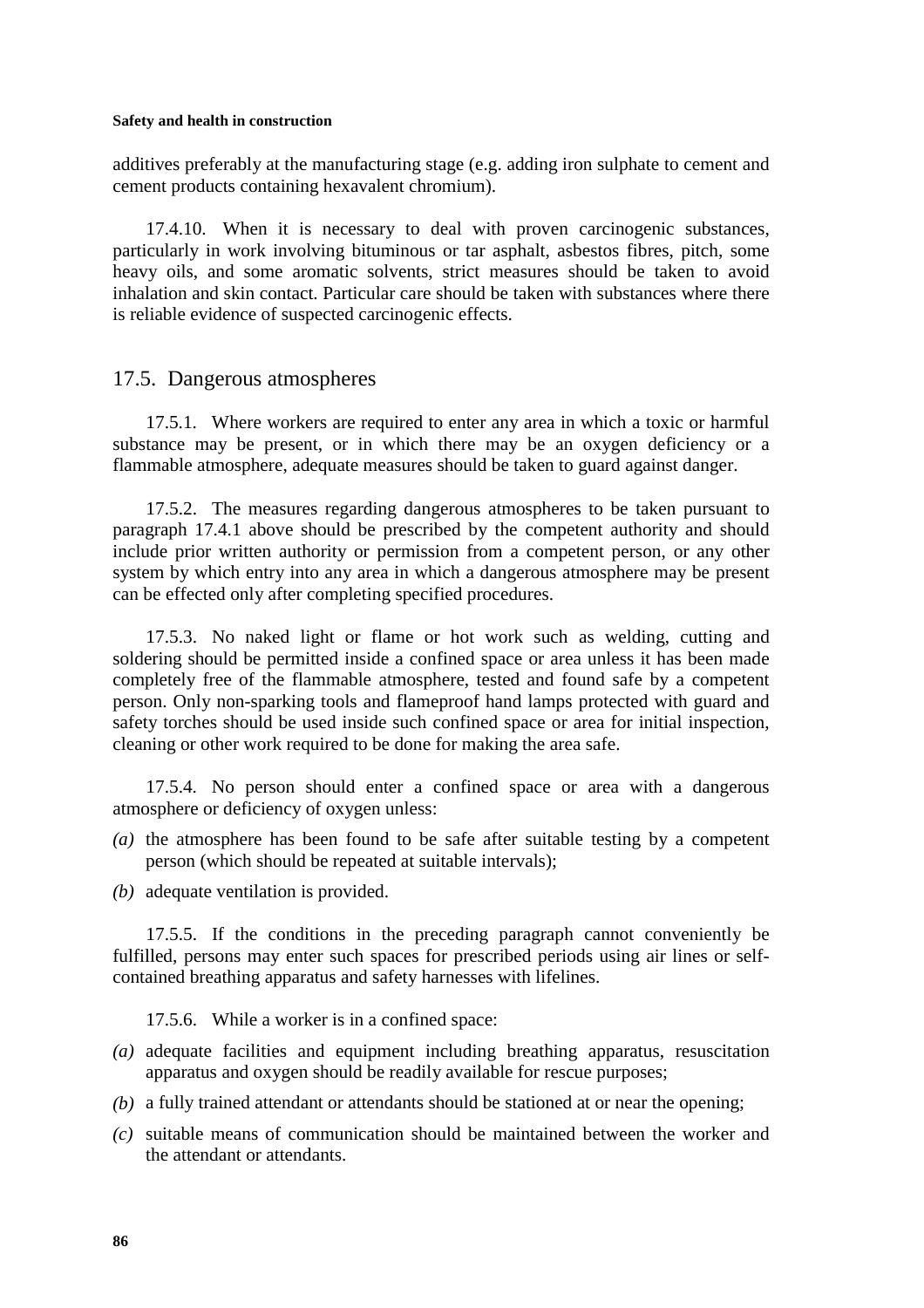## 17.6. Radiation hazards

### **Ionising radiations**

17.6.1. Stringent safety regulations should be drawn up and enforced by the competent authority with respect to construction workers engaged in the construction, maintenance, renovation, demolition or dismantling of any buildings in which there is a risk of exposure to ionising radiations, in particular in the nuclear power industry, and in work using radioactive sources or inside structures containing natural radioactive materials.

17.6.2. Relevant provisions of the ILO code of practice on *Radiation protection of workers (Ionising radiations)* should be followed.

### **Non-ionising radiations**

17.6.3. Workers performing operations where they are exposed to non-ionising radiations should be provided with adequate protection, and particularly in welding, torch cutting and soldering operations, with eye and face protection.

17.6.4. For the purpose of detecting pre-cancerous lesions of the skin, workers continually working under non-ionising radiation exposure, including exposure to the sun, should be under medical surveillance, where appropriate.

## 17.7. Heat stress, cold and wet conditions

17.7.1. Whenever heat stress, cold or wet conditions are such that they can lead to impairment of health or extreme discomfort, preventive measures should be taken, such as:

- *(a)* proper design of the workload and workstation, with special regard to workers in cabins, and command or driving operations;
- *(b)* training, to enable detection of early signs of disorders;
- *(c)* supply of protective equipment;
- *(d)* routine medical surveillance.

17.7.2. When working in hot conditions, preventive measures to avoid heat stress should include rest in cool areas and an adequate supply of drinking water.

# 17.8. Noise and vibration

17.8.1. Employers should provide protection for workers from the harmful effects of noise and vibration from machines and work processes, by measures including:

*(a)* replacing hazardous machines and processes by less hazardous ones;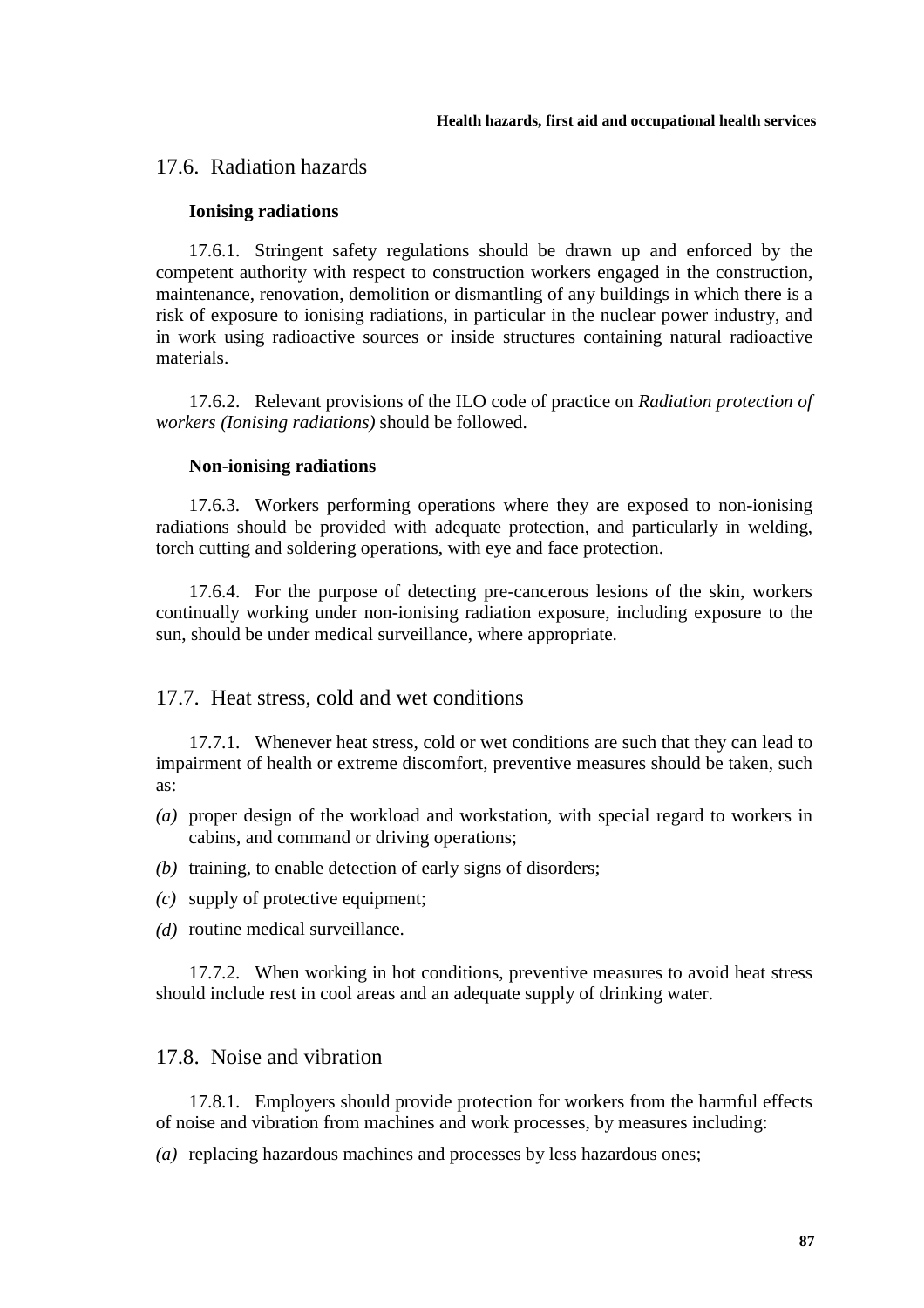- *(b)* reducing the exposure of workers;
- *(c)* providing personal hearing protection.

17.8.2. Employers should consider the following developments and improvements in machines and processes:

- *(a)* pneumatic drills and jackhammers to be replaced by hydraulic and electropneumatic hammers;
- *(b)* remote operation for vibrators, jackhammers and drills;
- *(c)* acoustic enclosure and improved design for compressed air discharges, and the cutters, blades and exhausts of internal combustion engines as well as the engines themselves;
- *(d)* better means of supporting or holding manually operated tools in order to reduce the effects of vibration or better vibration damping on vehicle controls and seats.

17.8.3. Employers should give priority to the reduction of the duration of workers' exposure to noise and vibration when operating:

- *(a)* jackhammers, drills and compressors;
- *(b)* high impact noise tools such as cartridge-operated guns;
- *(c)* manually operated vibratory tools, especially those operated upwards or in a cold environment.

17.8.4. Employers should provide personal protective equipment where the harmful effects of noise and vibration will be experienced by workers; this should include:

- *(a)* hearing protection in accordance with national laws and regulations, which can be worn with a safety helmet;
- *(b)* in the case of vibration, suitable protective gloves.

# 17.9. Biological agents

17.9.1. In areas where biological agents pose a hazard, preventive measures should be taken which take account of the mode of transmission; in particular:

- the provision of sanitation and information for workers;
- action against vectors, such as rats and insects;
- chemical prophylaxis and immunisation;
- the availability of antidotes and suitable preventive and curative medicine, mainly in rural areas;
- the supply of protective clothing and other appropriate precautions.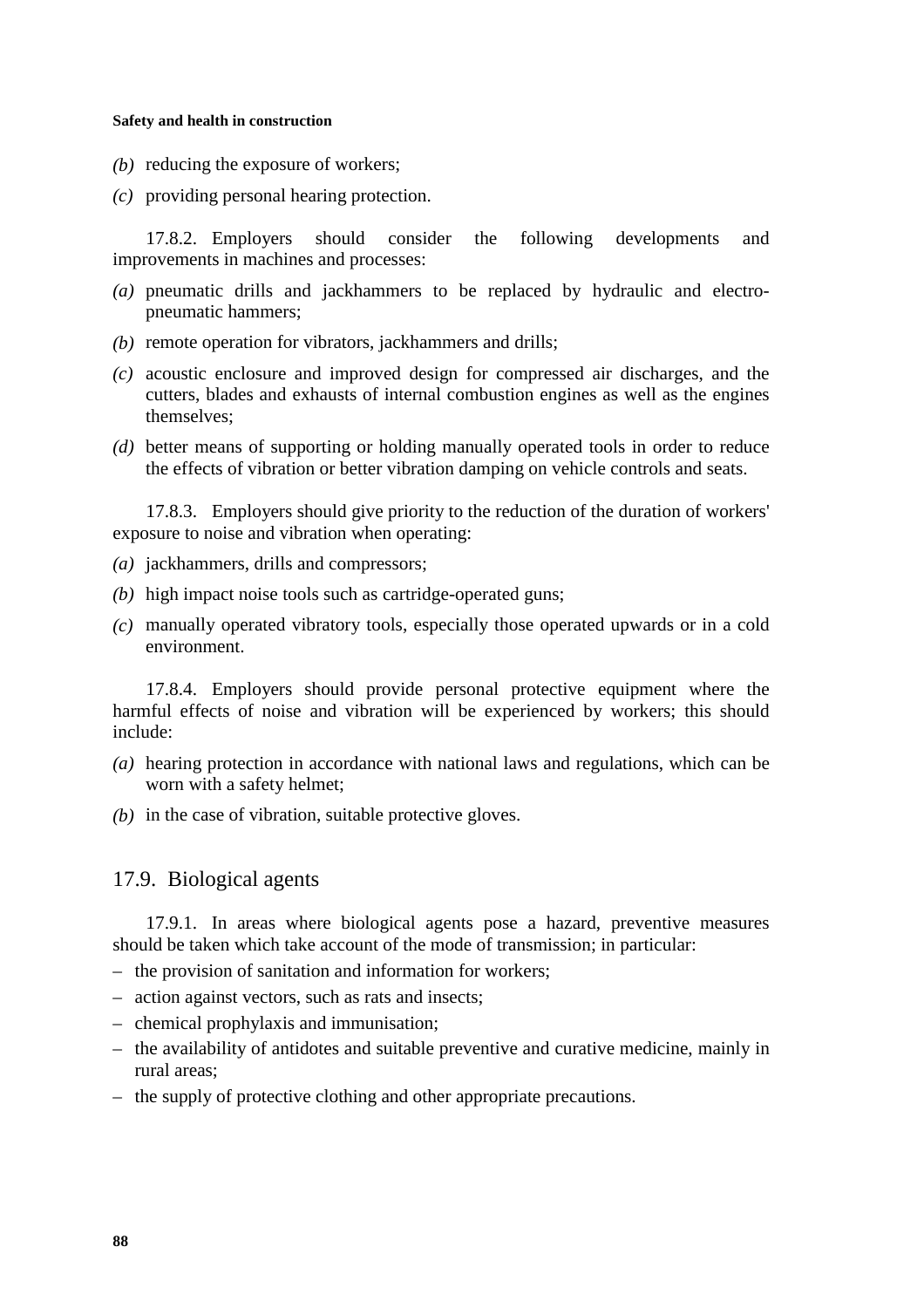# 17.10. Additional provisions

17.10.1. The manual lifting of weights which presents a safety and health risk to workers should be avoided by reducing the weight, by the use of mechanical devices or by other means.

17.10.2. Waste should not be destroyed or otherwise disposed of on a construction site in a manner which is liable to be injurious to health.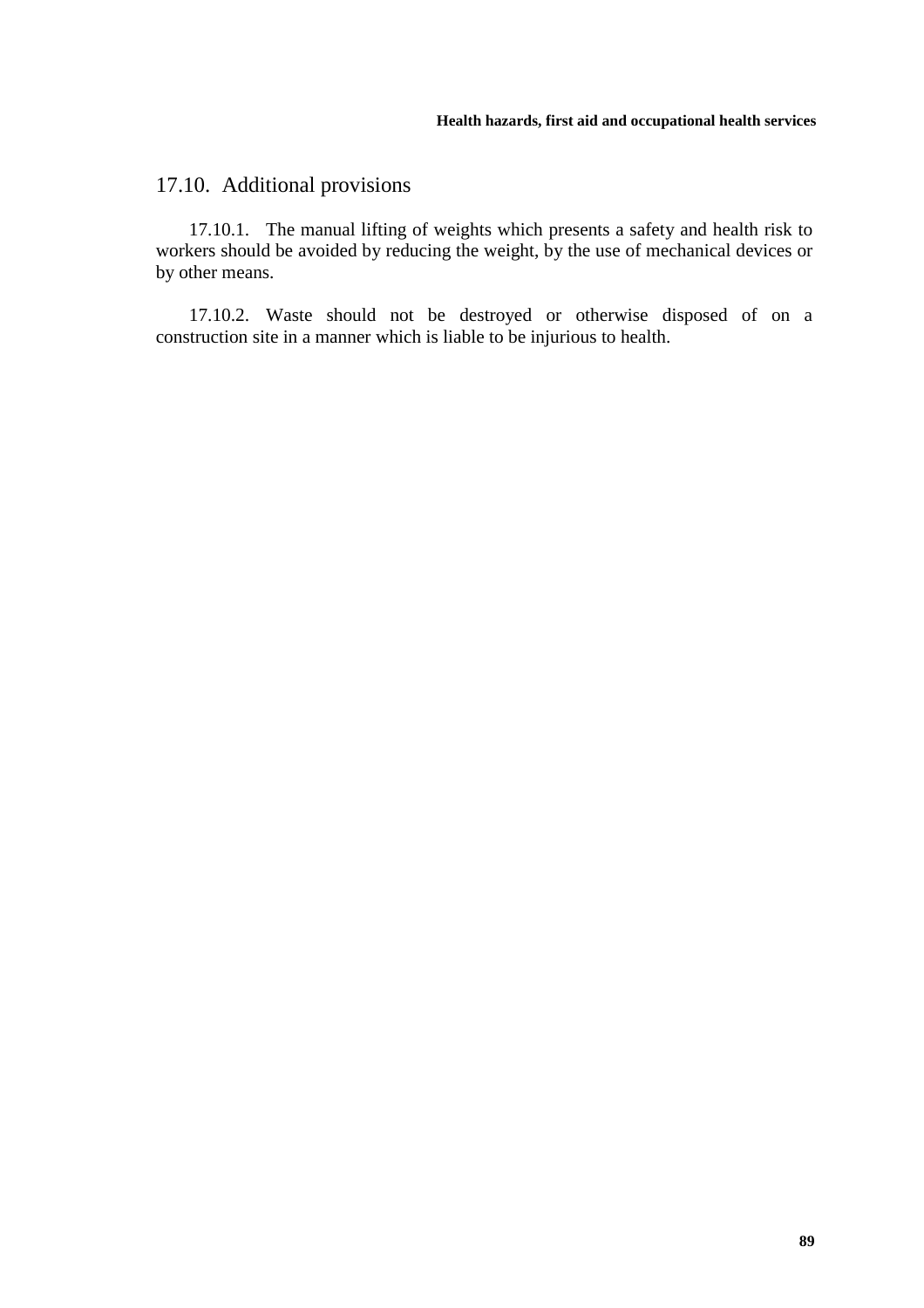# **18. Personal protective equipment and protective clothing**

## 18.1. General provisions

18.1.1. Where adequate protection against the risk of accident or injury to health, including exposure to adverse conditions, cannot be ensured by other means, suitable personal protective equipment and protective clothing, having regard to the type of work and risks, should be provided and maintained by the employer, without cost to the workers, as may be prescribed by national laws or regulations.

18.1.2. Personal protective equipment and protective clothing should comply with standards set by the competent authority, taking into account as far as possible ergonomic principles.

18.1.3. Employers should provide the workers with the appropriate means to enable them to use the individual protective equipment and should require and ensure its proper use.

18.1.4. A competent person having a full understanding of the nature of the hazard and the type, range and performance of the protection required should:

*(a)* select suitable items of personal protective equipment and protective clothing;

*(b)* arrange that they are properly stored, maintained, cleaned and, if necessary for health reasons, disinfected or sterilised at suitable intervals.

18.1.5. Workers should be required to make proper use of and to take good care of the personal protective equipment and protective clothing provided for their use.

18.1.6. Workers should be instructed in the use of personal protective equipment and protective clothing.

18.1.7. Workers working alone on construction sites in confined spaces, enclosed premises or in remote or inaccessible places should be provided with an appropriate alarm and the means of rapidly summoning assistance in an emergency.

# 18.2. Types

18.2.1. Where necessary, workers should be provided with and wear the following personal protective equipment and protective clothing:

- *(a)* safety helmets or hard hats to protect the head from injury due to falling or flying objects, or due to striking against objects or structures;
- *(b)* clear or coloured goggles, a screen, a face shield or other suitable device when likely to be exposed to eye or face injury from airborne dust or flying particles, dangerous substances, harmful heat, light or other radiation, and in particular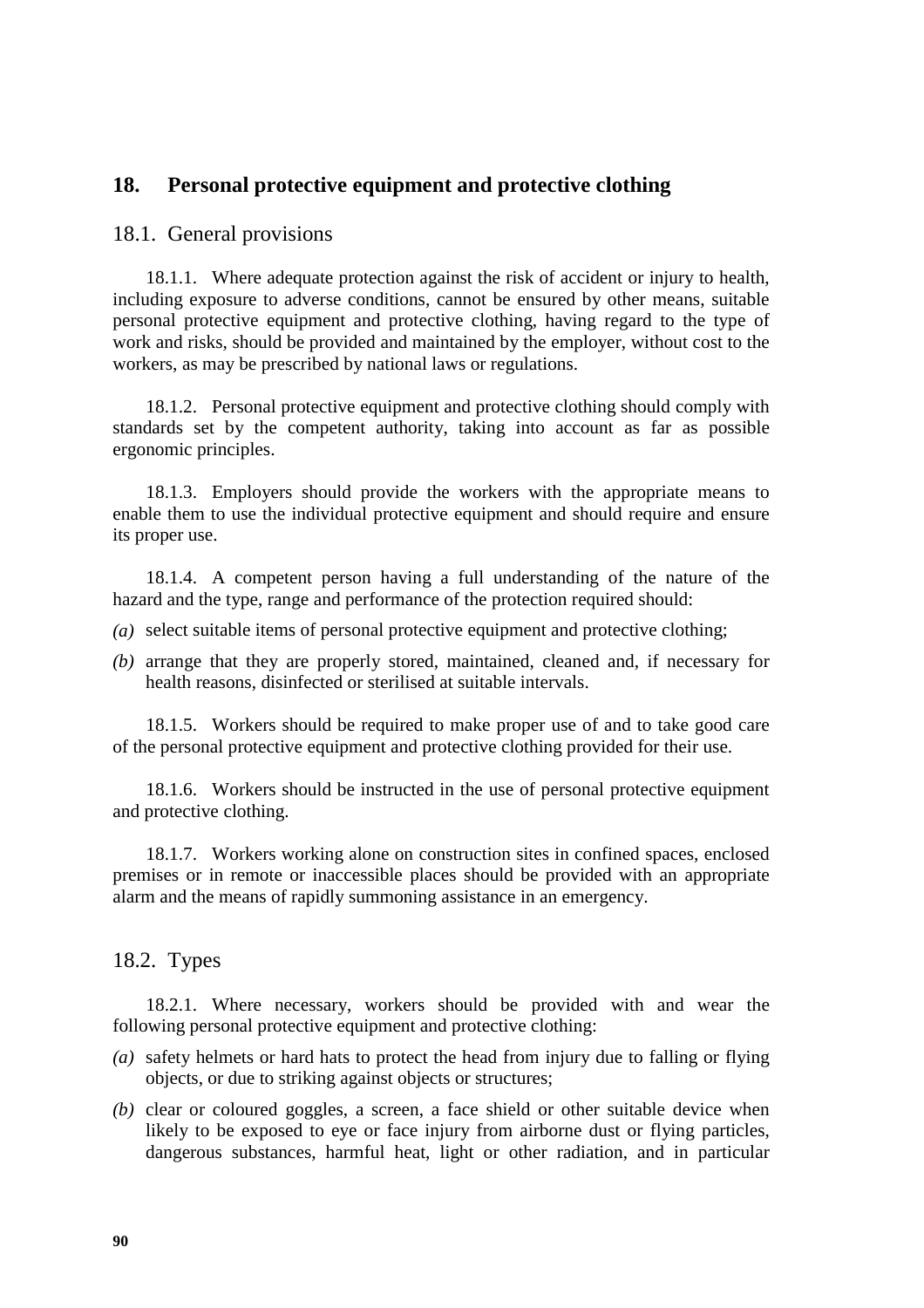### **Personal protective equipment and protective clothing**

during welding, flame cutting, rock drilling, concrete mixing or other hazardous work;

- *(c)* protective gloves or gauntlets, appropriate barrier creams and suitable protective clothing to protect hands or the whole body as required when exposed to heat radiation or while handling hot, hazardous or other substances which might cause injury to the skin;
- *(d)* footwear of an appropriate type when employed at places where there is the likelihood of exposure to adverse conditions or of injury from falling or crushing objects, hot or hazardous substances, sharp-edged tools or nails and slippery or icecovered surfaces;
- *(e)* respiratory protective equipment, suitable for the particular environment, when workers cannot be protected against airborne dust, fumes, vapours or gases by ventilation or other means;
- *(f)* a suitable air line or self-contained breathing apparatus when employed in places likely to have an oxygen deficiency:
- *(g)* respirators, overalls, head coverings, gloves, tight-fitting boiler suits, impermeable footwear and aprons appropriate to the risks of radioactive contamination in areas where unsealed radioactive sources are prepared or used:
- *(h)* waterproof clothing and head coverings when working in adverse weather conditions;
- *(i)* safety harnesses with independently secured lifelines where protection against falls cannot be provided by other appropriate means;
- *(j)* life vests and life preservers where there is a danger of falling into water;
- *(k)* distinguishing clothing or reflective devices or otherwise conspicuously visible material when there is regular exposure to danger from moving vehicles.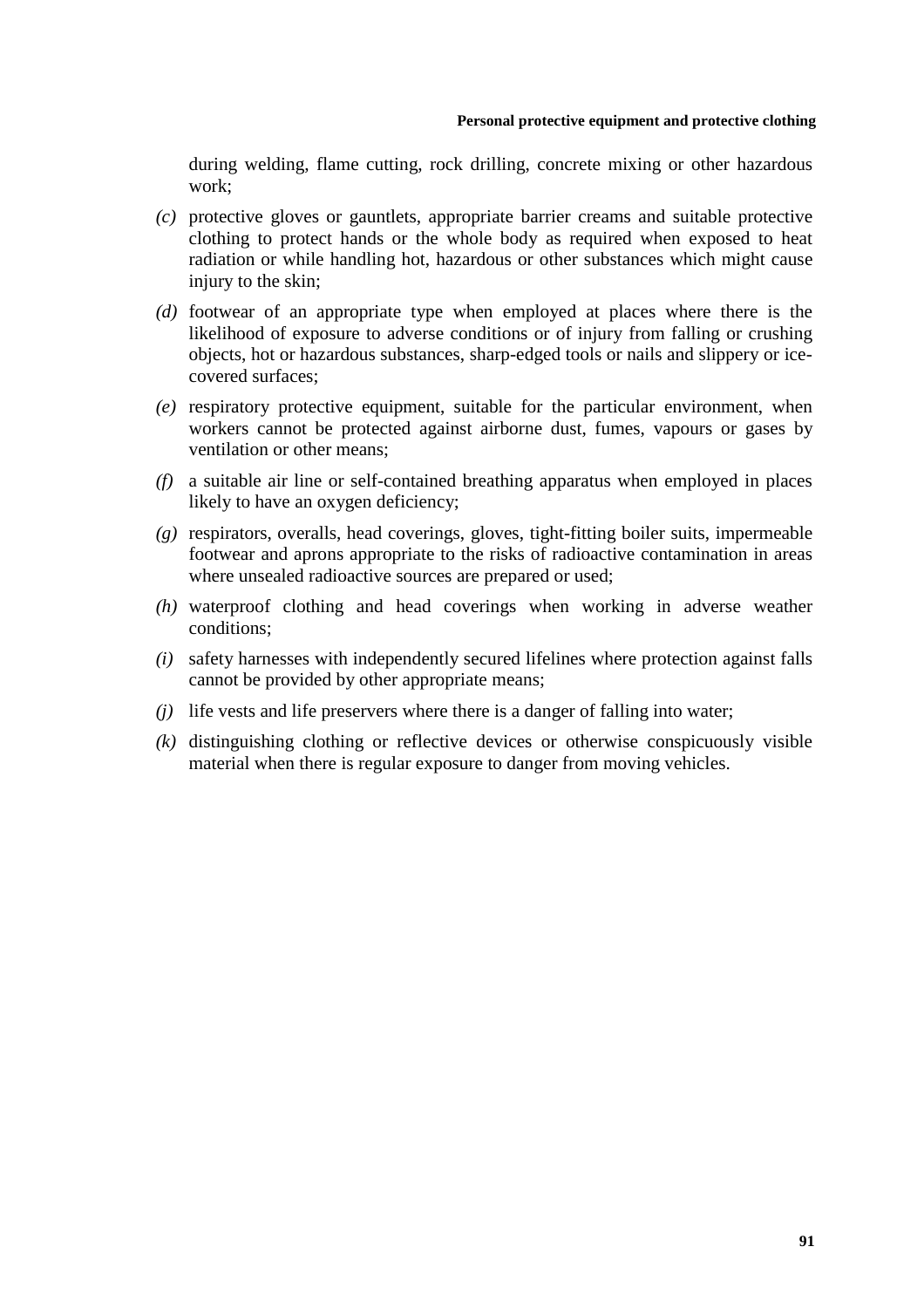# **19. Welfare**

## 19.1. General provisions

19.1.1. At or within reasonable access of every construction site an adequate supply of wholesome drinking water should be provided.

19.1.2. At or within reasonable access of every construction site, the following facilities should, depending on the number of workers and the duration of the work, be provided, kept clean and maintained:

- *(a)* sanitary and washing facilities or showers;
- *(b)* facilities for changing and for the storage and drying of clothing;
- *(c)* accommodation for taking meals and for taking shelter during interruption of work due to adverse weather conditions.

19.1.3. Men and women workers should be provided with separate sanitary and washing facilities.

## 19.2. Drinking water

19.2.1. All drinking water should be from a source approved by the competent authority.

19.2.2. Where such water is not available, the competent authority should ensure that the necessary steps are taken to make any water to be used for drinking fit for human consumption.

19.2.3. Drinking water for common use should only be stored in closed containers from which the water should be dispensed through taps or cocks.

19.2.4. If drinking water has to be transported to the worksite, the transport arrangements should be approved by the competent authority.

19.2.5. The transport tanks, storage tanks and dispensing container should be designed, used, cleaned and disinfected at suitable intervals in a manner approved by the competent authority.

19.2.6. Water that is unfit to drink should be conspicuously indicated by notices prohibiting workers from drinking it.

19.2.7. A supply of drinking water should never be connected to a supply of water that is unfit to drink.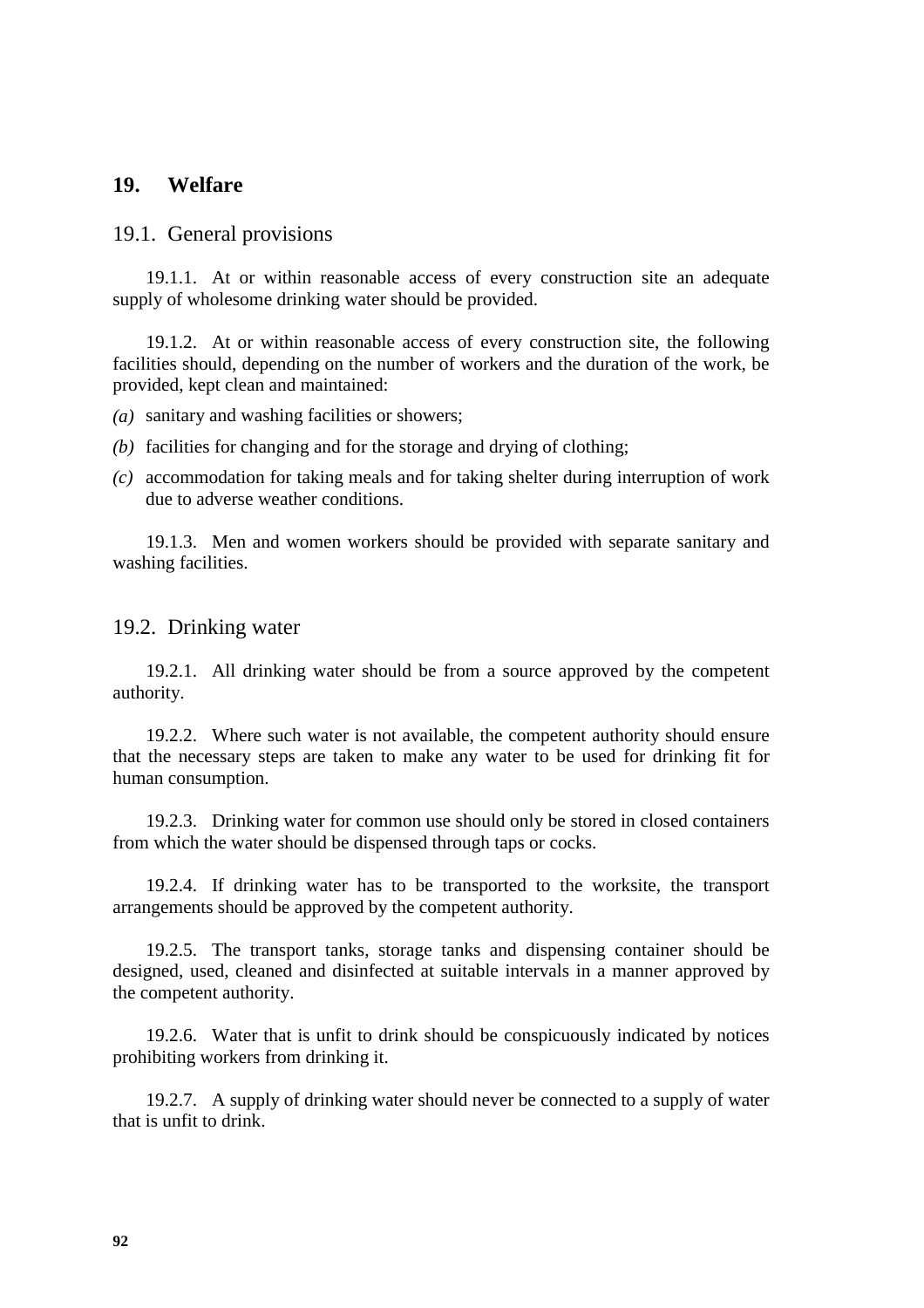## 19.3. Sanitary facilities

19.3.1. The scale of provision of toilet or sanitary facilities, and the construction and installation of water flush toilets, privies, chemical closets, plumbing or other toilet fixtures should comply with the requirements of the competent authority.

19.3.2. No toilet other than a water flush toilet should be installed in any building containing sleeping, eating or other living accommodation and should be adequately ventilated and not open directly into occupied rooms.

19.3.3. Adequate washing facilities should be provided as near as practicable to toilet facilities.

## 19.4. Washing facilities

19.4.1. The number and standard of construction and maintenance of washing facilities should comply with the requirements of the competent authority.

19.4.2. Washing facilities should not be used for any other purpose.

19.4.3. Where workers are exposed to skin contamination by poisonous, infectious or irritating substances, or oil, grease or dust, there should be a sufficient number of appropriate washing facilities or shower-baths supplied with hot and cold water.

## 19.5. Cloakrooms

19.5.1. Cloakrooms should be provided for workers at easily accessible places and not be used for any other purpose.

19.5.2. Cloakrooms should be provided with suitable facilities for drying wet clothes and for hanging clothing including, where necessary to avoid contamination, suitable lockers separating working from street clothes.

19.5.3. Suitable arrangements should be made for disinfecting cloakrooms and lockers in conformity with the requirements of the competent authority.

# 19.6. Facilities for food and drink

19.6.1. In appropriate cases, depending on the number of workers, the duration of the work and its location, adequate facilities for obtaining or preparing food and drink at or near a construction site should be provided, if not otherwise available.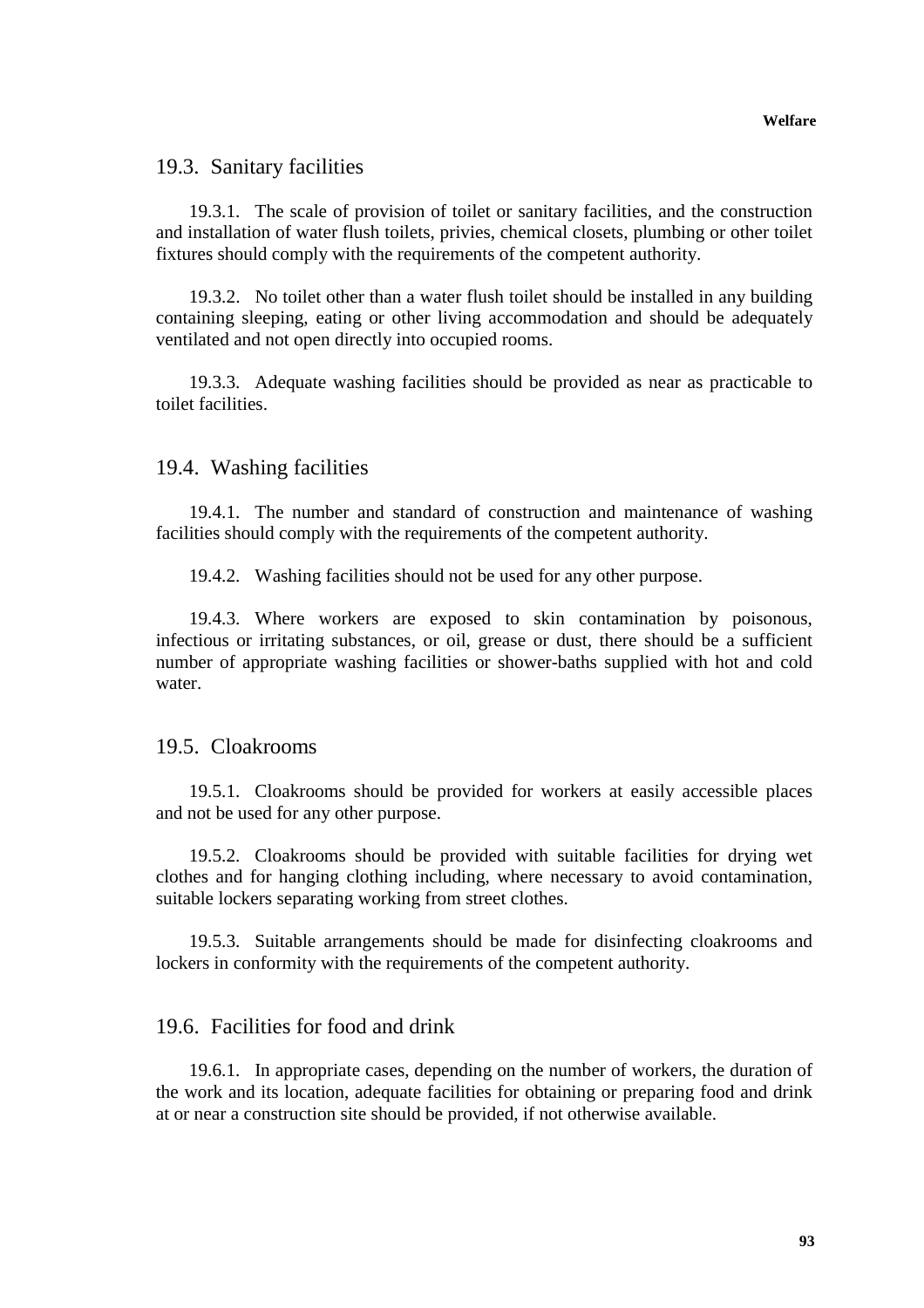# 19.7. Shelters

19.7.1. Shelters should, as far as practicable, provide facilities for washing, taking meals and for drying and storing clothing, unless such facilities are available in the vicinity.

# 19.8. Living accommodation

19.8.1. Suitable living accommodation should be made available for the workers at construction sites which are remote from their homes, where adequate transportation between the site and their homes or other suitable living accommodation is not available. Men and women workers should be provided with separate sanitary, washing and sleeping facilities.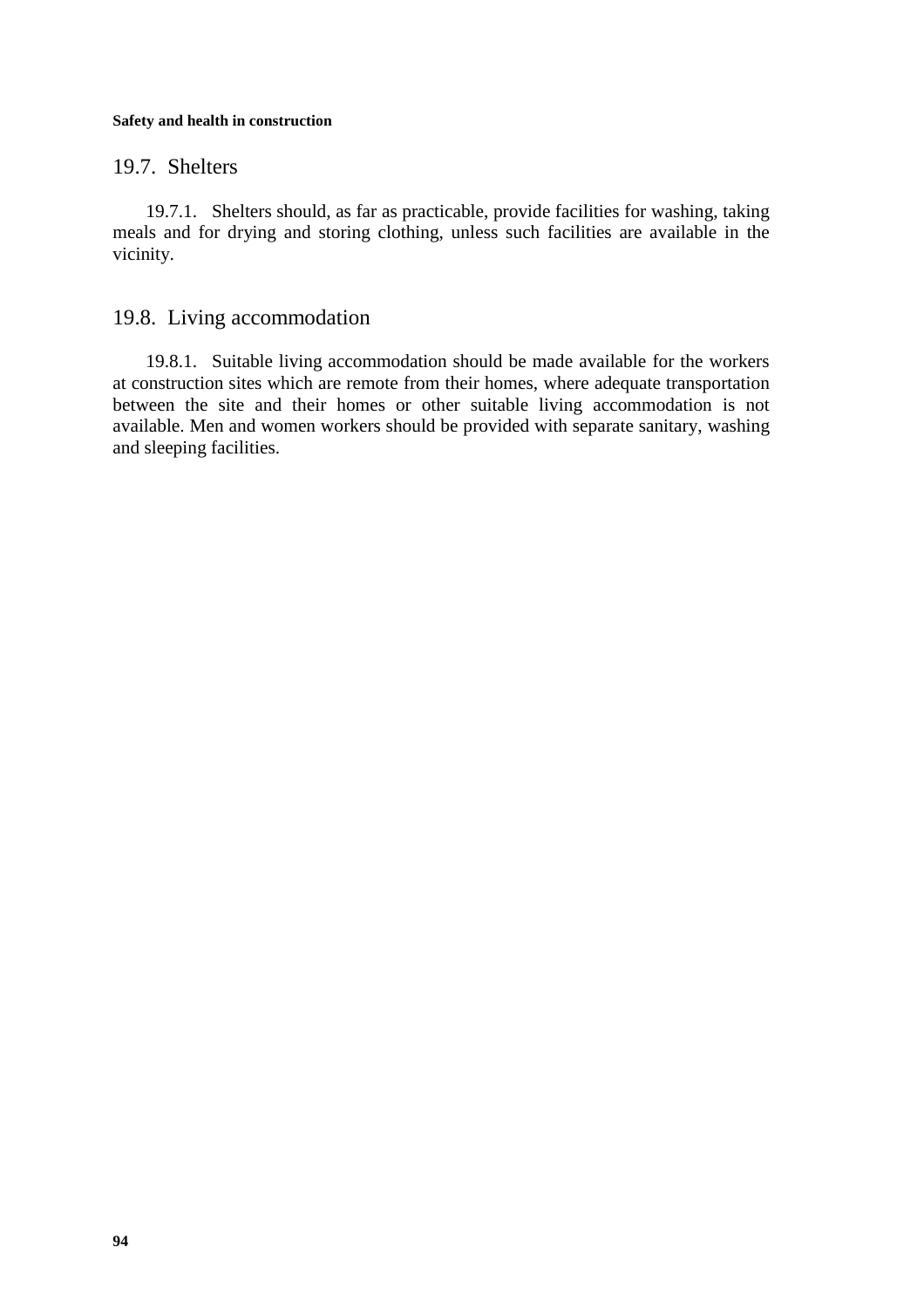# **20. Information and training**

20.1. Workers should be adequately and suitably:

- *(a)* informed of potential safety and health hazards to which they may be exposed at their workplace;
- *(b)* instructed and trained in the measures available for the prevention and control, and protection against, those hazards.

20.2. No person should be employed in any work at a construction site unless that person has received the necessary information, instruction and training so as to be able to do the work competently and safely. The competent authority should, in collaboration with employers, promote training programmes to enable all the workers to read and understand the information and instructions related to safety and health matters.

20.3. The information, instruction and training should be given in a language understood by the worker and written, oral, visual and participative approaches should be used to ensure that the worker has assimilated the material.

20.4. National laws or regulations should prescribe:

- *(a)* the nature and length of training or retraining required for various categories of workers employed in construction projects;
- *(b)* that the employer has the duty to set up appropriate training schemes or arrange to train or retrain various categories of workers.

20.5. Every worker should receive instruction and training regarding the general safety and health measures common to the construction site, which should include:

- *(a)* general rights and duties of workers at the construction site;
- *(b)* means of access and egress both during normal working and in an emergency;
- *(c)* measures for good housekeeping;
- *(d)* location and proper use of welfare amenities and first-aid facilities provided in pursuance of the relevant provisions of this code;
- *(e)* proper use and care of the items of personal protective equipment and protective clothing provided to the worker;
- *(f)* general measures for personal hygiene and health protection;
- *(g)* fire precautions to be taken;
- *(h)* action to be taken in case of an emergency;
- *(i)* requirements of relevant safety and health rules and regulations.

20.6. Copies of the relevant safety and health rules, regulations and procedures should be available to workers upon the commencement of and upon any change of employment.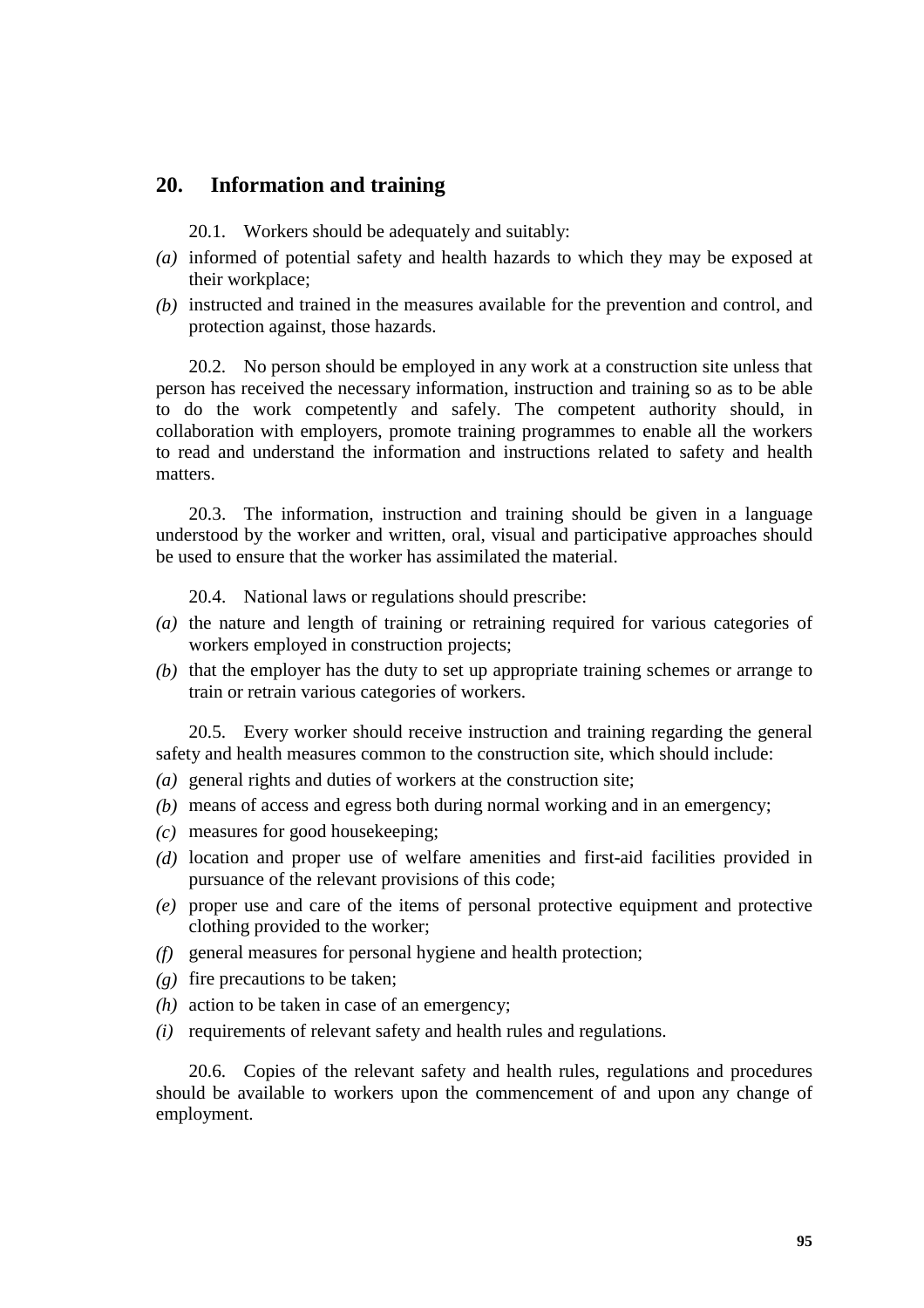20.7. Specialised instruction and training should be given to:

- *(a)* drivers and operators of lifting appliances, transport vehicles, earth-moving and materials-handling equipment and plant, and machinery or equipment of a specialised or dangerous nature;
- *(b)* workers engaged in the erection or dismantling of scaffolds;
- *(c)* workers engaged in excavations deep enough to cause danger, or shafts, earthworks, underground works or tunnels;
- *(d)* workers handling explosives or engaged in blasting operations;
- *(e)* workers engaged in pile-driving;
- *(f)* workers working in compressed air, cofferdams and caissons;
- *(g)* workers engaged in the erection of prefabricated parts or steel structural frames and tall chimneys, and in concrete work, formwork and such other work;
- *(h)* workers handling hazardous substances;
- *(i)* workers working as signallers;
- *(j)* other specialised categories of workers.

20.8. Wherever required by national laws and regulations, only drivers, operators or attendants holding a certificate of proficiency or licence should be employed to operate particular vehicles, lifting appliances, boilers or other equipment.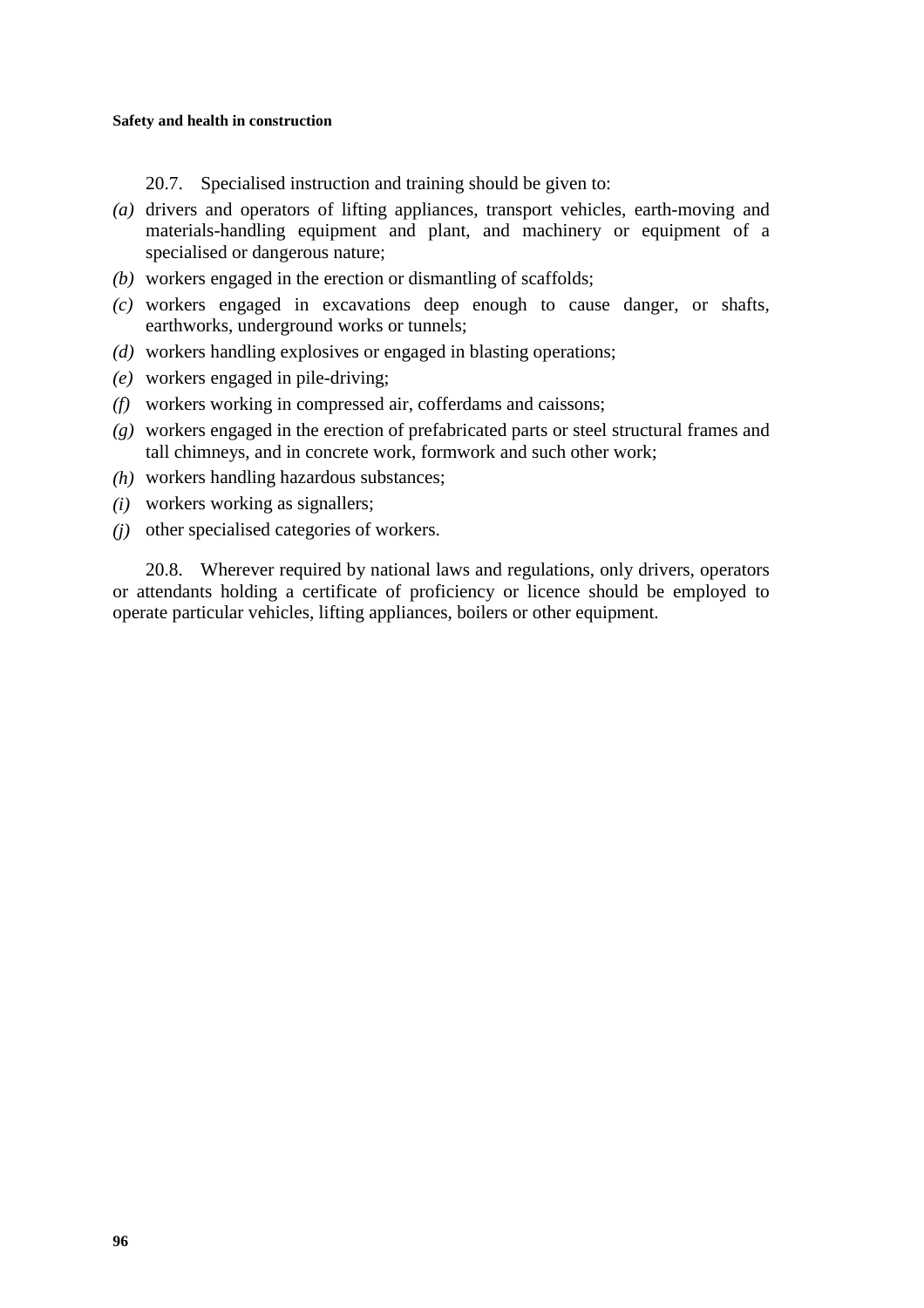# **21. Reporting of accidents and diseases**

21.1. National laws or regulations should provide for the reporting of occupational accidents and diseases to the competent authority.

21.2. All accidents to workers causing loss of life or serious injury should be reported forthwith to the competent authority and an investigation of these accidents should be made.

21.3. Other injuries causing incapacity for work for periods of time as may be specified in national laws or regulations, and prescribed occupational diseases should be reported to the competent authority within such time and in such form as may be specified.

21.4. Dangerous occurrences such as:

*(a)* explosions and serious fires;

*(b)* the collapse of cranes, derricks or other lifting appliances;

*(c)* the collapse of buildings, structures or scaffolds, or parts thereof,

should be reported forthwith to the competent authority in such form and manner as may be prescribed, whether any personal injury has been caused or not.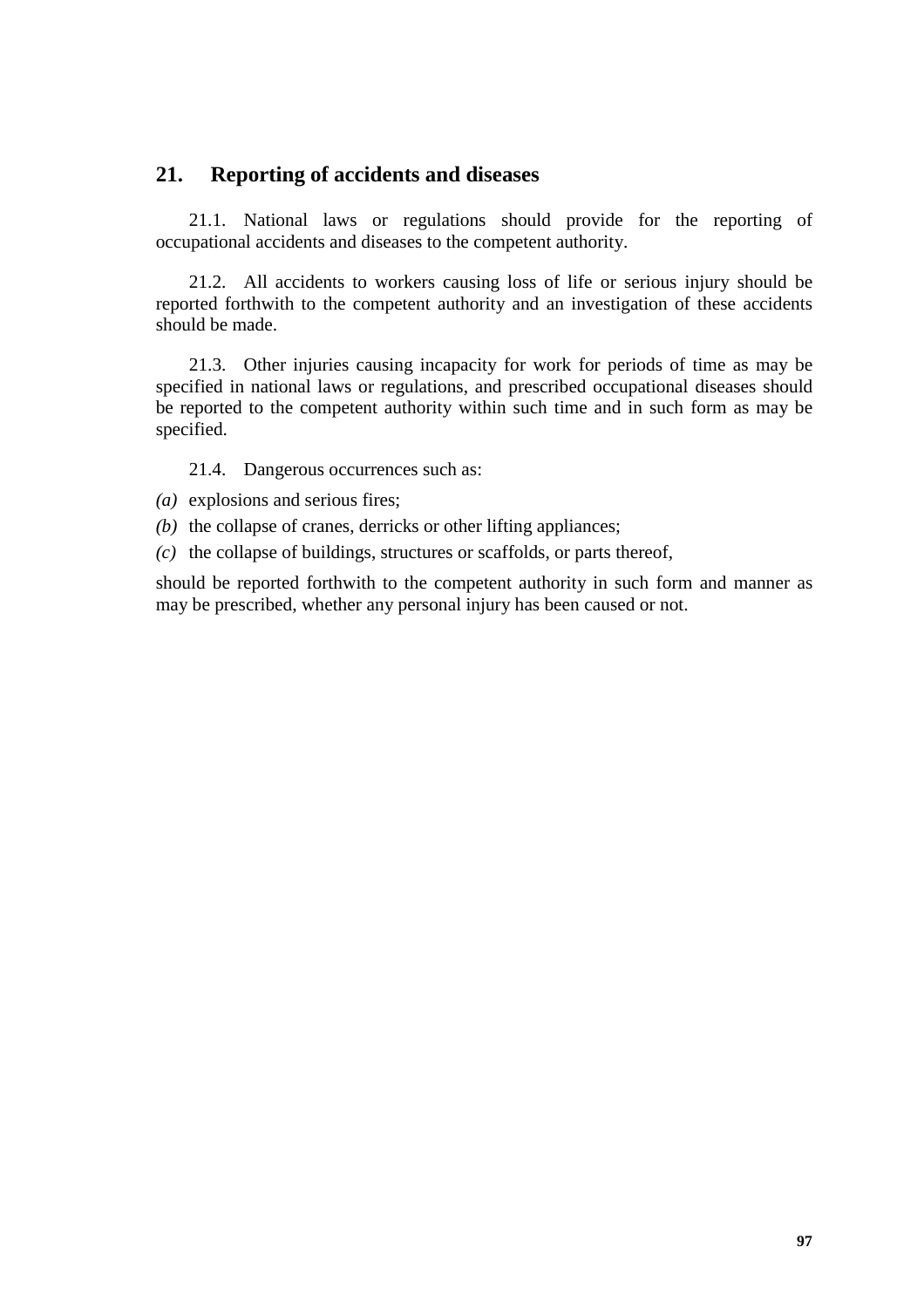# **Appendix**

## Bibliography

## I. ILO publications

Listed below are various Conventions, Recommendations, codes of practice, guides and other ILO publications, which may assist the reader seeking further information about safety and health in construction.

Although this list is current as of the date of publication of this code of practice, the ILO is constantly publishing new material; for the most up-to-date information the reader is advised to contact:

- ILO Publications, International Labour Office, CH-1211 Geneva 22, Switzerland;
- International Occupational Safety and Health Information Centre (CIS), International Labour Office, Geneva, or any available CIS National Centre;
- any available ILO local or regional office.

## Conventions

- *No. Title*
- 81 Labour Inspection in Industry and Commerce, 1947
- 115 Protection of Workers against Ionising Radiations, 1960
- 119 Guarding of Machinery, 1963
- 121 Benefits in the Case of Employment Injury, 1964
- 127 Maximum Permissible Weight to Be Carried by One Worker, 1967
- 136 Protection against Hazards of Poisoning Arising from Benzene, 1971
- 138 Minimum Age for Admission to Employment, 1973
- 139 Prevention and Control of Occupational Hazards caused by Carcinogenic Substances and Agents, 1974
- 148 Protection of Workers against Occupational Hazards in the Working Environment Due to Air Pollution, Noise and Vibration, 1977
- 152 Occupational Safety and Health in Dock Work, 1979
- 155 Occupational Safety and Health and the Working Environment, 1981
- 160 Labour Statistics, 1985
- 161 Occupational Health Services, 1985
- 162 Safety in the Use of Asbestos, 1986
- 167 Safety and Health in Construction, 1988
- 170 Safety in the Use of Chemicals at Work, 1990

## Recommendations

### *No. Title*

- 81 Labour Inspection, 1947
- 97 Protection of the Health of Workers in Places of Employment, 1953
- 114 Protection of Workers against Ionising Radiations, 1960
- 118 Guarding of Machinery, 1963
- 121 Benefits in the Case of Employment Injury, 1964
- 128 Maximum Permissible Weight to Be Carried by One Worker, 1967
- 144 Protection against Hazards of Poisoning Arising from Benzene, 1971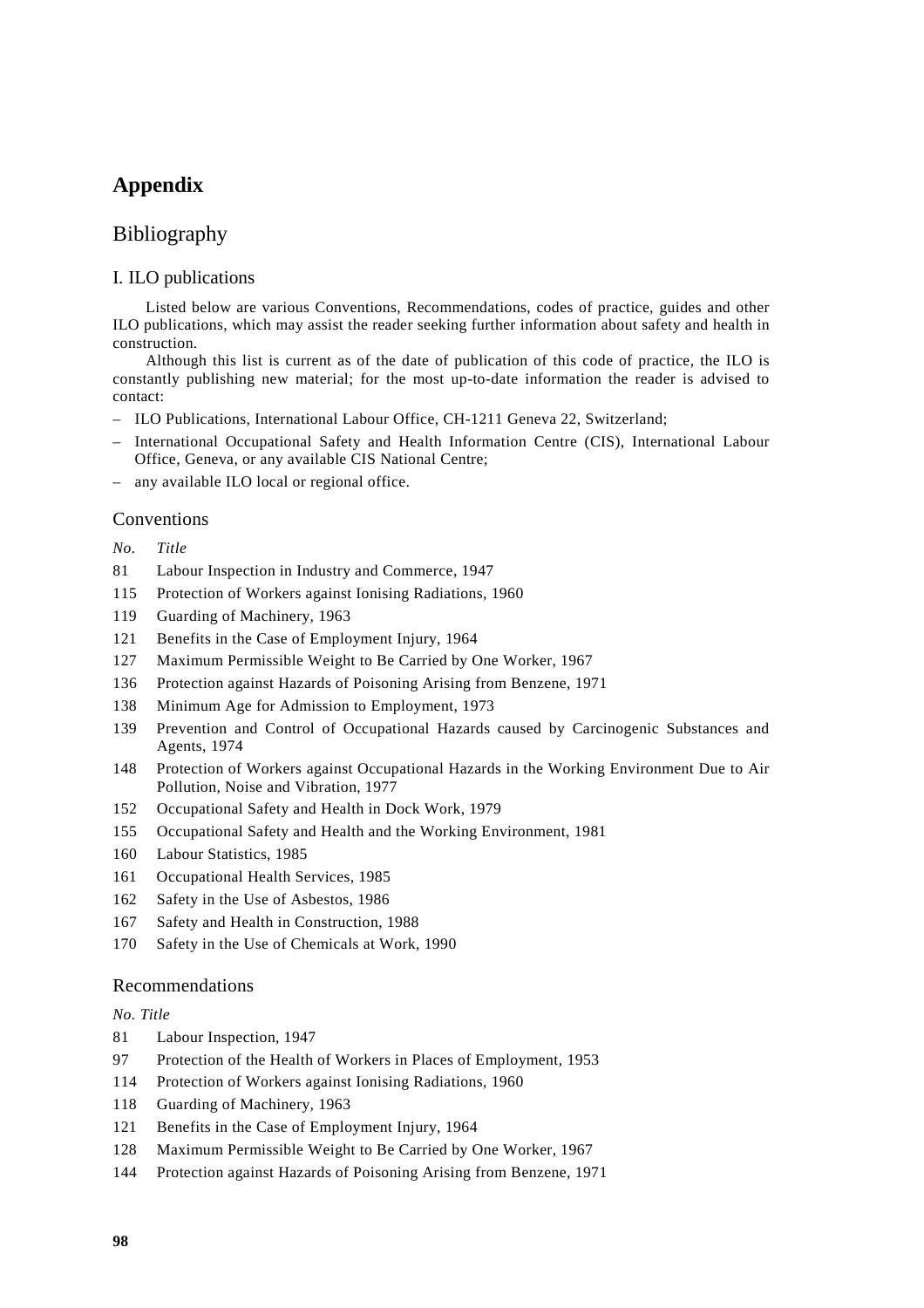#### **Appendix**

- 146 Minimum Age for Admission to Employment, 1973
- 147 Prevention and Control of Occupational Hazards caused by Carcinogenic Substances and Agents, 1974
- 156 Protection of Workers against Occupational Hazards in the Working Environment Due to Air Pollution, Noise and Vibration, 1977
- 160 Occupational Safety and Health in Dock Work, 1979
- 164 Occupational Safety and Health and the Working Environment, 1981
- 170 Labour Statistics, 1985
- 171 Occupational Health Services, 1985
- 172 Safety in the Use of Asbestos, 1986
- 175 Safety and Health in Construction, 1988
- 177 Safety in the Use of Chemicals at Work, 1990

#### Codes of practice

Safe construction and installation of electric passenger, goods and service lifts. 1972. 108 pp.

Safety and health in building and civil engineering work. 1972. 386 pp.

Safety and health in shipbuilding and ship repairing. 1974. 260 pp.

Safety and health in dock work. 1977. 221 pp.

Safe design and use of chain saws. 1978. 71 pp.

Occupational exposure to airborne substances harmful to health. 1980. 44 pp.

Safety and health in the construction of fixed offshore installations in the petroleum industry. 1981. 135 pp.

Protection of workers against noise and vibration in the working environment. 1984. 90 pp.

Safety in the use of asbestos. 1984. 116 pp.

Radiation protection of workers (Ionising radiations). 1987. 71 pp.

Safety, health and working conditions in the transfer of technology to developing countries. 1988. 81 pp.

Prevention of major industrial accidents. 1991. 108 pp.

#### Guides and manuals

Manual of industrial radiation protection (six parts). 1963-68.

Guide to the prevention and suppression of dust in mining, tunnelling and quarrying. 1965. 421 pp.

Labour inspection, purposes and practice. 1973. 234 pp.

Working conditions and environment: A workers' education manual. 1983. 81 pp.

Accident prevention: A workers' education manual. 1986. 175 pp.

Safety, health and working conditions: Training manual. Joint Industrial Safety Council of Sweden/ILO. 1987. 106 pp.

Training manual on safety and health in construction. 1987. 347 pp.

Major hazard control: A practical manual. 1988. 296 pp.

Training manual on safety, health and welfare on construction sites. 1990. 210 pp.

#### Occupational Safety and Health Series

- No. 22 Guidelines for the use of ILO international classification of radiographs of pneumoconioses. Revised edition 1980. 48 pp.
- No. 37 Occupational exposure limits for airborne toxic substances. 1981. 290 pp.
- No. 38 Safe use of pesticides. 1977. 42 pp.
- No. 39 Occupational cancer: Prevention and control. 1977. 36 pp.
- No. 42 Building work: A compendium of occupational safety and health practice. 1979. 256 pp.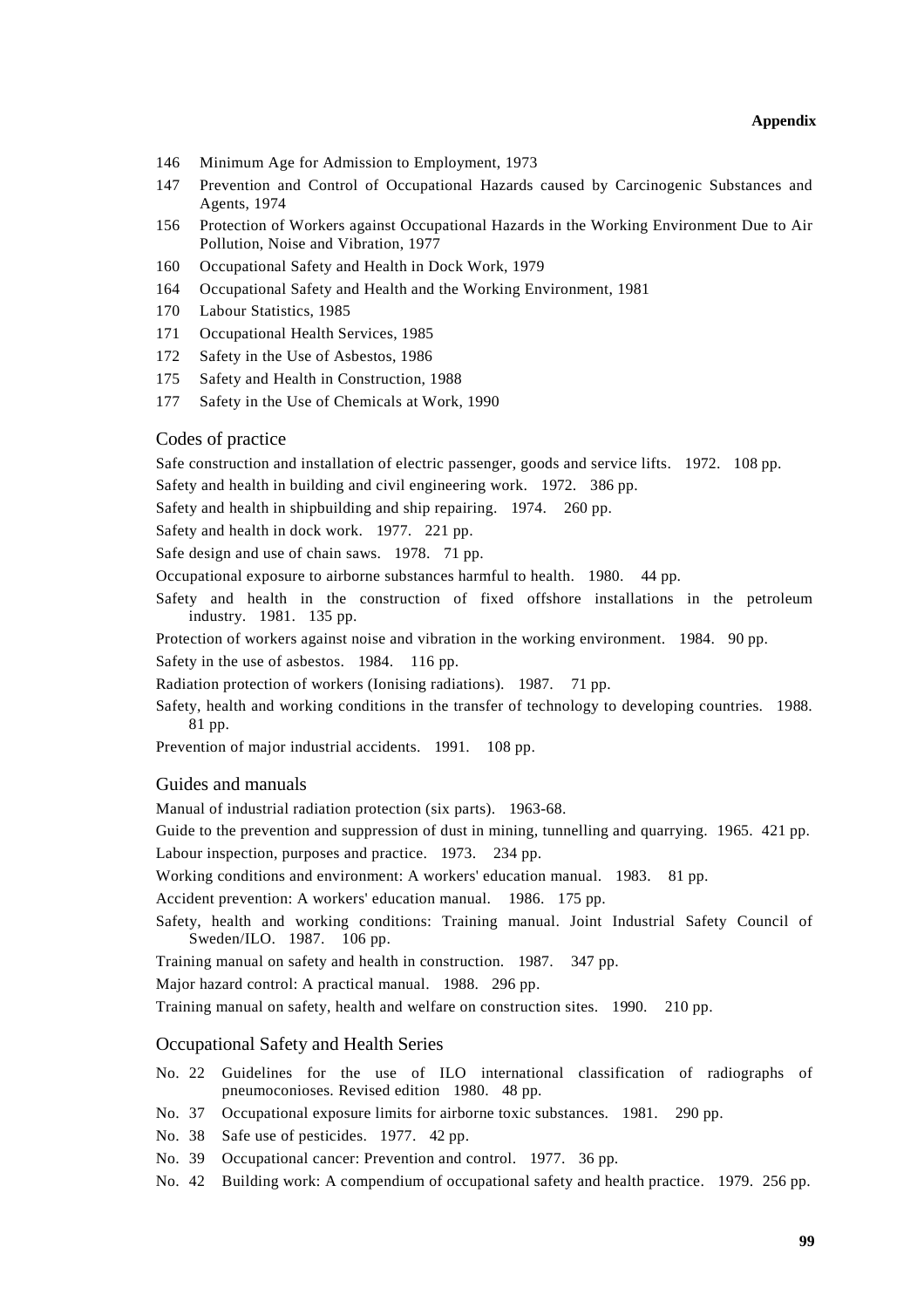- No. 43 Optimisation of the working environment: New trends. 1979. 421 pp.
- No. 44 Ergonomic principles in the design of hand tools. 1980. 93 pp.
- No. 45 Civil engineering work: A compendium of occupational safety practice. 1981. 153 pp.
- No. 46 Prevention of occupational cancer: International Symposium. 1982. 658 pp.
- No. 49 Dermatoses et professions. 1983. 95 pp. (French only).
- No. 50. Human stress, work and job satisfaction: A critical approach. 1983. 72 pp.
- No. 51 Stress in industry: Causes, effects and prevention. 1984. 70 pp.
- No. 52 Success with occupational safety programmes. 1984. 148 pp.
- No. 53 Occupational hazards from non-ionising electromagnetic radiation. 1985. 133 pp.
- No. 54 The cost of occupational accidents and diseases. 1986. 142 pp.
- No. 55 The provisions of the Basic Safety Standards for Radiation Protection relevant to the protection of workers against ionising radiations. 1985. 23 pp.
- No. 56 Psychosocial factors at work: Recognition and control. 1986. 89 pp.
- No. 57 Protection of workers against radio-frequency and microwave radiation: A technical review. 1986. 81 pp.
- No. 58 Ergonomics in developing countries: An international symposium. 1987. 646 pp.
- No. 59 Maximum weights in load lifting and carrying. 1988. 38 pp.
- No. 60 Safety in the use of industrial robots. 1989. 69 pp.
- No. 61 Working with visual display units. 1989. 57 pp.
- No. 62 Guidelines for the radiation protection of workers in industry (Ionising radiation). 1989. 36 pp.
- No. 63 The organisation of first aid in the workplace. 1989. 73 pp.
- No. 64 Safety in the use of mineral and synthetic fibres. 1990. 94 pp.
- No. 65 International data on anthropometry. 1990. 113 pp.
- No. 66 International directory of occupational safety and health institutions. 1990. 272 pp.
- No. 67 Occupational lung diseases: Prevention and control. 1991. 85 pp.

#### ILO Industrial committees and analogous meetings

The improvement of working conditions and of the working environment in the construction industry, Report II, Building, Civil Engineering and Public Works Committee, Tenth Session, Geneva, 1983.

#### Other ILO publications

Encyclopaedia of occupational health and safety. Third ed., 1983. 1176 pp. + 1361 pp.

Guidelines for the use of ILO international classification of radiographs of pneumoconioses. 1980. 48 pp.

Automation, work organisation and occupational stress. 1984. 188 pp.

Managing construction projects – A guide to processes and procedures. Edited by A. D. Austen and R. H. Neale. 1984. 158 pp.

Safety and health practices of multinational enterprises. 1984. 90 pp.

Introduction to working conditions and environment. Edited by J.-M. Clerc. 1985. 323 pp.

Register of lifting appliances and items of loose gear (Model form and certificates as required by ILO Convention No. 152). 1985. 16 pp.

Technology and employment in industry. Edited by A. S. Bhalla. 1985. 436 pp.

## II. International Social Security Association (ISSA) publications

Various publications in different sectors of industry, including construction. Information can be obtained from: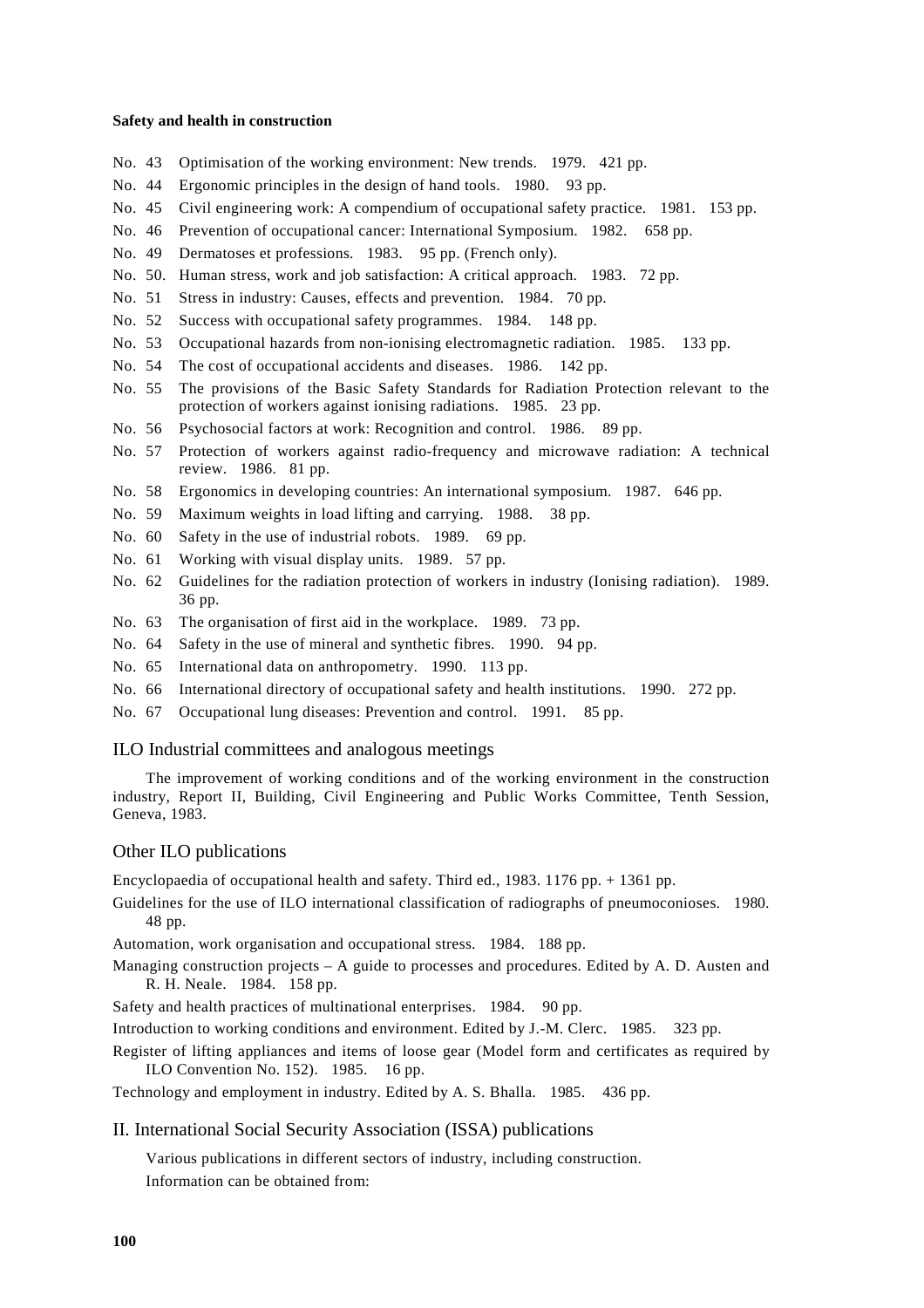## **Appendix**

- ISSA Secretariat, CH-1211 Geneva 22, Switzerland;
- ISSA International Section for the Construction Industry: Secretariat, Organisme professionnel de prevention du bâtiment et des travaux publics (OPPBTP), Tour Amboise, 204, Rond-Point du Pont-de-Sévres, F-925 16 Boulogne-Bilancourt, France.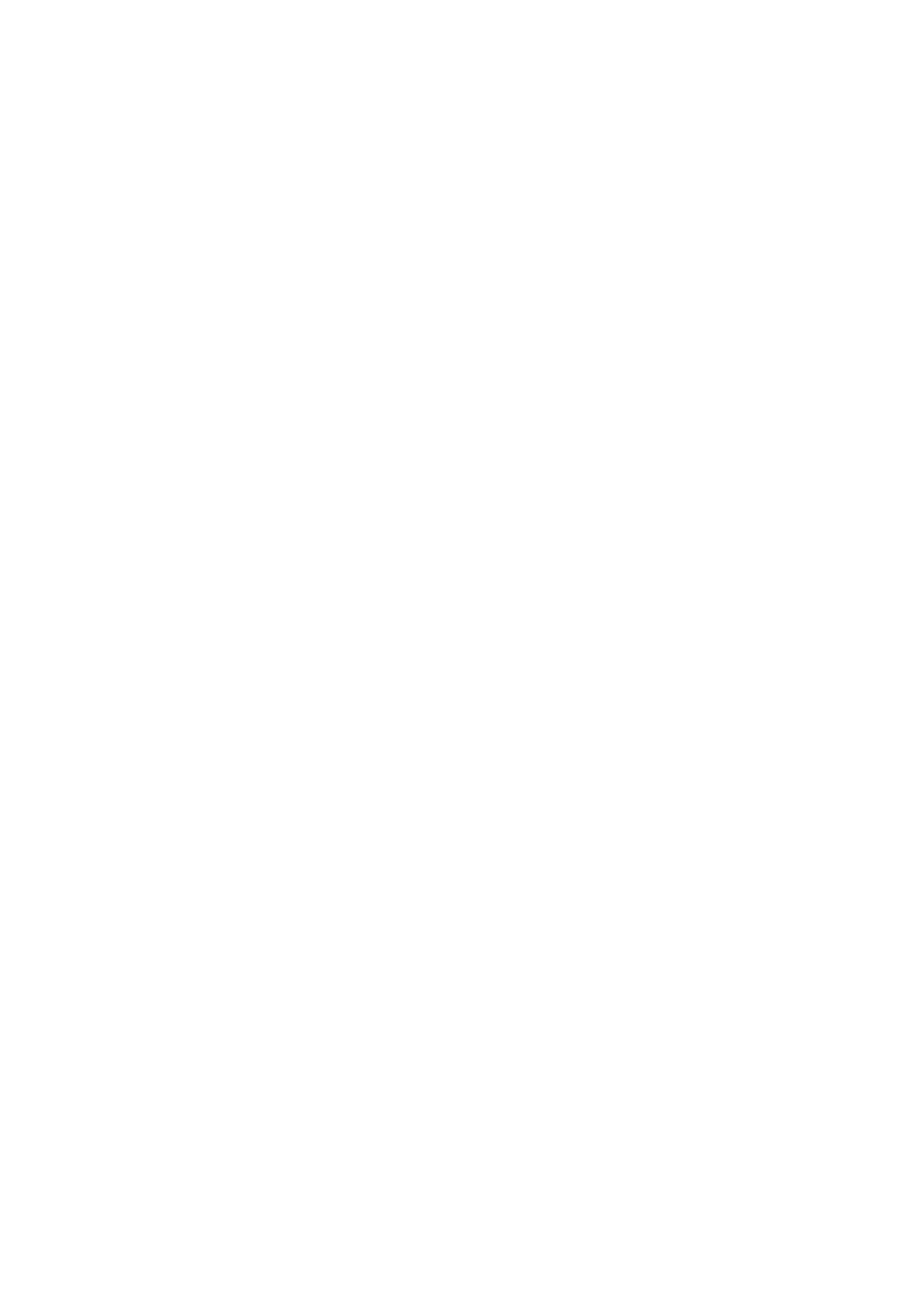Access and egress, means of for cabs, lifting appliances 5.1.16 for cofferdam and caissons 10.1.1 for demolition operations 14.1.5 for elevated workplaces 8.1.3 for fire-extinguishing equipment 3.6.10 for scaffolds 4.1.2 for tall chimneys 8.3.6 for transport, earth-moving and materialshandling equipment 6.1.3 underground 9.3.1.5 for workplaces 3.2.1 Accidents, occupational reporting to and investigation by competent authority 21.1-21.3 Agents, biological 17.9 preventive measures 17.9.1 Airline breathing apparatus *see* Protective equipment, respiratory Airlines compressors 7.10.8-7.10.10; 10.3.4, 10.3.5 for pile-drivers 12.1.9 for pneumatic tools 7.3.1, 7.3.2; 7.3.4 Air supply, compressed general provisions 10.1 for pneumatic tools 7.3.2 for work in compressed air 10.2.15-10.2.20 for work in tunnels 10.3.6-10.3.8 Air locks *see* Locks, man Locks, medical Air receivers general requirements 7.10.12-7.10.17 Alarms for assistance, confined space working 18.1.7 fire 3.6.16 Appliances *see* Lifting appliances Architects general duties of 2.6.1-2.6.4 Asbestos and asbestos-containing materials dismantling or breaking 14.6 removal of 14.6 use of 14.6 Asphalt, cold tar 17.4.10 Asphalt plants, mobile general provisions 6.5.1-6.5.5 maintenance 6.5.12 operation 6.5.6-6.5.12 Atmospheres, dangerous for confined working space, general provisions 17.5.6 for entry, into general

provisions 17.5.4-17.5.6 flame proof hand lamp, use of 17.5.3 general provisions 17.5.1-17.5.5 non-sparking tools, use of 17.5.3 prohibition of hot work, in 17.5.3 system for entry, into 17.5.2 tunnels and underground working, in 9.3.1.6-9.3.1.9 Atmospheric contaminants *see* Contaminants, atmospheric Authorisation, official lifting a appliances, alterations to 5.1.10 Authority, competent definition 1.3 design, construction, use and inspection, etc., of scaffolds and ladders by 4.1.6, 4.3.1 general duties of 2.1.1-2.1.7 for promoting training programmes for workers 20.2 services by 2.1.4 Band saws *see* Saws, band Barriers for preventing vehicles 9.2.5 Baths, shower 19.1.2, 19.4.3 Bitumen, scoops 6.5.3 Blasting in compressed air 10.3.13 drilling and loading boreholes 16.1.13, 16.1.14 dust suppression underground 9.8 general provisions 16.1.3-16.1.12 in shaft sinking 9.3.2.4 underground 9.6.2-9.6.5 Blocks, stop for preventing vehicles 9.2.5 Boats general requirements 13.2.1-13.2.7 for rescue 13.2.8 for transport of workers 13.2.2 Boilers, steam general requirements 7.10.1-7.10.3 steam shovel 6.2.7 Boreholes drilling and loading 16.1.13, 16.1.14 Bracings for prefabricated scaffolds 4.6.1 **Brackets** for roof work 8.2.5 Brakes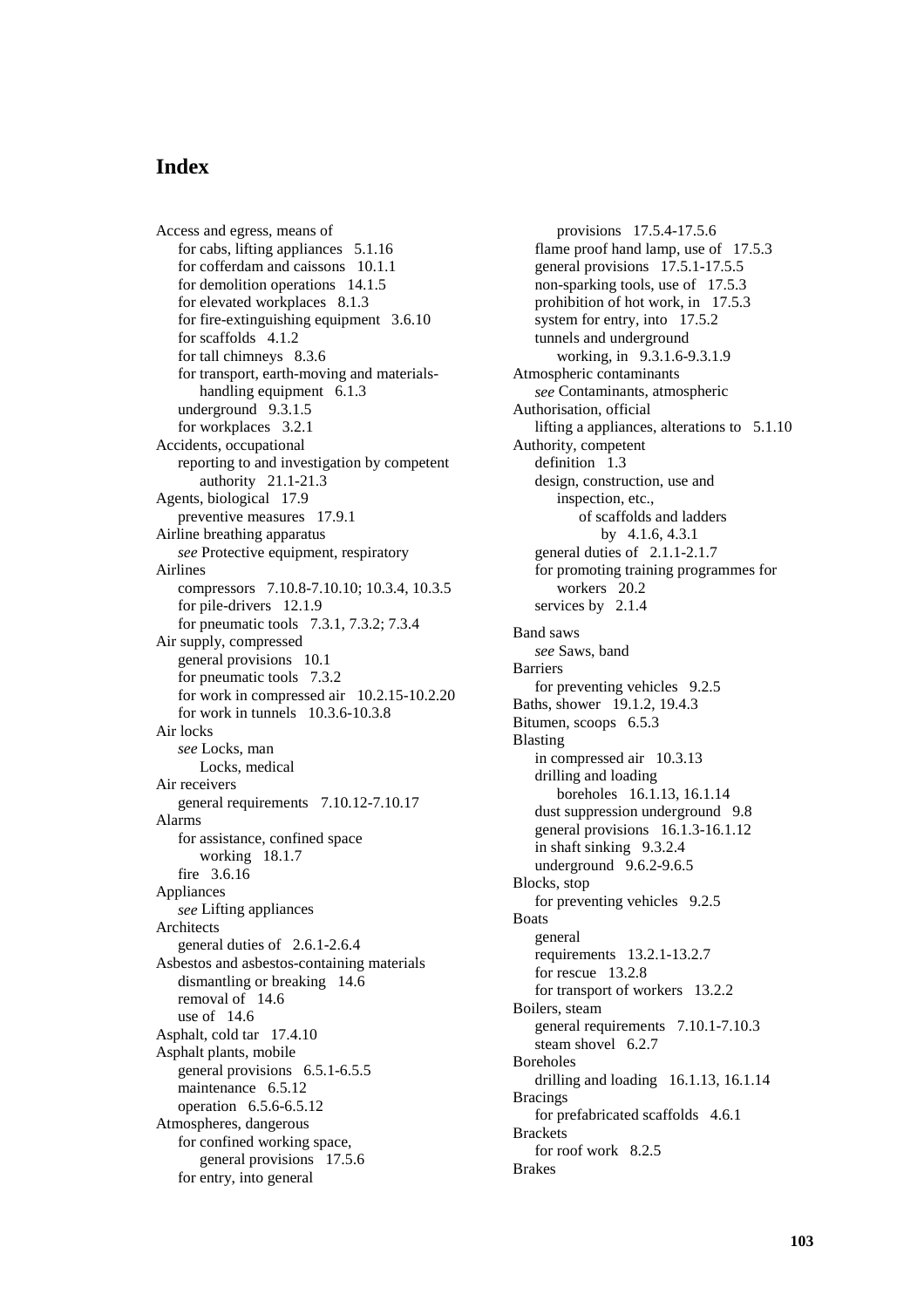for earth-moving equipment 6.1.15 for motor trucks 6.1.11 for power shovels 6.2.2 for tractors 6.1.1 Breathing apparatus *see* Protective equipment, respiratory **Buckets** concrete 7.9.5-7.9.8 for conveying persons in shaft general provisions 9.3.2.17 guides for 7.9.12 for hoisting shafts, general provisions 9.3.2.14-9.3.2.17 Buildings demolition 14 steel-framed 11.4.4 Bulkheads, tunnels 10.3.1, 10.3.2 Bulldozers 6.3.1-6.3.4 Burners asphalt 6.5.5, 6.5.11 Cabins, lifting appliances *see* Cabs Cables electrical, laying and maintenance of 15.1.3 electrical, live, precautions against 15.1.2 for portable, lighting equipment 3.7.4 Cabs, operators' earth-moving equipment 6.1.12, 6.1.13 lifting appliances 5.1.16, 5.5.1 motor trucks 6.1.12 tractors 6.1.12 Cages for conveying persons in shaft 9.3.2.15 for hoists 5.2.16, 9.3.2.14-9.3.3.17 Cage, pile-pitching 12.5.5 Caissons construction 10.1.2, 10.2.1-10.2.4 general provisions 10.1 man locks 10.2.11, 10.2.13, 10.2.14 medical locks 10.2.8-10.2.10 modification or dismantling, of 10.1.2 work in 10.1, 10.2 working chambers 10.2.5-10.2.7 Carrying, manual 17.10.1 Carcinogenic substances, proven 17.4.10 Cartridges for power-actuated tools 7.4.8 Catch nets *see* Nets, catch Catch platforms *see* Platforms, catch Certificates, lifting appliances 5.1.3 Changing rooms, for compressed-air workers 10.1.19 Checking systems, personnel 2.2.13, 12.4.10, 13.1.13

*see also* Workers, head count Chimneys tall, demolition 14.5 tall, work on, general provisions 8.3.1-8.3.10 Circular saws *see* Saws, circular Cleaning *see* Maintenance Clearances for lifting appliances 5.1.8 for tower crane tracks 5.5.5 Clients, general duties of 2.7.1, 2.7.2 Cloakrooms for compressed-air workers 10.1.19 general requirements 19.5.1-19.5.3 Closets, chemical 19.3.1 Clothing drying facilities for 19.7.1, 19.5.2 general requirements 18.1.1, 18.1.2, 18.1.5, 18.2.1 *see* Protective clothing, personal Cofferdams *see* Caissons Collapse of structures 3.4.2 Combustible materials *see* Materials, combustible Competent authority *see* Authority, competent Competent person definition 1.3 for explosives, handling and use 16.1.1 inspection of scaffolds by 4.4.1 Compressed air *see* Air supply, compressed Compression of air in caissons, etc. 10.1.21, 10.1.22 in man locks 10.2.13, 10.2.14 **Compressors** construction 7.10.4-7.10.10 general provisions 7.10.4-7.10.11 operation 7.10.11 for work in tunnels 10.3 Concrete-bucket towers *see* Towers, concrete-bucket Concrete mixers general provisions 7.9.1-7.9.3 operation 7.9.4 Concrete structure, cast-in-situ general provisions 11.3.1-11.3.5 Concrete work general provisions 11.1 mixing 7.9.8 pouring 7.9.8 Conductors, electrical contact with 15.1.15 disconnection 15.1.6, 15.1.7 underground 9.3.5.4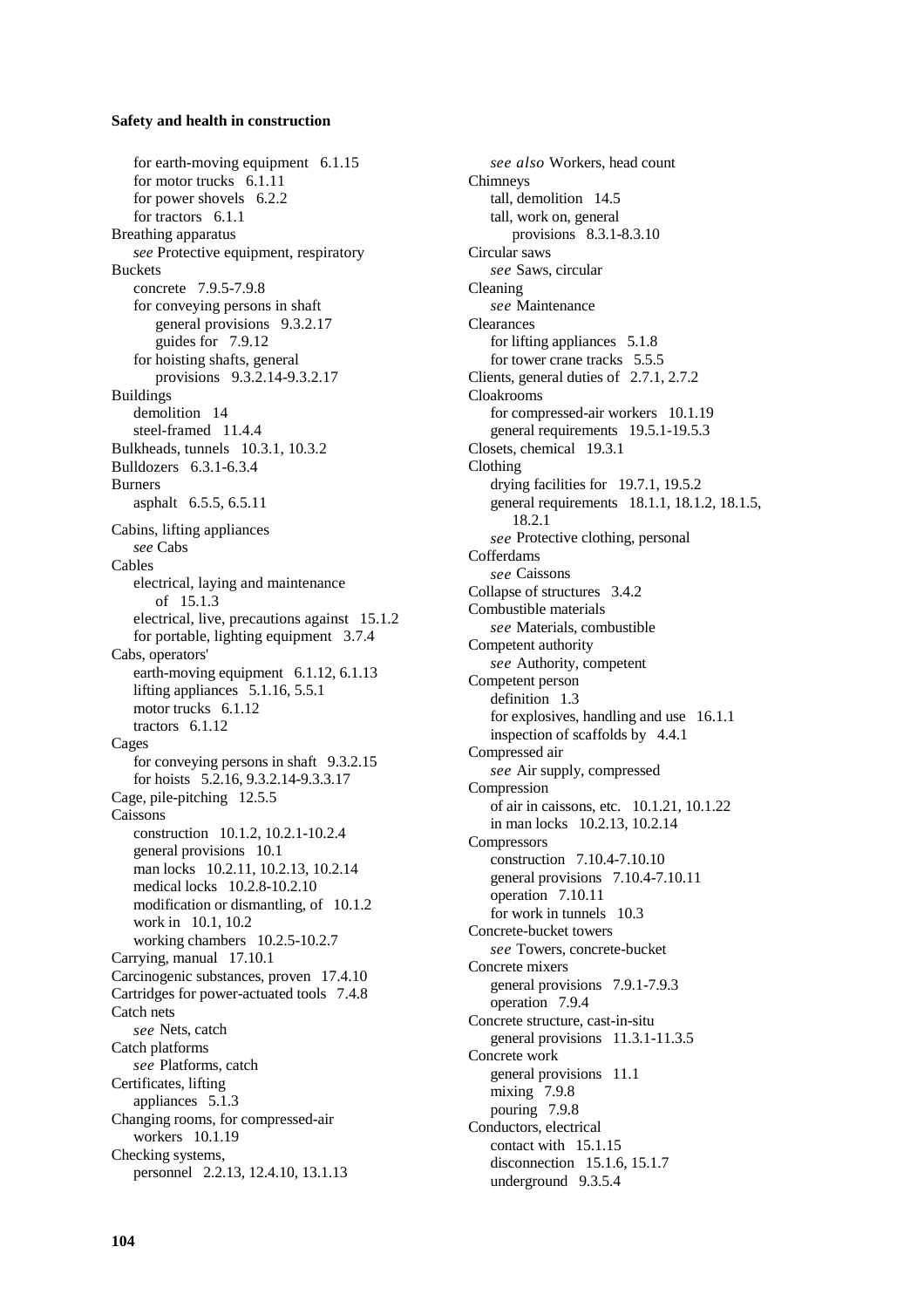Confined spaces, general requirements, for working in 17.5.6 combustible materials in 3.6.6 precautions when entering 17.5.4-17.5.6 welding and flame-cutting in 17.5.3 Construction equipment 6 Containers for dangerous substances 17.4.5 for drinking water 19.2.3, 19.2.5 for explosives 16.2.5-16.2.7 for flammable waste 3.6.6 Contaminants, atmospheric, general provisions 17.5.1-17.5.2 Controls for engines 7.7.1 for lifting appliances 5.1.14, 5.1.15 Conveyors general requirements 7.11.1-7.11.6 Counterweights for derricks 5.3.4 for hoists 5.2.19, 5.2.20 Covers for roof openings 8.2.8 Cranes general provisions 5.1.1-5.1.6, 5.3.7 tower, general provisions 5.5.1-5.5.13 Crawling boards 8.2.4, 8.2.10, 8.2.12 Crusher plants, general provisions 7.12.1-7.12.7 Curtains, safety 10.3.3 Cylinders, gas general provisions on handling, inspection, testing, storage and transport 7.10.18 Dangerous atmospheres general provisions 17.5.1-17.5.5 Dangerous occurrences reporting to competent authorities 21.4 Dangerous places, sleeping and resting in 2.5.7 Dangerous substances in silos 7.8.6, 7.8.7 Danger signs *see* Notices Decks, iron 13.1.7, 13.1.8 Decompression of workers 10.1.21, 10.1.22 Defects, general provisions 2.2.11 Definitions general 1.3 Demolition, general provisions 14.1.1-14.1.24 Deliberate controlled collapse technique for general provisions 14.1.16, 14.1.17 plant, materials of 14.1.9 Derricks 5.3 guy, general

provisions 5.3.8-5.3.13 scotch 5.3.7 stiff legs, general requirements 5.3.1-5.3.7 Designers general duties of 2.6.1-2.6.4 Detectors, gas 9.3.1.9 Detonators *see* Explosives Devices for locking lifting appliances 5.1.14, 5.1.15 for wind speed measurement 5.5.11 Disconnection devices, electrical 15.1.6, 15.1.7 Diseases occupational, reporting to competent authority 21.3 Disinfection of cloakrooms 19.5.3 clothing, personal protective 18.1.4 equipment, personal protective 18.1.4 toilet facilities 19.3.1 **Doctors** *see* Physicians Dredges *see* Floating operational equipment Drilling general requirements 9.4.1 underground, dust suppressing 9.8.1-9.8.3 Drivers *see* Operators Drowning, protection against *see* Life-saving equipment Drums concrete mixers 7.9.4 Dust control of, general provisions 9.8 in silos 7.8.7 in tunnelling 9.8 Earth, dislodgement 9.3.1.1 Earthworks, general provisions 9.1 Earthing for electrical derricks 5.3.3 for electric portable tools 7.5.2 for IC engines operated shovels 6.2.8 Earth-moving equipment general provisions 6 operation 6.1.13-6.1.19 Education *see* Instructions, safety and health Egress *see* Access and egress, means of Electrical installations for blasting underground 9.6.2-9.6.5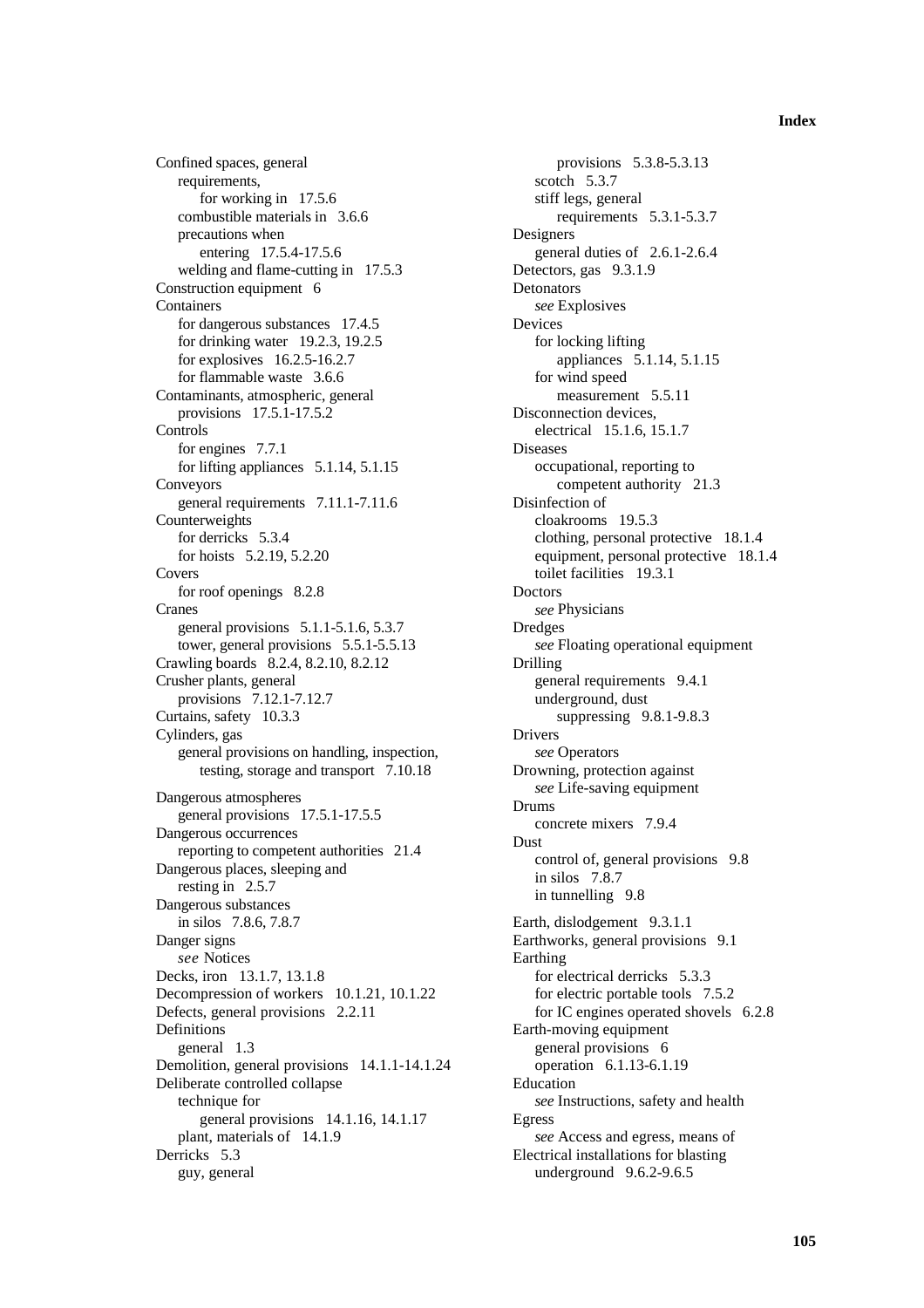equipment of 15.1.1, 15.1.7 equipment, portable 7.5.1 general provisions 15.1.1, 15.1.4-15.1.16 inspection, maintenance and testing 15.2.1- 15.2.7, 15.3.1-15.3.3 operation 15.1.17 underground lighting 9.3.6.1, 9.3.6.2 work in vicinity of 15.2.8 Electricity *see also* Electrical installations general provisions 15.1 static 6.2.8 Electric shovels 6.2.9, 6.2.10 Elevated workplaces *see* Workplaces, elevated Elevators passenger 5.2.16, 5.2.22 Emergency, procedures 13.3 Employers, general duties of 2.2.1-2.2.14 co-operation and co-ordination 2.4.1-2.4.6 definition 1.3 Engineers general duties of 2.6.1-2.6.4 Engines general provisions 7.7.1-7.7.3 for hoists, general requirements 5.2.9, 5.2.10 for hoists, in shafts 9.3.2.12, 9.3.2.13 internal combustion, general requirements 7.7.2-7.7.4 petrol, prohibited in tunnels 9.3.4.5 Entry, unauthorised, prevention of 3.5 Environmental provisions lighting 3.7 noise and vibrations and ventilation 9.3.3, 17.8 temperature 17.7 Equipment for concrete work 7.9.1-7.9.14 for demolition 14.1.20-14.1.23 for earth-moving, general provisions 6.1 for fire-extinguishing 3.6.9-3.6.11 for pile-driving 12.1.1 precautions when ordering 2.2.6 report on 21.4 for rescue and resuscitation 17.3.4 for transport and materials handling, general provisions 6.1.1-6.1.19 unauthorised use of 2.5.6 Examination *see* Inspection Examination, medical of workers in compressed air 10.1.13, 10.1.14 Excavations

excavation workings, support of 9.2.7-9.2.9 general provisions 9.1, 9.2 Exhaust ventilation *see* Ventilation Explosives *see also* Blasting for demolition, use of 14.1.18 disposal 16.3.1-16.3.4 general provisions 16.1.1-16.1.14 handling 16.2.16-16.2.19 transport, general provisions 16.2.2-16.2.6 by rail 16.2.4 by road 16.2.4 underground 9.5.2, 9.5.3 Explosive substances general provisions 16.1, 16.2 in silos 7.8.7 Facilities for workers, food and drinks 19.6.1 Falls of materials 3.4.1-3.4.4 from hoists 5.2.6 Falls of persons general provisions 3.4.1-3.4.4 into hoistway 5.2.3 into water 13.1.1 Fencing for building, demolition 14.1.5 for conveyors 7.11.2 for danger zone, during demolition 14.1.5 for floating operational equipment 13.1.3 general provisions 7.1.1-7.1.7 for hoist shafts 5.2.2 for machines 7.1.7 for sinking shafts 9.1.1 Fire extinguishing equipment for asphalt plants 6.5.7 for floating pile-drivers 12.4.4 general provisions 3.6.9-3.6.11 for internal combustion engines 7.7.3 for internal combustion engine-operated shovels 6.2.8 for power-driven boats 13.2.6 for silos 7.8.6 for underground use 9.3.4.6 Fire protection and precautions for compressed-air work in tunnels 10.3.12 general provisions 3.6 for internal combustion engines 7.7.3 for underground work 9.3.4 for working in enclosed spaces 3.6.5 Fire warning, means for 3.6.15 First aid general provisions 17.3.1-17.3.8 for workers in compressed air 10.1.15 Flame-proof electrical equipment 3.6.5, 15.1.14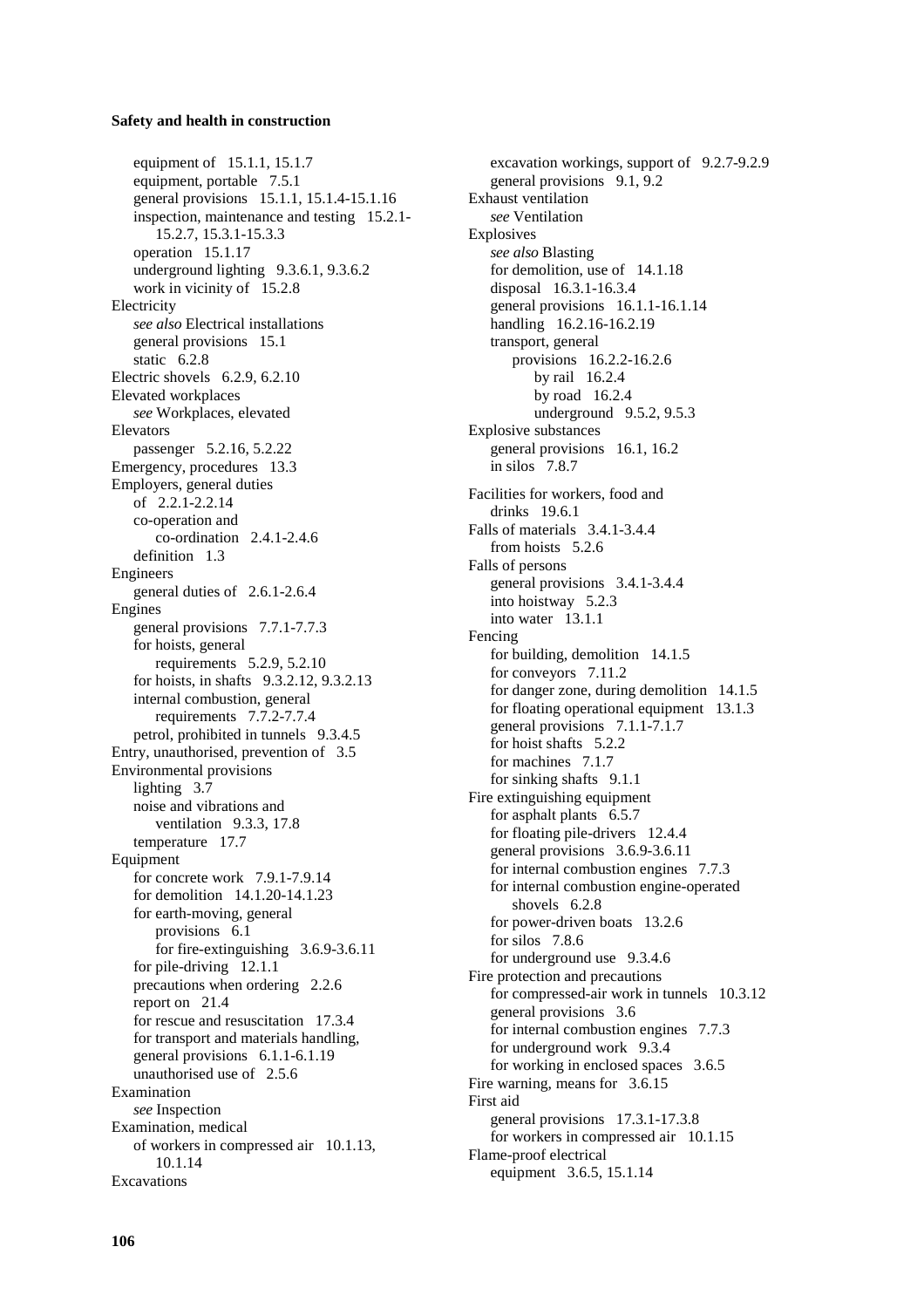Floating operational equipment dredges 13.1.10 general provisions 13.1.3-13.1.9 pile-drivers 12.4.1-12.4.8 Floating structures for work over water 13.1.4 Floor openings 14.3.2 Floors demolition of 14.3.1-14.3.3 temporary, provision of 11.4 Foot protection 18.2.1 Forms for reporting accidents and dangerous occurrences 21.4 Form work co-ordination, for 11.5.4 general provisions 11.1, 11.5 Foundations, demolition of 14.1.15 Frames, prefabricated, for scaffolds 4.6.1-4.6.2 Frames, structural, general provisions 11.1 Fuelling of internal combustion engines 7.7.3 Gangways in tunnels 10.3.11 Gas cylinders *see* Cylinders, gas Gas, detectors *see* Detectors, gas Gas, flammable underground 9.3.1.8 Gas, harmful in confined spaces 9.1.1, 9.3.3.1 general provisions 17.5 General duties of architects, engineers, designers 2.6.1- 2.6.4 of clients 2.7.1, 2.7.2 of competent authorities 2.1.1-2.1.7 of employers 2.2.1-2.2.14 of self-employed persons 2.3.1 of workers and rights 2.5.1-2.5.7 Gin poles general provisions 5.4.1-5.4.5 Girders, handling of 5.1.25 *see* Steel, structural also Gloves, protective *see* Protective equipment, personal Goggles, protective *see* Protective equipment, personal Grease *see* Liquids, flammable Ground conditions 5.5.4 load-bearing capacity of 5.5.4 Grounding

*see* Earthing Guard-rails for elevated workplaces 8.1.2, 8.1.4, 8.2.7 general provisions 3.4.4 Guards for band saw 7.6.7, 7.6.8 for circular saw 7.6.5, 7.6.6 for electric lamps 3.7.3 for machines, general requirements 7.1.7, 7.1.8 for planing machines 7.6.9, 7.6.10 for power-actuated tools 7.4.2 use of, by workers 2.5 Guides, in hoist shafts 5.2.5 Guy derricks 5.3.9-5.3.11 Hand-held electrical apparatus 7.5.1 Hand lamps, electrical in silos 7.8.7 use underground 9.3.5.8 Hand protection *see* Protective equipment, personal Hand tools *see Tools,* hand Harness safety for elevated workplaces 8.1.4 for erection, structural steel 11.2.1, 11.2.21, 11.2.22 for roof work 8.2.6 Hats, hard *see* Protective equipment, personal Haulage *see also* Transport underground 9.7 Hazards biological 17.9 from chemicals during demolition 14.1.2 health, preventive measures to 17.1 radiation 17.6 safety and health, assessment of 2.1.1 safety and health, identification by competent person 17.1.3 Hazardous chemicals, skin contact general provisions 17.4.9 Hazardous substances general provisions 17.4.1-17.4.10 information system, health risk 17.4.1 instructions for handling and use of 17.4.5 labelling of 17.4.4 preference, in application of 17.4.7 products information 17.4.2 prohibited from use 17.4.6 proven carcinogenic 17.4.10 waste, disposal of 17.4.3 Head frames 9.3.2.5-9.3.2.7 Head protection *see* Protective equipment, personal Health services, occupational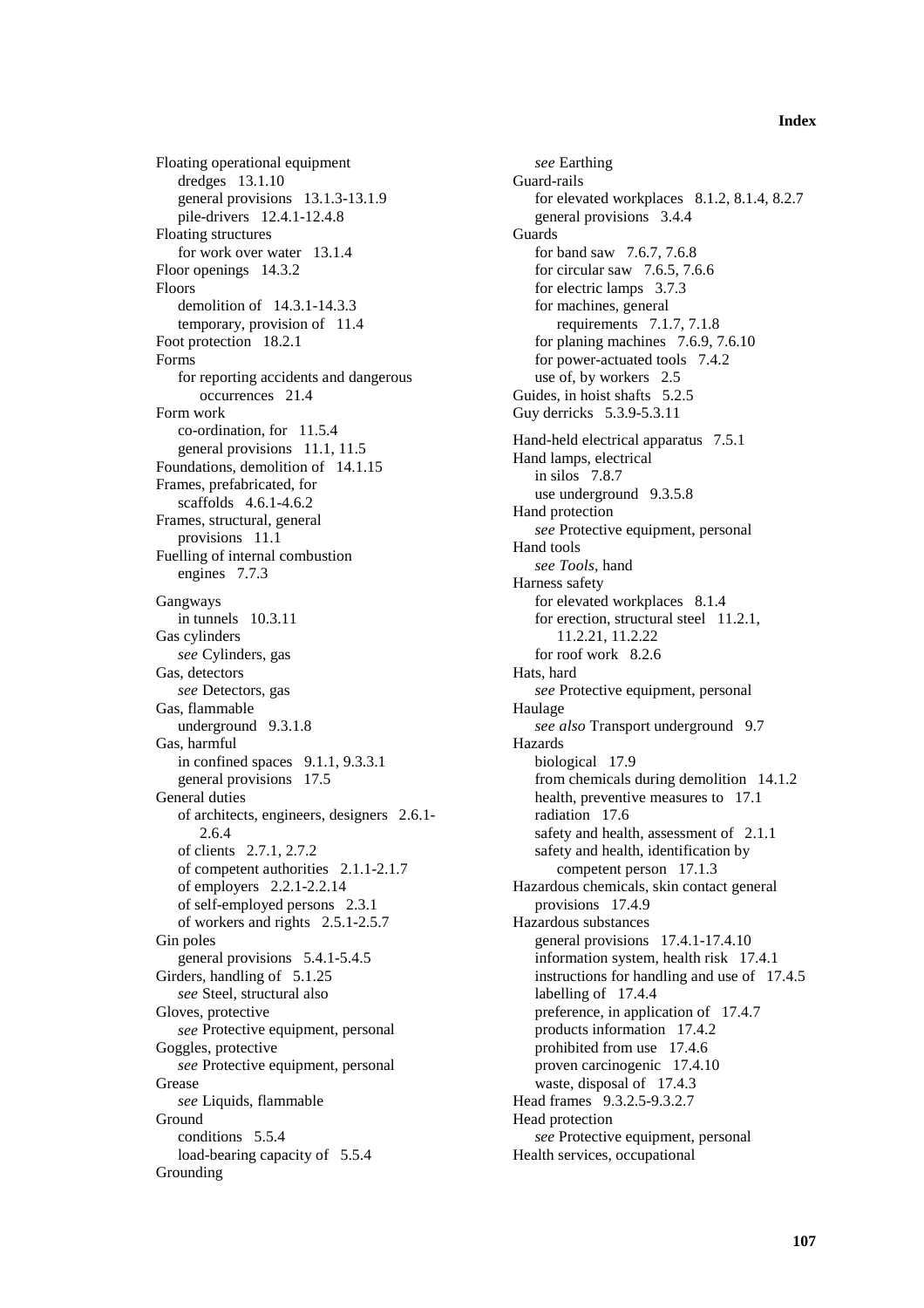Conventions and Recommendations, ILO 17.2.1 general provisions 17.2.1-17.2.5 Heat stress, preventive measures 17.7.1, 17.7.2 Helmets, safety *see* Protective equipment, personal Hoisting appliances *see* Hoists Lifting appliances Hoisting engines *see* Engines Hoisting equipment *see* Lifting appliances Lifting gear Hoisting operations with derricks 5.3.12, 5.3.13 general provisions 5.1.17-5.1.27 in shafts 9.3.2 with tower cranes 5.5.3, 5.5.8 Hoisting shafts 9.3.2.5-9.3.2.8 **Hoists** definition 1.3 general provisions 5.2.1-5.2.25 **Hoppers** on concrete mixers 7.9.2 Hose for pile-drivers 12.1.9 for pneumatic tools 7.3.2 Hours of work of compressed-air workers 10.1.8 Housekeeping, workplaces 3.3.1-3.3.3 Hygiene in compressed-air work 10.1.19 general provisions 19 Ice slipping on 3.3.3 Identification markings 15.1.8-15.1.10 for electrical conductors and appliances 15.1.8-15.1.10 Indicators safe load, on lifting appliances 5.1.4, 5.1.5 *see also* Detectors, gas Information, to workers on new product, equipment, working methods, etc. 17.2.5 on safety and health 20.1-20.7 Inspection buildings, equipment, workplaces 2.2.5 of cofferdams 10.1.3 of compressors 7.10.11 of earth-moving equipment 6.1.15 of electrical installations 3.6.7, 15.2.1- 15.2.7

of equipment, fire extinguishing 3.6.10 of escape routes in high structures 3.6.14 of excavations 9.1.3, 9.2.3 of fire risk places 3.6.7 of floating operation equipment 13.1.11 of hoisting machines in shafts 9.3.2.13 of lifting appliances 5.1.11-5.1.13 of lifting gear 5.1.11-5.1.13 of pile-driving equipment 12.2 of power-actuated tools 7.4.5 of scaffolds 4.4.1-4.4.2 of shaft sinking operations 9.3.2.4 of shuttering materials 11.5.7 of underground workplaces 9.3.1.3-9.3.1.5 by workers before beginning work 2.5.3 Instructions, safety and health for compressed-air workers 10.1.20 for compressor operations 7.10.11 general provisions 20.1-20.7 for handling dangerous substances 17.4.3- 17.4.5 for structural steel erection 11.2.15 for tower crane operations 5.3.11, 5.5.4, 5.5.5, 5.5.8 for using power-actuated tools 7.4.11 for workers to comply with 2.5.4 Insulation electrical 15.1 Internal combustion engines *see* Engines, internal combustion Ionising radiations *see* Radiations, ionising Isolator, for electrical distribution 15.1.6 Jibs, for hoisting of derricks 5.3.6 of derricks, scotch 5.3.7 Joists, steel 11.2.28 Labelling, of dangerous substances 17.4.4 Ladders for chimneys 8.3.6, 8.3.7 general provisions 4.1 for ladder scaffolds 4.1, 4.1.2, 4.1.3 for roofs 8.2.4, 8.2.12 for silos 7.8.2 Ladderways for hoist towers 5.2.8 Lamps fixed, underground 9.3.5.6, 9.3.5.7 guards for 3.7.3 Lamps, hand for confined spaces 17.5.3 for underground 9.3.5.8 Landings, design of 5.1.26 of hoists 5.2.21 of shafts 9.3.2.8 Ledgers for scaffolds 4.3.5

Lifelines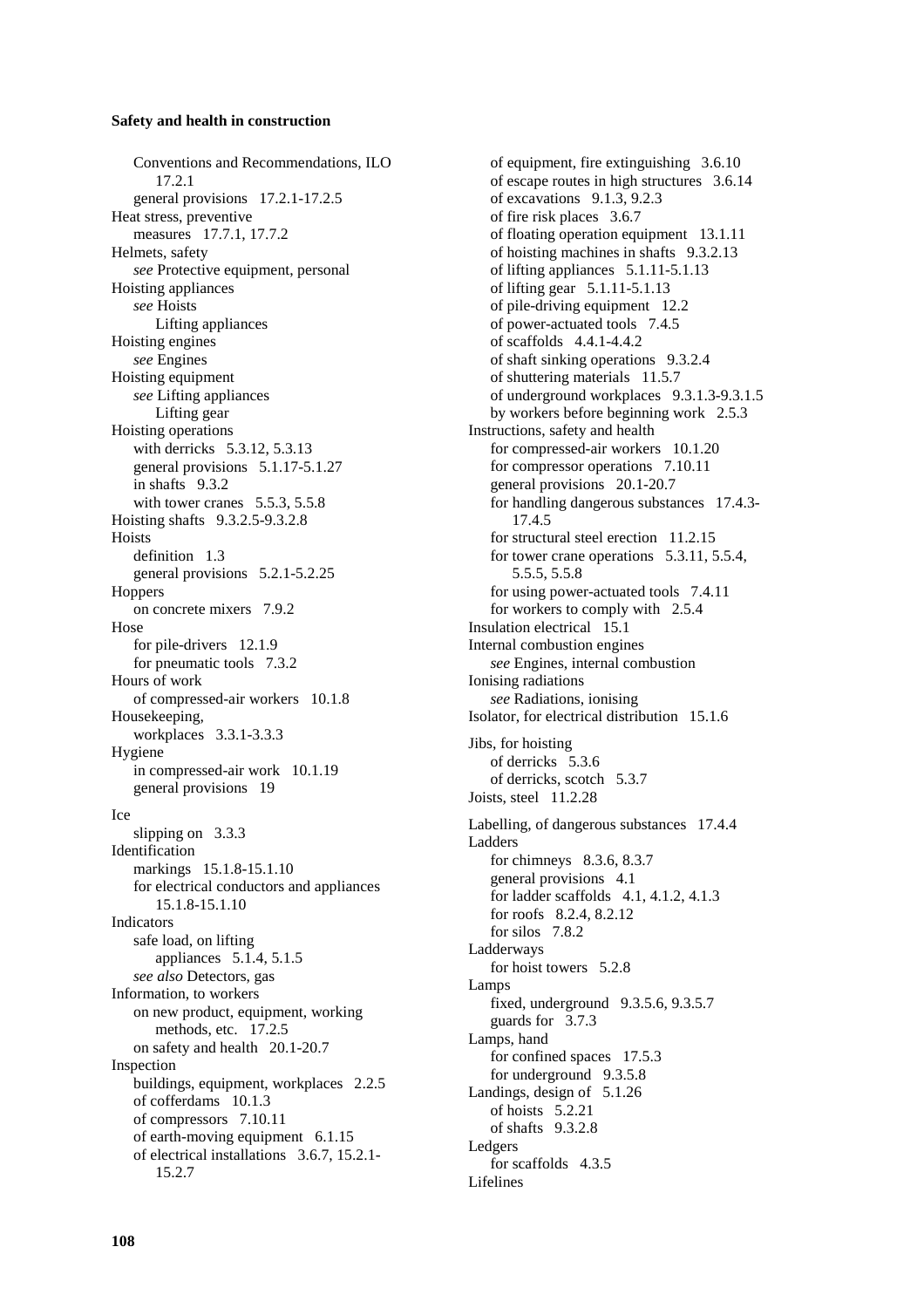*see* Protective equipment, personal *see also* Harness, safety Life-saving equipment on boats 13.2.4 on floating operational equipment 13.1.3, 13.1.5 Lifting appliances controls, control devices and cabins of 5.1.14-5.1.16 examination and testing of 5.1.11-5.1.13 on excavators 6.2.5, 6.2.6 general provisions 5.1.1-5.1.6 operation of 5.1.17-5.1.27 for prefabricated parts 11.2.8, 11.2.11, 11.2.13-11.2.15 for scaffolds 4.5.1 for shuttering 11.5.16-11.5.18 Lifting gear on excavators 6.2.5 general provisions 5.1.1-5.1.6 for prefabricated parts 11.2.9, 11.2.10 Lifting, manual 17.10.1 Lifting ropes general requirements of 5.6.1-5.6.4, 5.4.4 Lifts, passenger *see* Elevators Lighting for caissons 10.2.23, 10.2.24 for explosive magazines 16.2.9 general provisions 3.7.1-3.7.4 for silos 7.8.7 for underground 9.3.5.6, 9.3.5.7, 9.3.6.1, 9.3.6.2 Lightning protection of electrical installations 15.1.12 protection of underground installations 9.3.5.3 Lights, naked, in underground workings 9.3.4.4 Liquids, flammable storage underground 9.3.4.2, 9.3.4.3 Living accommodation, for workers 19.8.1 Loading trucks from excavators 6.2.16, 6.2.17 Load, maximum safe of excavators 6.2.5 indicators, on cranes 5.1.4 of lifting appliances 5.1.3-5.1.5, 5.1.18 of lifting gear 5.1.3, 5.1.18 Loads, manual lifting and carrying 17.10.1 Locks, emergency, in tunnels 10.3.9 Locks, man general requirements 10.2.4, 10.2.11- 10.2.14 in tunnels 10.3.9 Locks, medical general requirements 10.2.8-10.2.10

in tunnels 10.3.10 Machines general provisions 7.1 Machines, electric portable *see Tools,* electric portable Machines, planning construction 7.6.9, 7.6.10 operation 7.6.3 Machines, woodworking, general provisions 7.6.1-7.6.11 Magazines, explosives general provisions 16.2.8-16.2.15 Maintenance air receivers 7.10.13, 7.10.14 asphalt plants 6.5.12 clothing, personal protective 18.1.4 containers, drinking water 19.2.5 earth-moving equipment 6.1.15, 6.1.17, 6.2.1 electrical installations 15.2 equipment, fire extinguishing 3.6.10 equipment, personal protective 18.1.4 hand tools 7.2.1-7.2.3 lifting appliances 5.1.11 pile-driving equipment 12.2.1-12.2.3 power shovels, excavators 6.2.13, 6.2.14 scaffolds 4.1.4, 4.1.5, 4.4.4 Man locks *see* Locks, man Marking, for containers of dangerous substances 17.4.4, 17.4.5 Masks *see* Protective equipment, personal, respiratory Masts, concrete-bucket 7.9.9 Materials carrying, manual 17.10 combustible 3.6.4, 3.6.6 dangerous, general provisions 17.4 handling, general provisions 17.10 lifting, manual 17.10 for scaffolds 4.2.1-4.2.7 Maximum safe load *see* Load, maximum safe Medical examination *see* Examination, medical Medical locks *see* Locks, medical Methane 9.3.1.8 Mixers asphalt 6.5.2-6.5.3 concrete 7.9.1-7.9.4 Nails on scaffolds 4.3.9 National laws and regulations for lifting appliances and gear, testing and examination 5.1.11-5.1.13, 5.5.8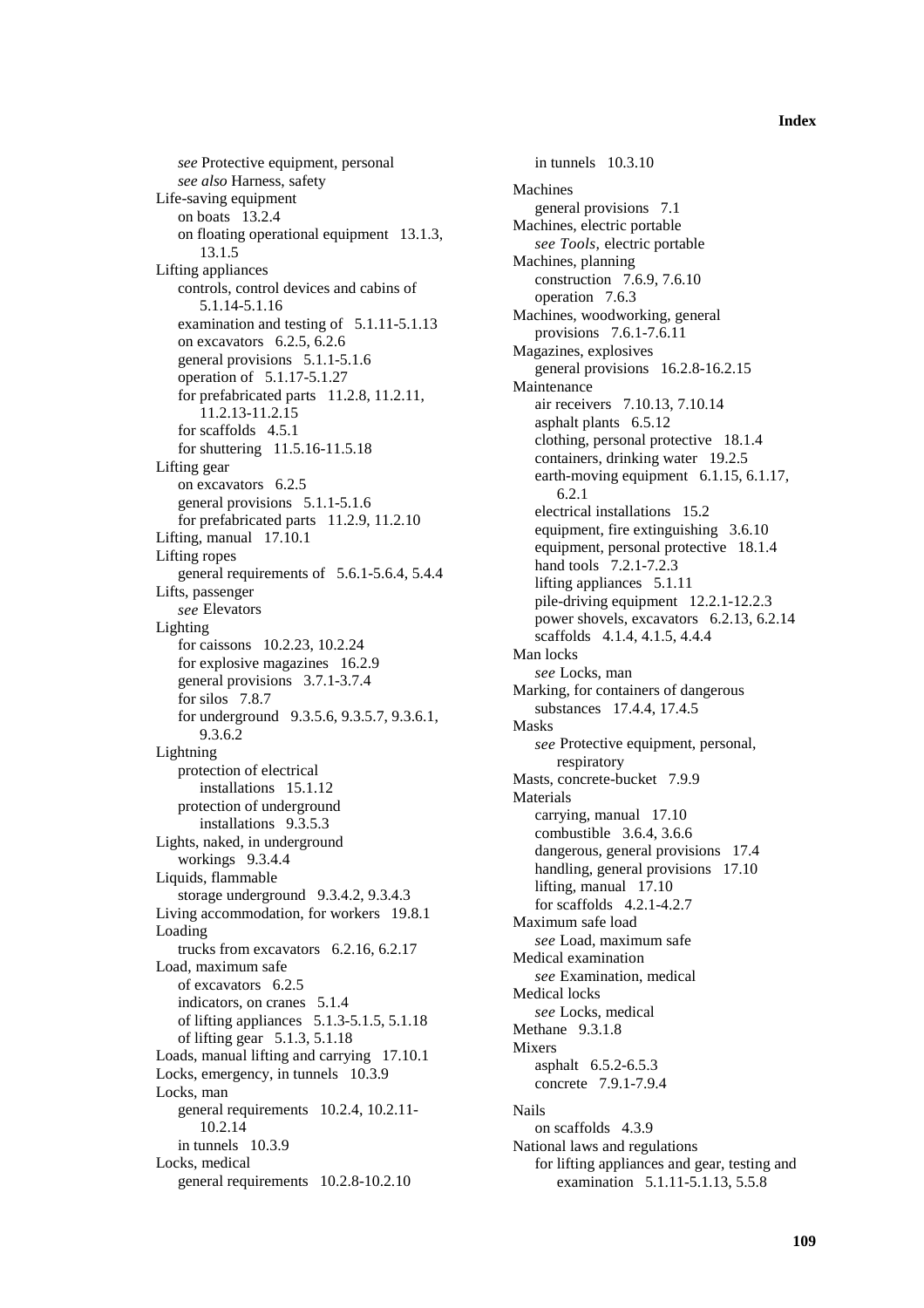for product information, hazardous substances 17.4.2 for reporting of occupational accidents and diseases 21.1 for scaffolds and ladders examination, erection and use 4.1.6 for working over water 13.1.2 National standards for hoists 5.2.1 for lifting appliances 5.1.3, 5.1.8, 5.1.17 Nets, safety 3.4.4, 8.1.4 Nets, catch 11.2.1 Noise general provisions 17.8 **Notices** for compressors 10.1.9 for earth-moving equipment 6.1.10 for electrical installations 15.1.15, 15.1.16 for fragile roof buildings 8.2.17 for hoists 5.2.22 for installations, hoisting 9.3.2.18 instructions in case of fire 3.6.16 for "No Smoking" 3.6.4, 3.6.5 for man locks 10.2.13 operation of power-actuated tools 7.4.11 for shaft-hoisting installations 9.3.2.18 for silos 7.8.4 for unfit drinking water 19.2.6 Nurses for compressed-air work 10.1.15 for health service, occupational 17.2.1 Oil *see* Liquids, flammable slipping on 3.3.3 Openings, at workplaces 3.1.2, 3.4.3 in roofs 8.2.8 **Operators** electrical equipment 15.1.17, 20.7 engines 7.1.1, 20.7 lifting appliances 5.1.16, 5.1.17, 20.7 materials-handling equipment 6.1.1, 6.1.2, 20.7 pile-driving equipment 12.3.1, 20.7 pressure plant 7.10.2, 20.7 steam boilers 7.10.3, 20.7 vehicles, earth-moving equipment 6.1.1, 6.1.2, 20.7 winch 7.9.11, 20.7 woodworking machines 7.1.1, 20.7 Passageways on floating operation equipment 13.1.3 on floating pipelines 13.1.9 Passenger lifts *see* Elevators, passenger Pavers 6.6.1 Personal protective equipment

*see* Protective equipment, personal Petrol engines underground 9.3.4.5 Physicians, for compressed-air work 10.1.15 Pile-driving equipment 12.1.1 floating pile-drivers 12.4 general provisions 12.1 inspection, maintenance of equipment 12.2 operation 12.3 sheet piling 12.5 Pipelines floating 13.1.9 underground 9.9 Pipes, piping air compressor 7.10.8-7.10.10 for concrete 7.9.13, 7.9.14 steam, for pile-drivers 12.1.9 Plans for tunnelling operations 9.3.1.1 Plant, machinery, equipment and hand tools general provisions 7.1 Platforms, catch for chimneys 8.3.5 for demolition operations 14.1.24 for erection, steel structures 11.2.1 Platforms, hoists 5.2.5, 5.2.14-5.2.18 Platforms, working on gin poles 5.4.5 for scaffolds 4.3.8, 4.3.12 Pneumatic drills *see* Drilling Pneumatic tools *see Tools,* pneumatic Pontoons 13.1.3 Portable equipment cartridge-operated 7.4 electric 7.5.1 pneumatic 7.3 Power generators - general requirement 7.13.1-7.13.6 Power shovels *see* Shovels, power Prefabricated frames, for scaffolds 4.6.1-4.6.2 Prefabricated parts erection of 11.2 Pressure plants, general provisions 7.10.1-7.10.8 Props for shoring of shuttering 11.5.8, 11.5.10-11.5.11 Protective clothing, personal for demolition operations 14.1.7 general provisions 18.1 Protective equipment, personal for demolition operations 14.1.7 general provisions 18.1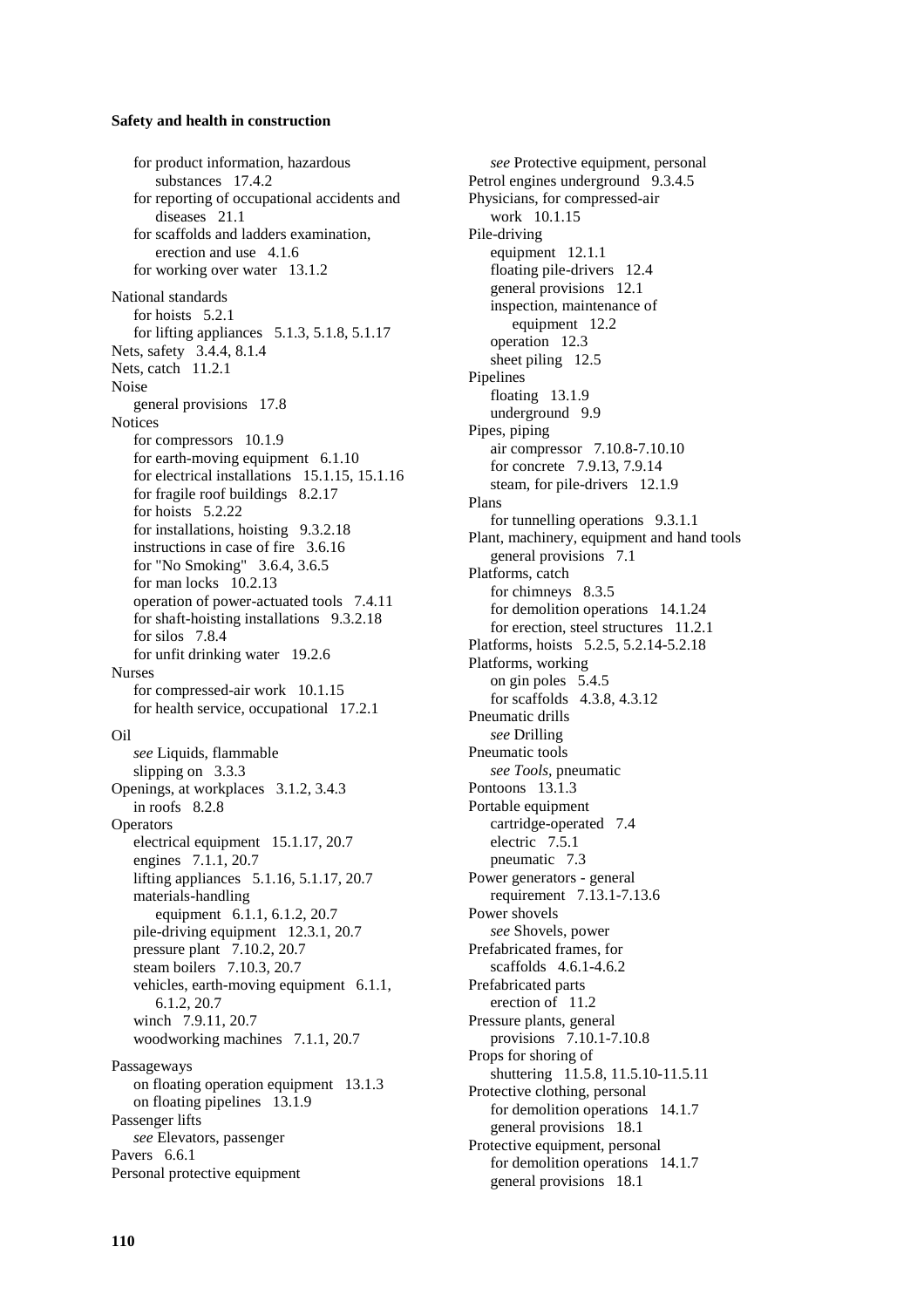respiratory 18.2.1 types and application of 18.2 Public utilities in demolition operations 14.1.2-14.1.5 in excavations 9.2.1 in pile-driving operations 12.1.2 Pumps for concrete 7.9.13, 7.9.14 Purlins 8.2.15 Putlogs for lifting appliances on scaffolds 4.5.1 for scaffolds 4.1.5, 4.3.5 **Oualifications** of compressed-air workers 10.1.9, 20.7 *see also* Operators Radiations ionising 17.6.1, 17.6.2 non-ionising 17.6.3, 17.6.4 Rafts for over water work, general provisions 13.1.6 Railing, protective general provisions 3.4.3, 3.4.4 Ramps, for scaffolds 4.1.5 Receivers, air *see Air* receivers Recesses, for underground rail tracks 9.7.2 Repairs *see* Maintenance Reporting of accidents and diseases, to competent authority 21.1-21.4 Rescue, of workers 13.1.1 Rescue equipment *see* Life-saving equipment Rescue procedures 13.3 Respiratory protective equipment *see* Protective equipment, personal Rest-rooms, for compressed-air workers 10.1.19 Resuscitation equipment and techniques 17.3.3-17.3.5 Road rollers *see* Rollers, road Rollers, road 6.7 Roofing brackets *see* Brackets Roofs fragile 8.2.12-8.2.17 sloping 8.2.5, 8.2.9, 8.2.10 Roof work, general provisions 8.1.1-8.1.4, 8.2.1-8.2.17 Ropes, lifting general provisions 5.6 for scaffolds 4.2.3 for suspended scaffolds 4.8.1 Ropes, guy, for derricks 5.3.8, 5.3.11

Rungs, for climbing chimneys 8.3.6, 8.3.7 Runways *see* Gangways Safety curtains *see* Curtains, safety Safety factor for hoist platform 5.2.14 for scaffolds 4.3.1 Safety nets 3.4.4 Sanitary facilities in caissons and tunnels 10.1.19 general requirements 19.3.1-19.3.3 Saws, band construction 7.6.7, 7.6.8 Saws, circular construction 7.6.5, 7.6.6 Scaffolds for chimneys 8.3.1-8.3.4 design and construction of 4.1.5, 4.3.1- 4.3.13 general provisions 4.1.1-4.1.6 inspection and maintenance of 4.4 materials, for 4.1.5, 4.2.1-4.2.11 stability of 4.3.4, 4.3.5, 4.7.3 use of 4.7 Scaffolds, external 4.7.6 Scaffolds, prefabricated 4.6.1, 4.6.2 Scaffolds, metal 4.3.11 Scaffolds, tubular metal 4.2.8 Scaffolds, suspended 4.8 Scaffolds, use of 4.7 Scotch derricks 5.3.7 Scrapers 6.4 Shackles, remote release 12.5.3, 12.5.4 **Shafts** for caissons 10.2.1-10.2.4 general provisions 9.1 for underground workings 9.3.2.1-9.3.2.4 Shafts, hoists general requirements 5.2.1-5.2.8 of underground workings, general requirements 9.3.2.5-9.3.2.17 Shaft sinking general provisions 9.3.2.1-9.3.2.19 Sheet piling, general provisions 12.5 gate support system, for 12.5.2 Shelters for compressed-air workers 10.1.19 for floating operation equipment 13.1.4 general requirement 19.7.1 Shoring of excavations 9.2.7-9.2.9 of shuttering 11.5.10-11.5.14 Shot firers 14.1.19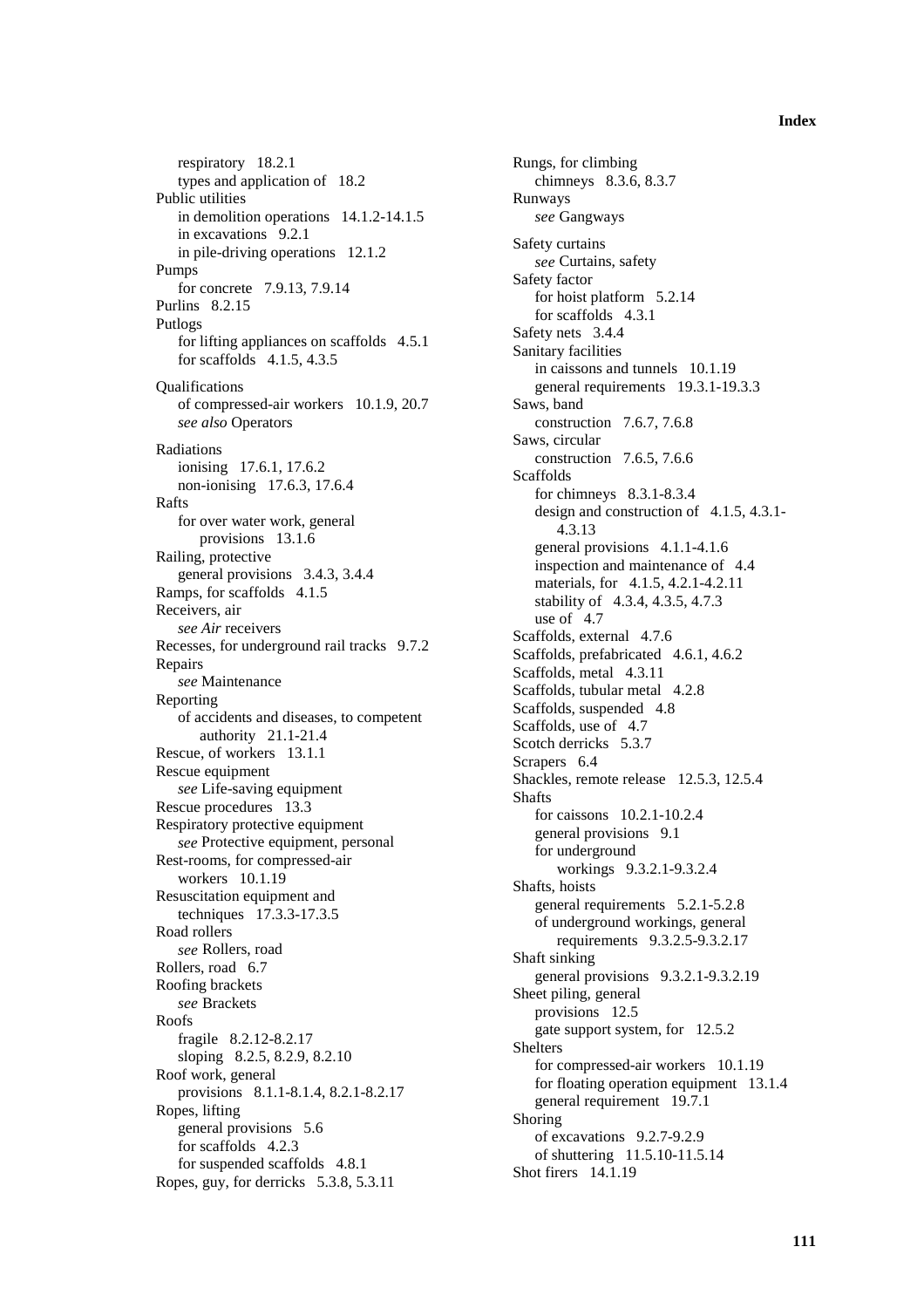Shot firing *see* Blasting Shovels, power electric 6.2.9, 6.2.10 general provisions 6.2.1-6.2.6 IC engine operated 6.2.8 maintenance of 6.2.14 operation of 6.2.11-6.2.18 steam 6.2.7 Shower-baths *see* Baths, shower Shuttering *see* Form work Signalling in hoisting shafts 9.3.2.9-9.3.2.11, 9.3.2.19 for lifting appliances 5.1.7, 5.1.19 lines system 15.1.13 for work in caissons 10.2.21, 10.2.22 for transport and materials-handling equipment 6.1.4, 6.1.5 Signs, danger *see* Notices Sign, visual for escape in case of fire 3.6.13 Silicosis *see* Dust Silos construction and equipment 7.8.1 entering 7.8.2 general provisions 7.8.1-7.8.9 material blockages in 7.8.5 operation 7.8.8, 7.8.9 Skeleton steel construction provision of floors 11.4.4 structural steel erection 11.2 Skips for concrete mixers 7.9.1-7.9.3 Slings for prefabricated parts 11.2.16 Slippery, workplaces and passages, cleaning of 3.3.3 Slipping, protection against general requirements 3.3.3 Smoking in explosives loading area 16.1.14 in places containing flammable materials 3.6.4 in underground workings 9.3.4.4 Snow 3.3.3 Sprayers, asphalt 6.5.1, 6.5.4 Stairs, in chimneys 8.3.6, 8.3.7 Static electricity on combustion engine-operated shovels 6.2.8 Steam boilers *see* Boilers, steam Steam piping

*see* Pipes, piping Steam shovels 6.2.7 Steel, structural demolition of 14.4 erection of 11.2.23-11.2.28 Stone crushing 9.8.7 Stopping devices power shovels 6.2.3 Storage equipment, personal protective 18.1.4 explosives 9.5.1-9.5.3 16.2.8-16.2.15 flammable liquids 3.6.2 flammable liquids, in underground workings 9.3.4.2, 9.3.4.3 power-actuated tools 7.4.8-7.4.10 prefabricated parts 11.2.3, 11.2.6 scaffold materials 4.2.6 Stretchers 17.3.4 Structural steel *see* Steel, structural Structures, steel and prefabricated erection or dismantling of 11.2 Structures, collapse of 3.4.1-3.4.4 Substances, hazardous *see* Hazardous substances Substances, hazardous to health 14.1.2, 14.1.7, 17.4 Supervision of places with fire risks 3.6.7 Supports excavation workings 9.2.7-9.2.9 scaffolds 4.3.6, 4.3.7 shuttering 11.5.10-11.5.14 Surveillance health 17.2.2 medical 17.6.4, 17.7.1 Survey, initial for structural risks and problems 14.1.2 Switches in underground workings 9.3.5.5 Switchgear for underground workings 9.3.5.2 Telephones for operators of lifting appliances 5.1.7 Temperature, in caissons 10.2.5, 10.2.6 Testing atmosphere in underground workings 9.3.1.9 caisson shafts 10.2.2 dangerous atmospheres 17.5.3, 17.5 lifting appliances and gear 5.1.11-5.1.13 Thicknessing machines 7.6.10 Timber for gin poles 5.4.1 for scaffolds 4.2.2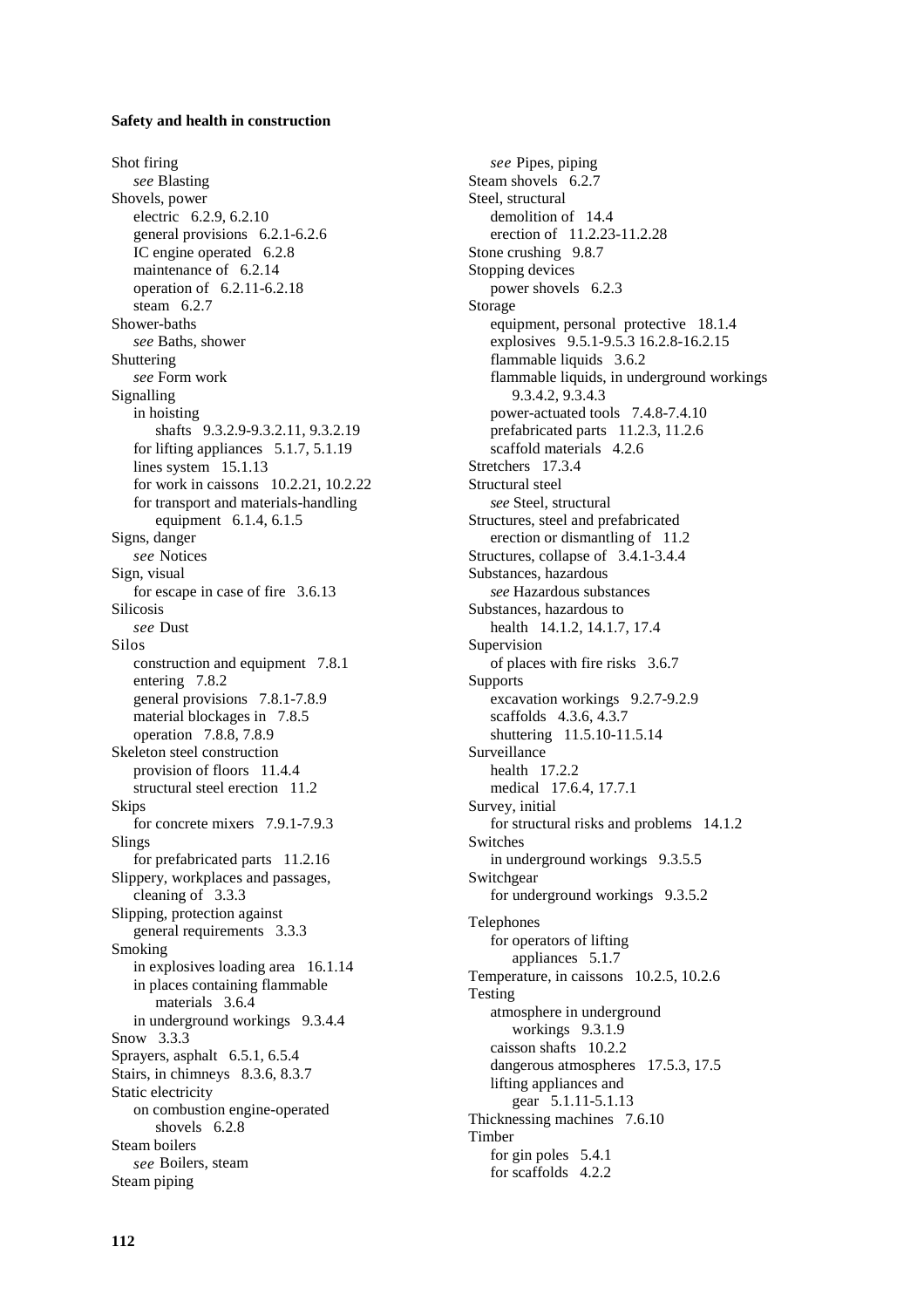Toe-boards, general requirements 3.4.4, 8.2.11 Toilet facilities, general requirements 19.3.1-19.3.3 Tools, cartridge-operated construction 7.4.2-7.4.4 definition 1.3 general requirements 7.4.1-7.4.11 inspection, maintenance of 7.4.5-7.4.7 storage 7.4.8-7.4.10 use of 7.4.10, 7.4.11 Tools, electrical, general provisions 7.5.1-7.5.3 Tools, electric portable 7.5.1-7.5.3 Tools, hand general requirements 7.2.1-7.2.6 maintenance 7.2.1-7.2.3 transport of 7.2.4 use of 7.2.5, 7.2.6 Tools, pneumatic general requirements 7.3.1-7.3.3 use of 7.3.4 Towers concrete-bucket 7.9.9 Towers, hoists *see* Shafts, hoists Tracks, rail cranes 5.5.5 Traffic, road 5.1.27 Training contents of 20.5 specialised for operators of equipment and other skilled workers 20.7 for workers in fire fighting 3.6.11, 3.6.12 for workers on safety and health 17.2.5, 20 Transoms, scaffolds 4.1.5, 4.3.5 Transport dust control in, underground 9.8.5, 9.8.6 of explosives 9.5, 16.2 of hand tools 7.2.4 *see also* Haulage of prefabricated parts 11.2.16, 11.2.17 Transport, by boat of workers and materials 13.2 Transport, by rail in tunnels 9.7.1-9.7.6 Tubular metal scaffolds *see* Scaffolds, tubular metal Tunnels, general provisions 9.1 Unauthorised entry 3.5.1, 3.5.2 Underground construction blasting 9.6 compressed-air work in tunnels 10.3

dust, control of 9.8 electricity 9.3.5 explosives, transport, storage and handling of 9.5 fire protection 9.3.4 general provisions 9.1, 9.3.1 haulage 9.7 hoisting equipment 9.3.2.5-9.3.2.8, 9.3.2.12 hoisting operations 9.3.2.18, 9.3.2.19 lighting, underground 9.3.6 pipelines, underground 9.9 routes, escape 9.3.1.10 shaft installations 9.3.2.6-9.3.2.8 shaft sinking 9.3.2 supervision by competent person 9.3.1.2 ventilation 9.3.3 Units, buildings *see* Prefabricated parts, erection of Vacuum-lifting appliances 11.5.17, 11.5.18 Ventilation for enclosed space 3.6.5 for underground workings 9.3.3.1-9.3.3.3, 9.3.1.6 Vibration 17.8 Walkways 8.2.4 on floating pipelines 13.1.9 for working over water 13.1.3 Walls, demolition of 14.2.1, 14.2.2 Walls of chimneys 14.5.3 Washing facilities general requirements 19.4 Waste disposal of 17.10.2 general requirements 3.3.2 Water supply for fire fighting 3.6.9 Water, drinking at construction site, supply of 17.7.2, 19.1.1 general requirements 19.2 Weight, swinging, for demolition 14.1.21, 14.1.22 Welding general requirements 3.6.8 underground 9.3.4.6 Welfare of compressed-air workers 10.1.19 general provisions 19.1 Winches for hoisting concrete 7.9.10 Wind, protection of lifting appliances against 5.1.9, 5.5.3 Winding engines *see* Engines, hoists Wood for scaffolds *see* Timber, for scaffolds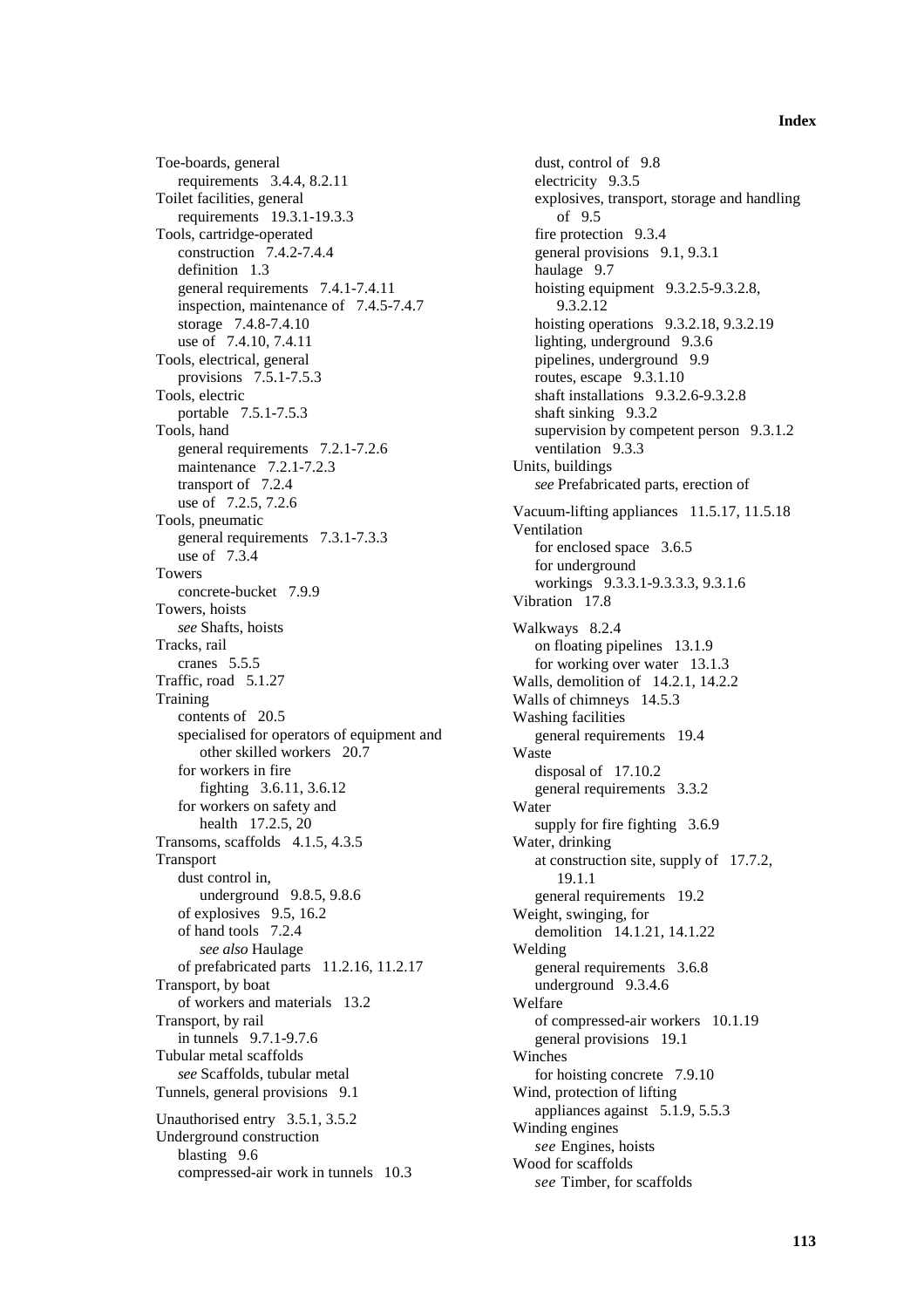Woodworking machines *see* Machines, woodworking Work at heights 8.1.1-8.1.4 over water 13.1 Workers competent for demolition work 14.1.6 general duties of 2.5.1-2.5.7 general rights of 2.5.1-2.5.7 head count of 12.4.10, 13.1.13 instructions on preventive and control measures 20.1 safety and health hazards, information to 20.1 training on preventive and control measures 20.1 Working conditions cold 17.7.1 wet 17.7.1 Workload, design of 17.7.1 Workplaces elevated, general provisions 8.1.2-8.1.4 safety of, general provisions 3.1.1-3.1.2 over water 13.1.3 Work station, design of 17.7.1 Work system for use of explosives for blasting 16.1.2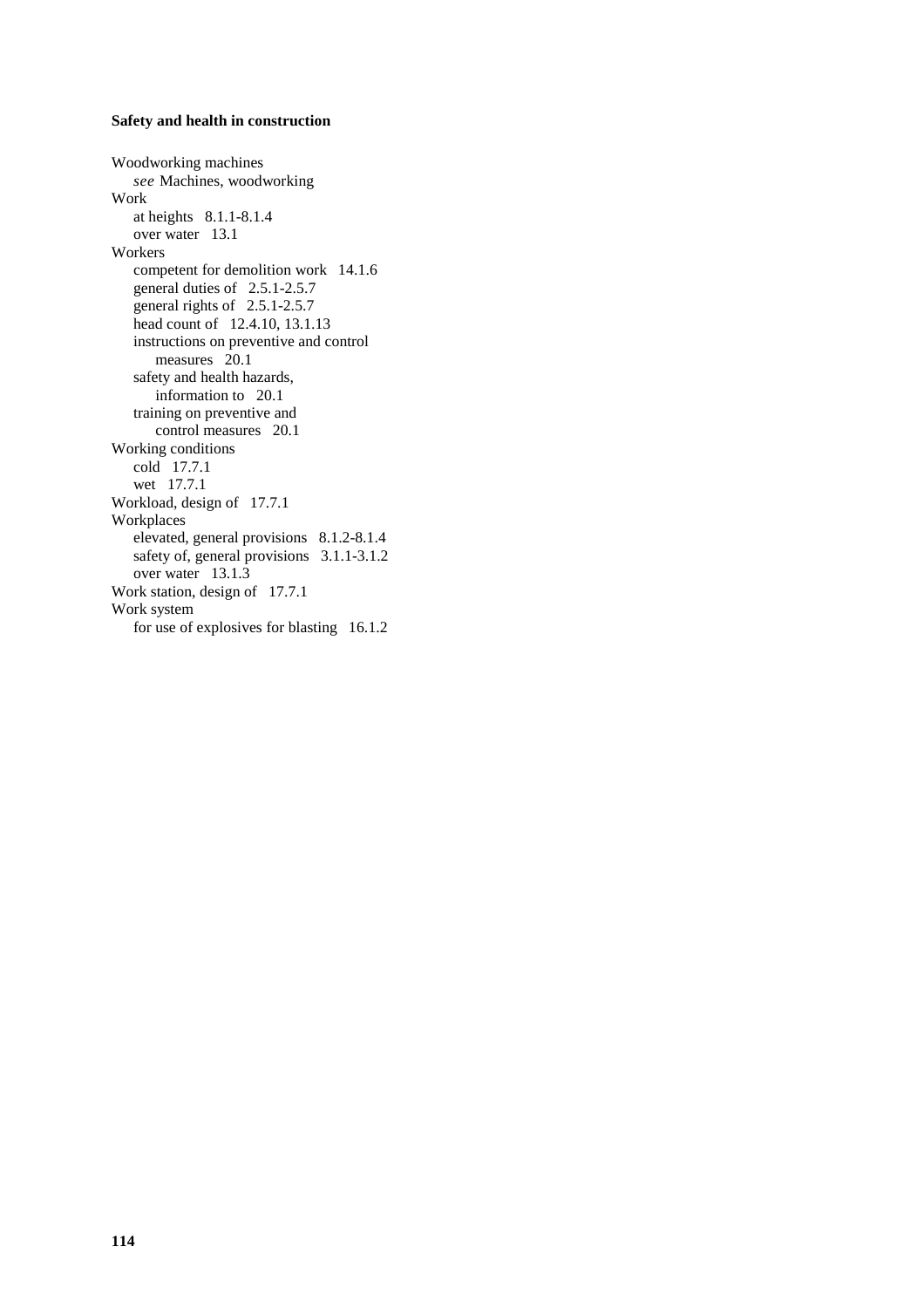# **Other ILO publications**

## **Occupational safety and health in the iron and steel industry.** An ILO code of practice

All those with responsibility for safety and health or for framing provisions on safety and health in the iron and steel industry, whether in the public or in the private sector, will find this code of practice invaluable. Detailed and practical guidance is given on the basic requirements for promoting safety and health throughout the industry. The provisions of the code are readily adaptable to local circumstances, technical level and scale of operation, and to the needs of both developing and developed countries.

ISBN 92-2-103471-2 22.50 Swiss francs

#### **Prevention of major industrial accidents.** An ILO code of practice

This code of practice provides guidance in setting up an administrative, legal and technical system for the control of installations producing, storing or using hazardous substances. Its recommendations cover siting, analysis of risks, prevention, safe operation, emergency planning, and the duties and responsibilities of all those involved in the control of major hazards in industry.

ISBN 92-2-107101-4 20 Swiss francs

#### **The cost of occupational accidents and diseases**, by Diego Andreoni

Occupational Safety and Health Series No. 54

The present study attempts to identify the elements to be taken into account in determining the cost of occupational accidents and diseases at the enterprise level and at the national level. The author makes a number of suggestions on ways of reducing this cost and increasing the efficiency of preventive measures.

ISBN 92-2-103758-4 17.50 Swiss francs

#### **The organisation of first aid in the workplace**

Occupational Safety and Health Series No. 63

First aid is part of total health care for workers. Effective first aid can enhance the chances for survival, minimise the duration of medical treatment and reduce permanent health impairment.

This publication is intended for public authorities, employers, workers, safety and health committees, and all persons in charge of occupational safety and health at the enterprise level. In the light of the substantial experience gained by many countries, it shows in detail how first aid may be organised in the workplace, especially in small enterprises. It also provides information on the duties and training of first-aid personnel, the necessary equipment, supplies and facilities, and the arrangements required beyond first aid for accidents demanding specialised medical care.

ISBN 92-2-106440-9 15 Swiss francs

*Prices subject to change without notice.*